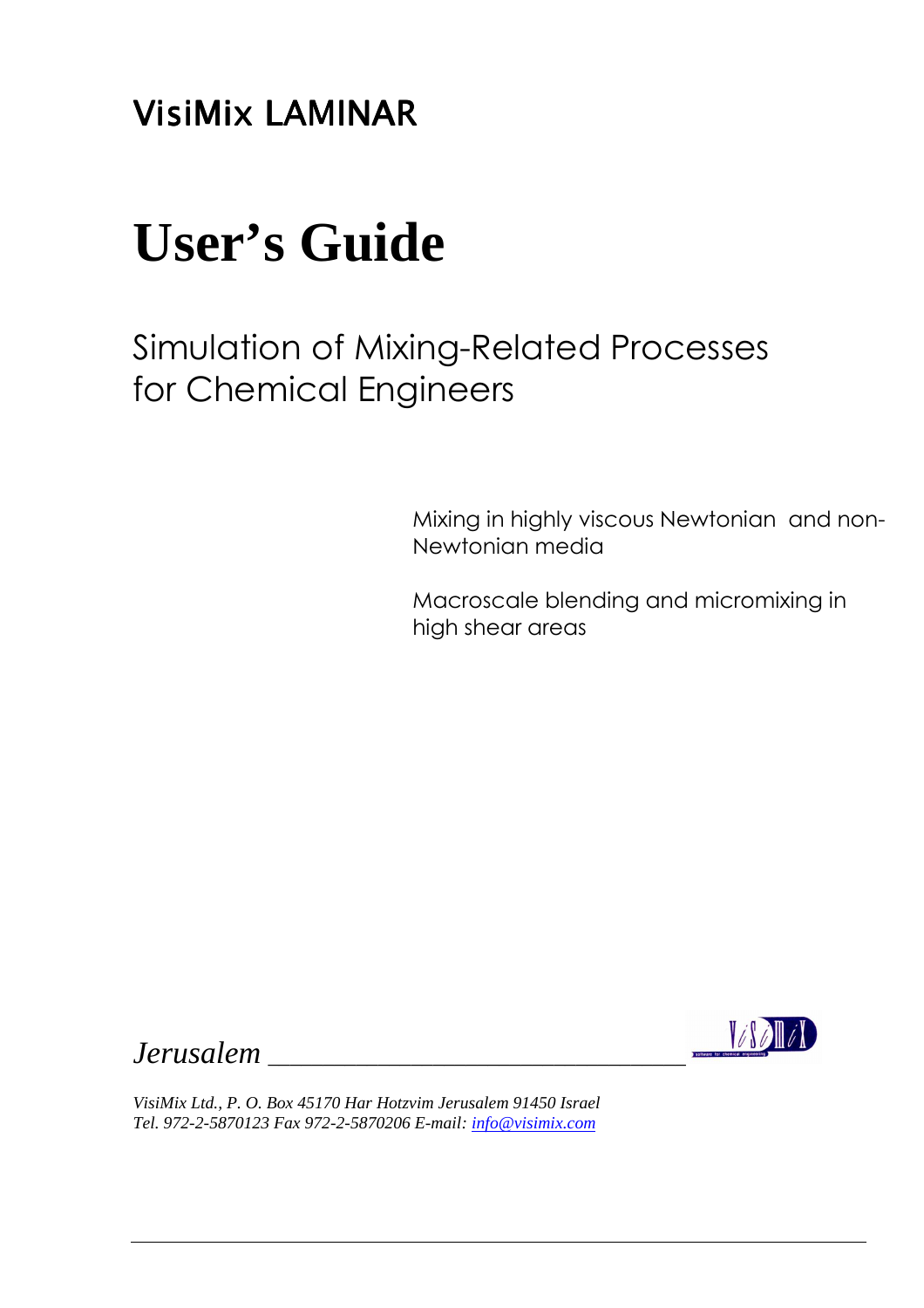# **CONTENTS**

| Section 1. Introduction. Welcome to VisiMix LAMINAR                       | 6  |
|---------------------------------------------------------------------------|----|
|                                                                           | 8  |
| 2.1. Mixing in Laminar and Transitional Regimes. Physical Interpretation  | 8  |
|                                                                           | 8  |
| 2.1.2. Interpretation of blending (macro-mixing) in laminar mixing regime | 11 |
| 2.1.3. High shear treatment of media (micro-scale mixing)                 | 12 |
| 2.1.4. Formation of stagnant zones                                        | 13 |
|                                                                           | 15 |
| Section 4. Key Parameters for Evaluation and Scale-Up                     | 18 |
|                                                                           |    |
|                                                                           |    |
|                                                                           |    |
|                                                                           | 20 |
|                                                                           |    |
|                                                                           |    |
|                                                                           |    |
|                                                                           |    |
|                                                                           | 22 |
|                                                                           | 23 |
|                                                                           | 23 |
|                                                                           | 23 |
|                                                                           | 23 |
|                                                                           | 23 |
|                                                                           | 23 |
| Section 7. Starting a new project or opening an existing one              | 24 |
|                                                                           | 24 |
|                                                                           |    |
|                                                                           |    |
|                                                                           | 25 |
|                                                                           |    |
|                                                                           |    |
|                                                                           | 25 |
|                                                                           |    |
|                                                                           | 26 |
|                                                                           |    |
|                                                                           |    |
|                                                                           |    |
|                                                                           |    |
|                                                                           |    |
|                                                                           |    |
|                                                                           |    |
|                                                                           |    |
|                                                                           |    |
|                                                                           |    |
|                                                                           |    |
|                                                                           |    |
|                                                                           |    |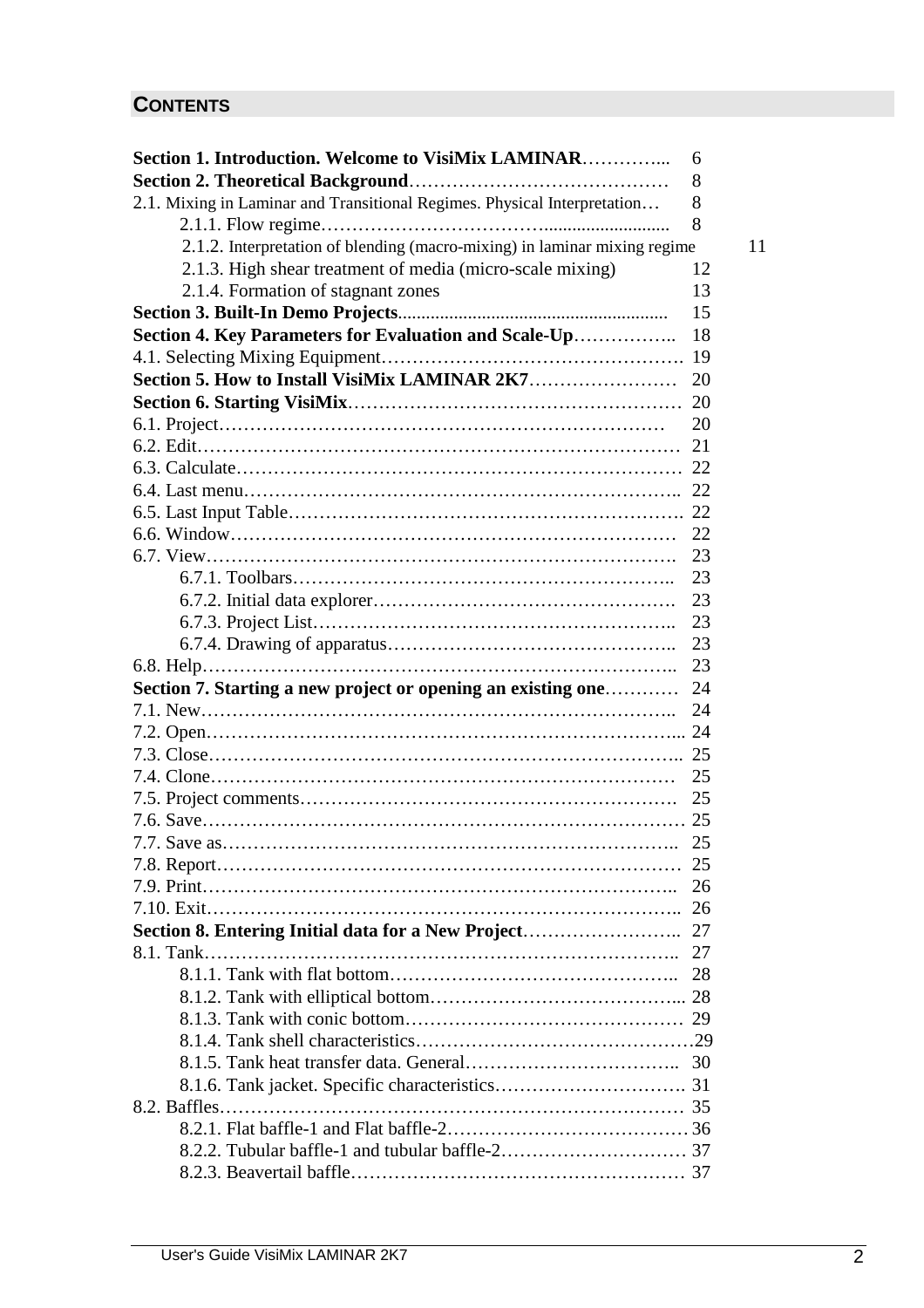|                                                                 | 39 |
|-----------------------------------------------------------------|----|
| 8.3.3. DeDietrich GlasLock with Variable Flat Blades            | 39 |
| 8.3.4. DeDietrich GlasLock with Flat Blades 40                  |    |
|                                                                 |    |
|                                                                 |    |
|                                                                 |    |
|                                                                 |    |
|                                                                 |    |
|                                                                 |    |
|                                                                 |    |
|                                                                 |    |
|                                                                 |    |
|                                                                 |    |
|                                                                 |    |
|                                                                 |    |
|                                                                 |    |
|                                                                 | 42 |
|                                                                 |    |
|                                                                 |    |
|                                                                 | 45 |
|                                                                 |    |
|                                                                 |    |
|                                                                 |    |
|                                                                 |    |
|                                                                 |    |
|                                                                 |    |
|                                                                 |    |
|                                                                 |    |
|                                                                 |    |
|                                                                 |    |
|                                                                 |    |
|                                                                 |    |
|                                                                 |    |
|                                                                 |    |
|                                                                 |    |
|                                                                 |    |
|                                                                 |    |
|                                                                 |    |
|                                                                 |    |
|                                                                 |    |
|                                                                 |    |
|                                                                 |    |
|                                                                 |    |
|                                                                 |    |
|                                                                 |    |
|                                                                 |    |
| 9.3.4. Power dissipated near the impeller, % of Mixing power 55 |    |
|                                                                 |    |
|                                                                 |    |
|                                                                 |    |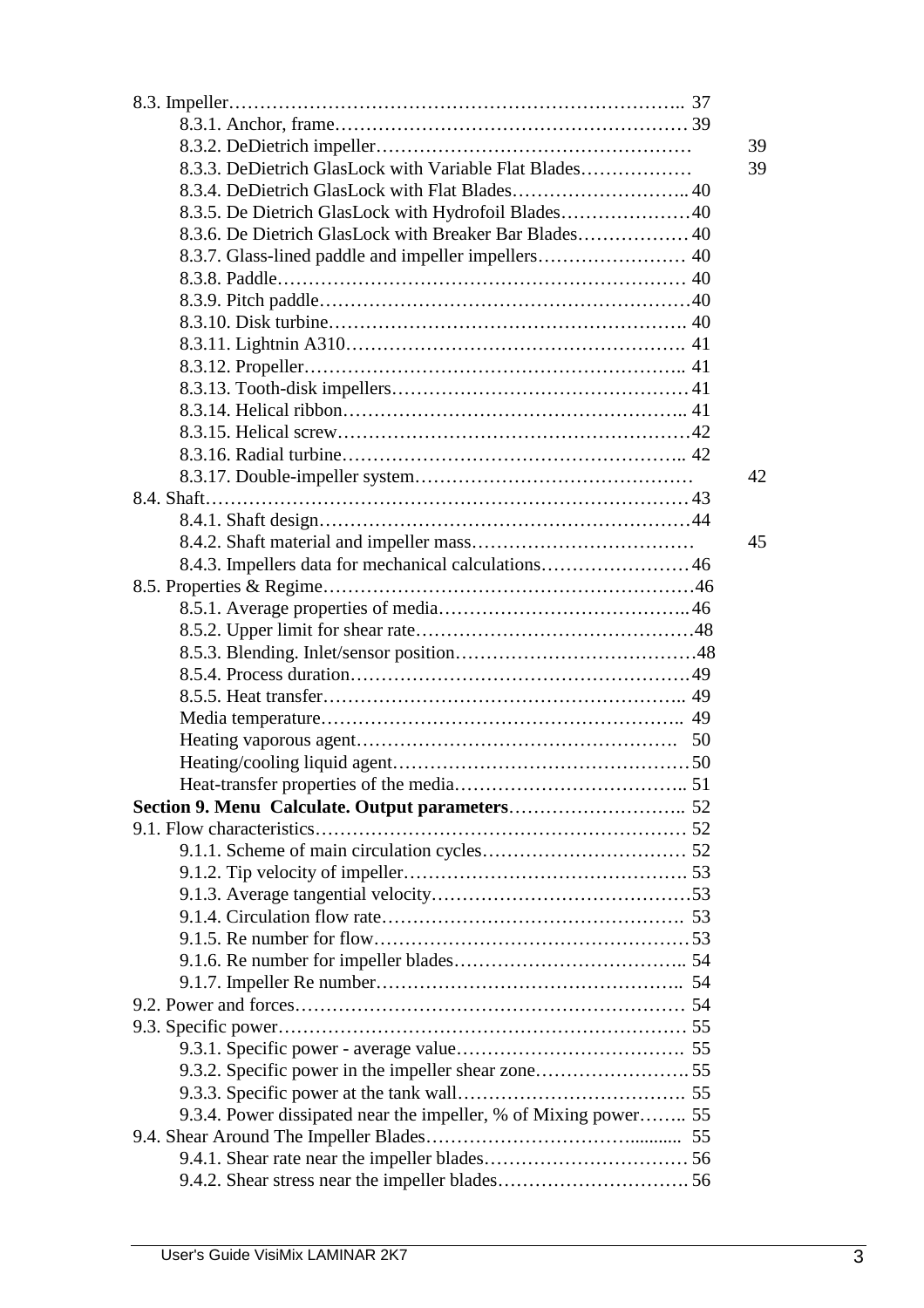| 9.4.3. Effective viscosity near the impeller blades            | 56 |
|----------------------------------------------------------------|----|
|                                                                |    |
|                                                                |    |
|                                                                |    |
|                                                                |    |
|                                                                |    |
|                                                                |    |
|                                                                |    |
|                                                                | 58 |
|                                                                |    |
|                                                                |    |
|                                                                |    |
|                                                                |    |
| 9.6.7. Dynamics of mixing/blending. Double-impeller system     | 61 |
|                                                                |    |
|                                                                |    |
|                                                                |    |
|                                                                |    |
| 9.7.4. Untreated fraction of media. Double - impeller system   | 62 |
|                                                                |    |
|                                                                |    |
|                                                                |    |
|                                                                |    |
|                                                                |    |
|                                                                |    |
|                                                                |    |
|                                                                |    |
|                                                                |    |
|                                                                |    |
|                                                                |    |
|                                                                |    |
| 9.8.9. Upper limit of heat transfer rate for half-pipe coil 67 |    |
|                                                                |    |
|                                                                |    |
|                                                                |    |
|                                                                |    |
|                                                                |    |
|                                                                |    |
|                                                                |    |
|                                                                |    |
|                                                                |    |
|                                                                |    |
|                                                                |    |
|                                                                |    |
|                                                                |    |
|                                                                |    |
|                                                                |    |
| 9.11. Supplement 2. Estimated stagnant zone volume 70          |    |
|                                                                |    |
|                                                                |    |
|                                                                |    |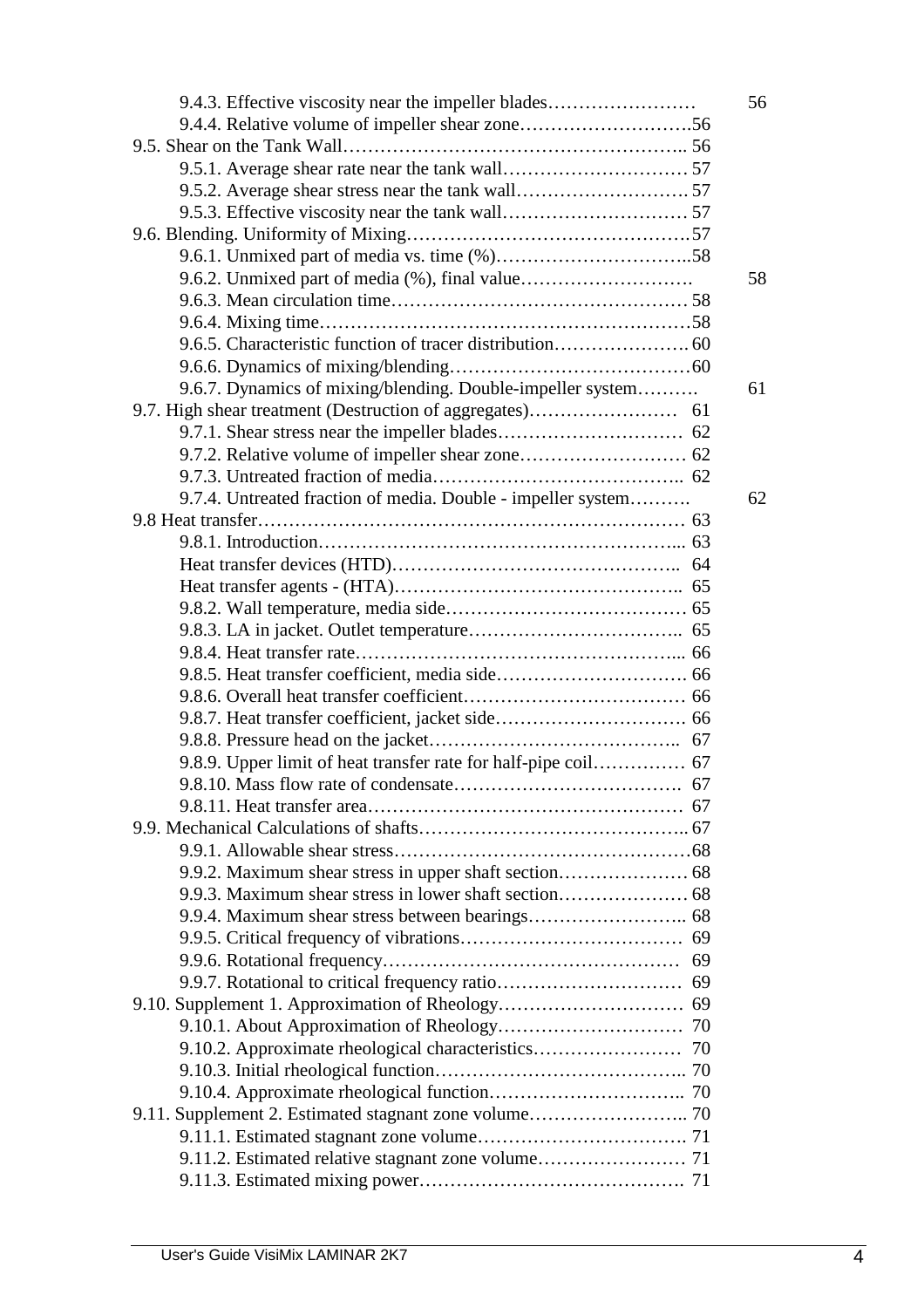| 71 |
|----|
|    |
|    |
| 74 |
|    |
|    |
|    |
|    |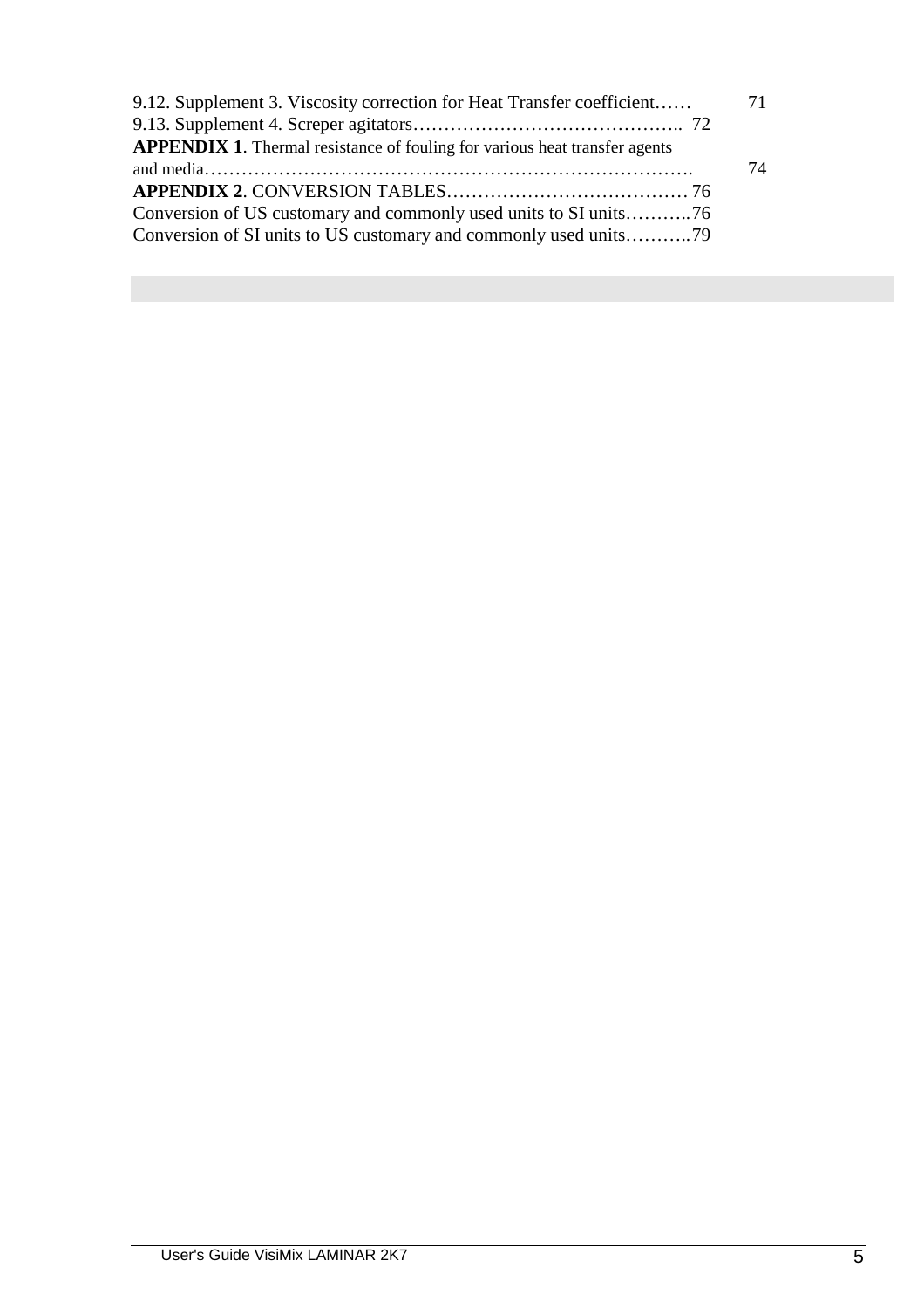# **SECTION 1. INTRODUCTION**

# **1.1. Welcome to VisiMix LAMINAR**

Welcome to VisiMix LAMINAR, an upgraded VisiMix version for calculations of mixing in Newtonian and non-Newtonian media in LAMINAR and TRANSITIONAL FLOW REGIMES.

VisiMix LAMINAR is the first software covering calculations of macro-scale mixing (blending) and micro-mixing (high-shear treatment) of viscous liquids in the production of polymers, paints, coatings, detergent pastes, shampoos, food products, etc.

VisiMix LAMINAR is intended for process engineers, researchers, designers, R&D and production plant managers, i.e. for all professionals involved in treating or producing viscous liquid products. VisiMix LAMINAR contains database of rheological functions for some typical non-Newtonian media

VisiMix LAMINAR provides technical calculations of power, flow characteristics, shear stresses, stagnant zone formation, mixing, homogenizing, and heat transfer efficiency for Newtonian and non-Newtonian fluids in industrial and laboratory mixing equipment.

VisiMix LAMINAR calculates the flow and mixing parameters required for scaling-up and performs mathematical modeling of reactors and other process equipment operating in laminar and transitional mixing regimes.

VisiMix LAMINAR provides checking of mechanical reliability of mixing device;

VisiMix LAMINAR bridges the gap that separates day-to-day engineering practice from scientific achievements in the field of mixing and the high shear treatment of viscous Newtonian and non-Newtonian media.

# **NOTE**: **If your version of VisiMix does not cover some features of interest to you, contact our technical support department for further information on these functions.**

# **VisiMix helps**:

# **Production Plant Engineers:**

- obtain complete information on the specific features and maximum potential of the equipment:
- find suitable regimes for alternative processing on the same equipment;
- find the best solutions to the existing mixing and heat transfer problems, and avoid new problems;
- find the most inexpensive ways to improve production processes based on the available technical means;
- check mechanical applicability of the mixing device for a new application or with a new impeller or drive velocity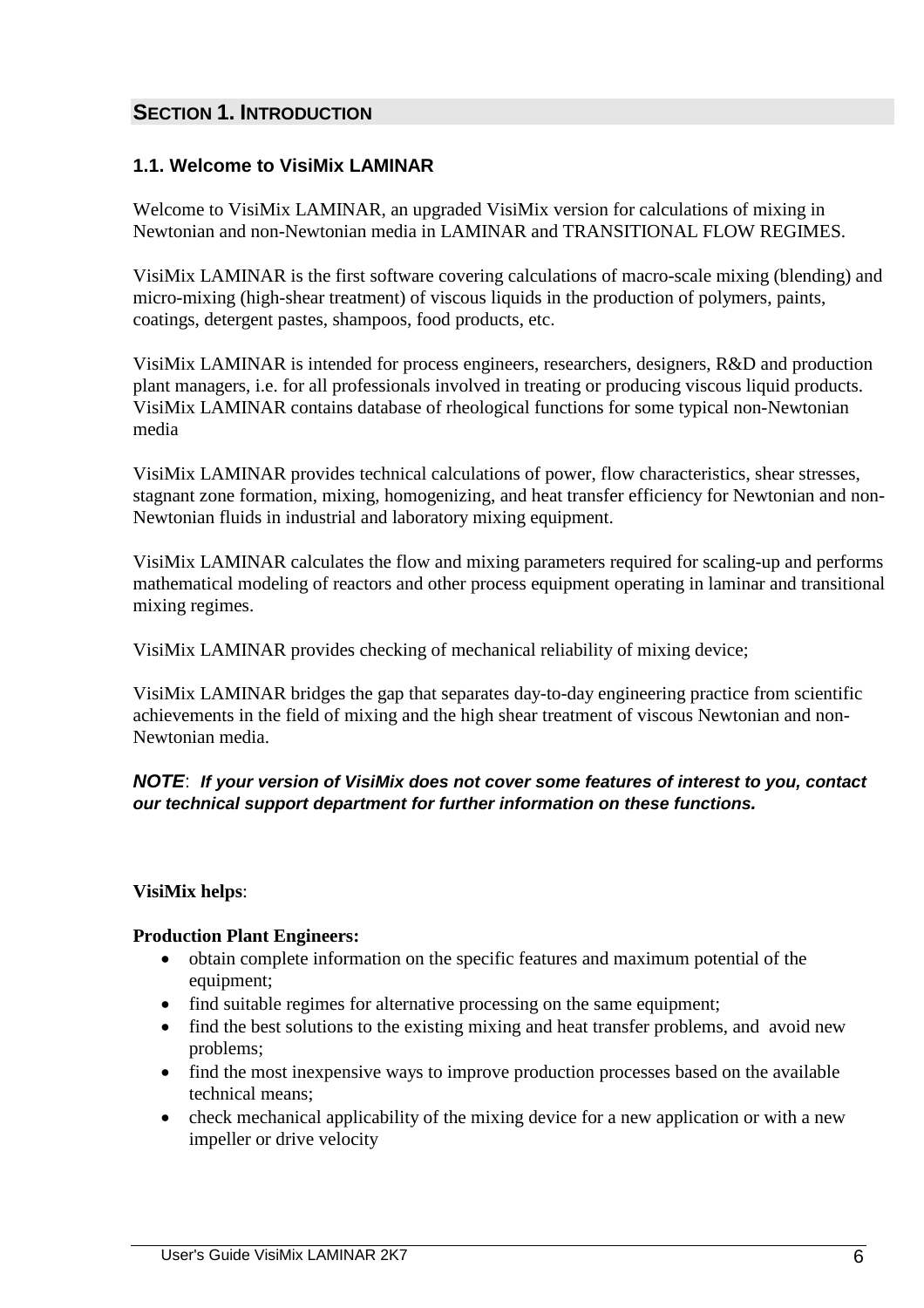# **R&D and Pilot Plant Engineers:**

- ensure a high degree of media uniformity in laboratory equipment for process research;
- perform a more profound analysis of a process based on the data on flow parameters, local shear rates and the effective media viscosities in laboratory and pilot mixing equipment;
- select mixing regimes according to the desired degree of uniformity;
- reproduce the main features of production plant equipment on a laboratory or pilot plant scale (scaling down) and determine the scaling-up parameters;
- prepare the initial data for selecting or designing mixing equipment;

# **Design Engineers:**

- perform technical calculations;
- avoid the formation of stagnant zones and choose optimal mixing devices;
- prepare the initial data for ordering the equipment;
- analyze and compare offers from different equipment suppliers;
- check mechanical applicability of the mixing devices offered by manufacturers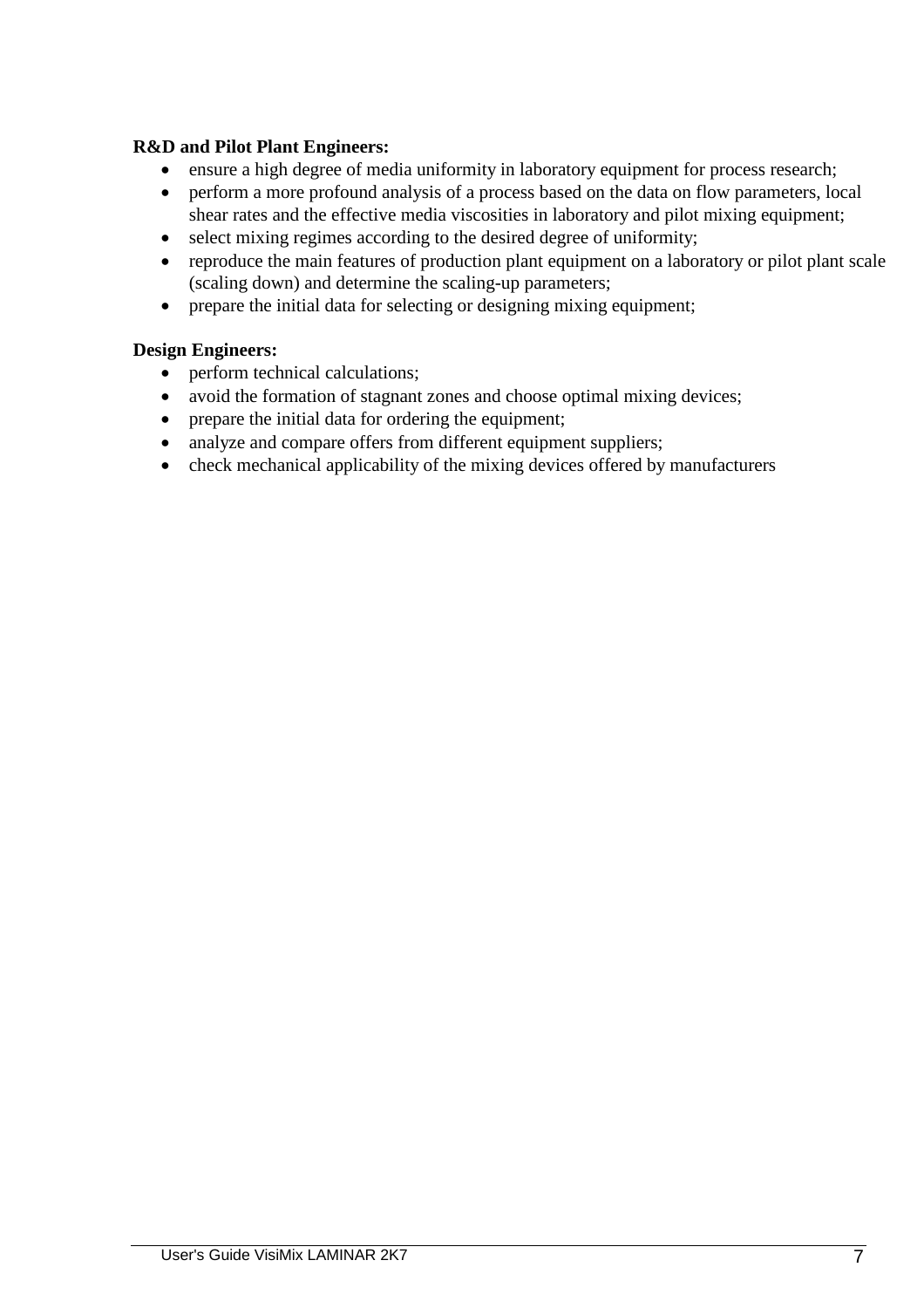# **SECTION 2. THEORETICAL BACKGROUND**

**VisiMix LAMINAR** bridges the gap that separates engineering practice from achievements in the field of mixing and the high shear treatment of viscous Newtonian and non-Newtonian media. It provides chemical and process engineers with the ability to perform technical calculations based on the results of the most recent research, and on mathematical modeling of mixing processes.

**VisiMix LAMINAR** is based on fundamental equations of shear stress, mass and energy equilibrium, and the classic solutions to some of these equations. These results are used in conjunction with experimental information on mixing, and experimental correlations on flow resistance on tank walls and impeller blades flown over with laminar and turbulent flow.

The solution of these equations provides data on shear rates and shear stresses in critical areas of the tank volume (the zones near the impeller blades and near the tank wall) as a function of impeller geometry, rotational speed and properties of media. In addition, it provides information on the mixing intensity in different parts of the flow, as well as on the relative volumes of the zones of efficient mixing and the highest local shear stress.

At the next stage of calculations, this data is used for the approximate calculation of circulation flow in different points of the media. It serves as a basis for the development and application of stochastic models of mixing to obtain data on the frequencies of passages of different media fractions through the zones of efficient mixing and high shear stress. This important data allows you to understand, model, and scale-up mixing-dependent phenomena in laminar flow.

Calculations of the heat transfer from the laminar flow of agitated media are also based on calculated flow velocities. The mathematical models and the primary results of their application have been tested in the course of experimental research and verified by many years of industrial practice.

The main research data and mathematical models are described in the book Mixing in Liquid Media (by L. N. Braginsky, V. I. Begachev and V. M. Barabash, Chimia, Leningrad, Russia, 1984), and numerous publications in scientific journals.

# **2.1. Mixing in Laminar and Transitional Regimes. Physical Interpretation.**

# **2.1.1. Flow regime**

Hydrodynamic flow regimes are determined based on the function FLOW RESISTANCE FACTOR vs. REYNOLDS NUMBER. It is understood that calculating resistance factors is based on the shear stress on the channel surface, or the local pressure drop on the obstacle (an object flowed over by the media, a turn or a narrow part of the channel, etc.). Calculation of the Reynolds number is based on the real or "equivalent" size of the channel or object, and on the real flow velocity. The following definitions are assumed:

A flow regime corresponding to an inverse proportion between the Resistance factor and the Reynolds number (Resistance factor = Constant / Reynolds number) is defined as a Laminar regime.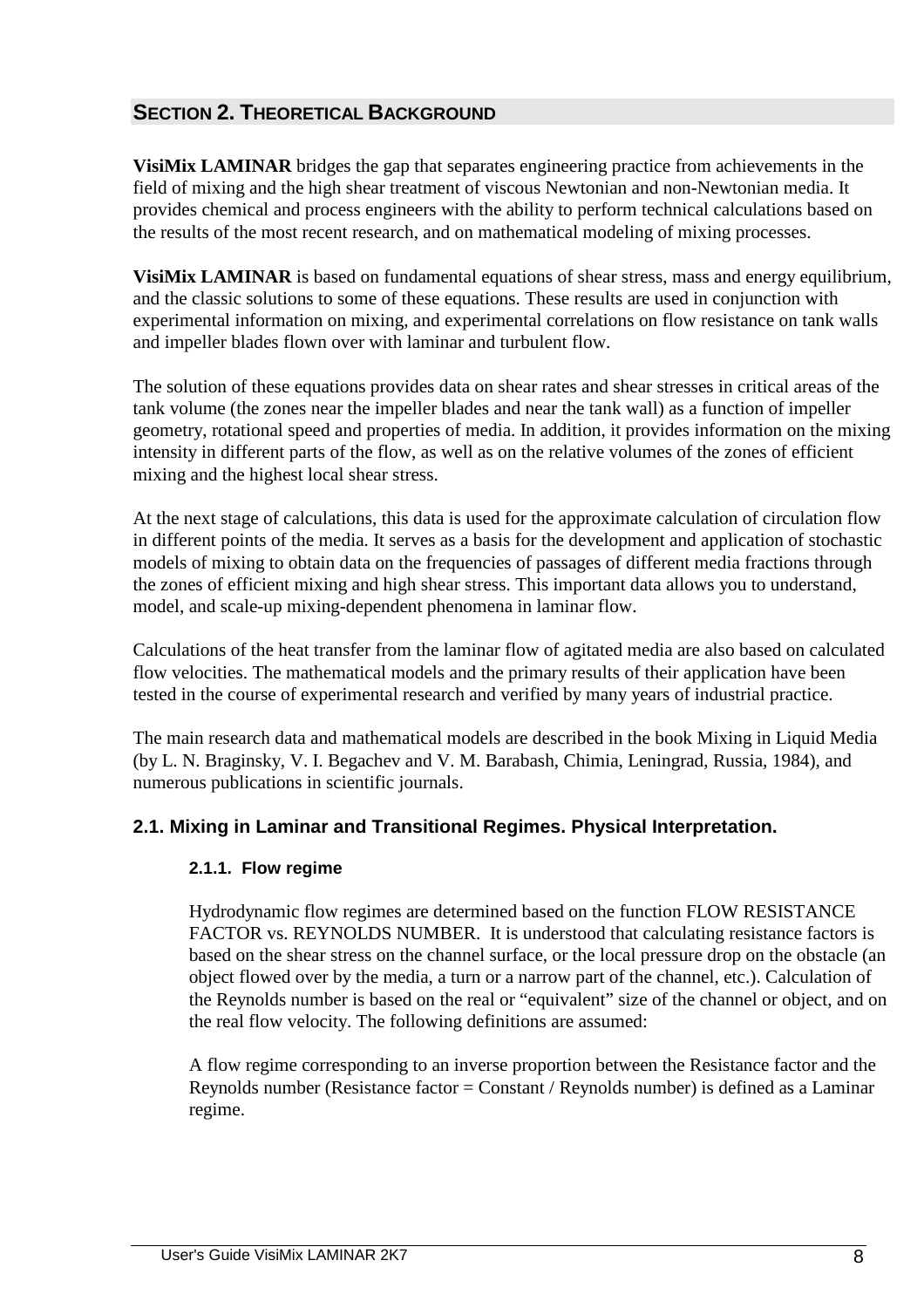A flow regime corresponding to a weak dependence, or no dependence, of the Resistance factor on the Reynolds number (an exponential function with an exponent of  $-0.25 - 0$ ) is defined as a Turbulent regime.

A flow regime corresponding to the section of Resistance factor vs. Re number curve between the two extremes corresponding to Laminar and Turbulent regimes is defined as a Transitional regime.

It is clear that the Resistance factor vs. Re number function reflects the flow structure and the characteristics of the exchange of energy and mass in the flow.

In an agitated vessel, characteristics of flow structure and exchange are expressed by at least two different functions of the Resistance factor vs. Re number describing the flow resistance of the tank wall and of the impeller blades. In addition, VisiMix takes into account the additional flow resistance of baffles for baffled tanks (see NOTE).

One of these functions (Figure 1) describes the shear stress on the tank wall as a function of average flow velocity. Its general character is typical for all kinds of channels, but the exact coordinates of the curve depend on the relative sizes of the tank and impeller. The Reynolds flow number for this function is based on the channel size, or tank radius, and on the average tangential velocity in the tank.

According to results reported in the literature, the Resistance factor for Re numbers of 1500 and less is inversely proportional to the Re number. Therefore, the flow regime corresponding to these conditions is considered Laminar.

The section of the curve corresponding to the higher Reynolds numbers is sloped at about - 0.25, which corresponds to a Turbulent regime.

The second function (Figure 2) describes the flow resistance of the impeller blades flown over by the liquid media. The resistance factor of the blade is a function of the Re number for impeller blades expressed through the width of the blade and its relative velocity, i.e. the difference between the Tip velocity of impeller and the tangential velocity of the media. For low Re numbers (less than 1-5), the character of this function is strictly Laminar. At higher Re values, it becomes Transitional, and finally, Turbulent.

#### **NOTE: For baffled tanks, VisiMix LAMINAR takes into account the additional flow resistance of baffles. However, the effect of baffles in a laminar regime usually is not significant.**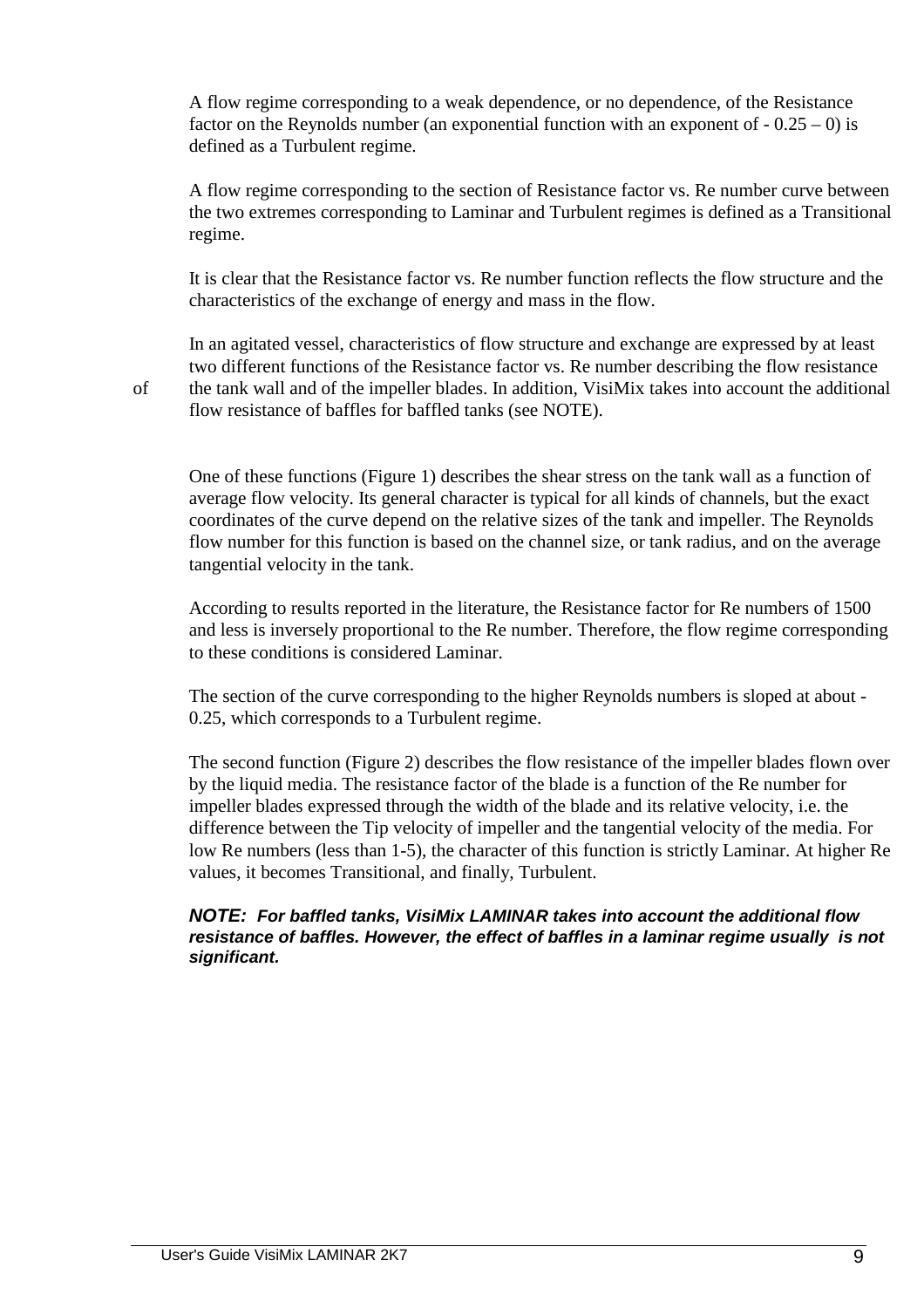



**Figure 1.** 

It must be noted that Transitional or Turbulent flow conditions around the blades sometimes co-exist with strictly Laminar values of Reynolds number for flow. The existence of different flow conditions causes a change in the slope of the experimental function Power number vs. Re number.



#### **Figure 2**.

In the range of Impeller Re numbers corresponding to the "minus one" slope of both functions, the Power number decreases in an inverse proportion to the Re number. In the range of higher Re numbers for the impeller blades, the slope decreases. In the range of a turbulent regime, for both resistance functions, only a weak dependence, if any, of the Power number on the Impeller Re number is observed. However, while the Re number for flow remains lower than

 1500, the flow regime in the main part of a mixing tank is considered Laminar, even if a certain degree of turbulization may exist in the vicinity of the impeller blades.

On the other hand, it is obvious that at very high Re numbers, the laminar character of the flow is destroyed periodically by turbulent vortices. Due to such disturbances, a stepwise transition from laminar to turbulent mixing occurs, and the flow regime must be considered Transitional. The term Transitional regime of mixing, or Transitional flow regime is used here for flow Re numbers of  $500 - 1500$ .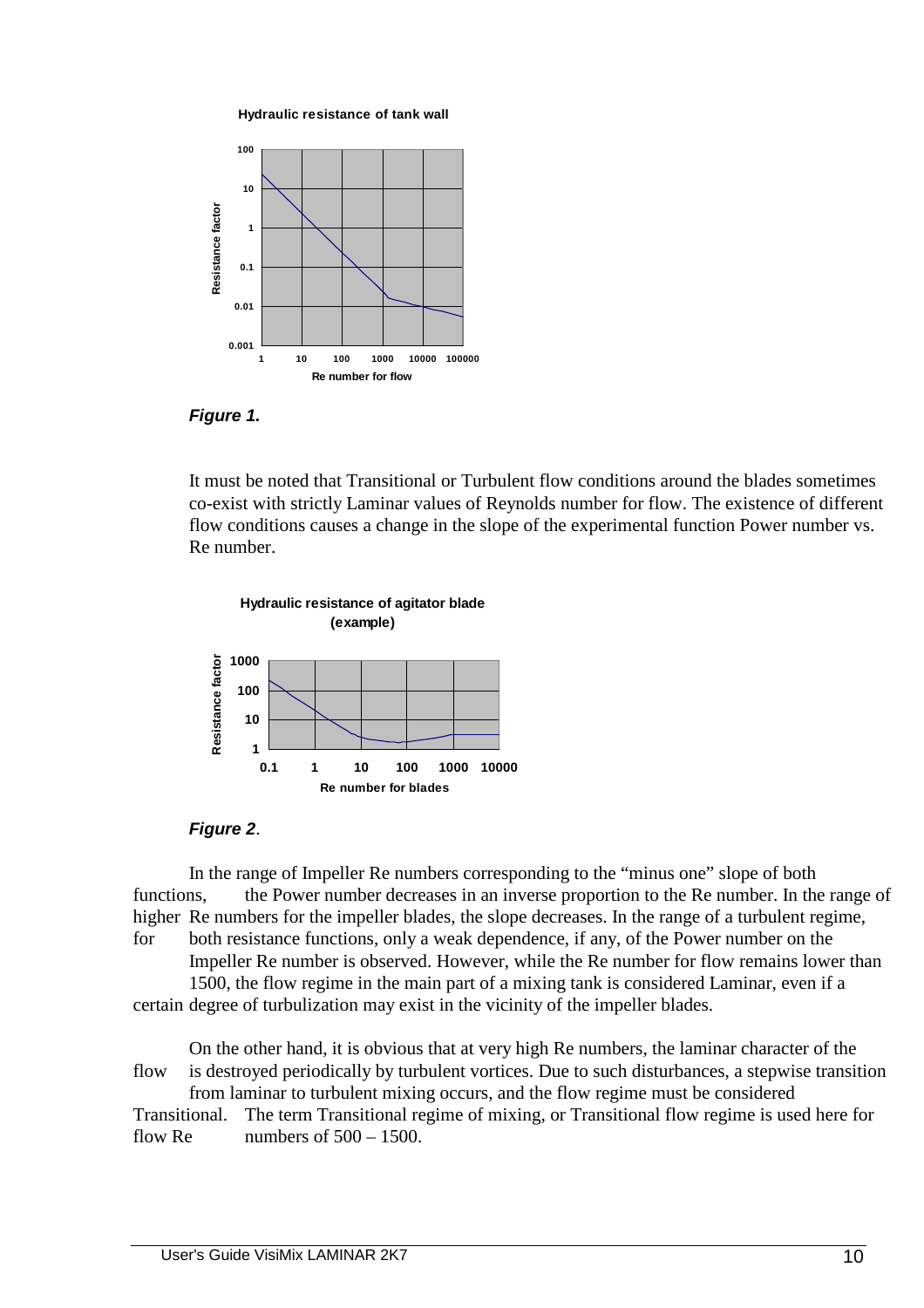#### **2.1.2. Interpretation of blending (macro-mixing) in laminar mixing regime**

 From the point of view of mixing, the total volume of the tank may be considered as consisting of zones with two different types of flow conditions.

 In one part of the volume, stable state tangential and axial laminar motion occurs, and stable layers of media moving with different velocities are formed. The laminar flow regime is characterized by the stable motion of such layers of liquid, with no significant exchange of substance between them. Mixing in such flows occurs as a result of the deformation caused by the different velocities in the neighboring layers. This mechanism contributes to the blending since it ensures the redistribution of substances along the flow directions, but it does not cause inter-mixing of the layers.

 The stages of slow mixing due to deformation in tangential and axial flow alternate periodically with sharp changes in flow direction and structure followed by a fast random exchange of substance between the layers of media. This change of direction is a necessary condition for breaking the layers with different compositions, and consequently, for macro-scale homogenization of the media within the volume of the mixing zone.

 The phenomena of fast exchange take place in certain parts of the flow, which we describe as zones of efficient mixing, or mixing zones. In tanks with Ribbon, Helical screw, or Anchor impellers, mixing zones are located around the turning points of the circulation flow close to the lower and upper edges of the impeller (Figure 3). In tanks with other impeller types, mixing zones are localized near the impeller blades (Figure 4). Passage of a portion of media through the mixing zone is described below as a mixing cycle.

 Uniformity of a mixture is achieved when media from all points of the volume passes through the mixing zones. Due to non-uniform velocity distribution, the times needed for the liquid portions initially located in different points of the tank volume to reach the nearest mixing zone may differ by a few times, and the number of mixing cycles is thus a stochastic function of time.



 The minimum number of mixing cycles required to achieve a certain predetermined technical result (a final degree of uniformity of viscous solution, distribution of temperature, selectivity of reaction, distribution of molecular mass in polymer production, etc.) depends on the

process features and properties of the substances, for example, on the relation of densities and viscosities of components. However, for all processes, the degree of uniformity of a mixture

in the tank is directly proportional to the average number of passages through the mixing zones,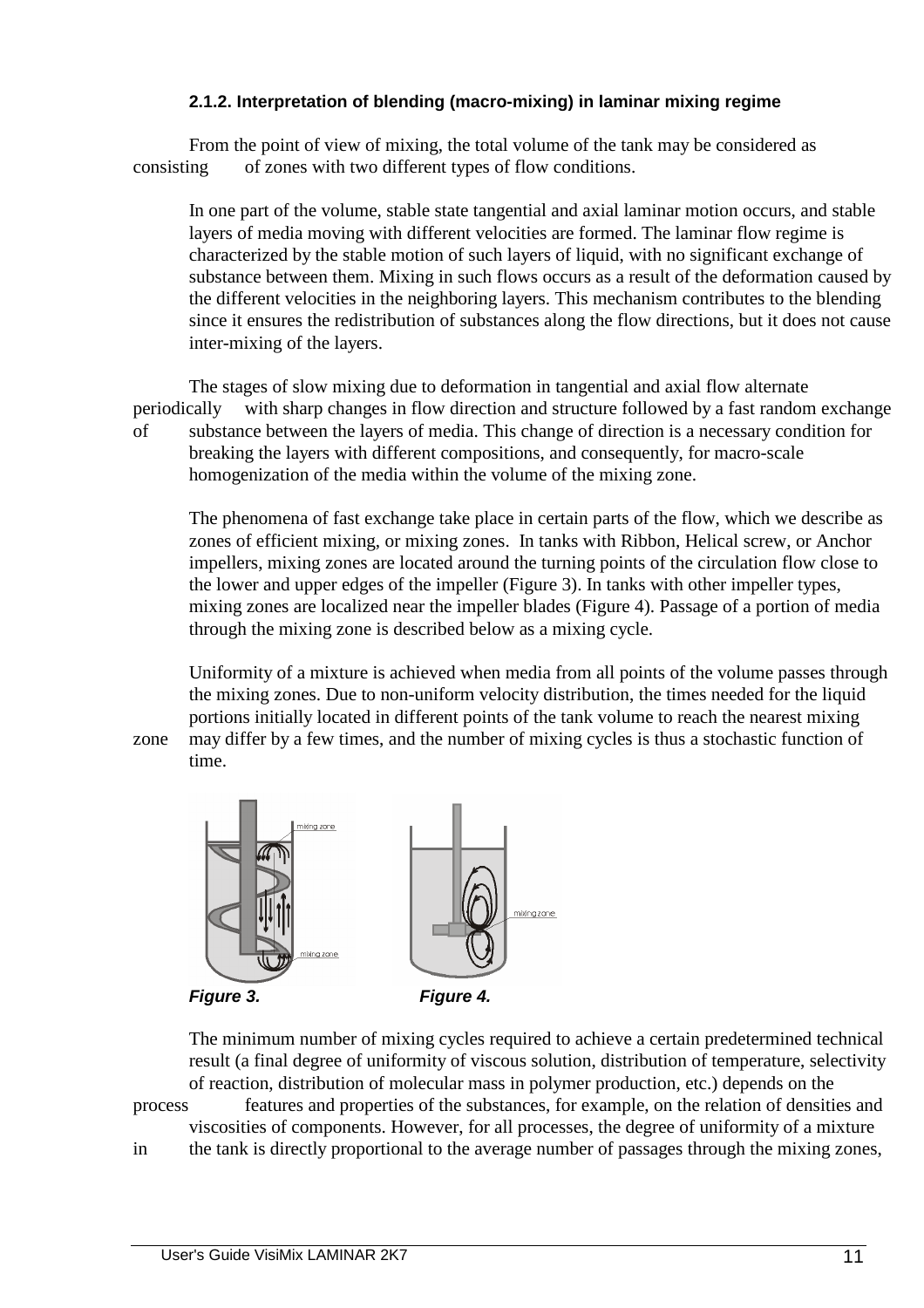and inversely proportional to the part of the media that has passed through a mixing zone less than a given number of times.

# **2.1.3. High shear treatment of media (micro-scale mixing)**

 A characteristic scale of the random exchange of a substance in the mixing zone described in the previous paragraph is by order of magnitude close to the size of the impeller blades, and can provide macro-scale mixing. Repeated passages of the media through these zones result in a stepwise decrease of the scale of non-uniformity down to the microscopic level, and further distribution proceeds due to diffusion.

 For a wide class of processes, more intensive treatment is necessary. For example, the manufacturing of multi-component and multiphase mixtures, such as paints, and cosmetics, requires a uniform distribution of various components, including powdered solids.

 The solid material usually consists of very small (micron or sub-micron size) particles, which form big aggregates due to adhesive force. One of the main aims of mixing in such cases is the treatment of the media by extremely high shear stress. Such treatment helps to overcome adhesive forces, destroy aggregates, and achieve a high degree of uniformity on the microscopic level.

 The most intensive treatment of the media takes place in high shear zones, which are formed in vicinity of the impeller blades due to big difference between velocities of the blade and the neighboring media (Figures 5, 6).



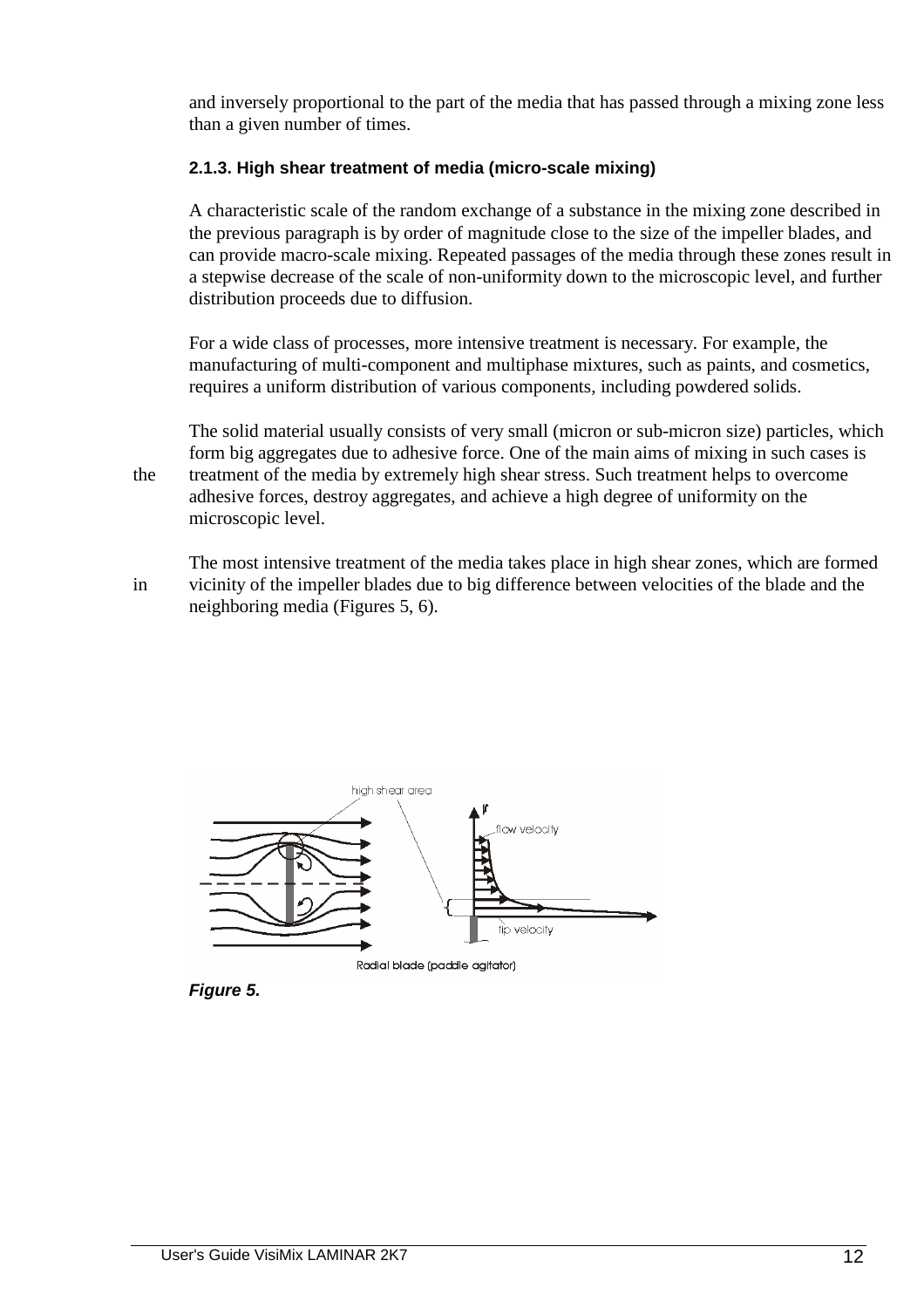

tangential blade (disk-tooth agitator)

# **Figure 6.**

 The destruction of aggregates and extremely "thin" micro-mixing are achieved only in these high shear zones (referred to below as Impeller shear zones), and the final result depends on the following parameters:

 Shear rate, or shear stress near the impeller. For each chemical composition of a mixture, there is a certain critical value of shear stress required for the efficient destruction of aggregates and the homogenization of the mixture. The shear rate and, consequently, the shear stress on the impeller blades increase in a direct proportion to the rotational velocity of the impeller. Therefore, operations that require high shear treatment are usually performed in tanks with high-speed impellers.

 The degree of treatment of media in the high shear zone. This is best characterized by the relative quantity of the media subject to high shear treatment for less than a certain predetermined period. This part of the media may naturally contain large aggregates or non uniform inclusions. In most practical cases, high shear zones constitute a small part of the tank volume. Therefore, the final "untreated" part of the media is a stochastic function of the total relative volume of the high shear zone near the impeller blades. This part increases with the number of mixing cycles that occur during the process time. In some cases, macro-scale mixing (blending) may be incomplete because not all the media has passed through a mixing zone even once. This occurs if the distribution of axial velocity in the tank is highly non-uniform (see Circulation flow rate, p.61), and it is taken into account in estimation of the untreated part of the media.

# **2.1.4. Formation of stagnant zones**

 If the Yield stress for the media does not equal zero, Shear stress on the wall may be lower than Yield stress. As a result, stagnant zones form on the periphery of the tank, and mixing is limited to a zone around the impeller. In such cases, VisiMix LAMINAR issues the message: "Formation of stagnant zones is expected. The configuration you have selected is not recommended...", and does not perform calculations. You may get this message for zero values of Yield stress as well, if the velocities in the tank are negligibly small. The program provides approximate evaluation of stagnant zones volume as a function of mixing an properties of media (See Supplements).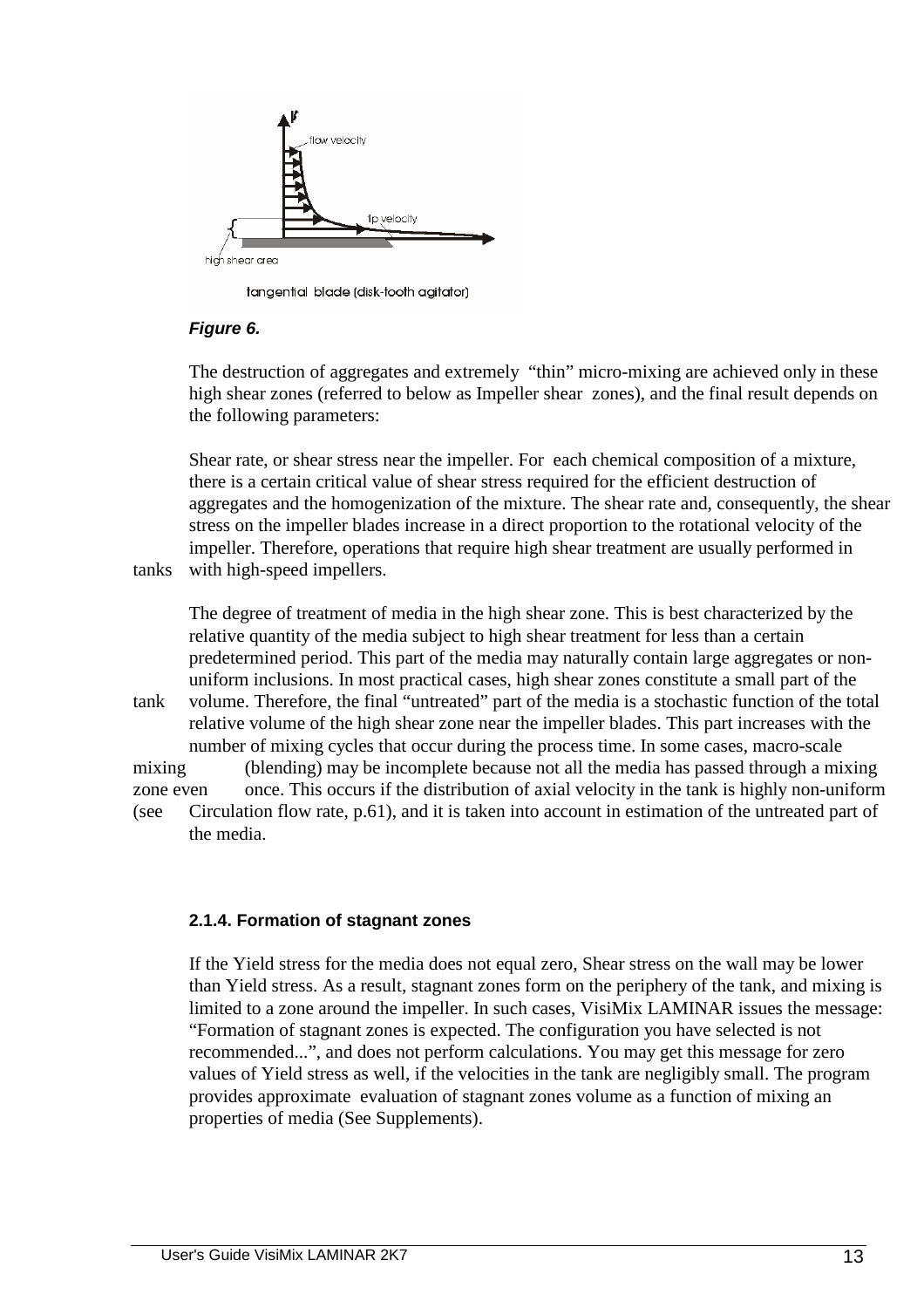To avoid stagnation, select a different impeller, or modify the mixing system in order to increase the impeller Torque. Another common technical solution is to use a Double-impeller system.

 In order to get approximate information on Mixing power and other flow characteristics, such as the Circulation flow rate, the initial rheological curve must be replaced by an Approximate rheological function with Yield stress  $= 0$ . This function is also used for calculations of micro- scale mixing (High shear treatment) for tanks with Double-impeller systems.

 Parameters of Approximate rheological function are found through the option Supplement. Approximation of rheology in the Calculate submenu, and entered in the input table Average properties of media as initial data for non-Newtonian media (see Approximation of rheology).

 VisiMix is the first program that calculates the physically meaningful parameters for analysis and scaling-up of processes dependent on blending and high shear treatment of Newtonian and non-Newtonian media.

 The program is applicable in a wide range of flow conditions, including the range of relatively high Reynolds numbers on the border of a turbulent flow regime. Obviously, at high Re numbers, the laminar character of the flow is distorted periodically by turbulent vortices. Due to such disturbances, a stepwise transition from laminar to turbulent mixing occurs. However, he exact course of the transition process is still unpredictable, and the program does not take into account these random macro- and micro-scale disturbances. Therefore, on threshold of laminar regime , certain differences in the parameter values calculated by VisiMix LAMINAR and VisiMix versions for Turbulent flow may be expected.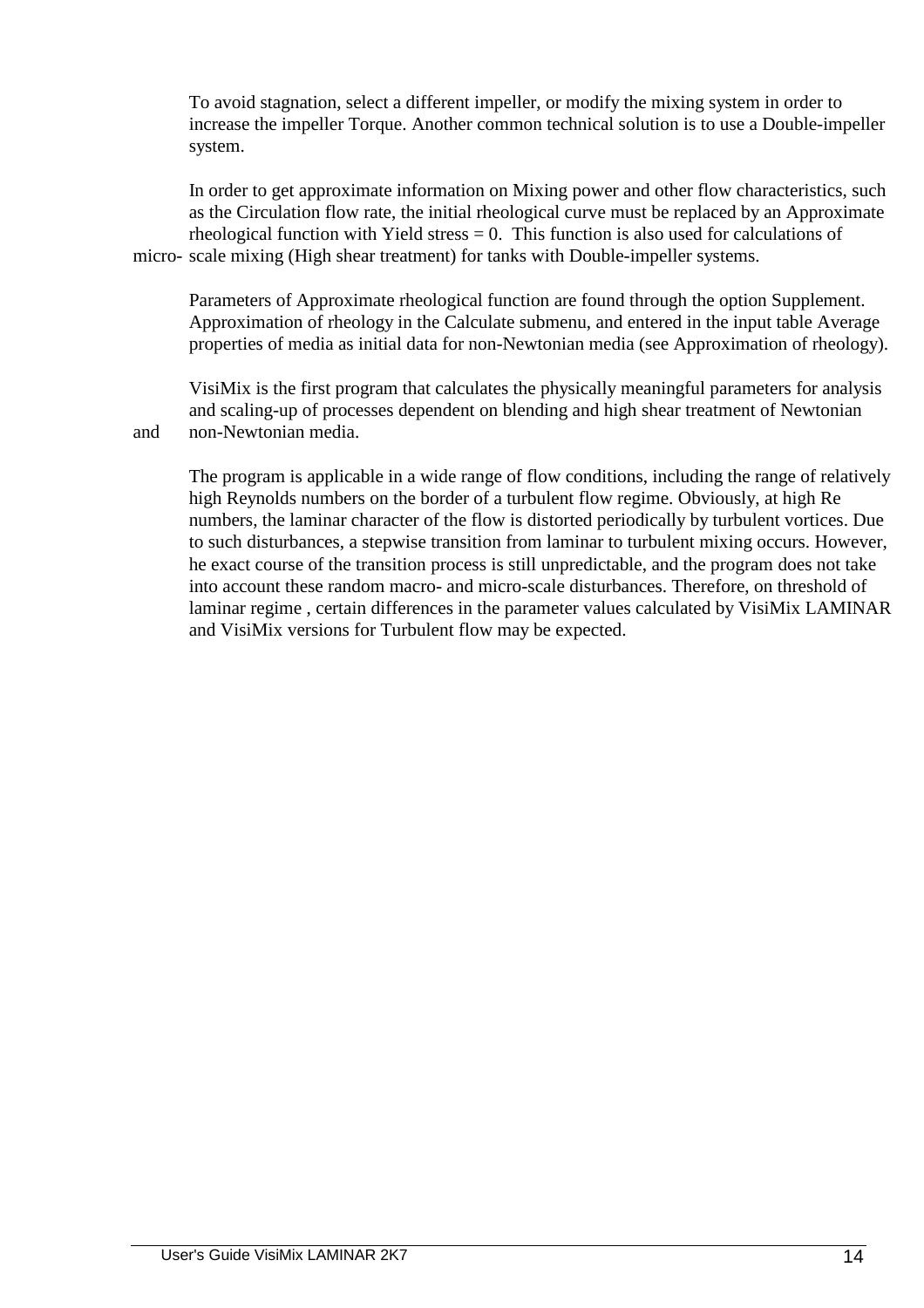# **SECTION 3. BUILT-IN DEMO PROJECTS**

For your convenience, VisiMix LAMINAR contains eight built-in examples (projects) with a fixed set of initial data, each project corresponding to one or several VisiMix calculation options. For these projects, all relevant calculations have been performed.

The built-in demo projects (see the table below) offer calculation examples for the following:

- mixing power (power01 and power02)
- blending (blending01 and blending02)
- heat transfer (ribheat01 and ribheat02)
- scaling-up (saw1-1 and saw2-1)

# **Table 1. The List of Demo Projects in VisiMix LAMINAR**

| Subject                                         | Features                                          | Project<br>name | Input<br>parameters                                                                                    |                                                                 | Relevant Output parameters (Calculate)                                                                                                                                                                                                                 | Recommende<br>d Help<br>sections                                                                                                                                  |
|-------------------------------------------------|---------------------------------------------------|-----------------|--------------------------------------------------------------------------------------------------------|-----------------------------------------------------------------|--------------------------------------------------------------------------------------------------------------------------------------------------------------------------------------------------------------------------------------------------------|-------------------------------------------------------------------------------------------------------------------------------------------------------------------|
|                                                 |                                                   |                 |                                                                                                        | Menu<br>section                                                 | Parameters                                                                                                                                                                                                                                             |                                                                                                                                                                   |
| Power<br>consumption<br>Circulation             | 3-stage<br>impeller;<br>Newtonia<br>n media       | Power 01        | Tank<br>geometry<br>Average<br>properties<br>of media                                                  | Flow<br>charac-<br>teristics<br>Power and<br>forces             | Scheme of main<br>circulation cycles<br>Impeller Re number<br>Mixing power                                                                                                                                                                             | Scheme of<br>main<br>circulation<br>cycles                                                                                                                        |
| Power<br>consumption<br>Circulation<br>Blending | Ribbon<br>impeller<br>Non-<br>Newtonia<br>n media | Power<br>02     | Tank<br>geometry<br>Average<br>properties<br>of media<br>Blending.<br>Inlet and<br>sensor<br>positions | Flow<br>charac-<br>teristics<br>Power<br>and forces<br>Blending | Scheme of main circulation<br>cycles<br>Impeller Re number<br>Mixing power<br>Unmixed part of media vs.<br>time (%), final value<br>Mean circulation time<br>Mixing time<br>Char. function of tracer<br>distribution<br>Dynamics of<br>mixing/blending | Scheme of<br>main<br>circulation<br>cycles<br>Blending.<br>Uniformity of<br>mixing.<br>Unmixed part<br>of media -<br>final value<br>Simulation of<br>macro-mixing |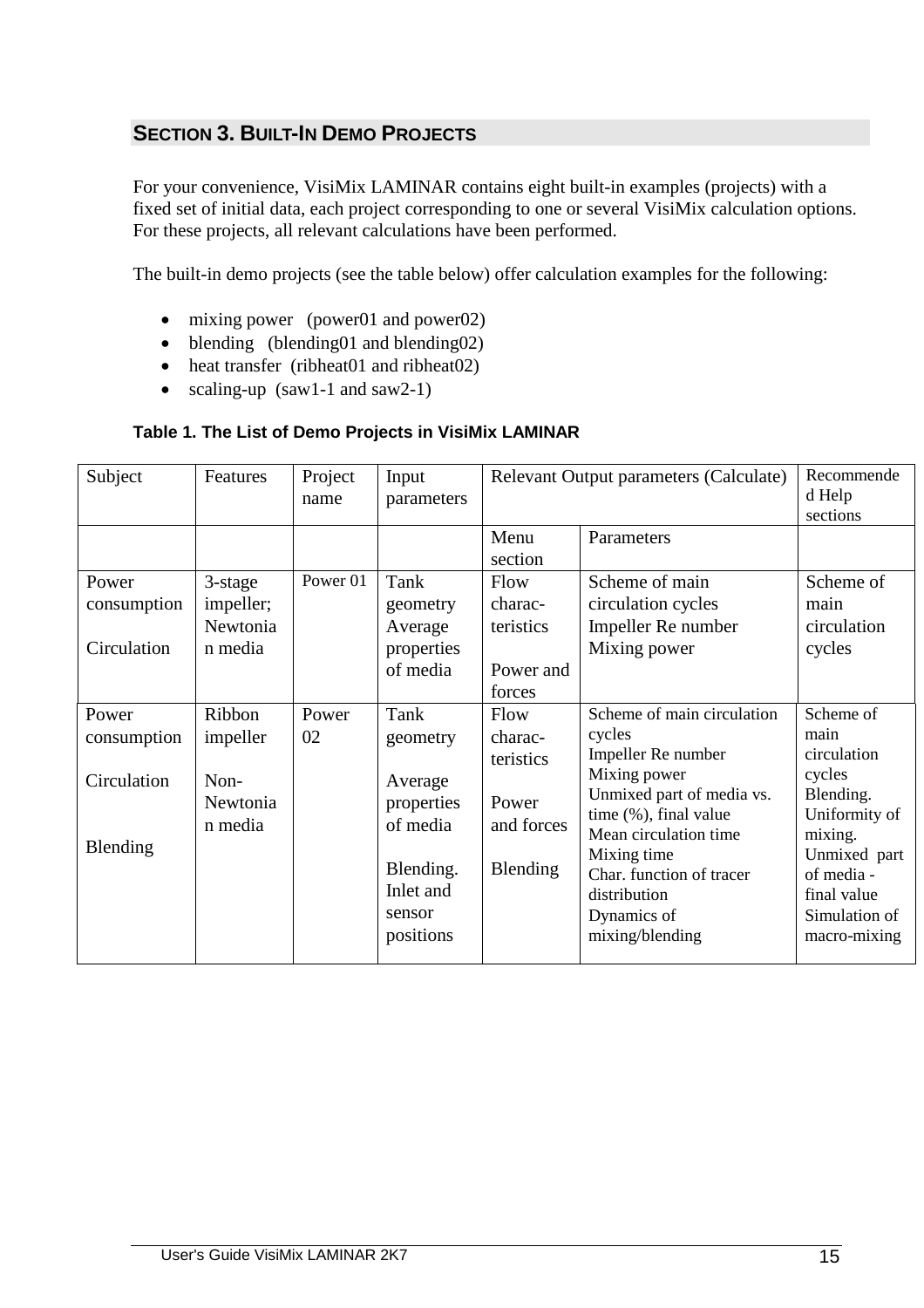| main<br>characte-<br>cycles<br>g <sub>01</sub><br>2-stage<br>geometry<br>Impeller Re number<br>circulation<br>Mechanical<br>ristics<br>impeller<br>calculations of<br>Unmixed part of media vs.<br>cycles<br>Average<br>shaft<br>time (%), final value<br>Blending.<br>Blending<br>Newtonian<br>properties<br>Mean circulation time<br>Uniformity of<br>media<br>of media<br>mixing.<br>Mixing time<br>Characteristic function of<br>Unmixed part<br>Mechan.<br>Blending.<br>of media -<br>tracer distribution<br>calculations<br>Inlet and<br>Dynamics of<br>final value<br>of shafts<br>sensor<br>mixing/blending<br>Simulation of<br>positions<br>macro-mixing<br>Mechanical<br>calculations of<br>Shaft<br>shafts<br>design<br>Scheme of main circulation<br>Scheme of<br>Flow<br>Blending<br>Tank<br>blending<br>3-stage<br>main<br>cycles<br>impeller<br>02<br>characte-<br>geometry<br>circulation<br>Impeller Re number<br>ristics<br>Unmixed part of media vs.<br>cycles<br>Non-<br>Average<br>time (%), final value<br>Blending.<br>Newtonia<br>properties<br>Mean circul. time<br>Uniformity of<br>of media<br>Blending<br>n media<br>Mixing time<br>mixing.<br>Characteristic function of<br>Unmixed part<br>Blending.<br>of media -<br>tracer distribution<br>Inlet and<br>Dynamics of<br>final value<br>sensor<br>Simulation of<br>mixing/blending<br>positions<br>macro-mixing<br>ribheat01<br>Tank shell<br>Heat<br>Heat transfer<br>Ribbon<br>Heat transfer coefficient,<br>Heat transfer<br>Jacket<br>media side<br>impeller<br>transfer<br>Average<br>Liquid<br>properties of<br>Newtonia<br>agent<br>Wall temperature,<br>media<br>media side<br>n media<br>Heat<br>transfer<br>parameters<br>ribheat02<br>Tank shell<br>Shear on<br>Ribbon<br>Average shear rate near the<br>Shear on the<br>Heat transfer<br>Jacket<br>the tank<br>tank wall<br>impeller<br>tank wall<br>wall<br>Effective viscosity near the<br>Average<br>properties of<br>tank wall<br>Non-<br>Heat transfer<br>media<br>Heat transfer coefficient,<br>Heat | Blending |          | Blendin | Tank | Flow | Scheme of main circulation | Scheme of |
|------------------------------------------------------------------------------------------------------------------------------------------------------------------------------------------------------------------------------------------------------------------------------------------------------------------------------------------------------------------------------------------------------------------------------------------------------------------------------------------------------------------------------------------------------------------------------------------------------------------------------------------------------------------------------------------------------------------------------------------------------------------------------------------------------------------------------------------------------------------------------------------------------------------------------------------------------------------------------------------------------------------------------------------------------------------------------------------------------------------------------------------------------------------------------------------------------------------------------------------------------------------------------------------------------------------------------------------------------------------------------------------------------------------------------------------------------------------------------------------------------------------------------------------------------------------------------------------------------------------------------------------------------------------------------------------------------------------------------------------------------------------------------------------------------------------------------------------------------------------------------------------------------------------------------------------------------------------------------------------------------------------------------------------------------|----------|----------|---------|------|------|----------------------------|-----------|
|                                                                                                                                                                                                                                                                                                                                                                                                                                                                                                                                                                                                                                                                                                                                                                                                                                                                                                                                                                                                                                                                                                                                                                                                                                                                                                                                                                                                                                                                                                                                                                                                                                                                                                                                                                                                                                                                                                                                                                                                                                                      |          |          |         |      |      |                            |           |
|                                                                                                                                                                                                                                                                                                                                                                                                                                                                                                                                                                                                                                                                                                                                                                                                                                                                                                                                                                                                                                                                                                                                                                                                                                                                                                                                                                                                                                                                                                                                                                                                                                                                                                                                                                                                                                                                                                                                                                                                                                                      |          |          |         |      |      |                            |           |
|                                                                                                                                                                                                                                                                                                                                                                                                                                                                                                                                                                                                                                                                                                                                                                                                                                                                                                                                                                                                                                                                                                                                                                                                                                                                                                                                                                                                                                                                                                                                                                                                                                                                                                                                                                                                                                                                                                                                                                                                                                                      |          |          |         |      |      |                            |           |
|                                                                                                                                                                                                                                                                                                                                                                                                                                                                                                                                                                                                                                                                                                                                                                                                                                                                                                                                                                                                                                                                                                                                                                                                                                                                                                                                                                                                                                                                                                                                                                                                                                                                                                                                                                                                                                                                                                                                                                                                                                                      |          |          |         |      |      |                            |           |
|                                                                                                                                                                                                                                                                                                                                                                                                                                                                                                                                                                                                                                                                                                                                                                                                                                                                                                                                                                                                                                                                                                                                                                                                                                                                                                                                                                                                                                                                                                                                                                                                                                                                                                                                                                                                                                                                                                                                                                                                                                                      |          |          |         |      |      |                            |           |
|                                                                                                                                                                                                                                                                                                                                                                                                                                                                                                                                                                                                                                                                                                                                                                                                                                                                                                                                                                                                                                                                                                                                                                                                                                                                                                                                                                                                                                                                                                                                                                                                                                                                                                                                                                                                                                                                                                                                                                                                                                                      |          |          |         |      |      |                            |           |
|                                                                                                                                                                                                                                                                                                                                                                                                                                                                                                                                                                                                                                                                                                                                                                                                                                                                                                                                                                                                                                                                                                                                                                                                                                                                                                                                                                                                                                                                                                                                                                                                                                                                                                                                                                                                                                                                                                                                                                                                                                                      |          |          |         |      |      |                            |           |
|                                                                                                                                                                                                                                                                                                                                                                                                                                                                                                                                                                                                                                                                                                                                                                                                                                                                                                                                                                                                                                                                                                                                                                                                                                                                                                                                                                                                                                                                                                                                                                                                                                                                                                                                                                                                                                                                                                                                                                                                                                                      |          |          |         |      |      |                            |           |
|                                                                                                                                                                                                                                                                                                                                                                                                                                                                                                                                                                                                                                                                                                                                                                                                                                                                                                                                                                                                                                                                                                                                                                                                                                                                                                                                                                                                                                                                                                                                                                                                                                                                                                                                                                                                                                                                                                                                                                                                                                                      |          |          |         |      |      |                            |           |
|                                                                                                                                                                                                                                                                                                                                                                                                                                                                                                                                                                                                                                                                                                                                                                                                                                                                                                                                                                                                                                                                                                                                                                                                                                                                                                                                                                                                                                                                                                                                                                                                                                                                                                                                                                                                                                                                                                                                                                                                                                                      |          |          |         |      |      |                            |           |
|                                                                                                                                                                                                                                                                                                                                                                                                                                                                                                                                                                                                                                                                                                                                                                                                                                                                                                                                                                                                                                                                                                                                                                                                                                                                                                                                                                                                                                                                                                                                                                                                                                                                                                                                                                                                                                                                                                                                                                                                                                                      |          |          |         |      |      |                            |           |
|                                                                                                                                                                                                                                                                                                                                                                                                                                                                                                                                                                                                                                                                                                                                                                                                                                                                                                                                                                                                                                                                                                                                                                                                                                                                                                                                                                                                                                                                                                                                                                                                                                                                                                                                                                                                                                                                                                                                                                                                                                                      |          |          |         |      |      |                            |           |
|                                                                                                                                                                                                                                                                                                                                                                                                                                                                                                                                                                                                                                                                                                                                                                                                                                                                                                                                                                                                                                                                                                                                                                                                                                                                                                                                                                                                                                                                                                                                                                                                                                                                                                                                                                                                                                                                                                                                                                                                                                                      |          |          |         |      |      |                            |           |
|                                                                                                                                                                                                                                                                                                                                                                                                                                                                                                                                                                                                                                                                                                                                                                                                                                                                                                                                                                                                                                                                                                                                                                                                                                                                                                                                                                                                                                                                                                                                                                                                                                                                                                                                                                                                                                                                                                                                                                                                                                                      |          |          |         |      |      |                            |           |
|                                                                                                                                                                                                                                                                                                                                                                                                                                                                                                                                                                                                                                                                                                                                                                                                                                                                                                                                                                                                                                                                                                                                                                                                                                                                                                                                                                                                                                                                                                                                                                                                                                                                                                                                                                                                                                                                                                                                                                                                                                                      |          |          |         |      |      |                            |           |
|                                                                                                                                                                                                                                                                                                                                                                                                                                                                                                                                                                                                                                                                                                                                                                                                                                                                                                                                                                                                                                                                                                                                                                                                                                                                                                                                                                                                                                                                                                                                                                                                                                                                                                                                                                                                                                                                                                                                                                                                                                                      |          |          |         |      |      |                            |           |
|                                                                                                                                                                                                                                                                                                                                                                                                                                                                                                                                                                                                                                                                                                                                                                                                                                                                                                                                                                                                                                                                                                                                                                                                                                                                                                                                                                                                                                                                                                                                                                                                                                                                                                                                                                                                                                                                                                                                                                                                                                                      |          |          |         |      |      |                            |           |
|                                                                                                                                                                                                                                                                                                                                                                                                                                                                                                                                                                                                                                                                                                                                                                                                                                                                                                                                                                                                                                                                                                                                                                                                                                                                                                                                                                                                                                                                                                                                                                                                                                                                                                                                                                                                                                                                                                                                                                                                                                                      |          |          |         |      |      |                            |           |
|                                                                                                                                                                                                                                                                                                                                                                                                                                                                                                                                                                                                                                                                                                                                                                                                                                                                                                                                                                                                                                                                                                                                                                                                                                                                                                                                                                                                                                                                                                                                                                                                                                                                                                                                                                                                                                                                                                                                                                                                                                                      |          |          |         |      |      |                            |           |
|                                                                                                                                                                                                                                                                                                                                                                                                                                                                                                                                                                                                                                                                                                                                                                                                                                                                                                                                                                                                                                                                                                                                                                                                                                                                                                                                                                                                                                                                                                                                                                                                                                                                                                                                                                                                                                                                                                                                                                                                                                                      |          |          |         |      |      |                            |           |
|                                                                                                                                                                                                                                                                                                                                                                                                                                                                                                                                                                                                                                                                                                                                                                                                                                                                                                                                                                                                                                                                                                                                                                                                                                                                                                                                                                                                                                                                                                                                                                                                                                                                                                                                                                                                                                                                                                                                                                                                                                                      |          |          |         |      |      |                            |           |
|                                                                                                                                                                                                                                                                                                                                                                                                                                                                                                                                                                                                                                                                                                                                                                                                                                                                                                                                                                                                                                                                                                                                                                                                                                                                                                                                                                                                                                                                                                                                                                                                                                                                                                                                                                                                                                                                                                                                                                                                                                                      |          |          |         |      |      |                            |           |
|                                                                                                                                                                                                                                                                                                                                                                                                                                                                                                                                                                                                                                                                                                                                                                                                                                                                                                                                                                                                                                                                                                                                                                                                                                                                                                                                                                                                                                                                                                                                                                                                                                                                                                                                                                                                                                                                                                                                                                                                                                                      |          |          |         |      |      |                            |           |
|                                                                                                                                                                                                                                                                                                                                                                                                                                                                                                                                                                                                                                                                                                                                                                                                                                                                                                                                                                                                                                                                                                                                                                                                                                                                                                                                                                                                                                                                                                                                                                                                                                                                                                                                                                                                                                                                                                                                                                                                                                                      |          |          |         |      |      |                            |           |
|                                                                                                                                                                                                                                                                                                                                                                                                                                                                                                                                                                                                                                                                                                                                                                                                                                                                                                                                                                                                                                                                                                                                                                                                                                                                                                                                                                                                                                                                                                                                                                                                                                                                                                                                                                                                                                                                                                                                                                                                                                                      |          |          |         |      |      |                            |           |
|                                                                                                                                                                                                                                                                                                                                                                                                                                                                                                                                                                                                                                                                                                                                                                                                                                                                                                                                                                                                                                                                                                                                                                                                                                                                                                                                                                                                                                                                                                                                                                                                                                                                                                                                                                                                                                                                                                                                                                                                                                                      |          |          |         |      |      |                            |           |
|                                                                                                                                                                                                                                                                                                                                                                                                                                                                                                                                                                                                                                                                                                                                                                                                                                                                                                                                                                                                                                                                                                                                                                                                                                                                                                                                                                                                                                                                                                                                                                                                                                                                                                                                                                                                                                                                                                                                                                                                                                                      |          |          |         |      |      |                            |           |
|                                                                                                                                                                                                                                                                                                                                                                                                                                                                                                                                                                                                                                                                                                                                                                                                                                                                                                                                                                                                                                                                                                                                                                                                                                                                                                                                                                                                                                                                                                                                                                                                                                                                                                                                                                                                                                                                                                                                                                                                                                                      |          |          |         |      |      |                            |           |
|                                                                                                                                                                                                                                                                                                                                                                                                                                                                                                                                                                                                                                                                                                                                                                                                                                                                                                                                                                                                                                                                                                                                                                                                                                                                                                                                                                                                                                                                                                                                                                                                                                                                                                                                                                                                                                                                                                                                                                                                                                                      |          |          |         |      |      |                            |           |
|                                                                                                                                                                                                                                                                                                                                                                                                                                                                                                                                                                                                                                                                                                                                                                                                                                                                                                                                                                                                                                                                                                                                                                                                                                                                                                                                                                                                                                                                                                                                                                                                                                                                                                                                                                                                                                                                                                                                                                                                                                                      |          |          |         |      |      |                            |           |
|                                                                                                                                                                                                                                                                                                                                                                                                                                                                                                                                                                                                                                                                                                                                                                                                                                                                                                                                                                                                                                                                                                                                                                                                                                                                                                                                                                                                                                                                                                                                                                                                                                                                                                                                                                                                                                                                                                                                                                                                                                                      |          |          |         |      |      |                            |           |
|                                                                                                                                                                                                                                                                                                                                                                                                                                                                                                                                                                                                                                                                                                                                                                                                                                                                                                                                                                                                                                                                                                                                                                                                                                                                                                                                                                                                                                                                                                                                                                                                                                                                                                                                                                                                                                                                                                                                                                                                                                                      |          |          |         |      |      |                            |           |
|                                                                                                                                                                                                                                                                                                                                                                                                                                                                                                                                                                                                                                                                                                                                                                                                                                                                                                                                                                                                                                                                                                                                                                                                                                                                                                                                                                                                                                                                                                                                                                                                                                                                                                                                                                                                                                                                                                                                                                                                                                                      |          |          |         |      |      |                            |           |
|                                                                                                                                                                                                                                                                                                                                                                                                                                                                                                                                                                                                                                                                                                                                                                                                                                                                                                                                                                                                                                                                                                                                                                                                                                                                                                                                                                                                                                                                                                                                                                                                                                                                                                                                                                                                                                                                                                                                                                                                                                                      |          |          |         |      |      |                            |           |
|                                                                                                                                                                                                                                                                                                                                                                                                                                                                                                                                                                                                                                                                                                                                                                                                                                                                                                                                                                                                                                                                                                                                                                                                                                                                                                                                                                                                                                                                                                                                                                                                                                                                                                                                                                                                                                                                                                                                                                                                                                                      |          |          |         |      |      |                            |           |
|                                                                                                                                                                                                                                                                                                                                                                                                                                                                                                                                                                                                                                                                                                                                                                                                                                                                                                                                                                                                                                                                                                                                                                                                                                                                                                                                                                                                                                                                                                                                                                                                                                                                                                                                                                                                                                                                                                                                                                                                                                                      |          |          |         |      |      |                            |           |
|                                                                                                                                                                                                                                                                                                                                                                                                                                                                                                                                                                                                                                                                                                                                                                                                                                                                                                                                                                                                                                                                                                                                                                                                                                                                                                                                                                                                                                                                                                                                                                                                                                                                                                                                                                                                                                                                                                                                                                                                                                                      |          |          |         |      |      |                            |           |
| Heat<br>transfer<br>media side                                                                                                                                                                                                                                                                                                                                                                                                                                                                                                                                                                                                                                                                                                                                                                                                                                                                                                                                                                                                                                                                                                                                                                                                                                                                                                                                                                                                                                                                                                                                                                                                                                                                                                                                                                                                                                                                                                                                                                                                                       |          | Newtonia |         |      |      |                            |           |
| n media<br>transfer<br>Wall temperature,                                                                                                                                                                                                                                                                                                                                                                                                                                                                                                                                                                                                                                                                                                                                                                                                                                                                                                                                                                                                                                                                                                                                                                                                                                                                                                                                                                                                                                                                                                                                                                                                                                                                                                                                                                                                                                                                                                                                                                                                             |          |          |         |      |      |                            |           |
| media side<br>Liquid<br>parameters                                                                                                                                                                                                                                                                                                                                                                                                                                                                                                                                                                                                                                                                                                                                                                                                                                                                                                                                                                                                                                                                                                                                                                                                                                                                                                                                                                                                                                                                                                                                                                                                                                                                                                                                                                                                                                                                                                                                                                                                                   |          |          |         |      |      |                            |           |
| agent                                                                                                                                                                                                                                                                                                                                                                                                                                                                                                                                                                                                                                                                                                                                                                                                                                                                                                                                                                                                                                                                                                                                                                                                                                                                                                                                                                                                                                                                                                                                                                                                                                                                                                                                                                                                                                                                                                                                                                                                                                                |          |          |         |      |      |                            |           |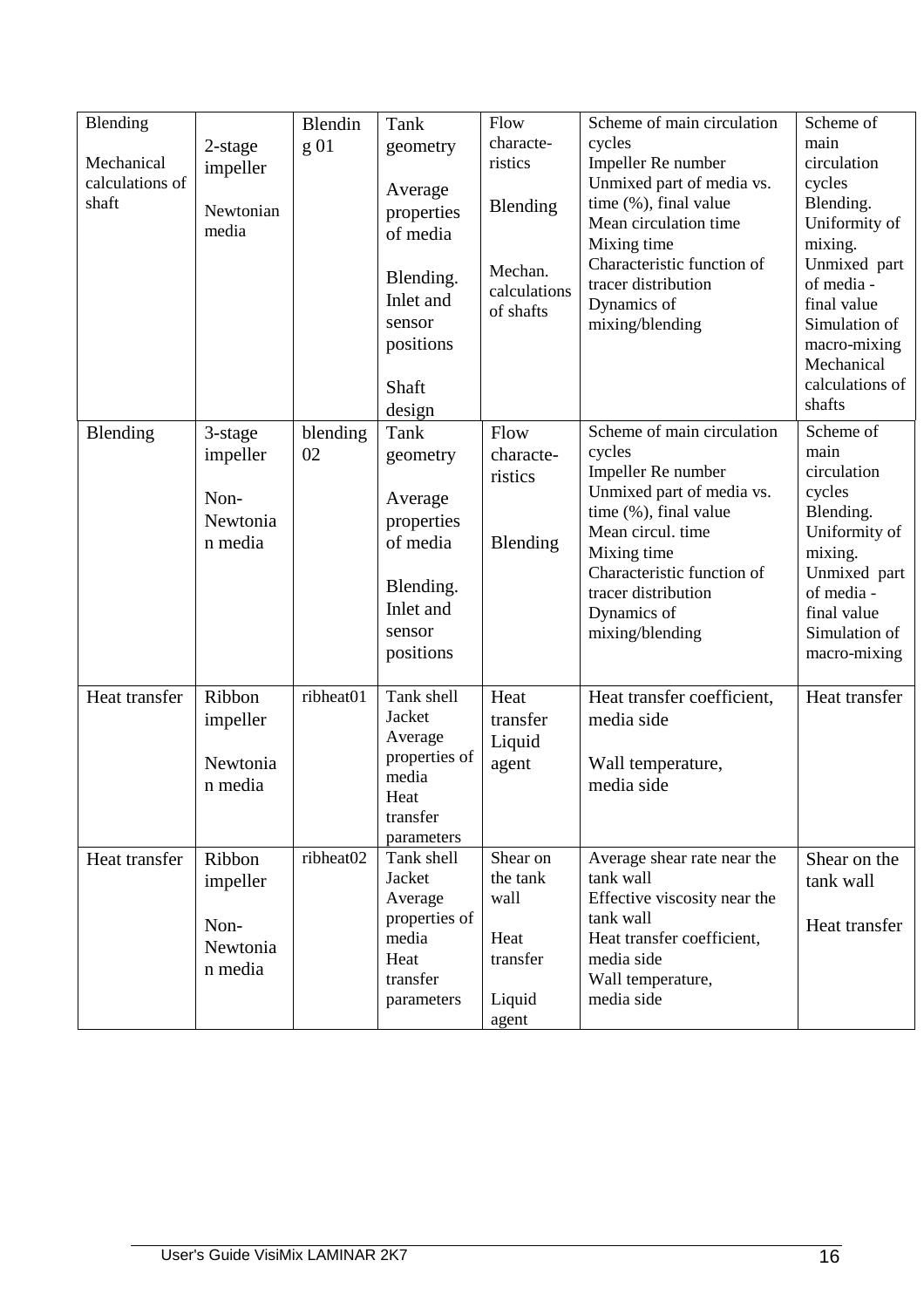| Homogenizing<br>multiphase<br>mixtures,<br>destruction of<br>aggregates<br>of particles                               | Laboratory<br>scale | $saw1-1$ | Tank<br>geometry<br>Average<br>properties<br>of media<br>Process<br>duration | Shear rate<br>near the<br>impeller<br>blades<br>Blending<br>Uniformity<br>of mixing<br>High shear<br>treatment<br>Flow<br>characte-<br>ristics   | Shear rate near the impeller<br>blades<br>Shear stress near the<br>impeller blades<br>Relative volume of impeller<br>shear zone<br>Unmixed part of media vs.<br>time (%), final value<br>Untreated fraction of media<br>Tip velocity of impeller<br>Re number for impeller<br>blades | Mixing in<br>laminar and<br>transitional<br>regimes.<br>Physical<br>interpretation<br>High shear<br>treatment |
|-----------------------------------------------------------------------------------------------------------------------|---------------------|----------|------------------------------------------------------------------------------|--------------------------------------------------------------------------------------------------------------------------------------------------|--------------------------------------------------------------------------------------------------------------------------------------------------------------------------------------------------------------------------------------------------------------------------------------|---------------------------------------------------------------------------------------------------------------|
| Homogenizing<br>multiphase<br>mixtures,<br>destruction of<br>aggregates<br>of particles<br>(compare with<br>$Saw1-1)$ | Production<br>scale | $saw2-1$ | Tank<br>geometry<br>Average<br>properties<br>of media<br>Process<br>duration | Shear rate<br>near the<br>impeller<br>blades<br>Blending.<br>Uniformity<br>of mixing.<br>High shear<br>treatment<br>Flow<br>characte-<br>ristics | Shear rate near the impeller<br>blades<br>Shear stress near the<br>impeller blades<br>Relative volume of impeller<br>shear zone<br>Unmixed part of media vs.<br>time (%), final value<br>Untreated fract. of media<br>Tip velocity of impeller<br>Re number for impeller<br>blades   | Mixing in<br>laminar and<br>transitional<br>regimes<br>Physical<br>interpretation<br>High shear<br>treatment  |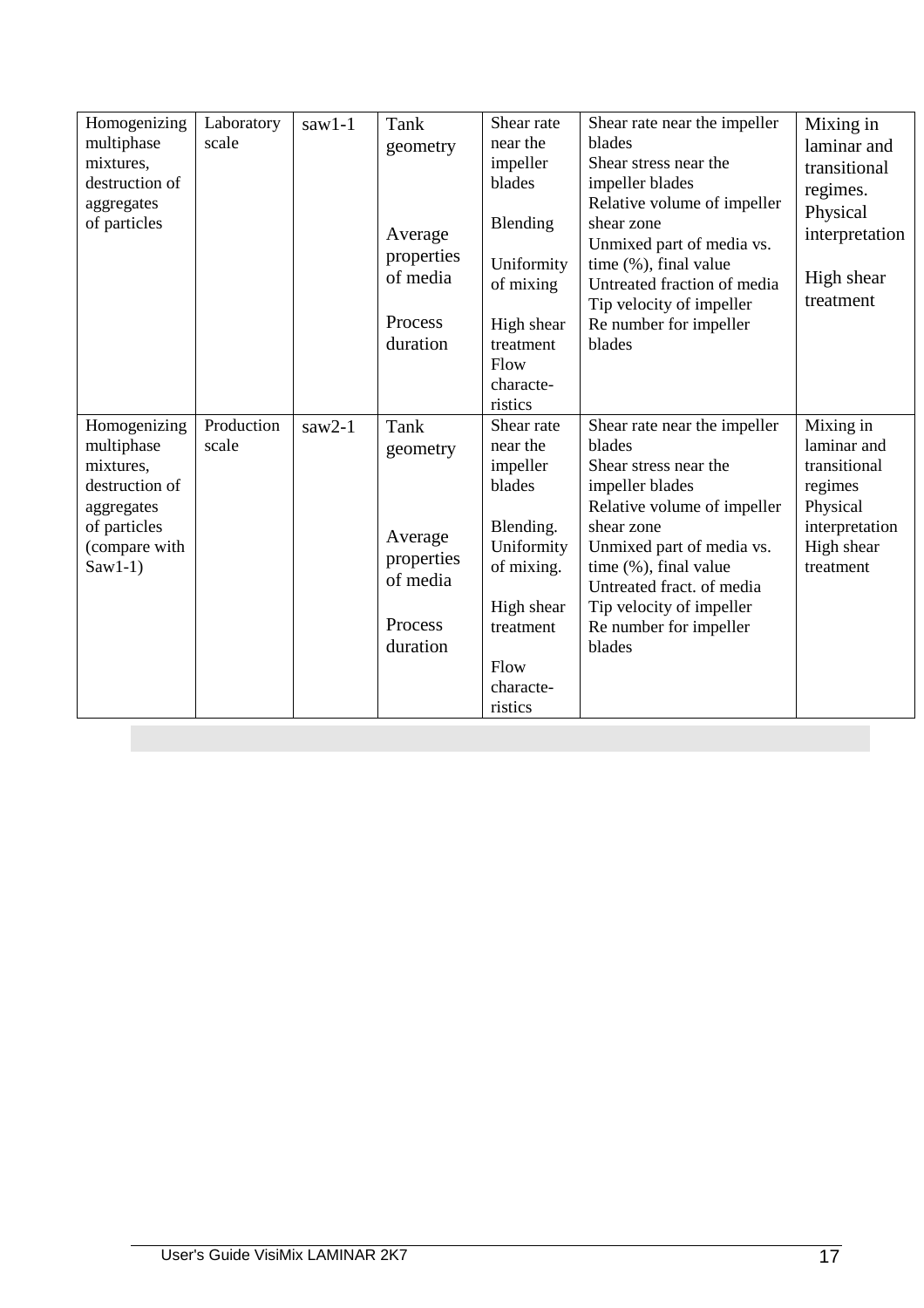# **SECTION 4. KEY PARAMETERS FOR EVALUATION AND SCALE-UP**

VisiMix LAMINAR calculates key parameters needed for evaluation and scaling up of various processes involving the mixing of highly viscous media. Table 2 below will help you select the parameters important for your particular process based on known process characteristics.

| Process              | Characteristic | Typical          | Phenomena       | VisiMix Parameters for    |
|----------------------|----------------|------------------|-----------------|---------------------------|
|                      | product        | products         | controlling the | evaluation and scaling-   |
|                      | sample         |                  | process         | up                        |
| Batch mixing         | $0.01 - 1$ kg  | Polymer          | Uniformity of   | - Circulation flow rate   |
| of viscous           |                | solutions        | distribution of | - Mixing time             |
| solutions            |                |                  | circulation     | - Dynamics of             |
|                      |                | Pastes of        | flow            | mixing/blending           |
|                      |                | detergents       | Macroscale      | - Unmixed part of         |
|                      |                |                  | mixing          | media, final value        |
| Continuous           | $0.01 - 1$ kg  | Polymer          | Uniformity of   | - Circulation flow rate   |
| flow mixing          |                | solutions        | distribution of | - Mixing time             |
| of viscous           |                |                  | circulation     | - Dynamics of             |
| solutions            |                | Pastes of        | flow            | mixing/blending           |
|                      |                | detergents       | Macroscale      | - Unmixed part of media   |
|                      |                |                  | mixing          | - Characteristic function |
|                      |                |                  |                 | of tracer distribution    |
| Homogenizing         | $0.1 - 50$ g   | Creams           | Uniformity of   | - Unmixed part of media   |
| multi-               |                |                  | distribution of | vs. time                  |
| component            |                | Food             | circulation     | - Unmixed part of         |
| mixtures.<br>Uniform |                | products         | flow            | media, final value        |
| distribution of      |                |                  | Macroscale      | - Dynamics of             |
| small                |                |                  | mixing          | mixing/blending.          |
| admixtures           |                |                  | No. of mixing   |                           |
|                      |                |                  | cycles          |                           |
| Homogenizing         | $5 - 0.1$ g    | Creams           | Macroscale      | - Unmixed part of         |
| multiphase           |                |                  | mixing          | media, final value        |
| mixtures             |                | Food             | Number of       | - Dynamics of             |
|                      |                | products         | mixing cycles   | mixing/blending           |
|                      |                |                  | High shear      | - Shear stress near the   |
|                      |                |                  | treatment       | impeller blades           |
|                      |                |                  |                 | - Untreated fraction of   |
|                      |                |                  |                 | media                     |
| Destruction of       | $1 - 100$ mg   | Paints           | High shear      | - Shear stress near the   |
| aggregates.          | and less       | Coatings         | treatment       | impeller blades           |
| Ensuring             |                | Medicines        |                 | - Untreated fract. of     |
| microscale           |                | <b>Ointments</b> |                 | media                     |
| uniformity.          |                | Foodstuffs       |                 | - Unmixed part of         |
|                      |                |                  |                 | media, final value        |
| Heat transfer        |                | All              | Shear rate near | - Heat transfer rate      |

| Table 2. Key Parameters for Evaluation and Scale-Up of Processes in Newtonian and Non- |
|----------------------------------------------------------------------------------------|
| Newtonian Viscous Media                                                                |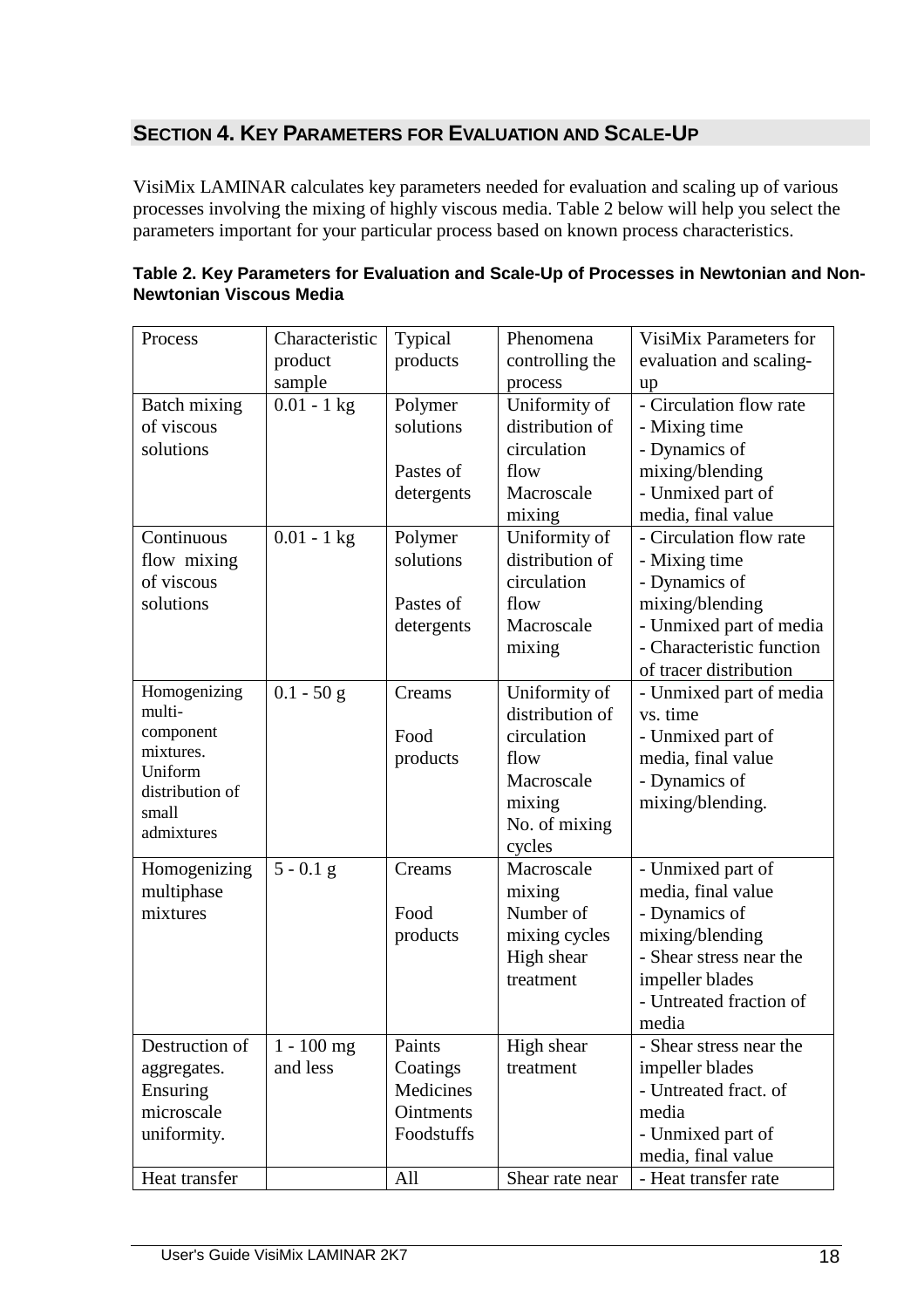|   |  |     |  | $\sim$<br>$-1$<br>$\overline{\phantom{a}}$ | wall<br>the<br>fank<br>$  -$<br>$\sim$ $\sim$ $\sim$ $\sim$ |  |
|---|--|-----|--|--------------------------------------------|-------------------------------------------------------------|--|
| . |  | --- |  |                                            |                                                             |  |

# **4.1. Selecting Mixing Equipment**

**VisiMix LAMINAR** provides the data for:

- Predicting the degree of uniformity of mixing and the formation of stagnant zones;
- Analysis of mixing–dependent processes from the point of view of mixing and heat transfer;
- Scaling–up and scaling–down of processes and equipment;
- Checking the suitability of the equipment for a given production process;
- Comparing different designs of tanks, baffles, and impellers;
- Selecting the best ways of improving process regimes according to your technical possibilities;
- Selecting or designing new mixing units.

Several practical considerations of a general character that should be taken into account in selecting impellers for highly viscous, and especially non-Newtonian media, are given below.

To achieve efficient mixing, it is advisable to select impellers with larger tip diameters; It is known that the most efficient mixing is achieved in tanks with Helical Ribbon, Helical Screw, and Anchor impellers; the height of the impellers ("h" in the input table of these impellers) must be about the same as the height of the media in the tank;

Anchor impellers provide lower circulation than Ribbon impellers;

 For other impeller types, the Tip diameter must be at least half of the Tank diameter, and the distance between the impeller and either the surface of the media, or the tank bottom should not exceed the Tip diameter.

 If the height of the media in the tank is greater than 1.5 times the tank diameter, the use of 2- or 3-stage impeller may be advisable;

The highest heat transfer rates are obtained by applications of scraper (sweeping-wall) impellers (see Supplements);

 For processes that include emulsification, the destruction of solid particle aggregates, the homogenizing of multi-component mixtures, and some others, tooth-disk impellers are normally used. These impellers can be also used in tanks with additional low speed blades (see Doubleimpeller systems; see also Entering Initial Data for a New Project).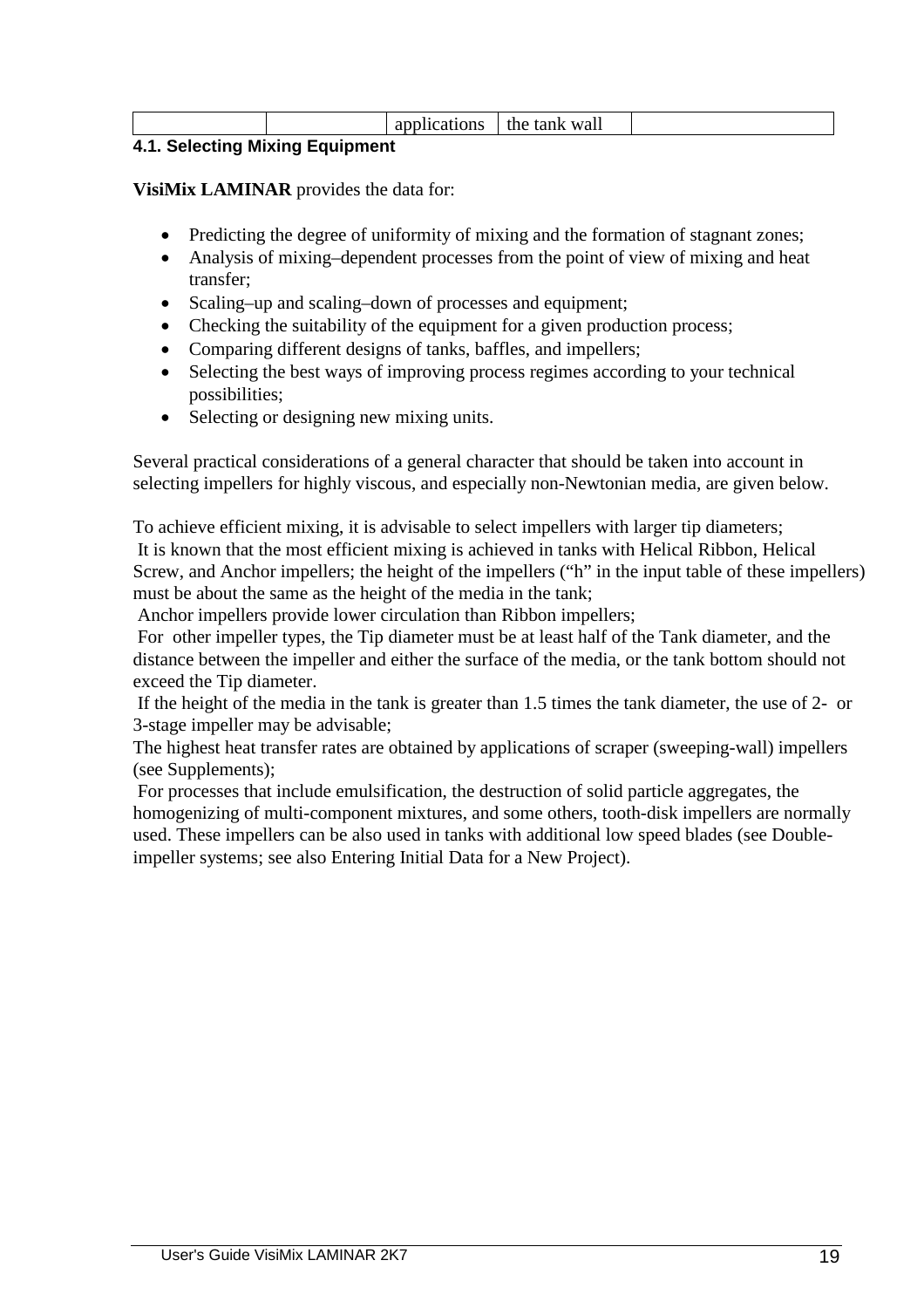# **SECTION 5. HOW TO INSTALL VISIMIX LAMINAR 2K7**

Installation rules for the 'stand alone' and the network version of the program are different. Installation of each program has to be performed accordingly to the Installation instruction that is applied to the program CD.

# **SECTION 6. STARTING VISIMIX**

After installing **VisiMix LAMINAR**, the main menu appears on the screen (Figure 7). It has the following structure:

| Project            |
|--------------------|
| <b>Edit Inputs</b> |
| Calculate          |
| Supplements        |
| Last menu          |
| Last input table   |
| Window             |
| View               |
| Help               |



# **Figure 7.**

# **6.1. Project**

VisiMix performs mathematical modeling of processes in relation to a project - a single set of initial data, which includes the types and main dimensions of equipment as well as the physical properties of the media and regime parameters. The project is identified by its name. All input and output windows corresponding to the same project are displayed in frames of the same color.

To start VisiMix, select Project. When the Project submenu appears, you have two options: starting a new project or working with one of the projects you have previously stored in the system.

The program enables you to open several projects (up to four) which can be simultaneously displayed on the screen. However, you may modify initial data, create new output windows, or use any other functions only for the Current Project whose name appears in the text field at the bottom of the screen. To change the Current Project, use Project list option in View or Project list button in the upper screen bar. If windows related to several projects are displayed on the screen, you can also change the Current Project by double-clicking on the colored frame of the window related to the project you now want to become the current one.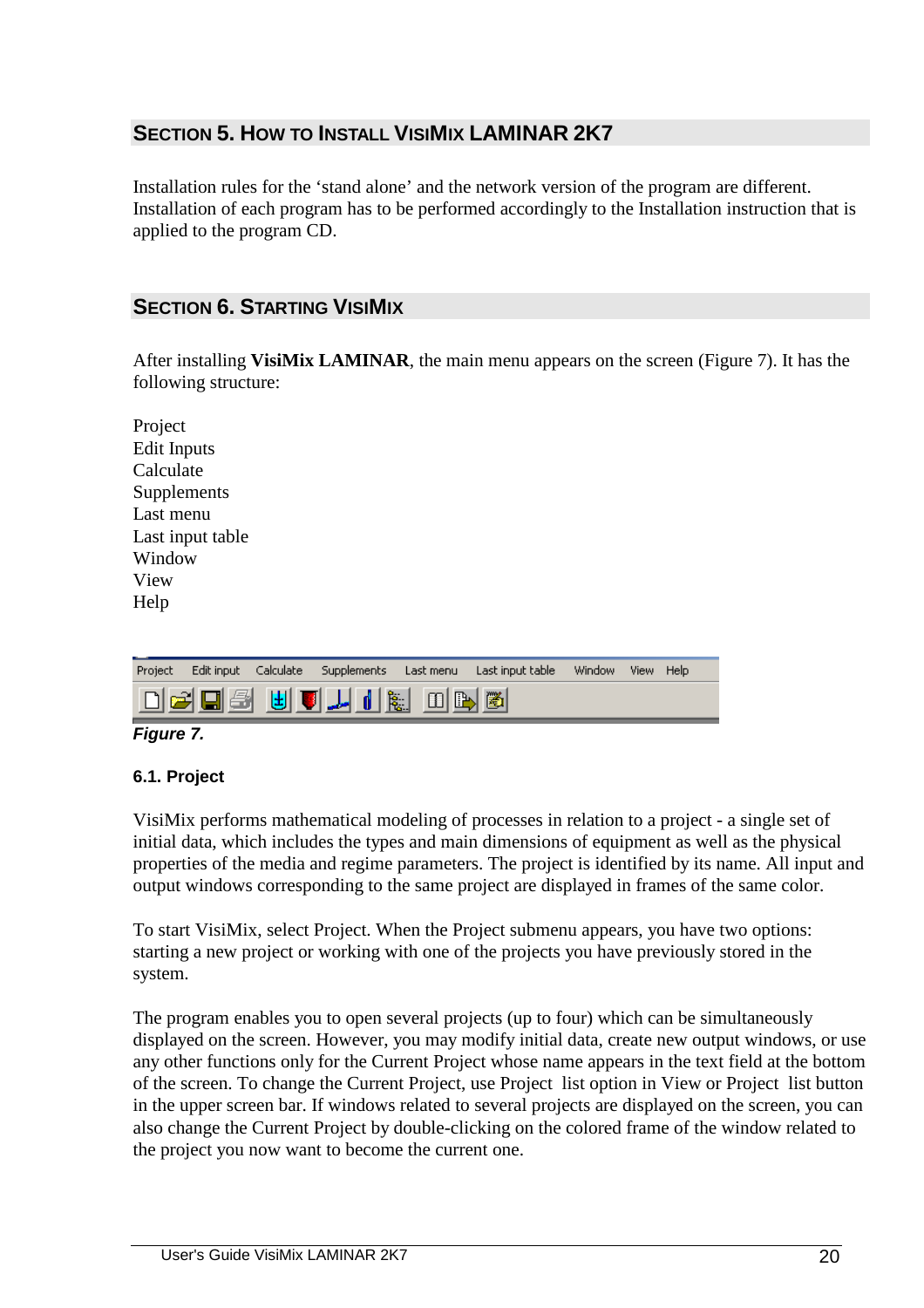# **6.2. Edit input**

This option gives you access to all input tables related to the Current Project. Use it to selectively modify the initial data, for instance, Average density, Width of blades, or any other parameter by choosing the appropriate submenu item. You may also use the Edit option to enter initial data, although normally, the required initial data is automatically requested by VisiMix.

The Edit option has the following structure (Figure 8) briefly described below

| Project | Edit input              | Calculate             | Supplements                 | Last menu | Last input table                                    | Window | <b>View</b> | Help |
|---------|-------------------------|-----------------------|-----------------------------|-----------|-----------------------------------------------------|--------|-------------|------|
| ובן [   | Tanki<br>Impeller       |                       | Tank geometry<br>Tank shell | P         | 圈                                                   |        |             |      |
|         | <b>Baffles</b><br>Shaft |                       | <b>Jacket</b>               |           | General characteristics<br>Specific characteristics |        |             |      |
|         |                         | Properties & regime ▶ |                             |           |                                                     |        |             |      |

**Figure 8.** 

**Tank:** 

- Tank geometry: Main inside dimensions of the tank and volume of media
- Tank Shell: Tank shell characteristics for heat transfer calculations

**Jacket:** 

- General characteristics: Main data on various types of jackets, including number of jacket sections, their height, position and connection between the jackets
- Specific characteristics: Specific data for each jacket type width of conventional jacket, diameter or half-pipe coil

**Impeller:** Characteristics and dimensions of the impeller

**Baffles:** Type, number, position and dimensions of baffles

# **Shaft:**

- Shaft design: Shaft type and dimensions
- Shaft material and impeller mass: Properties of the shaft materials and impeller mass
- Impellers data for mechanical calculations.

# **Properties & Regime:**

- Average properties of media Average density and viscosity, or rheological parameters for non-Newtonian media, used for hydrodynamic calculations
- Upper limit of shear rate maximum value of shear rate measured in the course of rheological studies

**Blending.** Inlet/sensor position – positions of inlet tube and sensor in the tank **Process duration** – the expected or required duration of the mixing operation **Heat transfer:** 

- Media temperature average temperature of media in the tank
- Heating vaporous agent Heating steam pressure or data for another condensing heating agent.
- Heating/cooling liquid agent Liquid heat transfer agent, its flow rate and initial temperature.
- Heat transfer properties of the media Physical properties of the media required for heat transfer calculations.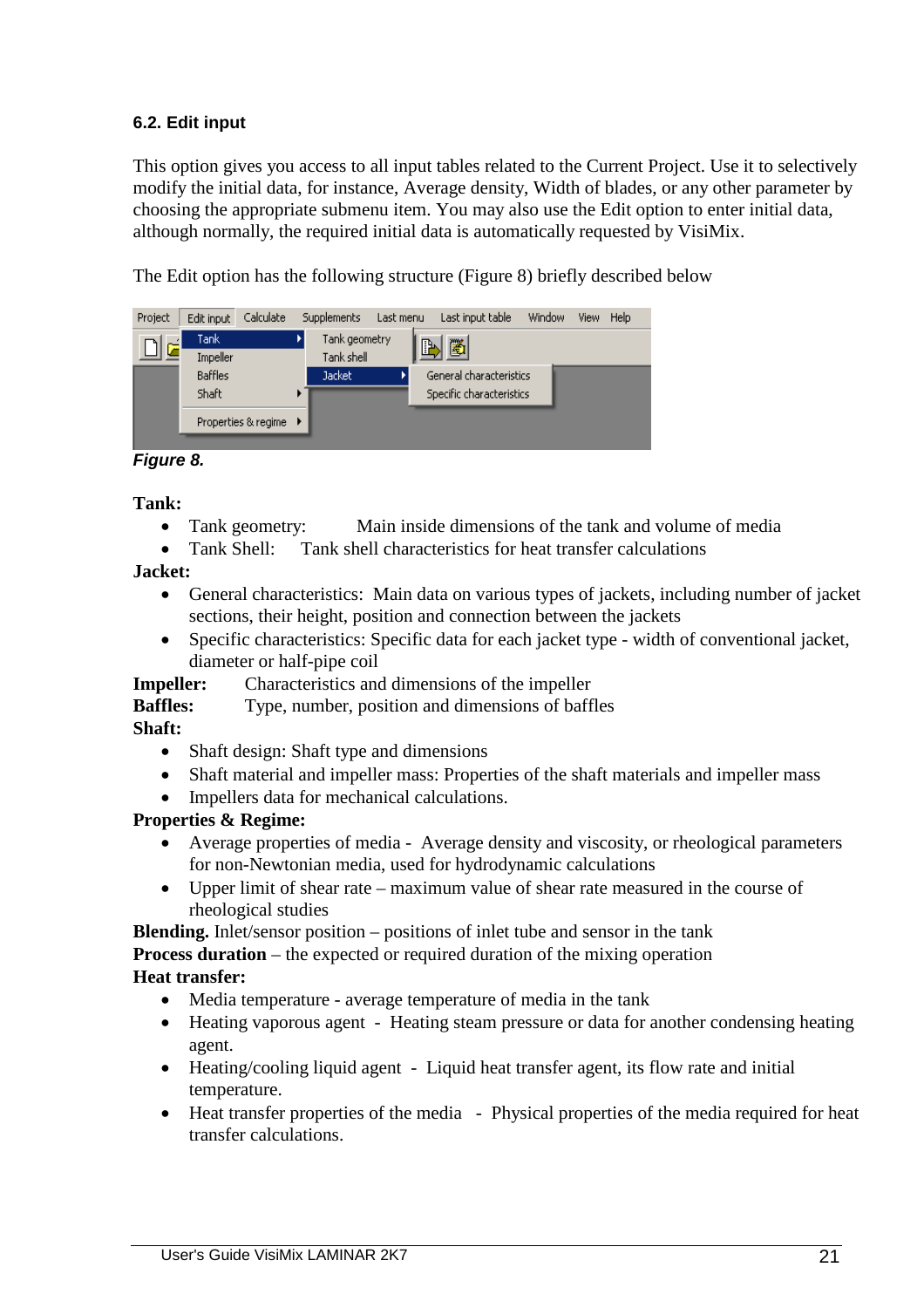**NOTE: When entering initial data through the Edit option, you may sometimes obtain a different input table from the one you have selected. This means that you must first complete the table invoked by VisiMix, and then the table you have originally selected will be invoked automatically.** 

# **6.3. Calculate**

Use this option to perform the calculations. The Calculate submenu provides access to modeling in relation to all mixing problems and output parameters. For a detailed description see Section 9.

# **6.4. Supplements.**

This menu option opens access to a few additional VisiMix functions (Fig.9):

**Supplement 1.** Approximation of rheology – Replacement of a real rheological function including a final value of Yield stress with approximating exponential curve (Yield stress=0) in limits defined by User. The replacement function is used for approximate calculations (see Section 9).

| Supplement 1. Approximation of rheology<br>About APPROXIMATION OF RHEOLOGY                                                                      |  |
|-------------------------------------------------------------------------------------------------------------------------------------------------|--|
| Supplement 2, Estimated stagnant zone volume<br>Approximate rheological characteristics                                                         |  |
| Initial rheological function, shear stress<br>Supplement 3. Viscosity correction for HT coefficients<br>Initial rheological function, viscosity |  |
| Approximate rheological function, shear stress<br>Supplement 4. Scraper agitators                                                               |  |
| Approximate rheological function, viscosity<br><b>EXIT</b>                                                                                      |  |

# **Figure 9.**

# **6.5. Last menu**

This convenient option enables you to directly invoke the Calculate submenu with which you last worked.

# **Example:**

You have clicked on Mixing power in the Power and forces submenu and obtained an output. In order to obtain another output parameter, for instance, Power number, you do not need to return to the Calculate menu. Simply click on Last menu - Power number to obtain your output. 6.5. Last Input Table

This is another shortcut, which enables you to directly invoke the last input table with which you worked. For example, if you want to compare heat transfer rates and select the best vaporous heat transfer agent, you can change the input after each calculation by selecting Last input table only, without going through the long procedure of addressing Edit – Properties & Regime - Heat Transfer. This option is activated after you have first accessed an input table through the Edit option, or the quick access buttons in the upper screen bar.

# **6.6. Window**

This option functions the same way it does in Microsoft Windows.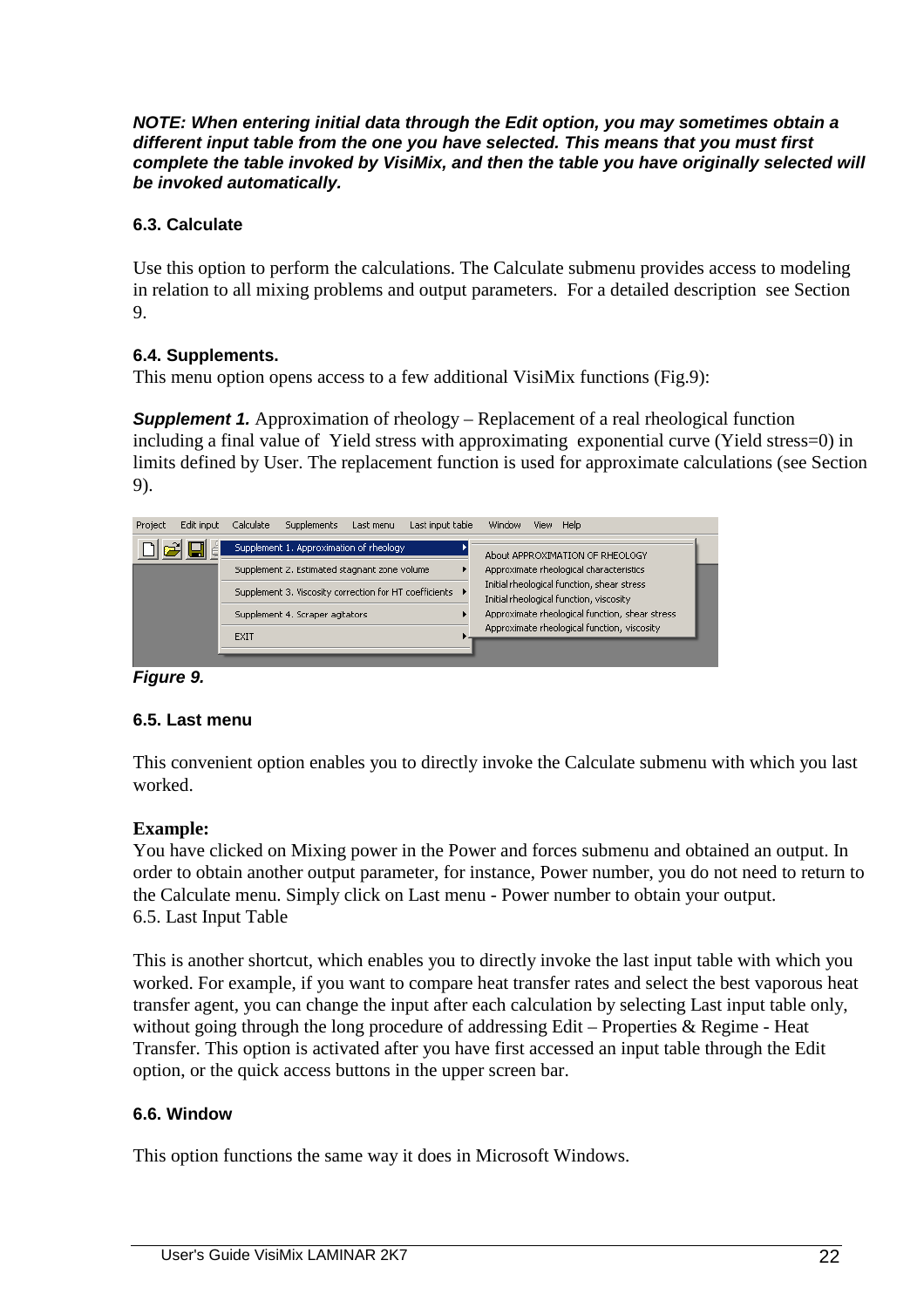# **6.7. View**

This option contains the following functions:

- Toolbars
- Initial data explorer
- Project list
- Drawing of apparatus

# **6.7.1. Toolbars**

 This option allows you to display or remove the main toolbar located in the upper screen bar

# **6.7.2. Initial data explorer**

 This option shows a list of initial data for the current project, including equipment data (tank, impeller, shaft and baffle), and properties & regime parameters (see the description of the Edit input option above). This option is also accessible from a quick access button in the upper screen bar. To modify any of the initial data using the initial data explorer, select the required item, and press the Edit button at the bottom of the screen. The appropriate input screen will be invoked.

# **6.7.3. Project list**

 This option invokes the Project list dialogue, which contains a list of opened projects. In this dialogue, you can choose or change the current project. The name of the current project appears in the text field at the bottom of the screen. This option is also accessible from a quick access button in the upper screen bar.

# **6.7.4. Drawing of apparatus**

 This option shows the diagram of the mixing system for the current project, with main dimensions. This diagram automatically appears on the screen after all basic initial data for a new project has been entered, or when an existing project is opened. It is also accessible from a quick access button in the upper screen bar.

# **6.8. Help**

 This option functions the same way it does in Microsoft Windows. Press F1 to invoke the Help section corresponding to the active window.

User's Guide VisiMix LAMINAR 2K7 23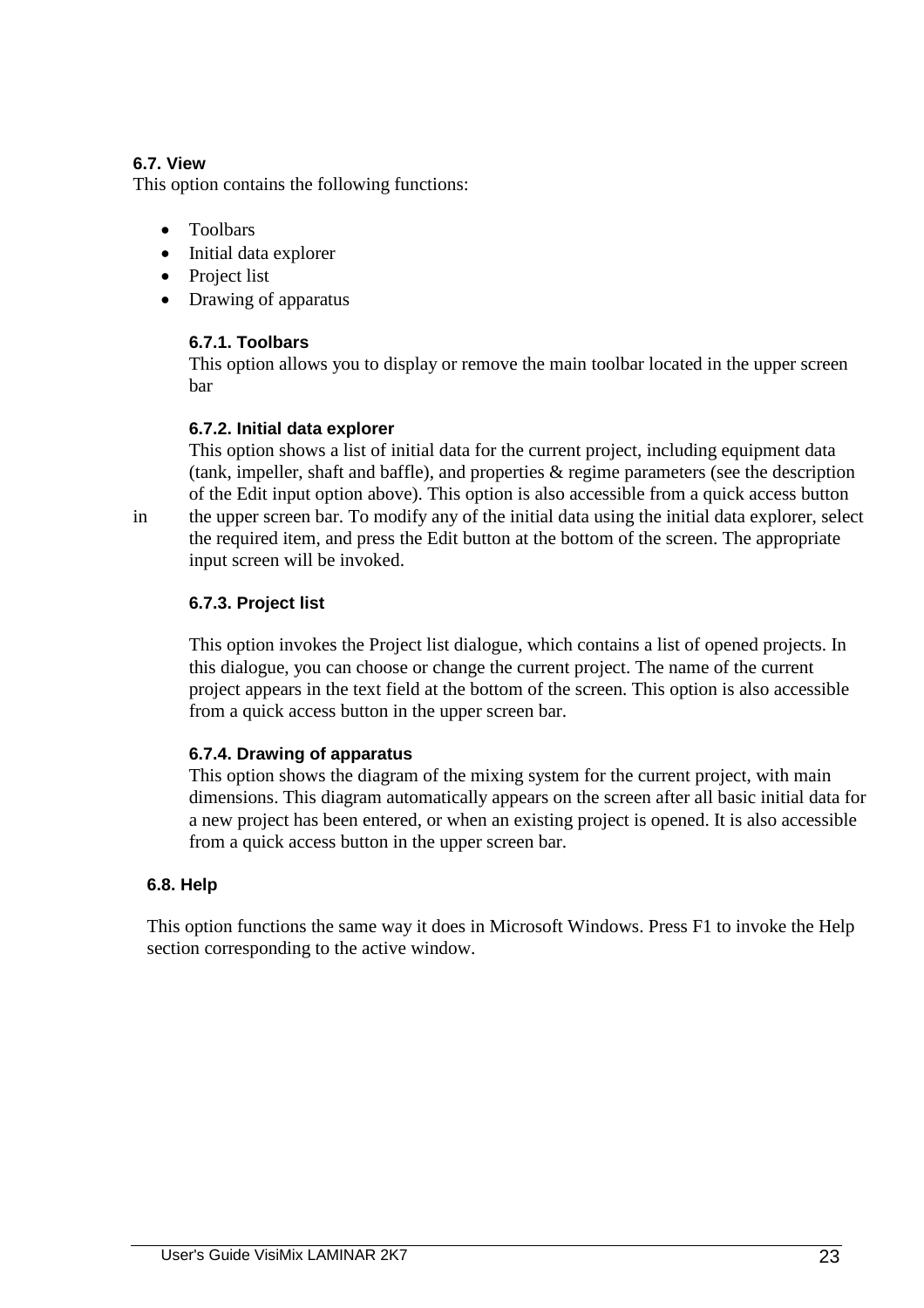# **SECTION 7. STARTING A NEW PROJECT OR OPENING AN EXISTING ONE**

Select Project. The following submenu appears:

- New
- Open
- Close
- Clone
- Project comments
- Save
- Save as
- Report
- Print
- [Recent projects]
- Exit

# **7.1. New**

To start a new project:

1. Select New from the Project menu.

2. When the new project dialogue appears (Figure 10), enter a project name in the name field, then click OK.

This option is also accessible through a quick access button in the upper screen bar.

| Enter a project name                                                                                                                                        |  |
|-------------------------------------------------------------------------------------------------------------------------------------------------------------|--|
| ←白び囲・<br>VisiMix Laminar<br>Save in:                                                                                                                        |  |
| blending1.vsm<br>saw1-1.vsm<br>io.<br>blending2.vsm<br>圆 saw2-1.vsm<br>power01.vsm<br>圆 scrap.vsm<br>power02.vsm<br>कि<br>ribheat01.vsm<br>खी ribheat02.vsm |  |
| NONAME01<br>File name:<br>Save                                                                                                                              |  |
| Cancel<br>VisiMix Project Files (*.vsm)<br>Save as type:                                                                                                    |  |

#### **Figure 10.**

# **7.2. Open**

To open an existing project:

Select Open from the Project menu. The Open dialogue appears (Figure 11). From the file browser screen select the desired project and click OK.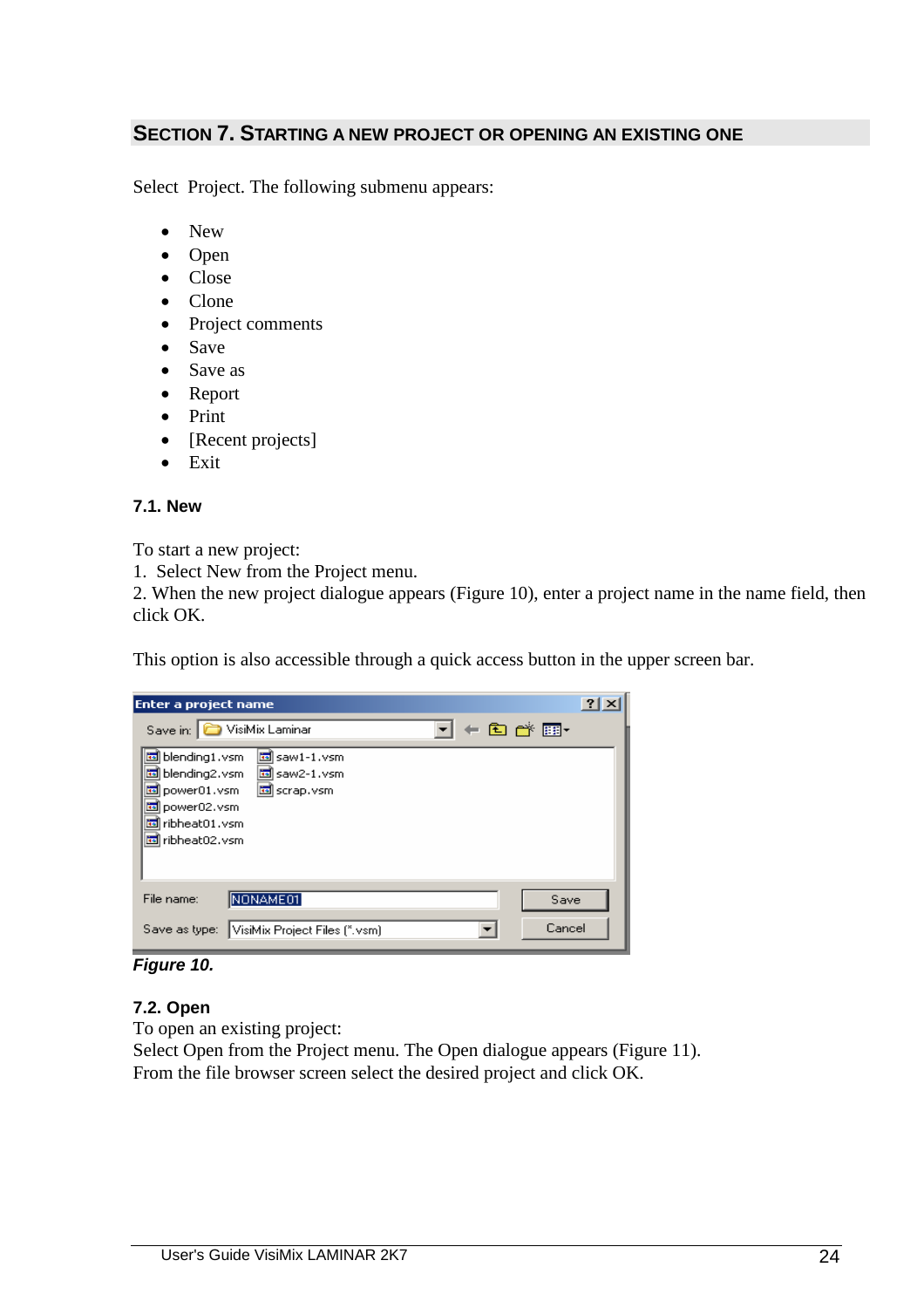| <b>Open</b>                                                                                                                          |                                                | $?$   $\times$ |
|--------------------------------------------------------------------------------------------------------------------------------------|------------------------------------------------|----------------|
|                                                                                                                                      | Look in: VisiMix Laminar                       | $+$ a $ -$     |
| blending1.vsm<br>ite.<br>国 blending2.vsm<br> power01.vsm <br><b>BO</b><br>Mower02.vsm<br><u>ख</u> ी ribheat01.vsm<br>Miribheat02.vsm | saw1-1.vsm<br><u>ब</u> saw2-1.vsm<br>scrap.vsm |                |
| File name:                                                                                                                           | power01                                        | Open           |
| Files of type:                                                                                                                       | VisiMix Project Files (*.vsm)                  | Cancel         |
| Project comments<br>Tank volume 3510 1<br>Multistage radial turbine 2                                                                | Unjacketed tank with elliptical bottom         | Preview        |

**Figure 11.** 

The system displays a diagram of the apparatus and its main dimensions. Use the Edit option or the quick access buttons in the upper screen bar to check and modify initial data for your equipment (Tank, Baffles and Impeller). For media properties and regime characteristics, use Edit option only (Properties & Regime).

# **7.3. Close**

Use this option to close and save the current project.

# **7.4. Clone**

Use this option to create up to four copies of you current project. It serves as a convenient tool for comparing different variants of the same basic project. This option is also accessible from a quick access button in the upper screen bar.

# **7.5. Project comments**

Use this option to create or modify your comments to the project. This option is also accessible from a quick access button in the upper screen bar.

# **7.6. Save**

Use this option to save all initial data for the current project. This option is also accessible from a quick access button in the upper screen bar.

# **7.7. Save as**

Use this option to save the current project under a new name.

# **7.8. Report**

Use this option to accumulate the initial data and calculated results in a file of standard HTML format.

Selecting Report at any stage of working on a current project invokes a submenu, which is identical to the Calculate submenu (Figure 12). Choose any item you are interested in, and supply additional data if requested by VisiMix. When the required initial data is entered, VisiMix asks you to enter a name for the report. Enter the report name, and VisiMix will create a report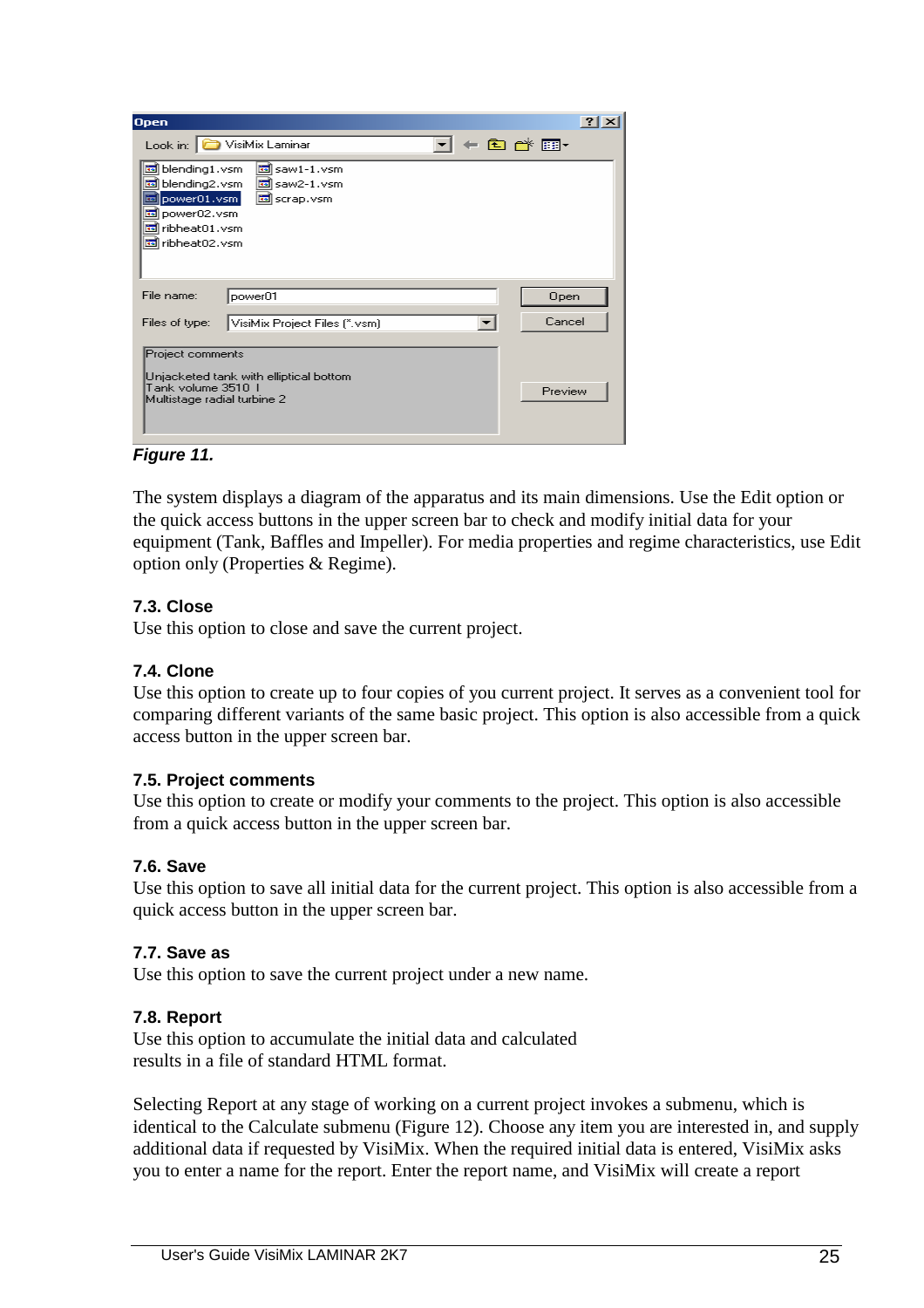including relevant initial data and the results of the calculations. On completing the report, VisiMix issues an appropriate message.

You may create one or more reports for your project.

The report is formed as a file with a .htm extension, and you may open, edit and print this file from Microsoft Internet Explorer or Microsoft Word (Microsoft Office 97 or higher). To work with your report files in Microsoft Word, make sure that the HTML converter option is on. The Report option presents all graphs, in addition to a graph form, in a standard tabular format. This enables you to plot and process your data.

| Edit input<br>Calculate<br>Supplements<br>Last menu<br>Project                                                                                                                                | Last input table<br>Window<br>Help<br>View                                                                                                                        |
|-----------------------------------------------------------------------------------------------------------------------------------------------------------------------------------------------|-------------------------------------------------------------------------------------------------------------------------------------------------------------------|
| New<br>Open                                                                                                                                                                                   | 圏                                                                                                                                                                 |
| Close                                                                                                                                                                                         |                                                                                                                                                                   |
| Clone<br>Project comments                                                                                                                                                                     |                                                                                                                                                                   |
| Save<br>Save As                                                                                                                                                                               |                                                                                                                                                                   |
| Report                                                                                                                                                                                        | Flow characteristics                                                                                                                                              |
| Print                                                                                                                                                                                         | Power and forces                                                                                                                                                  |
| 1 E:\2006\2K6_LAM\VisiMix Laminar\ribheat01.vsm<br>2 E:\2006\2K6_LAM\VisiMix Laminar\power01.vsm<br>3 C:\VisiMix 2K5\VisiMix 2K5 Laminar\ribheat01.vsm<br>4 C:\Disc_E\2006\Salvaty\Salv_1.vsm | Specific power<br>Shear around the impeller blades<br>Shear on the tank wall<br>Blending, Uniformity of mixing<br>High shear treatment(destruction of aggregates) |
| Alt+F4<br>Exit                                                                                                                                                                                | Heat Transfer                                                                                                                                                     |
|                                                                                                                                                                                               | Mechanical calculations of shafts                                                                                                                                 |
| "                                                                                                                                                                                             | Supplements                                                                                                                                                       |

**Figure 12.**

# **7.9. Print**

Use this option to print the contents of the active output window. This option is also accessible through a quick access button in the upper screen bar.

Various groups of initial data (tank, impeller, baffles, average properties of media, and so on) are printed from the corresponding input data tables.

Each print-out also includes the complete information on the project and directory names.

# **7.10. Exit**

Use this option to close opened projects and quit VisiMix.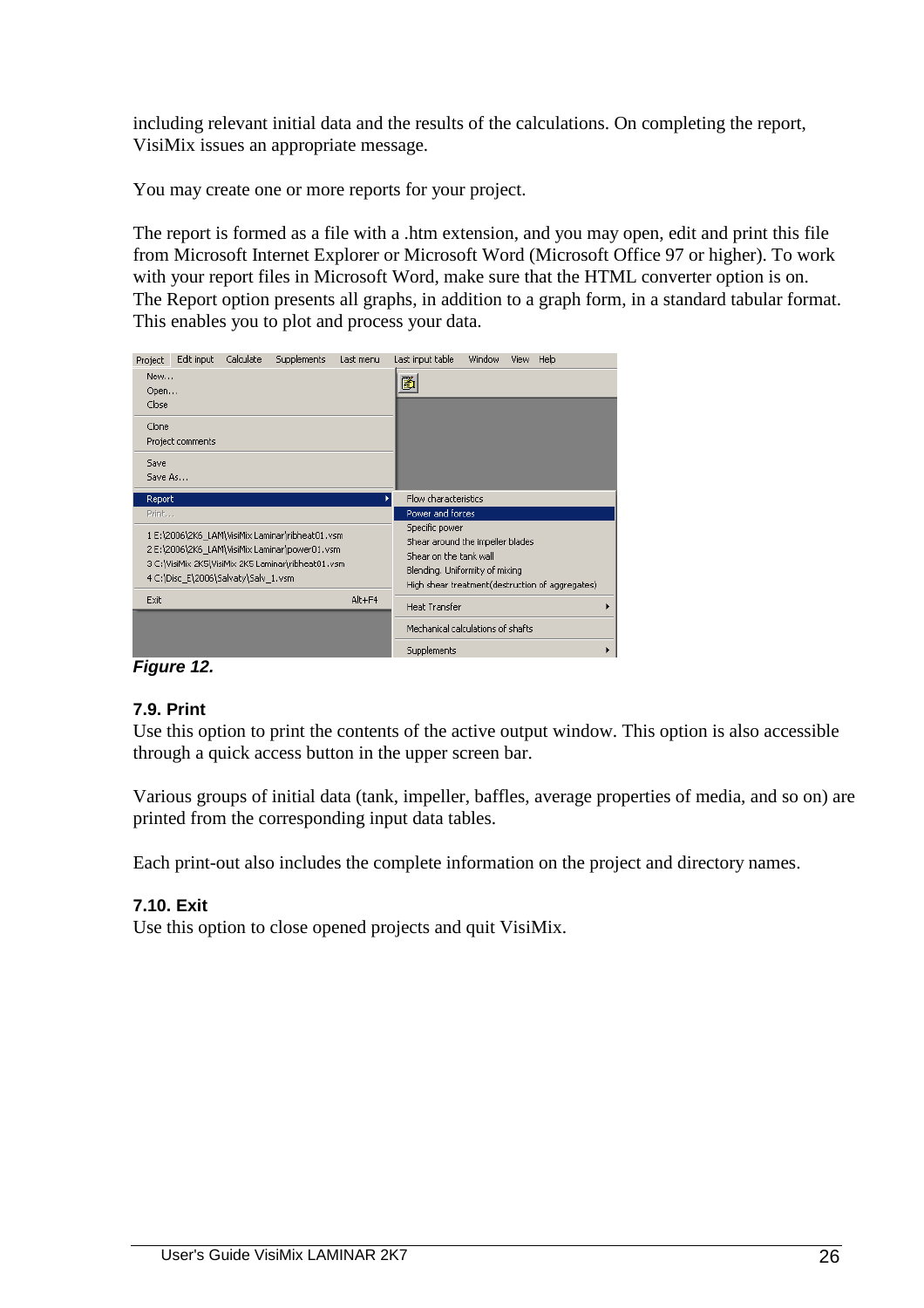# **SECTION 8. ENTERING INITIAL DATA FOR A NEW PROJECT**

After you enter the name of a new project and click OK, VisiMix requests the basic initial data required for all calculations by invoking the appropriate input tables. Supplying this data allows the program to start the calculations. You can use the Calculate function before all initial data is entered, but VisiMix will ask you to supply all parameter values first.

Whenever you choose an item for simulation from the Calculate submenu, VisiMix will request additional data required for modeling or for calculating the selected parameter. You do not need to enter any additional data unless VisiMix requests it. The data you have entered are stored in the system, and when addressing any further parameters of the output submenus, you will be asked to enter only that data which is required for defining your particular parameter, and which has not been entered previously.

Use the Edit option, or Last Input Table option to selectively modify your initial data.

VisiMix verifies the input. If your input contains inapplicable symbols, e.g. characters or punctuation marks instead of numbers, VisiMix issues a message indicating that one of the input values is incorrect. In this case you must click OK and correct the error. If your input is outside reasonable limits, contradicts previously entered data, or is beyond VisiMix calculations range, VisiMix modifies the input, offering the nearest acceptable value to the one entered, and issues an appropriate message when necessary. In this case, you should check data before exiting the input table.

# **8.1. Tank**

After you enter the name of a new project and click OK, a selection of tanks differing by bottom type (flat, conic or elliptical) and type of a heat transfer device (no heat transfer device, conventional jacket or half-pipe coil jacket) appears (Figure 13).



**Figure 13.** 

The jacket may consist of one or two sections connected in series or in parallel. Choose a tank by clicking anywhere inside the selected drawing. The tank you have selected will appear in the current choice window on the right. Click OK to confirm your choice.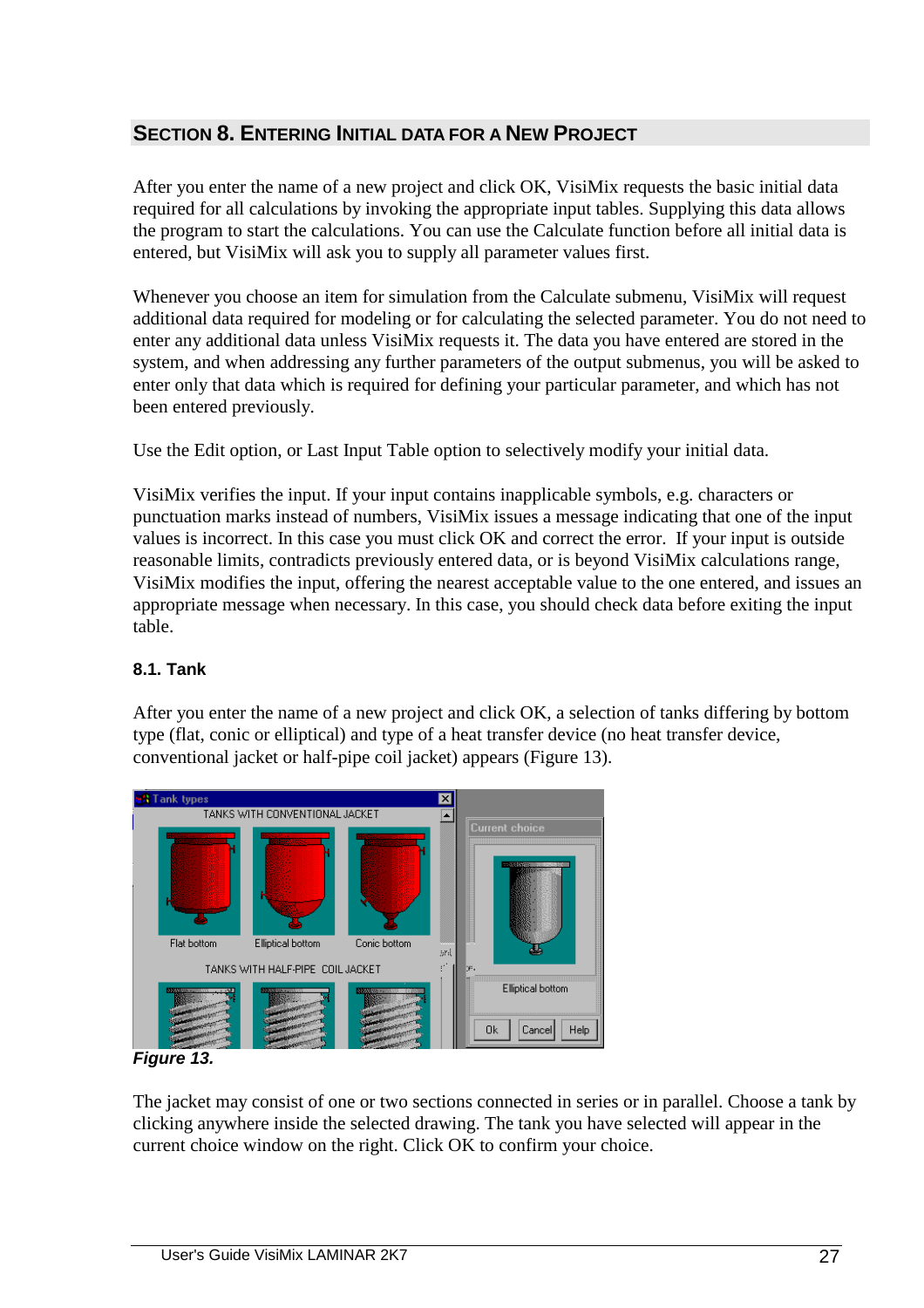#### **NOTE: If you do not plan to perform heat transfer calculations in the current project, do not select a jacketed/insulated tank, even if your tank has a heat transfer device. Select an equivalent unjacketed tank instead. If you select a tank with a heat transfer device, you will be asked to supply all its parameters.**

When the scheme of the selected tank appears (Figure 13), supply the requested values of tank parameters by completing the table of dimensions.

|                          | TANK WITH ELLIPTICAL BOTTOM |        |      |
|--------------------------|-----------------------------|--------|------|
| Inside diameter          | 1600<br>mm<br>▾╽            |        |      |
| <b>Total tank height</b> | 4300<br>mm                  |        |      |
| <b>Total volume</b>      | 8378<br>п                   |        | 4300 |
| Level of media           | 3864<br>mm<br>▼             |        |      |
| Volume of media          | 7500<br>H                   |        |      |
|                          |                             | ⊗ 1600 |      |
| Cancel<br>OK.            | Choose new tank<br>Print    |        | Help |
| Figure 13.               |                             |        |      |

# **8.1.1. Tank with flat bottom**

 Supply the internal dimensions of the selected flat-bottomed tank. Enter the Inside diameter and either the Total tank height, or Total volume, and the second parameter will be entered automatically. The same applies to the Level of media and Volume of media. After the table has been completed, click anywhere on the field in the window, and the diagram on the screen will change to reflect your input. Click OK to confirm your input, and use the Choose New Tank button at the bottom of the screen to change the type of bottom. The TANK TYPES screen will then be displayed.

# **8.1.2. Tank with elliptical bottom**

 Supply the internal dimensions of the selected tank with an elliptical bottom. This option may also be used for calculating tanks with a spherical bottom, as the influence of the difference in geometry proves to be insignificant for the process modeling.

 Enter the Inside diameter and either the Total tank height, or Total volume, and the other parameter will be entered automatically. The same applies to the Level of media and Volume of media. After the table has been completed, click anywhere on the field of the window, and the diagram on the screen will change to reflect your input. Click OK to confirm your input, and use the Choose New Tank button at the bottom of the screen to change the type of bottom. The TANK TYPES screen will then be displayed.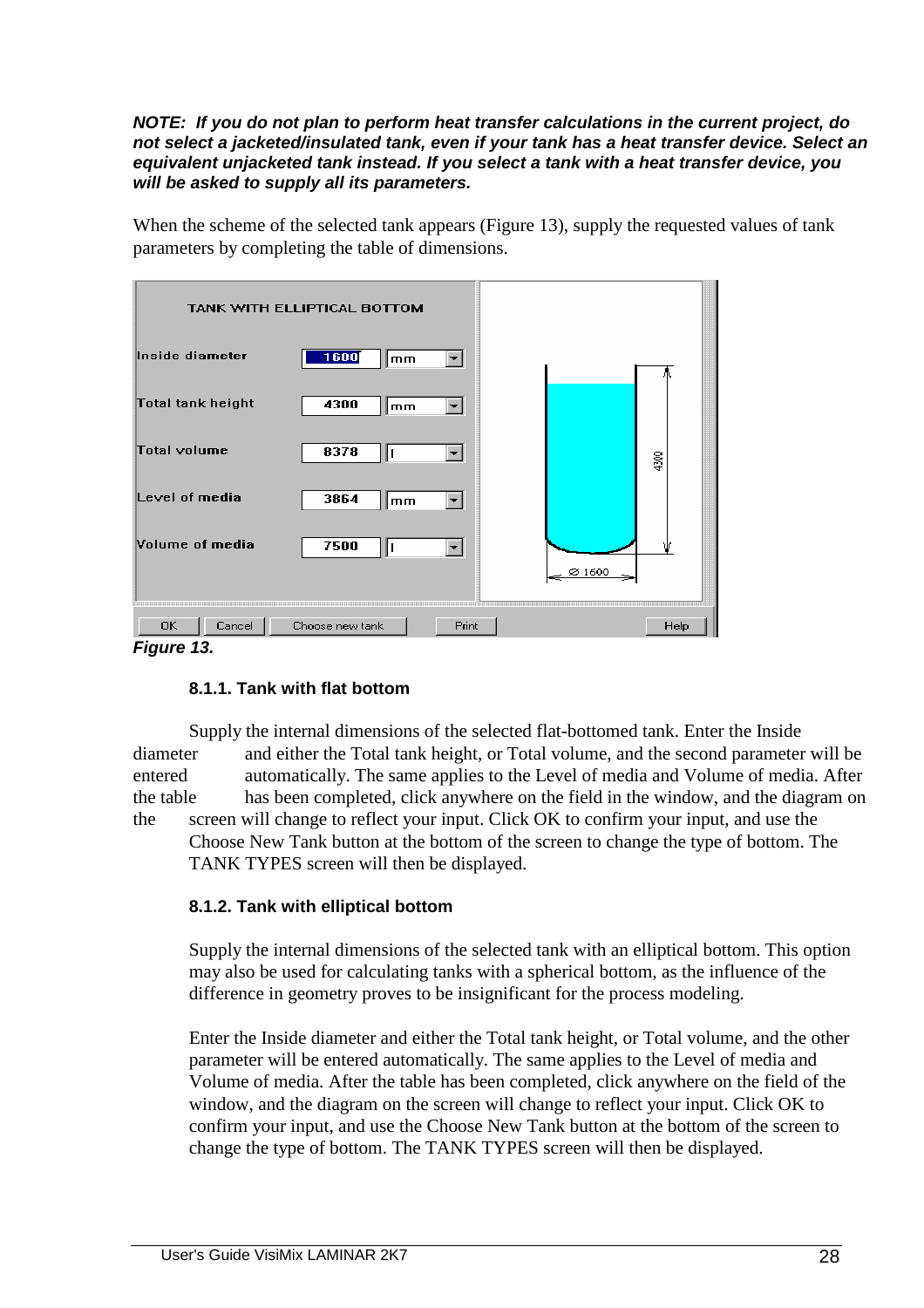#### **8.1.3. Tank with conic bottom**

 Supply the internal dimensions of the selected tank with a conic bottom. The Cone angle is usually 45-60 degrees. The maximum Height of cone is controlled by the program as a function of the Inside diameter and the Cone angle.

 Enter the Inside diameter, cone dimensions, and either the Height of Cylindrical Part, or Total volume, and the other parameter will be entered automatically. The same applies to the Level of media and Volume of media. After the table has been completed, click anywhere on the field of the window, and the diagram on the screen will change to reflect your input. Click OK to confirm your input, and use the Choose New Tank button at the bottom of the screen to change the type of bottom. The TANK TYPES screen will then be displayed.

# **8.1.4. Tank shell characteristics**

 You will be asked to fill in this table (Figure 14), if you have selected a tank with a heat transfer device (HTD) for the current project.

| TANK SHELL CHARACTERISTICS       |                             |  |  |  |
|----------------------------------|-----------------------------|--|--|--|
| Material                         | Cast steel                  |  |  |  |
| Wall thickness                   | 5<br>mm                     |  |  |  |
| Thermal resistance of<br>fouling | 0<br>∥(m <sup>≥×</sup> K)/W |  |  |  |
| Cancel<br><b>OK</b>              | Print<br>Help               |  |  |  |

#### **Figure 14.**

 Material. Select the desired tank material. All the required data for the selected material will be supplied by the program.

 Wall thickness. This parameter is required for calculating the wall thermal resistance. If you do not know the exact figure, enter an estimate; for steel tanks it is usually 5-9 mm. You may not enter a wall thickness lower than 1.5 mm. Thermal resistance of fouling. Fouling of the heat transfer area may occur both on the jacket and on the media side of the tank wall. Thermal resistance of fouling depends on the kind of heat transfer agent (HTA) and the properties of the media, and is estimated according to available practical data. Some typical values for deposit layers not exceeding a thickness of 0.5 mm on the surface of stainless steel plates are given in Appendix 1. Enter the estimated value, or zero if there is no fouling. In the case of fouling on both sides of the wall, enter the sum of the

estimated values of the corresponding thermal resistance values for each side.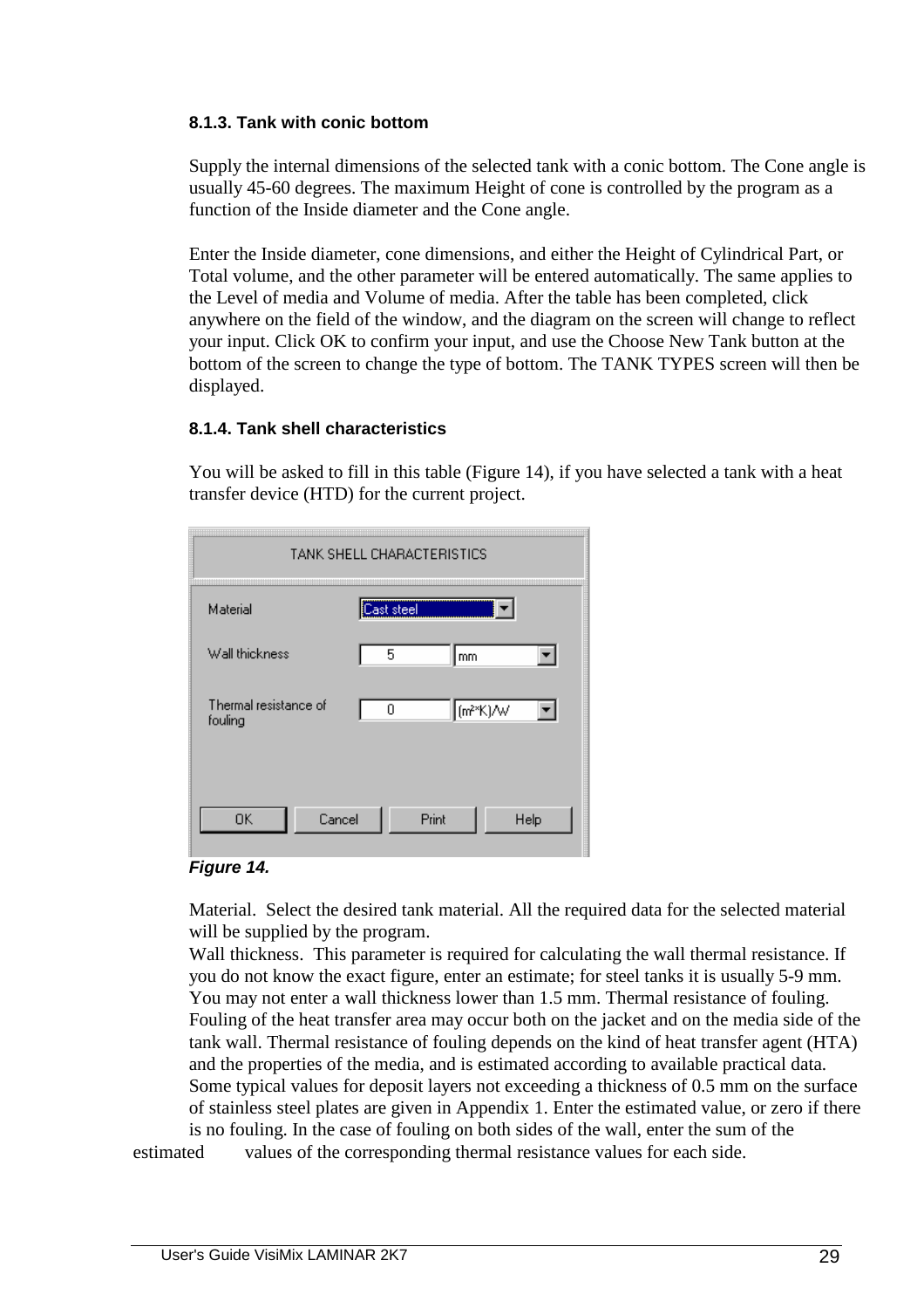# **8.1.5. Tank heat transfer data. General.**

 You will be asked to fill in this table (Figure 15) if you have selected a tank with a heat transfer device (HTD) for the current project. A diagram of a tank with a Half-pipe coil jacket (HC) or Conventional Jacket (CJ) will appear, according to the selected Tank type and dimensions. The program covers a wide variety of HTD designs.

| TANK HEAT TRANSFER DATA, GENERAL                                                               |            |          |           |        | Help  |
|------------------------------------------------------------------------------------------------|------------|----------|-----------|--------|-------|
| Jacket covers bottom<br>Number of jacket<br>sections<br>Lower section<br>Distance from bottom  | <b>YES</b> | mm.      |           |        |       |
| Height, Hlow                                                                                   | 2000       | mm       |           |        |       |
| Heat transfer area,<br>according to drawings<br>If unknown, enter 0 *                          | 0          | sq.m     | Mol H     |        | 2400  |
| Upper section                                                                                  |            |          |           |        |       |
| Distance between two<br>sections.<br>Height, Hup                                               |            | mm<br>mm | Ψ         |        |       |
| Heat transfer area,<br>according to drawings<br>If unknown, enter 0 *<br>Connection of jackets |            | sq.m     |           | ⊗ 1400 |       |
| * In this case heat transfer area will be evaluated by<br>$\overline{\phantom{a}}$             | VisiMix    |          | <b>OK</b> | Cancel | Print |

**Figure 15.** 

**Jacket covers bottom**. If you choose YES, the heat transfer area of the bottom will be assumed to equal 2/3 of its total area. In most cases, the heat transfer area of the bottom part of the HTD constitutes only a small part of the entire heat-transfer area.

**Number of jacket sections**. You may perform calculations for jackets consisting of one or two separate sections. If you choose "1", the program will assume your tank has lower jacket only. In this case, parameters relating to the upper jacket section will appear in inactive script.

**Heat transfer area**. Enter the exact values of the HT area for each jacket section, if known. If this value is unknown, enter zero, and the program will calculate the HT area according to your input.

 **Connection of jackets**. For a 2-sectioned jacket, specify if the sections are connected in series, or in parallel. For liquid heat transfer agents (LA), VisiMix assumes that the inlet tube is located in the lower cross-section, and the outlet is in the upper cross-section. The jacket sections are assumed to be connected in series, if the Lower section outlet is connected to the Upper section inlet. For condensing vaporous heat transfer agents (VA), the inlet tube is supposed to be located in the upper cross-section, and the outlet - in the lower cross-section of each jacket section. The jacket sections are assumed to be connected in series, if the Upper section outlet is connected to the Lower section inlet.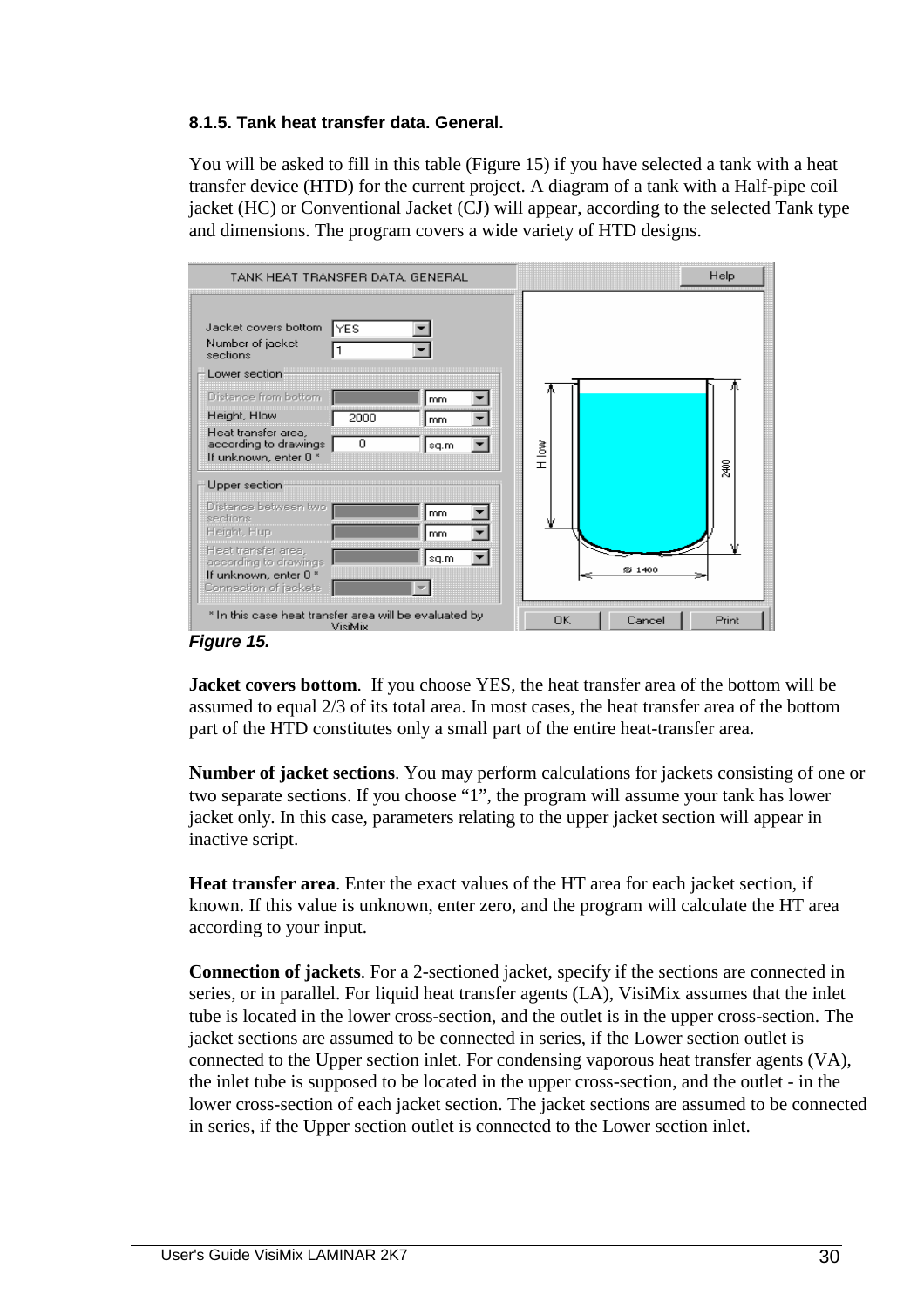#### **8.1.6. Tank jacket. Specific characteristics.**

Half-pipe coil jacket. Specific characteristics.

 You will be asked to fill in this table (Figure 16) after you have selected a tank with a Half- pipe coil HTD and completed the TANK HEAT TRANSFER GENERAL DATA input table. The entire table appears in active script if a 2-section jacket has been selected. For a single-section jacket, only the Lower section boxes are active.

 **Pipe diameter**. Enter the inside diameter of the Half-pipe coil jacket.

 **Distance between coils**. Enter the distance between the axes of the adjacent half-pipe turns as shown in the diagram.

 **Number of starts**. Enter the number of starts of the Half-pipe coil (1 or more, according to the tank design).

# **NOTE: If you have a 2-section jacket and attempt to exit the table without entering data for both jacket sections, VisiMix issues an appropriate message.**

 **Conventional jacket. Specific characteristics.** 

 You will be asked to fill in this table (Figure 17) after you have selected a tank with a conventional jacket and completed the TANK HEAT TRANSFER GENERAL DATA input table.

 The entire table appears in active script if a 2-section jacket has been selected. For a single- section jacket, only the Lower section boxes are active.

| Lower section<br>Pipe diameter,<br>lower section, d | $mm$ $\blacktriangledown$ |  |
|-----------------------------------------------------|---------------------------|--|
| Distance between!<br>coils. I                       | mm  ▼                     |  |
| Number of starts                                    |                           |  |
| Upper section                                       |                           |  |
| Pipe diameter,<br>upper section, d                  | mm                        |  |
| Distance between<br>coils, I                        | mm                        |  |
| Number of starts                                    |                           |  |
|                                                     |                           |  |

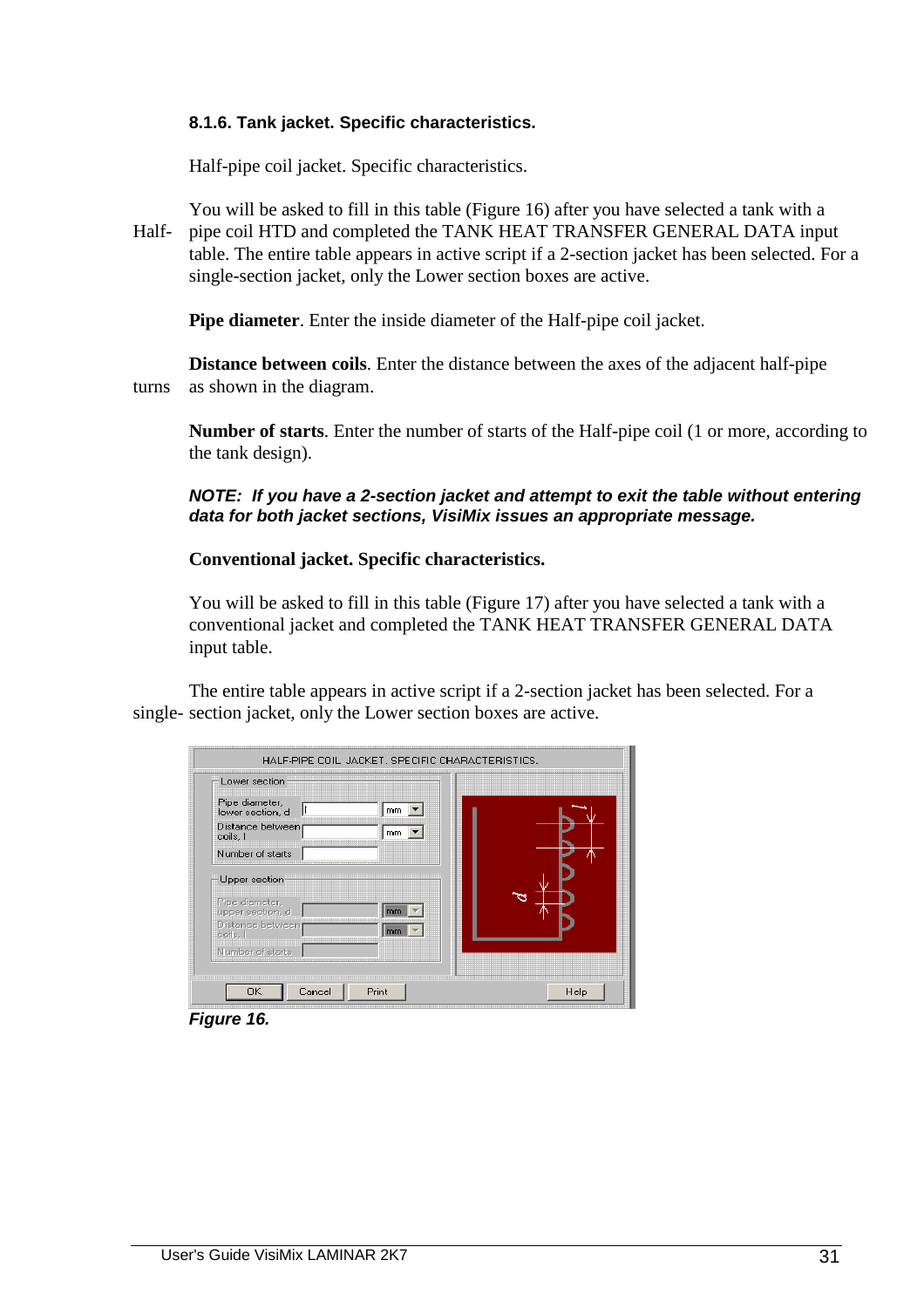|                                                       |                                    | Lower section     |    |                            |  |
|-------------------------------------------------------|------------------------------------|-------------------|----|----------------------------|--|
| Heat-transfer<br>spiral baffle<br>enhancing<br>device | $\blacktriangledown$               | Width, W          | 50 | mm                         |  |
|                                                       |                                    | Wall thickness, t | 8  | $mm$ $\blacktriangledown$  |  |
|                                                       |                                    | Number of inlets  |    |                            |  |
| Diameter of<br>nozzle                                 | mm   v                             | Number of nozzles |    |                            |  |
|                                                       |                                    | Upper section     |    |                            |  |
|                                                       |                                    | Width, W          |    | $mm$ $\tau$                |  |
| Spiral channel<br>300<br>height                       | $\mathsf{mm}$ $\blacktriangledown$ | Wall thickness, t |    | $\mathsf{mm}$ $\mathsf{v}$ |  |
| Leakage, %<br>100                                     |                                    | Number of inlets  |    |                            |  |
|                                                       |                                    | Number of nozzles |    |                            |  |

**Figure 17.** 

**Width, W.** Enter the width of the channel inside the jacket, i.e. half of the difference between the inside diameter of the jacket and the outside diameter of the tank.

 **Wall thickness, t.** Enter the thickness of the jacket wall.

 In addition to the jacket dimensions, the parameters of devices used for improving the jacket heat transfer, such as agitation nozzles and spiral baffles, are entered in this table.

 **Heat-transfer enhancing device**. Select "agitation nozzles" or "spiral baffle" for an appropriate heat-transfer enhancing device. Select "absent" if your jacket has no heat transfer enhancing device.

 Agitation nozzles are mainly used in glass-lined equipment. Their main effect is to impose a spiral flow pattern tangential to the jacket wall by momentum exchange between the high velocity tangential stream leaving the nozzle and the jacket fluid. This momentum exchange results in "swirl velocities" in the range of 0.3-1.2 m/s, which is high enough to cause turbulent flow [Donald H. Bollinger, Assessing Heat Transfer in Process Vessel Jackets, Chemical Engineering, September 20, 1982, pp. 95-100]. VisiMix takes into account both agitation nozzles, which create a spiral tangential flow, and additional inlets that may be located on the jacket surface.

# **NOTE: The flow rate through all inlets is assumed to be the same.**

The following parameters are entered for the jackets with agitation nozzles:

- Diameter of nozzle. Enter the throat diameter of the agitation nozzle.
- Number of inlets. Enter the total number of inlets for the jacket, including agitation nozzles.
- Number of nozzles. Enter the number of agitation nozzles in the jacket (2-3 agitation nozzles are recommended).

 Agitation nozzles produce jacket heat-transfer coefficients two or three times higher than those in conventional jackets without nozzles, however, more pumping energy is required to overcome nozzle pressure drop.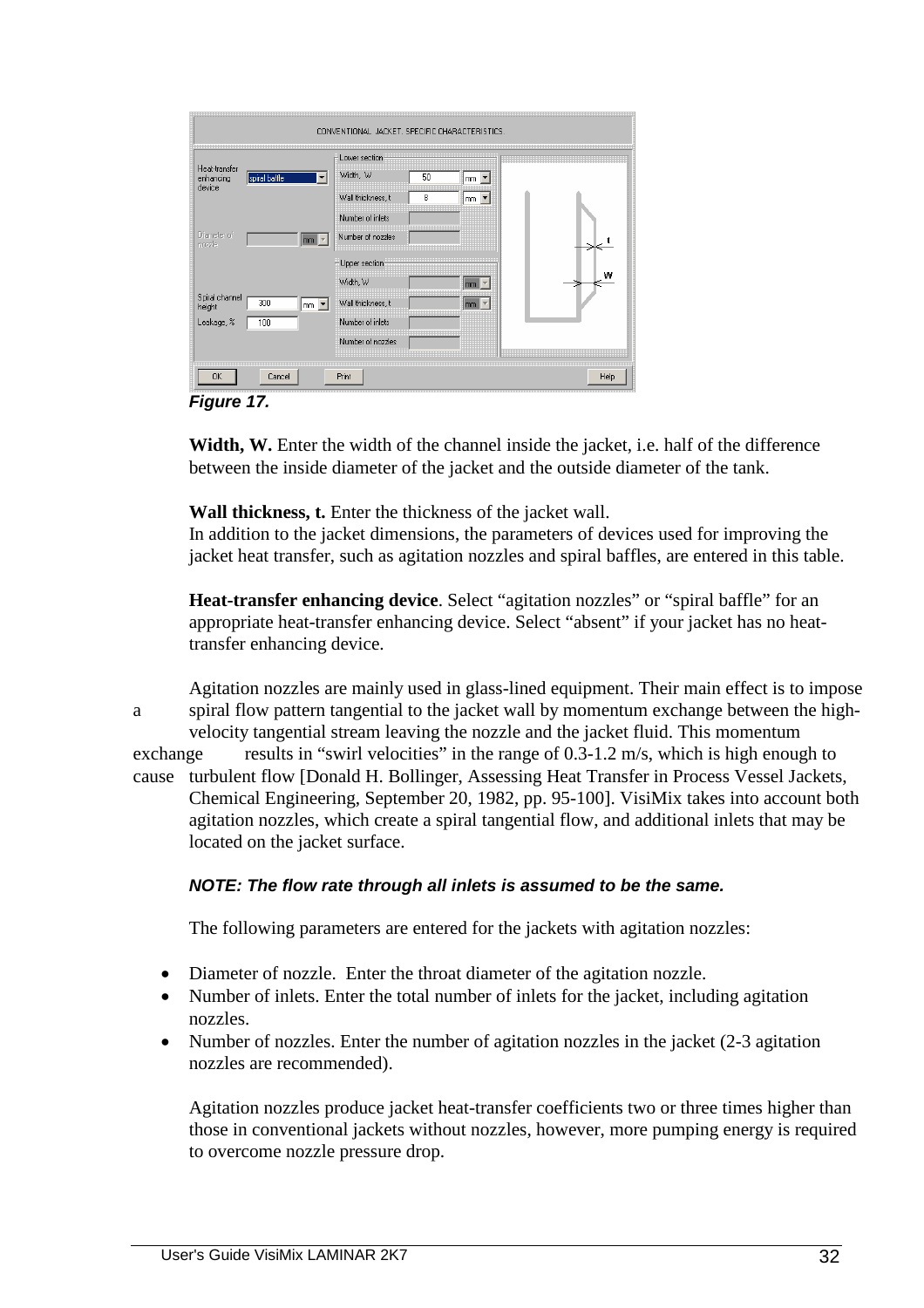A spiral baffle consists of a metal strip spirally wound around a vessel wall from jacket entrance to exit. This strip directs the flow in a spiral path to obtain fluid velocities, typically in the range of 0.3-1.2 m/s. The baffle is manufactured in such a way that a gap is often left between the baffle and the jacket wall. This gap is a second path for the fluid

flow from the jacket inlet to outlet, perpendicular to the desired path along the baffle. The fluid that leaks, i.e. bypasses the spiral baffle through this gap, does not contribute directly to heat transfer at the vessel wall. In general, leakage flow amounts to one-third to one-half of the total flow circulated to a spirally baffled jacket.

 Compared to agitation nozzles, spiral baffles require a higher flow rate of the heat transfer agent, but result in much less of the pressure drop, to ensure the same heat-transfer rates. Spirally baffled jackets, therefore, require only a part of the energy (typically, not more than about 40%) needed by jackets with agitation nozzles.

The following parameters are entered for the spiral baffle:

**Spiral channel height, b.** Enter the distance between the adjacent spiral turns for the spiral baffle (see the diagram below).

**Leakage, %.** Enter the estimated part of the heat transfer fluid that bypasses the spiral baffle through the gap between the baffle and the jacket wall.



Conventional jacket with spiral baffling

# **Embossed and dimpled jackets. Specific characteristics.**

 You will be asked to fill this table (Figure 18) after you have selected a tank with embossed or dimpled jacket and completed TANK HEAT TRANSFER GENERAL DATA input table. Embossed and dimpled jackets ensure better heat exchange and higher efficiency than conventional jackets. Tanks with embossed or dimpled jackets are manufactured using a special double-layer metal plate, which is preliminarily embossed or dimpled.

**Plate type**. Enter the jacket type – embossed or dimpled.

• Embossed. This type of plate is made by (1) contact welding of two metal sheets of different thickness so that welded spots are formed at regular spacing from each other and (2) by hydraulic or pneumatic pressure, so that the thicker plate remains flat, and the thinner one is inflated. As a result, a channel of a variable cross-section is formed. The maximum height of the channel is in the range of 3-15 mm. Any material compatible with resistance welding may be used.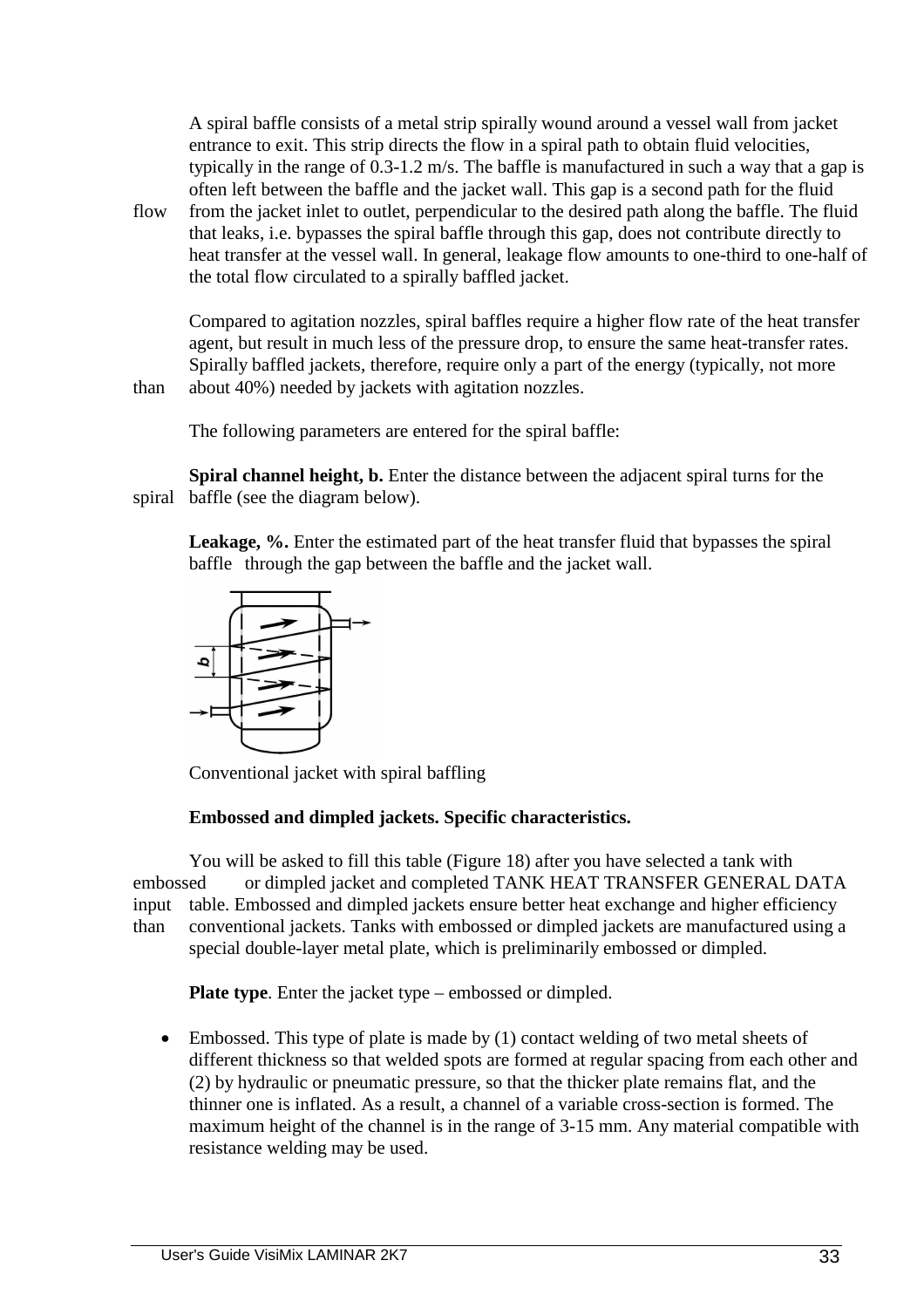• Dimpled: fabricated by welding a pre-deformed metal sheet to a flat plate, so as to obtain a channel of a variable cross-section between the plates, the maximum channel height usually varying from 3 to 15 mm, as for embossed plates.

 A diagram corresponding to your choice appears on the screen. Enter the dimensions as shown in the diagram:

- Plate thickness, t.
- Pillow height, w.
- Spot diameter, d.
- Spot spacing, l.

All geometrically possible values are allowed.

|                                              | EMBOSSED / DIMPLED JACKET. SPECIFIC CHARACTERISTICS. |      |
|----------------------------------------------|------------------------------------------------------|------|
| Plate type                                   | embossed                                             |      |
| Plate thickness, t                           | 8<br>mm.                                             |      |
| Pillow height w                              | 10<br>mm                                             |      |
| Spot diameter, d                             | 13.33<br>mm                                          |      |
| Spot spacing, I                              | 40<br>mm                                             |      |
| Flow obstruction<br>factor, lower<br>section | 1                                                    |      |
| Flow obstruction<br>factor, upper<br>section |                                                      |      |
| OK                                           | Cancel<br>Print                                      | Help |

# **Figure 18.**

 Embossed and dimpled jackets are sometimes equipped with spiral, horizontal, or vertical baffles for further intensification of the heat transfer. In this case, you are requested to enter an additional parameter, Flow obstruction factor, FOF which characterizes the decrease in the flow cross-section due to the heat-transfer enhancing device.

 If your embossed/dimpled jacket has no heat-transfer enhancing device, enter "1" for the Flow obstruction factor.

**Flow obstruction factor, FOF**. Enter the ratio of the flow area in the baffled channel to the unbaffled flow area. This coefficient shows the narrowing of the channel and, accordingly, the increase in the flow velocity.

 For the spiral baffling of the jacket shown in the diagram below,  $FOF = H/h$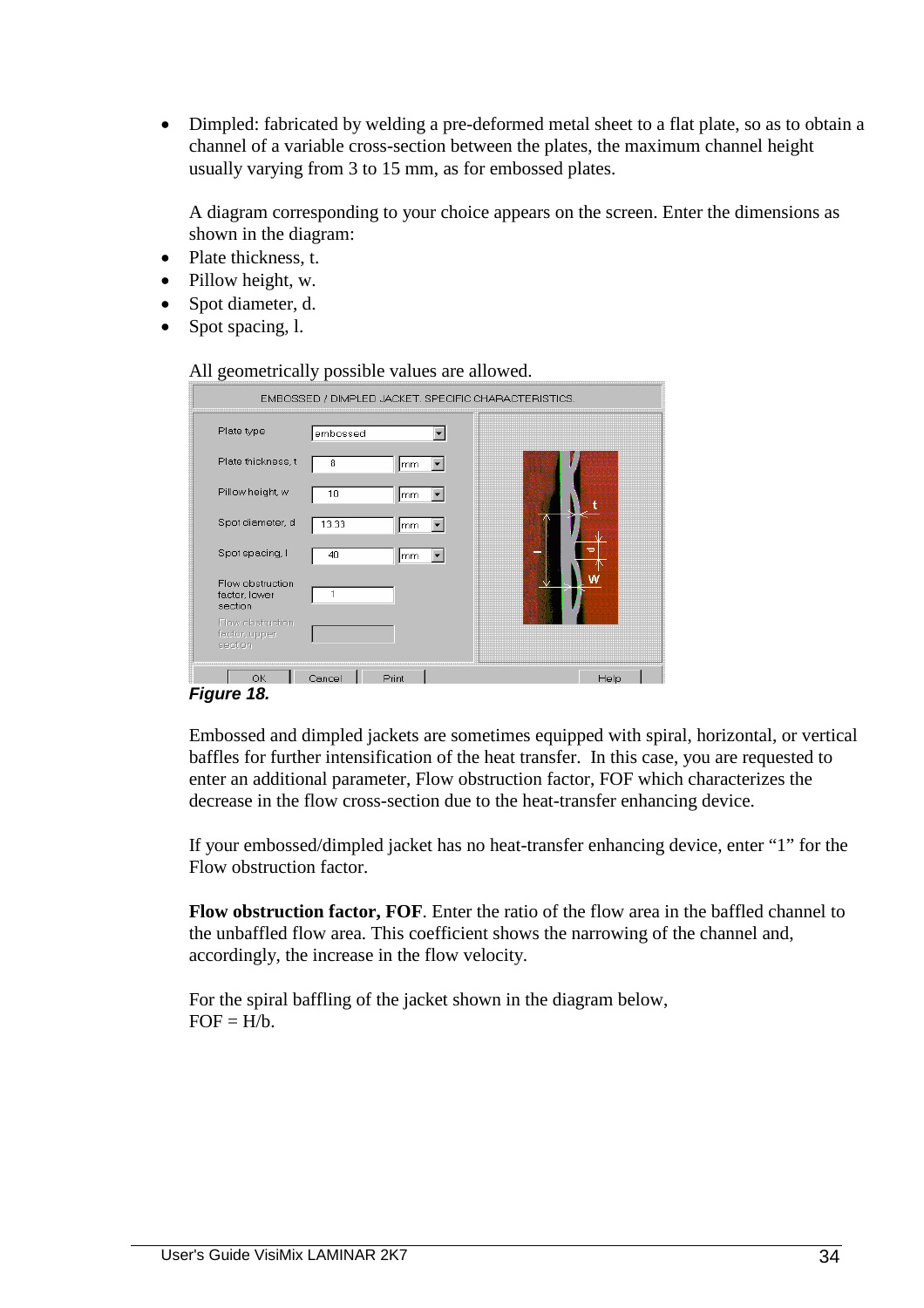

Embossed/dimpled jacket with spiral baffling

For the horizontal baffling shown in the diagram below,  $FOF = 2H/b$ .



Embossed/dimpled jacket with horizontal baffling

For the vertical baffling shown in the diagram below,  $FOF = L/b$ .



Embossed/dimpled jacket with vertical baffling

 In the case of series connection of the internal heat transfer devices,  $FOF = n$ , where n is number of plates constituting the heat-transfer device.

 In all other cases, the FOF value must be selected empirically, based on general engineering considerations.

# **8.2. Baffles**

Mixing of high viscosity media in laminar regime is usually performed in unbaffled tanks, since the effect of baffles in laminar flow conditions is negative. However, baffled tanks are sometimes used for mixing in 'transitional' regime.

Some mixing operations are performed in tanks with Double-impeller systems, i.e., mixing systems consisting of two different impellers, for instance, a low velocity anchor impeller and a high velocity tooth-disk impeller. To calculate power and mixing characteristics for the high velocity impellers in such configurations, the blades of the low speed anchor must be entered as baffles of the same dimensions.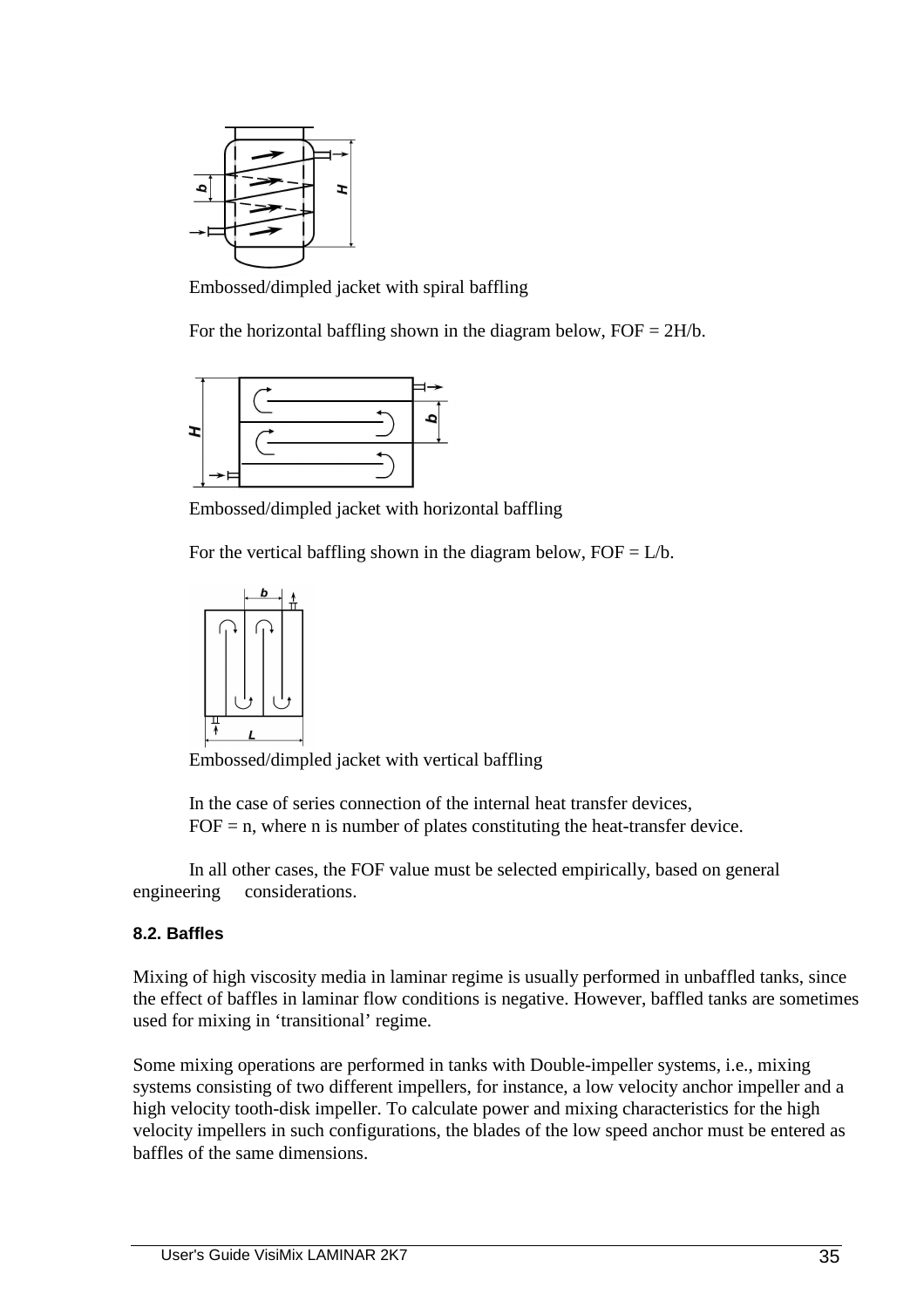The procedure for selecting the baffle type and entering baffle data is similar to the one used for tanks.

The VisiMix selection of baffles (Figure 19) includes flat baffles used in steel tanks, and tubular baffles used mainly in glass-lined equipment.

**NOTE: The case of baffled tanks with Anchor/Frame impellers is not covered by the current VisiMix version since it is of little practical interest.**



**Figure 19.** 

# **8.2.1. Flat baffle-1 and Flat baffle-2**

 Use these input tables (Figure 20) for entering the characteristics of flat baffles. Flat baffle- 1 corresponds to a flat baffle on the wall, Flat baffle-2 corresponds to a baffle at a distance from the wall. The distance between Flat baffle-2 and the tank wall is usually about 1/3 – to 1/4 of the baffle width.

**NOTE: For radially installed baffles (both flat and tubular), the Angle to radius is zero.**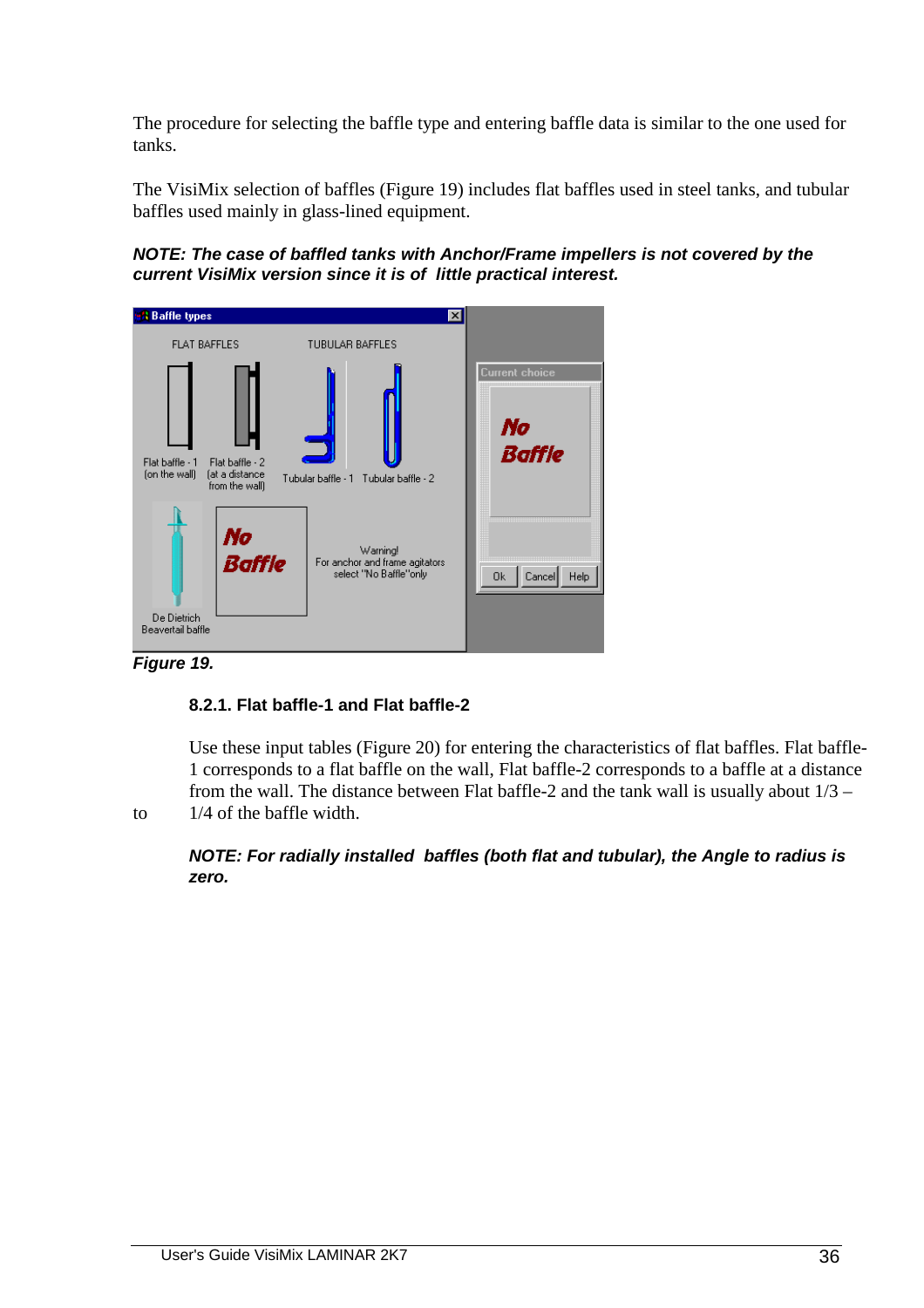|                          | <b>FLAT BAFFLE-1</b>       |      |      |
|--------------------------|----------------------------|------|------|
| Number                   |                            |      |      |
| Width                    | mm                         |      |      |
| Length                   | mm                         |      | 1000 |
| <b>Dist. from bottom</b> | mm                         |      | ж    |
| Angle to radius          | deg<br>▼                   | ⊗800 |      |
|                          |                            |      |      |
| 0K<br>Cancel             | Choose new baffle<br>Print |      | Help |
| Figure 20.               |                            |      |      |

## **8.2.2. Tubular baffle-1 and tubular baffle-2**

 These baffles have a tubular or flattened tubular cross-section. They are used mainly in glass-lined mixing tanks. The Tube diameter is usually about 1/10 of the tank radius.

## **8.2.3. Beavertail baffle**

 This is the most common baffle type used in De Dietrich glass-lined equipment. You may use this option for simulation of inlet/outlet tubes fixed inside the tank.

## **8.3. Impeller**

The procedure for selecting the impeller type and entering impeller data is similar to the one used for tanks and baffles. VisiMix LAMINAR impeller selection is shown in Figure 21.

The blue color in this graphic menu corresponds to glass-lined impellers characterized by their smooth surface and the streamlined configuration of the blades.

When choosing an impeller for your mixing system, you should take into account the following considerations:

- 1) Helical ribbon, Helical screw, and sometimes Anchor/Frame impellers are considered the best choice for the efficient mixing of highly viscous media in a laminar regime. However, other impeller types, particularly in 2- or 3-stage systems, can also be quite efficient.
- 2) Mixing and homogenization of multi-component mixtures (paints, coatings, etc.), which includes the destruction of small solid particle aggregates and micro mixing, is usually performed with Tooth-disk impellers. Sometimes these impellers are used together with low speed anchors with blades placed close to the tank wall (Doubleimpeller systems).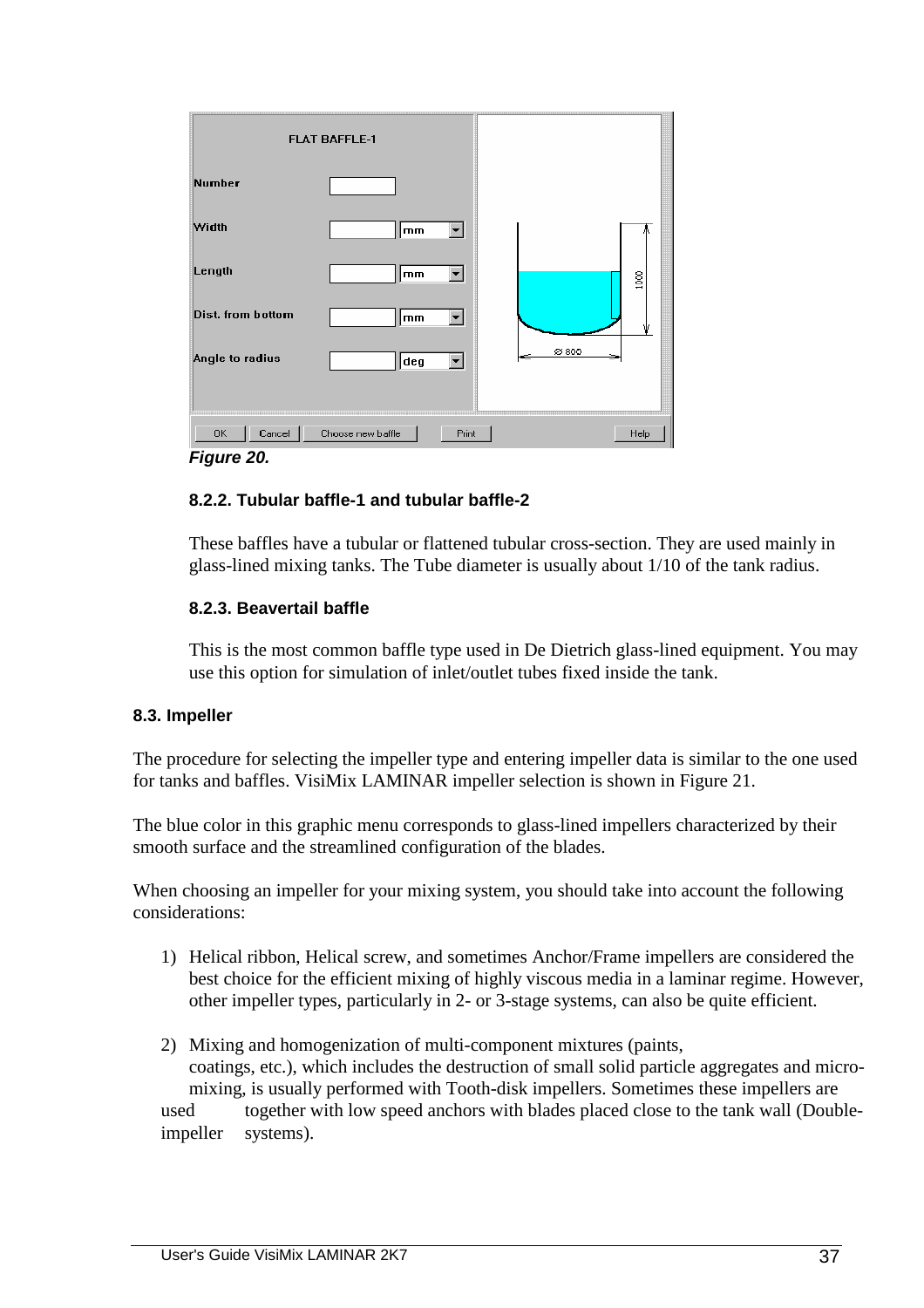You may choose impellers of most typical designs, both steel and glass-lined. After you have selected the impeller type, you can choose either a "single" or a "multistage" system by clicking on the appropriate diagram in the Current choice window in the impeller screen. It is assumed that a multistage system consists of two or three identical impellers.



**Figure 21**.

### **NOTE: VisiMix LAMINAR can be used for most common impeller designs. If you want to perform calculations for an impeller, which is not shown in the IMPELLER TYPES screen, contact VisiMix technical support.**

When the scheme of the selected impeller appears (Figure 22), supply the requested impeller parameters.

The most common pumping direction for impellers is down. For single-stage impellers, VisiMix allows for selecting pumping direction. For multistage impellers, Pumping direction cannot be selected and is always down.

#### **NOTE: When entering impeller data for a multistage system, take into account that the software will disregard the upper impeller if it is placed too close to the surface or above the surface.**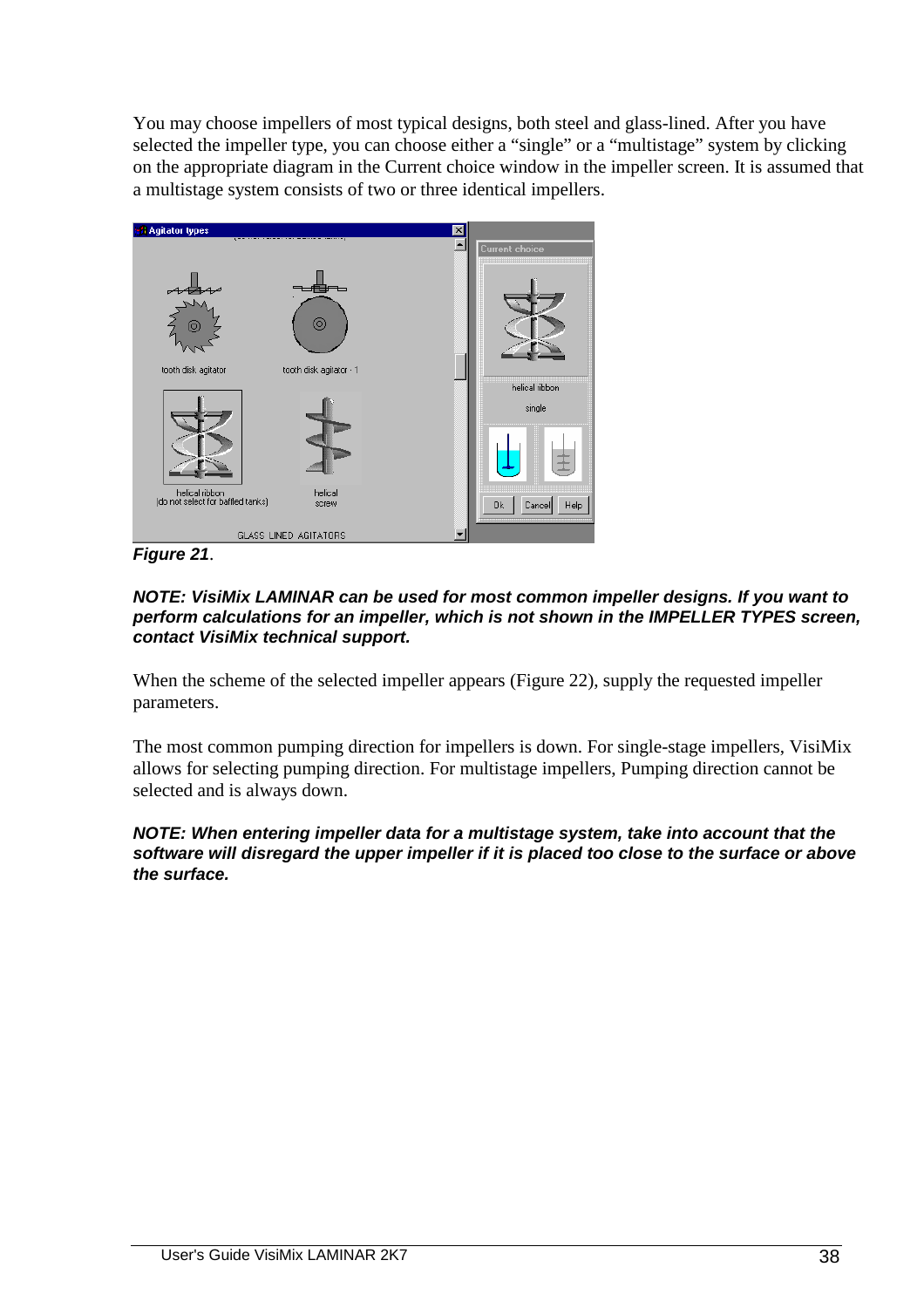| Tip diameter<br>Height, h<br>Number of ribbons<br>Width of ribbon<br>Pitch, p<br>Shaft diameter<br>Number of radial arms<br>Width of radial arm<br>Dist, from bottom<br>Number of revolutions<br>Power of drive<br>Pumping direction | <b>HELICAL RIBBON</b><br>down | mm<br>mm<br>mm<br>mm<br>mm<br>mm<br>mm<br>Rpm<br>w | ᇰ<br>Ω<br>⊗ 800 | $\frac{8}{2}$ |
|--------------------------------------------------------------------------------------------------------------------------------------------------------------------------------------------------------------------------------------|-------------------------------|----------------------------------------------------|-----------------|---------------|
| Cancel<br>OK.                                                                                                                                                                                                                        | Choose new agitator           | Print                                              |                 | Help          |
| Figure 22.                                                                                                                                                                                                                           |                               |                                                    |                 |               |

## **8.3.1. Anchor, frame**

 Compared to the Anchor impeller, the Frame impeller has an additional horizontal bar. This bar is used to prevent the winding of the impeller vertical arms. Its effect on the power and mixing process in turbulent regime is negligible. The Tip diameter of Anchor and Frame impellers is usually about 0.8 to 0.95 of the tank's inside diameter, and the Width of blades ("arms") is about 0.07 to 0.1 of the Tip diameter. The height of the arms should be approximately the same as the height of the media in the tank.

 In tanks used for the production of paints, coating, etc. ("dissolvers"), Anchor impellers are sometimes used with high speed impellers with small tip diameters (see Double-impeller systems).

## **Note. Decrease of distance between the wall and anchor arm tomless then 0.05 of the tank diameter results usually in reduction of inside circulation.**

## **8.3.2. DeDietrich impeller**

 The blades of this glass-lined impeller are made of slightly flattened and curved tubes. The geometric proportions of the impeller are set by the manufacturer; therefore, the only variables are the Tip diameter, and the parameters describing the position of impeller in the tank, i.e. the Distance from bottom, and the Distance between stages for multistage systems. For the mixing of viscous media, the Tip diameter is usually 0.5 to 0.7 of the tank diameter.

 **8.3.3. DeDietrich GlasLock with Variable Flat Blades** 

 De Dietrich glass-lined GlasLock impellers are used for various unit operations, including blending, mixing, homogenization, gas dispersion, suspension, heat transfer, crystallization, etc. They are designed with individually adjustable and removable blades, and can be used in both single and multistage applications.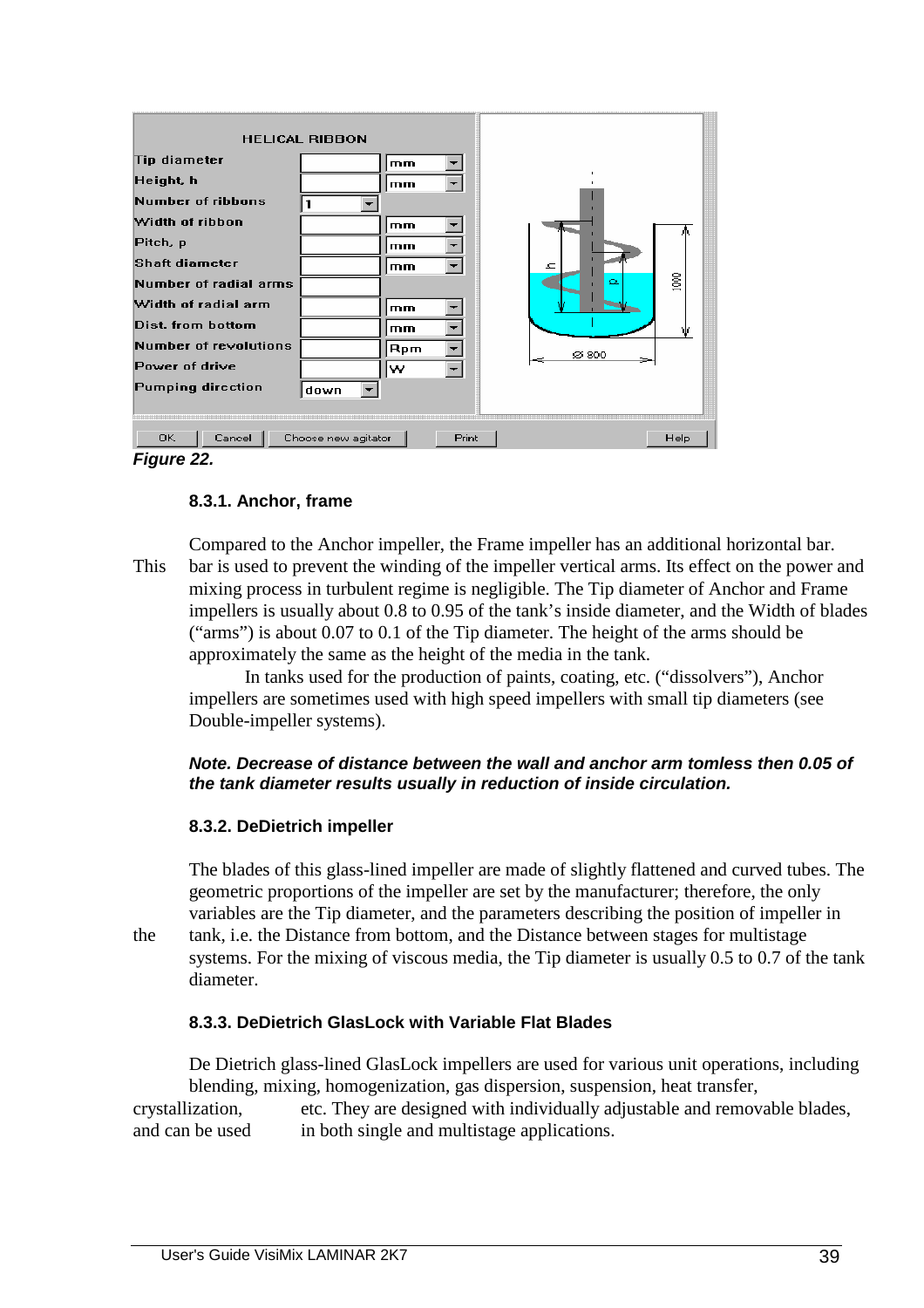## **8.3.4. DeDietrich GlasLock with Flat Blades**

 The typical pitch angles of GlasLock impellers with flat blades are 30, 45, 60 and 90 degrees. The width of the blades is usually about 0.1 to 0.2 of the Tip diameter, the length of the blades is 0.1 to 0.25 of the Tip diameter. The standard number of blades is three.

## **8.3.5. De Dietrich GlasLock with Hydrofoil Blades**

 GlasLock impellers with hydrofoil blades ensure low power consumption and a high pumping capacity. They are used for suspension processes, heat transfer, and chemical reactions. The standard number of blades is three. The geometric proportions of the impeller are fixed by the manufacturer; therefore, the only variables are Pitch angle, Tip diameter and the parameters describing the position of the impeller in the tank, i.e. the Distance from bottom, and the Distance between stages for multistage systems.

## **8.3.6. De Dietrich GlasLock with Breaker Bar Blades**

 GlasLock impellers with Breaker Bar Blades are mainly used for viscous products. The standard pitch angles are 45 and 90 degrees, the standard number of blades is two. For the mixing of viscous media, the Tip diameter is usually 0.5 to 0.8 of the tank diameter.

## **8.3.7. Glass-lined paddle and impeller impellers**

 This option can be used for glass lined impellers of different design and dimensions, including those manufactured by Pfaudler, Tycoon, etc. It may also be used for polymer lined impellers. Glass lining technology requires a streamlined configuration for all the elements of the impellers; therefore, the impeller blades are usually manufactured of flattened tubes.

## **8.3.8. Paddle**

 For paddle impellers, the Tip diameter is usually 0.4 to 0.65 of the tank diameter. The number of blades is usually 2 - 6; the width of the blades is 0.1 to 0.2 of the Tip diameter. These impellers are often used in laboratory equipment, including magnetic mixers.

## **8.3.9. Pitch paddle.**

 A standard Pitch-paddle impeller has 3 or 4 blades and Pitch angle of 45 degrees, width of blades  $-0.1 - 0.2$  of the Tip diameter.. The Tip diameter is usually 0.5 to 0.7 of the tank diameter. The program allows for choosing arbitrary impeller geometry. However, more than eight blades, and a blade width greater than 0.3 of the Tip diameter are not recommended.

## **8.3.10. Disk turbine**

 The most typical design of a disk turbine is a "Rushton turbine" with the following geometry: a pitch angle of 90 degrees, six blades; a disk diameter that is 0.75 of the Tip diameter; a blade width that is 0.2 of the Tip diameter and a blade length that is 0.25 of the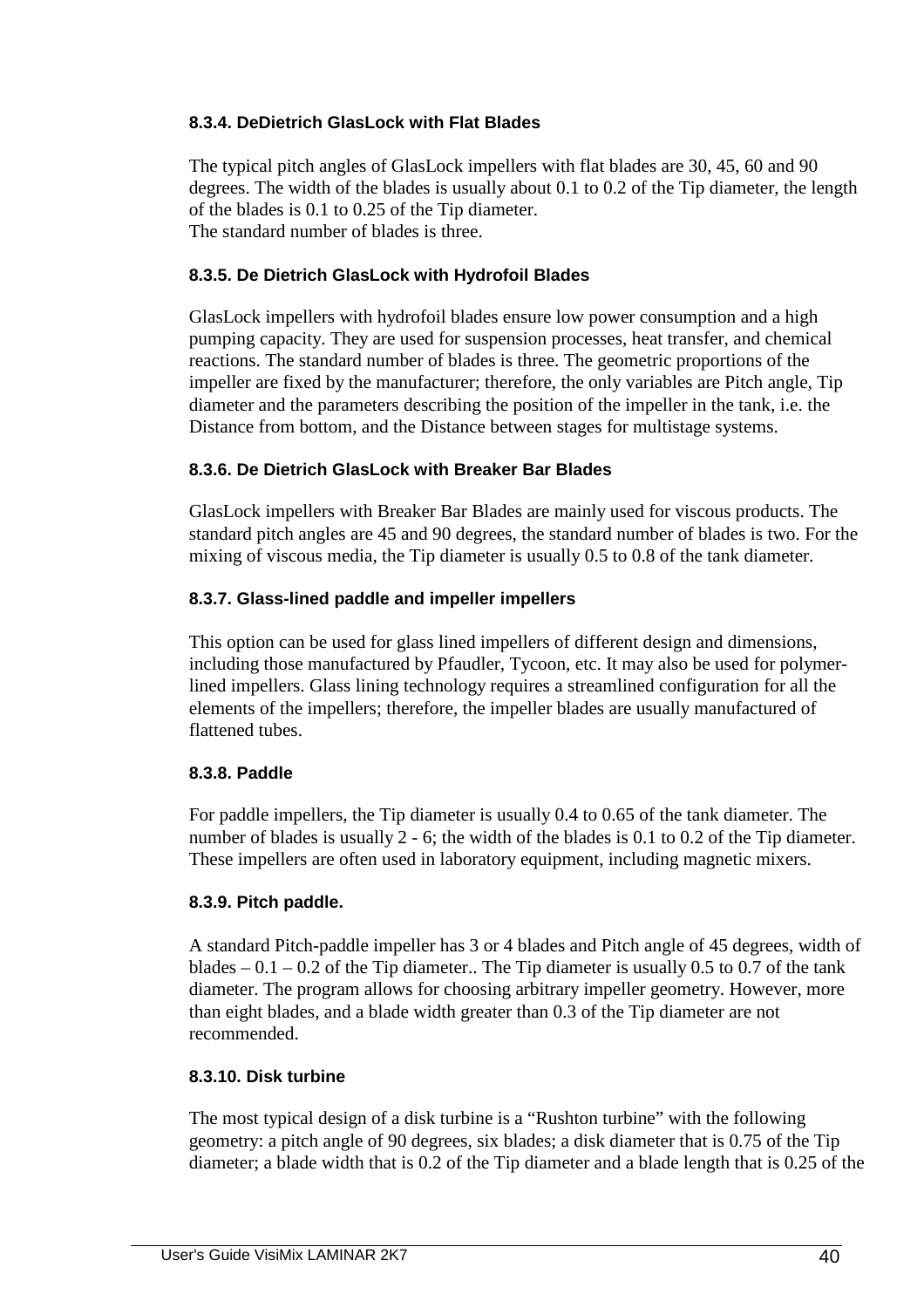Tip diameter. Tip diameter of Disk turbine impeller is usually less than 0.4 of the Tank diameter.

## **8.3.11. Lightnin A310**

 The blades of this impeller have a special hydrofoil configuration developed by the manufacturer in order to reduce energy losses. The pitch angle and geometric proportions of the impeller are fixed by the manufacturer; therefore, the only variables are the Tip diameter and the parameters describing the impeller position: the Distance from bottom, and the Distance between stages for multistage systems.

# **8.3.12. Propeller**

 The propeller impeller in the current version of VisiMix corresponds to a "marine screw" with a Pitch  $= 1.0$  (a blade angle of about 26 degrees). The Tip diameter is usually  $1/4$  -1/3 of the tank diameter. The most common pumping direction is down.

# **8.3.13. Tooth-disk impellers**

 These impellers are used mainly for the preparation and homogenization of multi component mixtures, such as paints, coatings, etc. They are driven by high speed drives with rotational velocities from about 150 up to several thousand rpm; their tip velocity is usually 5-15 m/s or greater. Typically, the number of blades is 18 to 36. The program verifies your input and corrects the data based on the impeller geometry.

 The mixtures processed with Tooth-disk impellers are usually multi-component and multiphase mixtures containing a powdered solid phase. This solid material consists of very small (micron or sub-micron size) particles that may form big aggregates due to adhesive force. These impellers are mainly used for the treatment of the media by extremely high shear stress. Such treatment helps to overcome adhesive forces, destroy the aggregates, and achieve a high degree of uniformity on a microscopic level (complete micro-mixing of the media, see also Section 2, High shear treatment).

 One of the necessary conditions for successful high-shear operation is the complete and thorough mixing and homogenizing of the media on a macro-scale level (blending). In some cases, particularly for highly non-Newtonian media, it is hard to ensure

sufficiently fast and uniform blending. In such cases, a Tooth-disk impeller may be used together with another impeller, characterized by a large tip diameter and low rotational velocity (see Double-impeller systems, par. 8.3.17).

# **8.3.14. Helical ribbon**

 Impellers of this type are considered an efficient tool for mixing viscous media, especially media with non-Newtonian properties. The Tip diameter of the impeller is usually between 0.8 and 0.95 of tank diameter; the width of the blades is 0.08 to 0.12 of the Tip diameter, the pitch of the ribbon is 0.5 to 2.0 of the Tip diameter. The height of the ribbon must be about the same as the height of the media in the tank.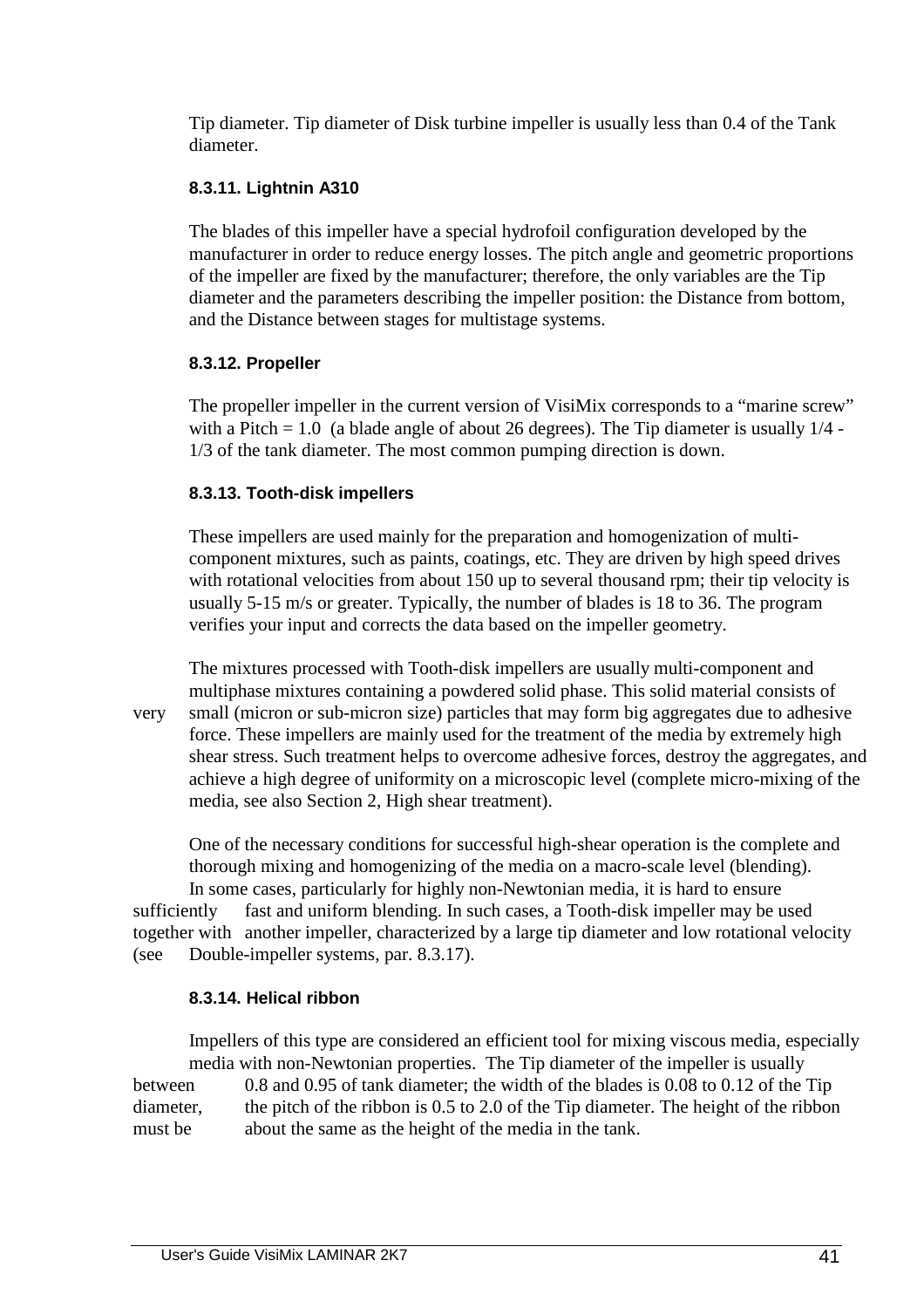The models used in VisiMix are based on the assumption that the height of the liquid below and above the impeller does not exceed 0.7 of the Tip diameter of the impeller. It is also assumed that the radial arms are designed as sloped plates with a pitch angle of 45 degrees, opposed to the pitch of the ribbon: for down-pumping ribbon, radial arms are pitched up.

#### **NOTE: If this is not the case, or if the radial arms are designed as pipes, the calculated circulation flow rate may be overestimated by 5-10%. To avoid overestimation, enter "0" for "Number of radial arms" when calculating circulation and high shear treatment.**

### **8.3.15. Helical screw**

 Helical screw impellers are considered an efficient tool for mixing viscous media, especially media with non-Newtonian properties. The Tip diameter of the impeller is usually between 0.4 and 0.65 of the tank diameter, and the pitch of the screw is 0.5 to 2.0 of the Tip

 diameter. The height of the impeller, "h" must be about the same as the height of the media in the tank.

### **8.3.16. Radial turbine**

 This option can be used for the calculations for a number of impellers produced by different manufacturers. For instance, for approximate simulation of a Intermig impeller, select Radial turbine 2 and enter:

Pitch angle,  $fi = 26$  degrees, Width of blades,  $W = 0.1$  Tip diameter: Length of blades,  $L = 0.1$  Tip diameter.

## **8.3.17. Double-impeller system**

 For better mixing of multi-component mixtures (paints, etc., see Section 2, High shear treatment), high-speed Tooth-disk impellers are often used in combination with low-speed anchor impellers, or with additional low-speed vertical or helical blades installed close to the tank wall. Such configuration is referred to here as Double-impeller system. These systems are also efficient when a Tooth-disk impeller alone cannot prevent the formation of stagnant zones and ensure the complete involvement of non-Newtonian media in axial circulation (see Section 2, Formation of stagnant zones).

Calculation of mixing in such tanks is performed in two steps.

- The first step Macro-scale mixing (blending) tank power characteristics for the low speed blades - is performed through input tables for Anchor or Helical screw impellers, disregarding the high-speed impeller.
- The second step the calculation of power and shear characteristics of the high-speed impeller - is performed for a baffled tank, in which the size and position of the baffles must correspond to the geometry of the low-speed blades.

 Calculations of flow passages through a mixing zone, and of High-shear treatment must be performed using Double-impeller options in the corresponding submenus.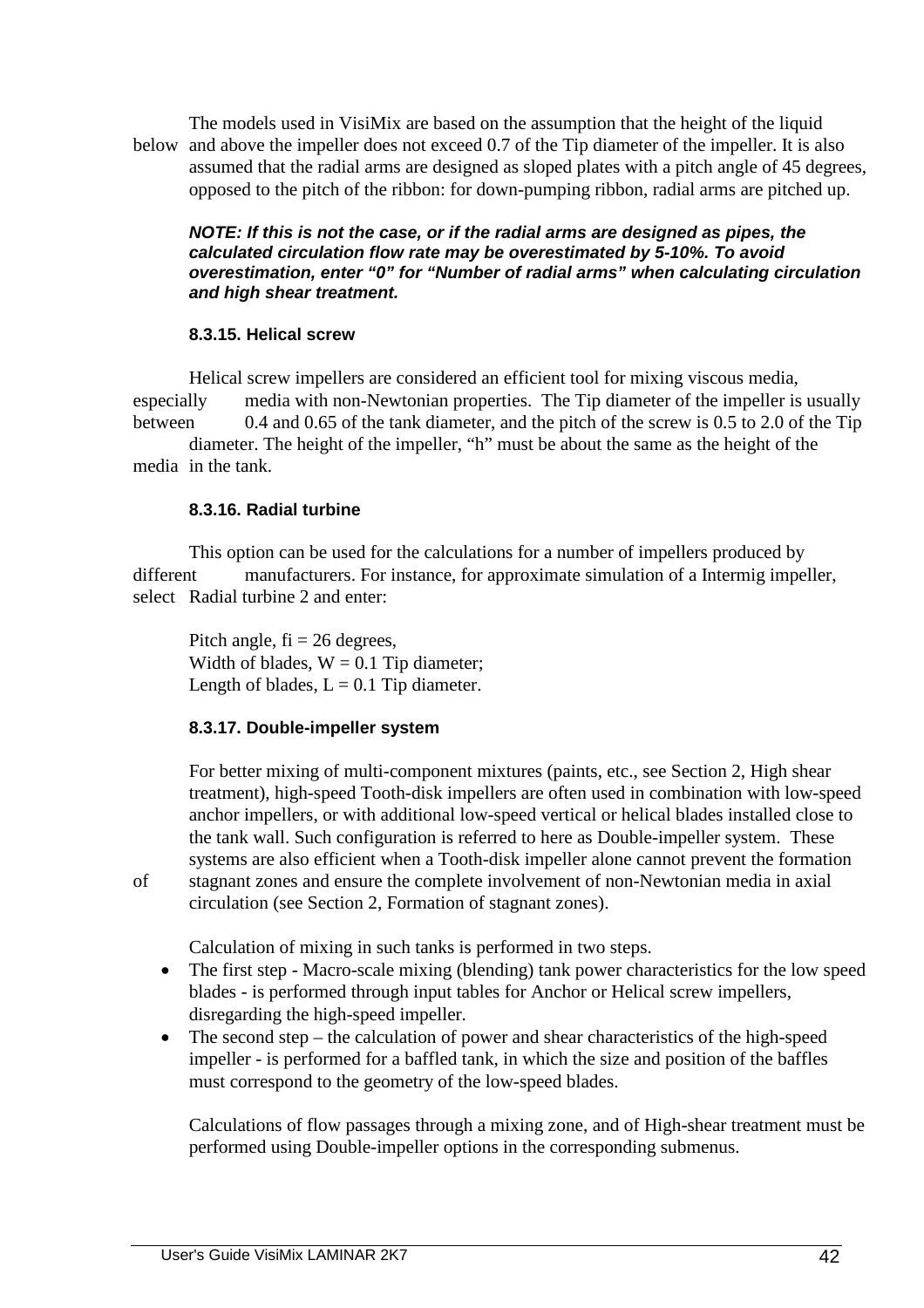While performing calculations for the high-speed impeller, you may receive a warning message informing you of the formation of stagnant zones. If you still want to perform the calculations, use the option Supplement. Approximation of rheology in the Calculate menu to calculate approximate rheological characteristics and repeat calculations with adjusted rheological parameters for non-Newtonian media (see Formation of stagnant zones, p. 11 and Approximation of rheology, p. 89).

 **NOTE: The message "Formation of stagnant zones is expected" is a sign of unsatisfactory mixing. However, efficient mixing can still be achieved if a Double impeller system is used and if there is no warning message when calculating the low-speed impeller based on initial rheological function.** 

## **8.4. Shaft**

Data in this part of the program are used for checking the suitability of the shaft based on the calculation of the critical frequency of shaft vibrations and maximum torsion stresses in dangerous cross-sections.

Calculations are based on the shaft sizes as preliminarily estimated and entered (see below). If the results of the calculations do not confirm the shaft reliability, the program issues appropriate messages. In this case, you should modify your input, e.g., increase the cross-section of the shaft section mentioned in the message, reduce the number of revolutions, etc.

The maximum torque of the selected impellers drive is used as initial data for Torsion stress calculation. For this reason, the mechanical calculations are always performed after the calculations of the hydrodynamics. The program automatically performs a preliminary checkup of the selected drive. If the drive does not correspond to the requirements described above, the program issues appropriate messages.

The program allows for two shafts schemes that differ by position of bearings with respect to the impellers:

Console shafts – bearings are placed on the end of shaft opposite to the impellers. Usually the bearings are fixed on the tank cover (head) or on a special construction over the level of media. Impellers are fixed on the 'console' end of the shaft that is submerged in liquid media. However, the program can be applied for 'bottom entering' or 'side entering' shafts.

Beam shafts – bearings are placed on both ends of the shaft, and impellers are fixed between the bearings. Such shafts are described also as 'shafts with end bearing' or 'shafts with submerged bearing'.

All shaft sections are assumed to be made of the same metal with identical mechanical properties. Calculations can also be performed for glass-lined shafts and shafts with other coatings. However, applicability of the VisiMix suitability criteria is not guaranteed for these cases.

Calculations are performed for shafts with two to five impellers fixed on different distances from the bearings.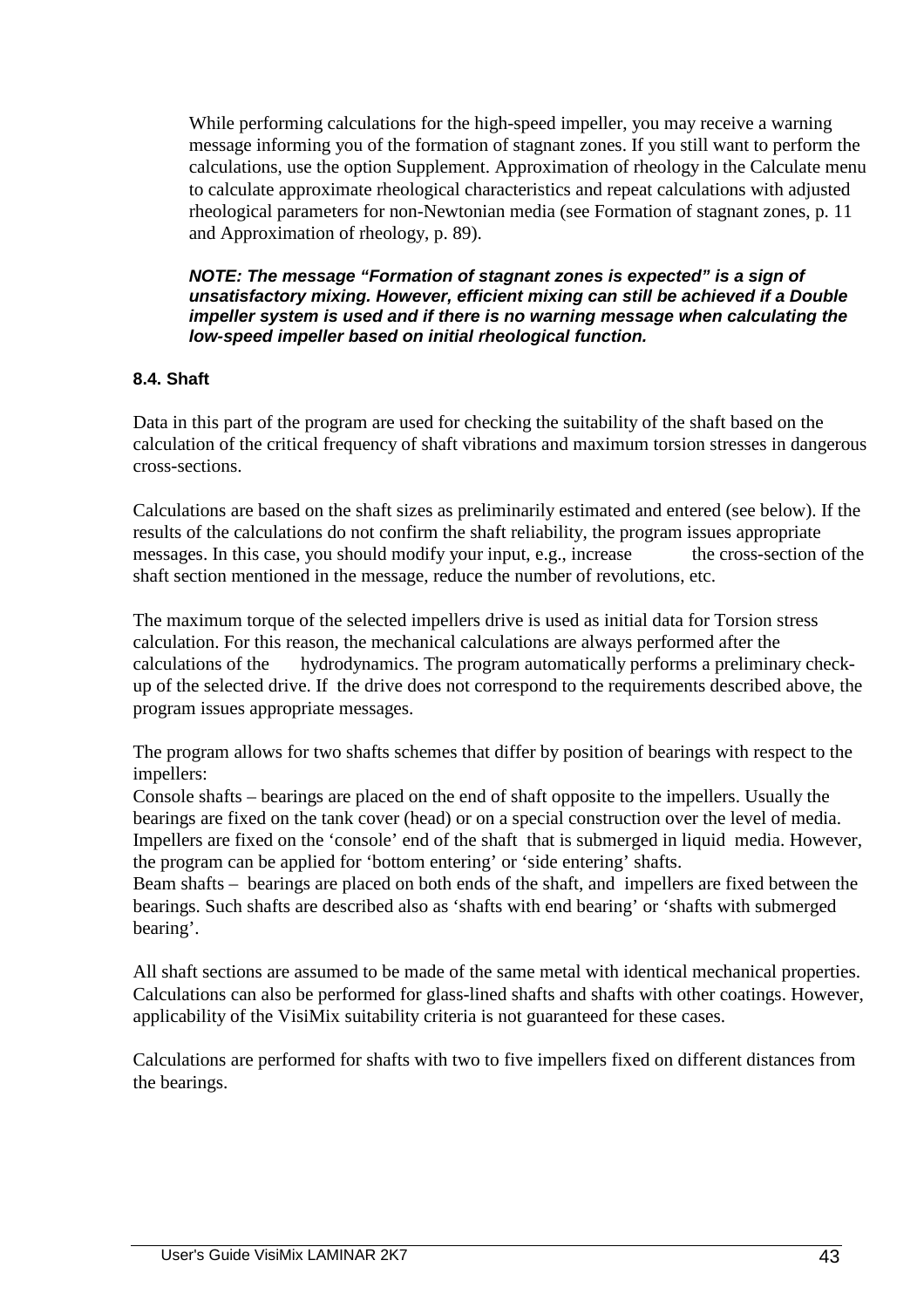## **8.4.1. Shaft design**

Four types of shafts are considered:

- A solid stiff console shaft with a constant diameter (console regular);
- A stiff console shaft consisting of two parts of different diameters (console combined);
- A solid stiff beam shaft with a constant diameter (beam regular);
- A stiff beam shaft consisting of two parts of different diameters (beam combined);

A built-up shaft with stiff couplings is regarded as a single item.

 The term "stiff shaft" means that the rotational frequency of the shaft is less than the shaft's critical (resonance) frequency of vibrations.

| Shaft type                                                                    | regular |        |                             | ⊠Π⊠            |             |
|-------------------------------------------------------------------------------|---------|--------|-----------------------------|----------------|-------------|
| Length (a)                                                                    | 4000    | mm     |                             |                |             |
| **Dist. from bearing to<br>agitator (b)                                       | 4000    | mm     | $\sigma$                    |                | ▵           |
| Length, upper part (c)                                                        |         | mm     |                             |                |             |
| Diameter, upper part<br>[d1]                                                  | 85      | mm     |                             |                |             |
| <b>Outside</b><br>diameter, lower part                                        |         | mm     |                             |                |             |
| (d2)<br>Inside diameter, lower<br>part (d3)                                   |         | mm     | upper part:                 | cross-sections | lower part: |
| ** For multistage agitators enter the distance to the lower<br>agitator stage |         |        |                             | d1             | dЗ          |
| 0K                                                                            | Cancel  | Print. | $\nu$ input data<br>diagram |                | Help        |

**Figure 23.** 

 Length (a). This parameter is related to the 'loaded' part of the shaft. For console shafts you enter length of the console, i.e. distance between the cross-section of the lower bearing and the end of the shaft. For beam shafts distance between bearings is entered. A built-up shaft with stiff couplings is regarded as a single item.

 Distance between bearings (b) is entered for console shafts only. Influence of this parameters for the regular shafts is not significant. If the distance is unknown, enter 0. In this case the program performs calculations for  $b = a/4$ , that corresponds in the most cases to the maximum reservation.

 Upper part (length, diameter). For a combined shaft, the upper section is the section between the cross-section of the bearing and the cross-section corresponding to the change of the shaft diameter. For a regular shaft, the whole shaft is considered as the upper section.

 Diameter between bearings (d0) is required for combined console shafts only. If this diameter is unknown, you are asked to enter 0 for approximate calculation. In this case the d0 is assumed to be equal to diameter of the upper shaft section  $(d0 = d)$ .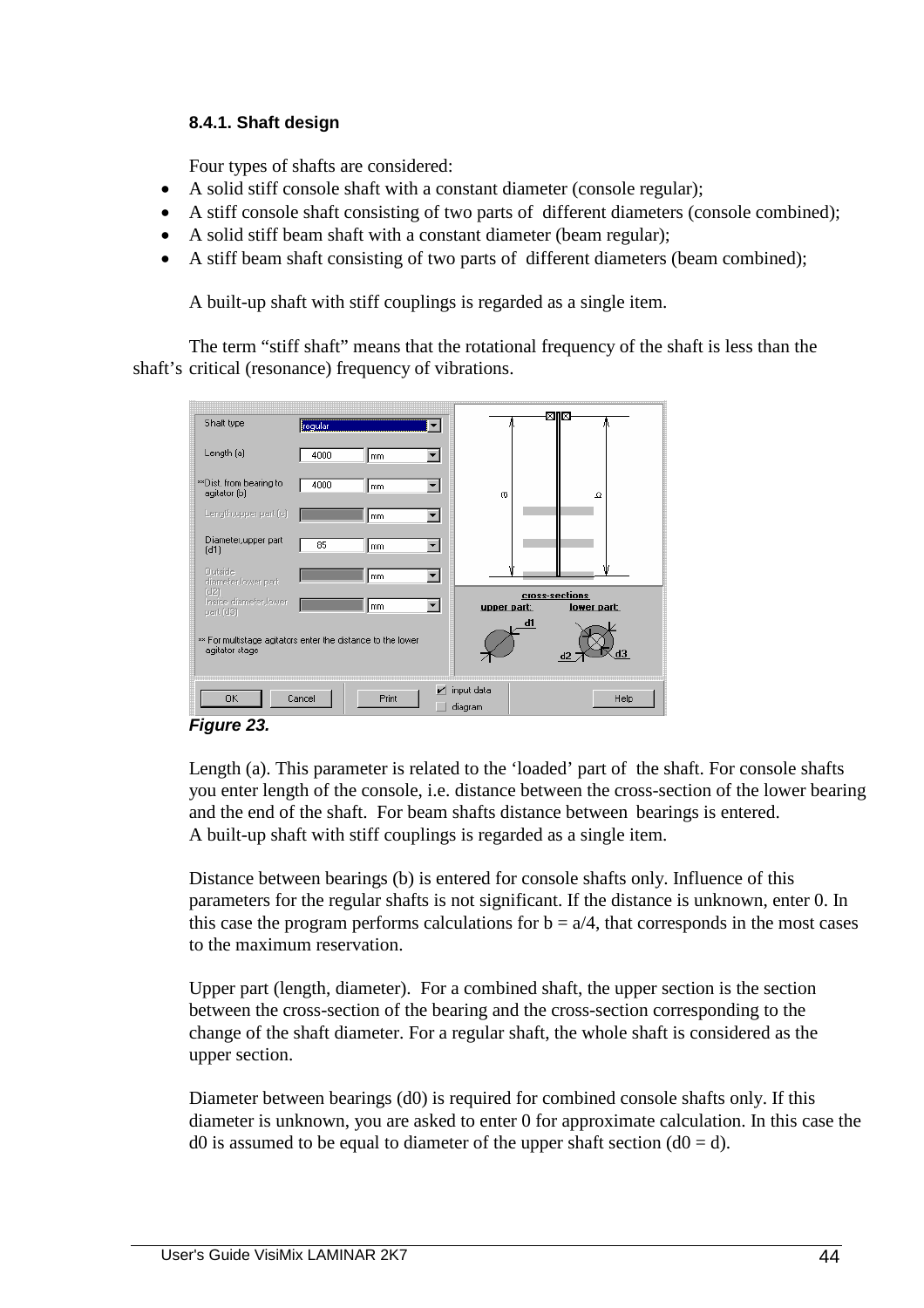Lower part (outside and inside diameters). For a shaft with a solid lower section, enter "0" as an inside diameter.

## **8.4.2. Shaft material**.

 Enter the properties of the shaft material: Density, Yield strength, Young's modulus of elasticity (Figure 24).

 Some typical values of Yield strength and Young's modulus of elasticity for a number of commonly used materials is presented in the table (given according to Mechanics of Materials, SI Metric Edition, F. P. Beer, E. R. Johnston, Jr., McGraw-Hill, 1985, and Mixing in the Process Industries, Second Edition, N. Harnby, M. F. Edwards, A. W. Nienow, Butterworth - Heinemann, 1992).

| 7850                                                       |                    |                       |                               |
|------------------------------------------------------------|--------------------|-----------------------|-------------------------------|
| $3e+08$                                                    |                    |                       |                               |
|                                                            |                    |                       |                               |
| 2                                                          |                    |                       |                               |
|                                                            | Print              |                       | Help                          |
| Yield strength in<br>Young's modulus of<br>Pull-out factor | 1.93e+11<br>Cancel | <b>SHAFT MATERIAL</b> | kg/cub.m<br>∥N⁄sq.m<br>N/sq.m |

**Figure 24.** 

 The actual values of these properties depend on shaft shape and dimensions, heat treatment and composition of the material.

 Density for different steels lies in the range 7700 - 8000 kg/m3 For Titanium, the density is 4500 kg/m3.

Yield strength and Young's modulus of elasticity

|               | Properties     |            |                  |          |
|---------------|----------------|------------|------------------|----------|
| Material      | Yield strength |            | Young modulus of |          |
|               |                |            | elasticity       |          |
|               | $N/sq.$ m      | psi        | N/sq. m          | psi      |
|               |                |            |                  |          |
| Structural    | $2.6E+8$       | $3.77 E+4$ | $2E+11$          | $2.9E+7$ |
| steel         |                |            |                  |          |
| High          | $3.5 E + 8$    | $5.08 E+4$ | $2E+11$          | $2.9E+7$ |
| strength      |                |            |                  |          |
| low alloyed   |                |            |                  |          |
| steel         |                |            |                  |          |
| Quenched      | $7E+8$         | $1.02 E+5$ | $2E+11$          | $2.9E+7$ |
| and tempered  |                |            |                  |          |
| alloyed steel |                |            |                  |          |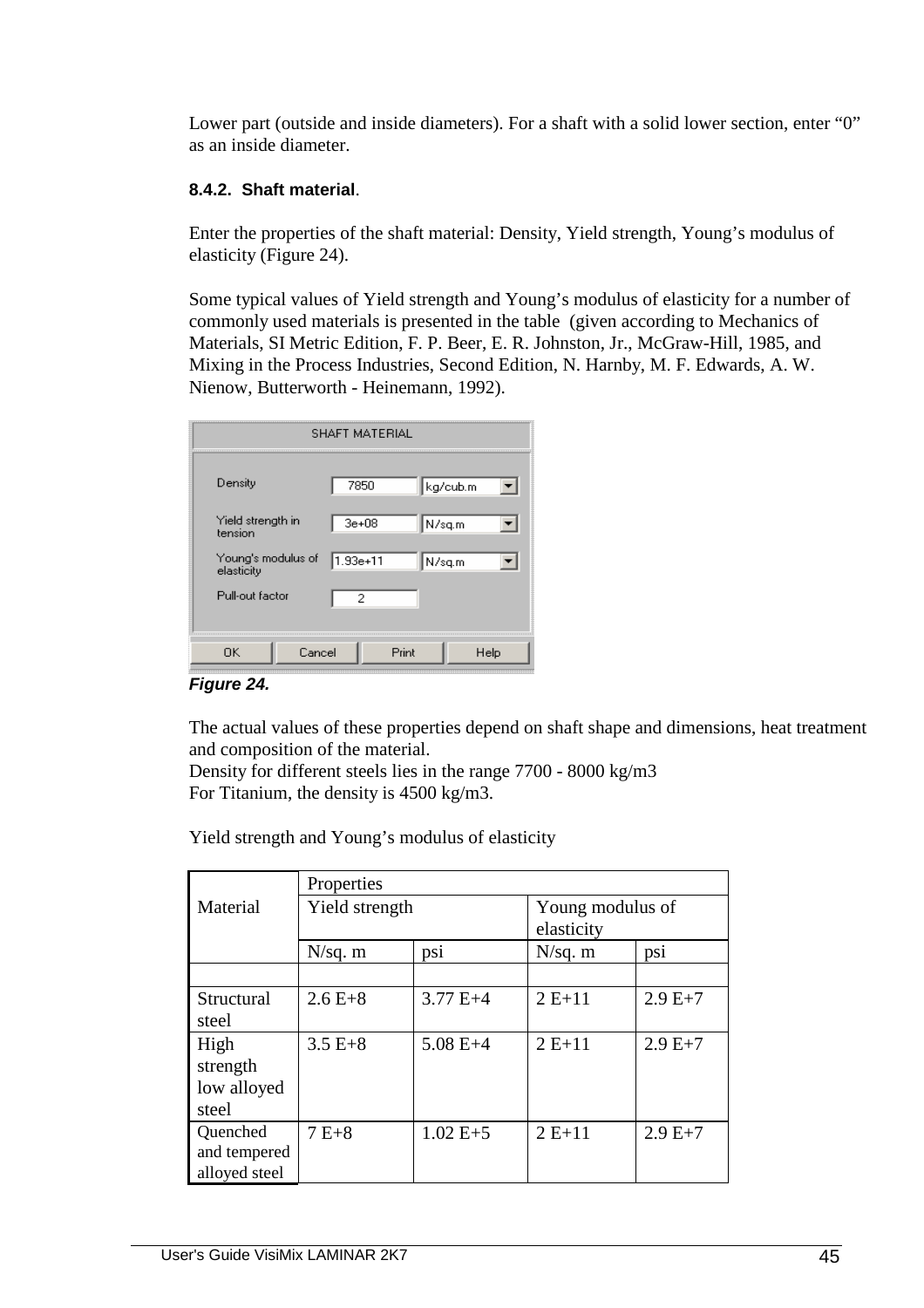| <b>Stainless</b><br>cold-rolled<br>steel | $5 \div 11 E + 8$         | $7.25 \div 16$ E+4        | $1.93 E+11$ | $2.8 E+7$  |
|------------------------------------------|---------------------------|---------------------------|-------------|------------|
| <b>Stainless</b><br>annealed<br>steel    | $2.05 \div 2.75$<br>$E+8$ | $2.97 \div 3.99$<br>$E+4$ | $1.93 E+11$ | $2.8 E+7$  |
| <b>Titanium</b>                          | $5.15 E + 8$              | $7.47 E+4$                | $1.03 E+11$ | $1.49 E+7$ |

### **8.4.3. Impellers data for mechanical calculations.**

 **Mass of impellers**. The mass of each impeller has to be entered accordingly to its position on the shaft. The numbers of impellers in this table corresponds to their numbers in the Mixing device input table.

| IMPELLER DATA FOR MECHANICAL CALCULATIONS                                          |
|------------------------------------------------------------------------------------|
| Impeller mass<br>25<br>kg                                                          |
| ** Distance from<br>2450<br>mm<br>bearing                                          |
| ** For console shaft - from lower bearing, for beam shaft - from upper<br>bearing. |
| Print<br>ΠK<br>Cancel<br>Help                                                      |

#### **Figure 25.**

 Distance from bearing to impeller . For console shafts enter the distance from the central cross-section of the impeller placed close to the lower end of the shaft to the cross-section of the lower bearing. For beam shafts the distance from this impeller to the upper bearing is entered. Positions of other Impellers are defined by the program accordingly to the previous inputs.

## **8.5. Properties & Regime**

## **8.5.1. Average properties of media**

 Calculations of flow and mixing parameters in VisiMix LAMINAR are based on a universal rheological model shown in this input table (Figure 26). If you describe the behavior of your media with a different model, we recommend approximating the rheological function with the equations adduced here.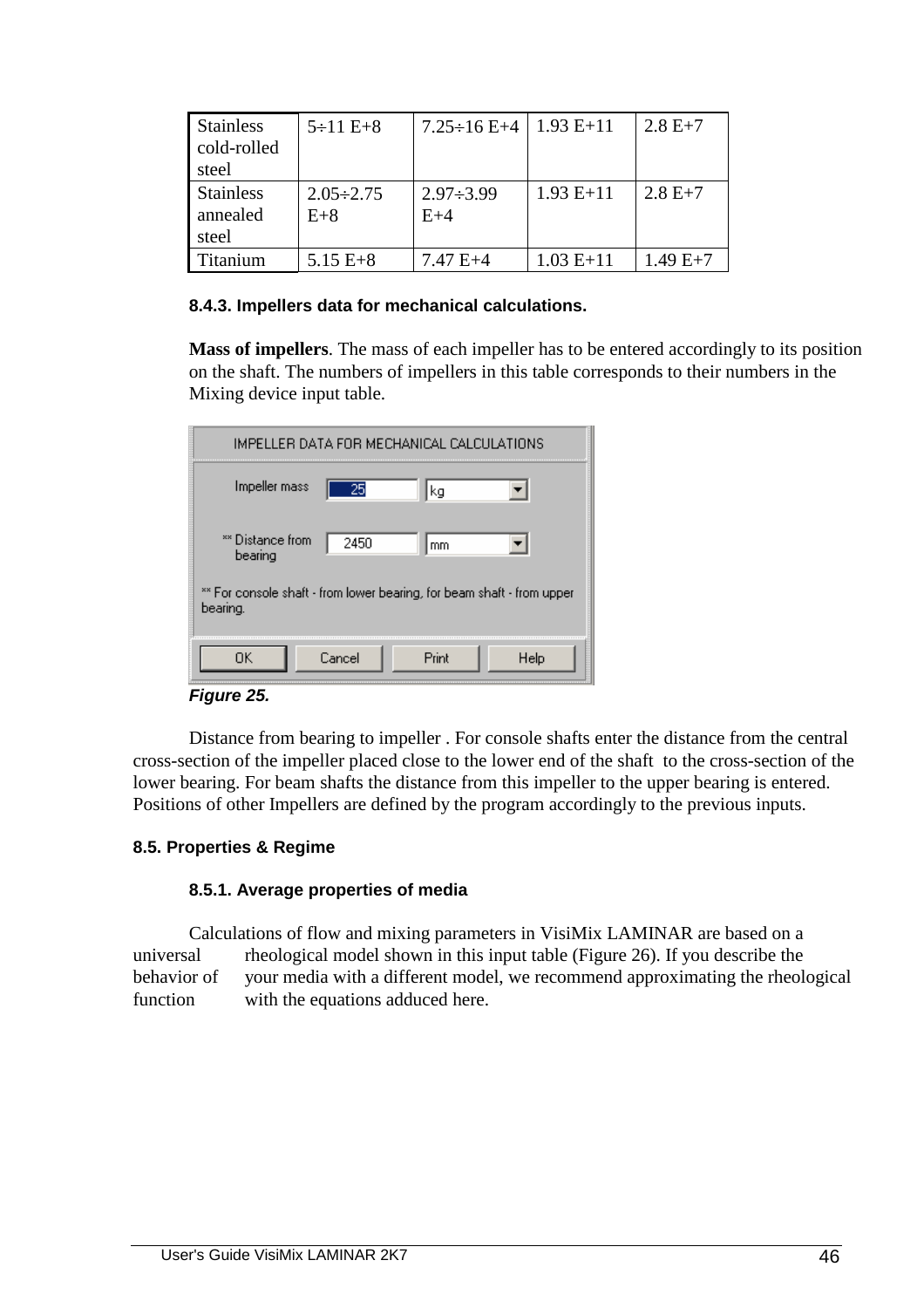| AVERAGE PROPERTIES OF MEDIA                                    |                                                                                   |  |  |  |
|----------------------------------------------------------------|-----------------------------------------------------------------------------------|--|--|--|
| Type of media<br>Newtonian > Non-Newtonian                     | Behavior of Non-Newtonian media is<br>approximated with the functions:            |  |  |  |
| Average<br>$\left  \text{kg/cub.m} \right $<br>1130<br>density |                                                                                   |  |  |  |
| Dynamic<br>3.5<br>Pa*s<br>viscosity                            | $\tau = \tau_0 + K * \gamma^{1-m}$                                                |  |  |  |
| Kinematic<br>0.003097<br>sq.m/s<br>viscosity                   | $\mu = \tau_0 * \gamma^{-1} + K * \gamma^{-m}$                                    |  |  |  |
| $1-m$<br>Constant K<br>Pa*(sec)                                | where $\mu$ -dynamic viscosity, Pa*sec;<br>$\gamma$ -shear rate, $1/\text{sec}$ ; |  |  |  |
| Exponent m                                                     | <b>T</b> - shear stress, Pa;<br>$\tau_{0}$ -yield stress, Pa.                     |  |  |  |
| Yield<br>N/sq.m<br>stress                                      |                                                                                   |  |  |  |
| <b>Print</b><br>0K<br>Cancel                                   | Help                                                                              |  |  |  |

**Figure 26.** 

 Physical properties of the media entered in this input table are used both for calculations of flow characteristics, and for calculations of

 Heat transfer. Therefore, the viscosity of the media must correspond to the Temperature of media (see Properties & Regime, Heat transfer, Temperature of media).

 For non-Newtonian media, the rheological constants must be measured in the range of shear rates calculated by the program (see Shear rate near the impeller blades and Average shear rate near the tank wall).

 If the Yield stress for the media does not equal 0, Average shear stress near the tank wall may happen to be lower than the Yield stress. This causes the formation of a stagnant zone on the tank periphery, so that the mixing is limited to a mixing zone around the impeller. In this case, VisiMix issues an appropriate warning and does not perform calculations. To avoid such situations, increase the impeller torque by modifying/replacing the impeller, or use a Double-impeller system.

 To obtain approximate information on the Mixing power and other flow characteristics, such as Circulation flow rate, the initial rheological curve must be replaced with an Approximate rheological function with the Yield stress  $= 0$ . This function is used also for calculations of micro-scale mixing (High shear treatment) for tanks with Double-impeller system.

 Parameters of Approximate rheological function are found through the option Supplement. Approximation of rheology in the Calculate submenu, and entered in the input table Average properties of media as initial data for non-Newtonian media (see Approximation of rheology, p. 89).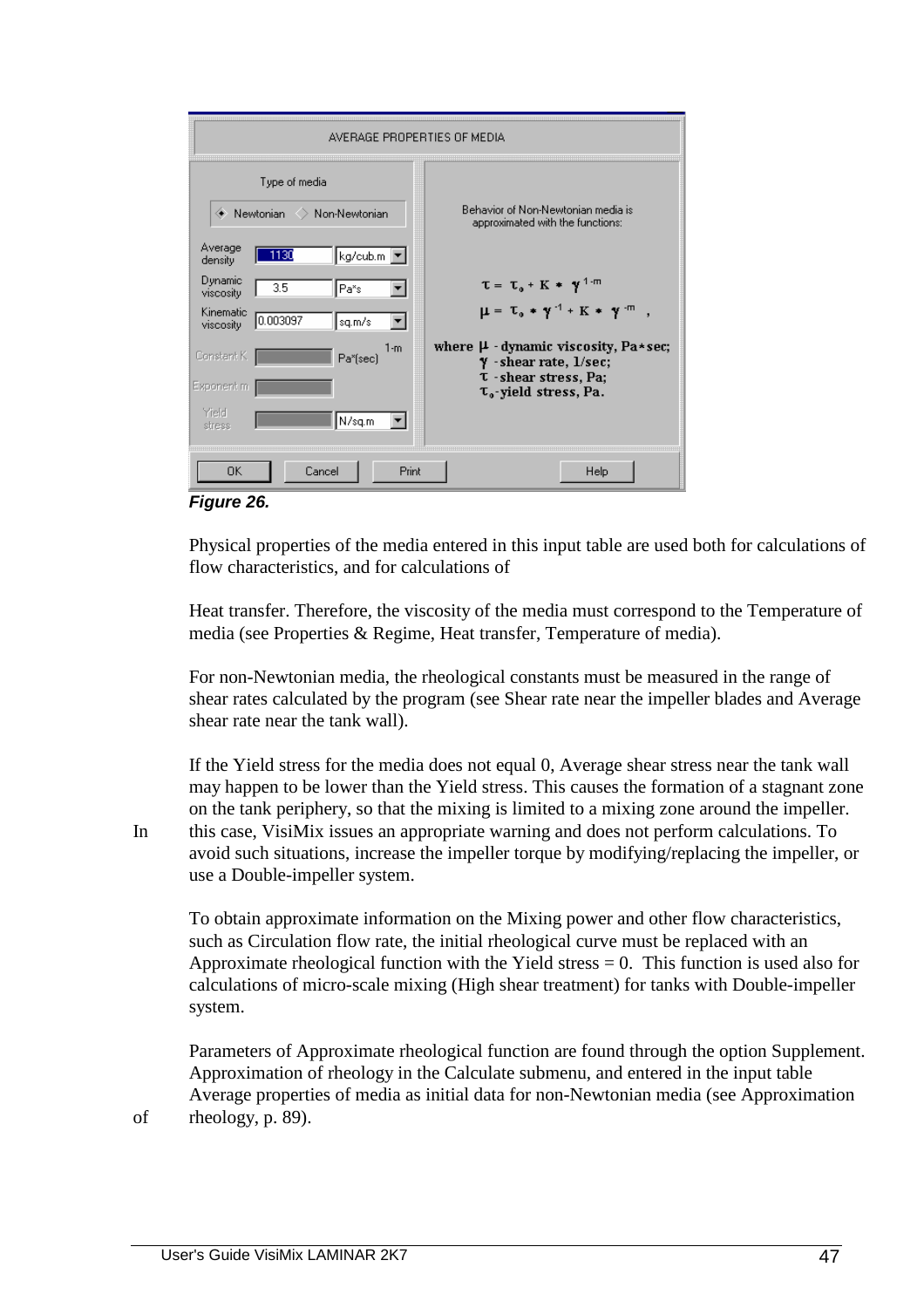## **8.5.2. Upper limit for shear rate**

 Enter the shear rate value corresponding to the upper limit of shear rate according to your rheological measurements (Figure 27). This initial parameter is used in the supplementary sub-program Approximation of rheology (see Supplement 1).

 In some cases, especially when the media is non-Newtonian and has a relatively high Yield stress value, it is impossible to find a satisfactory solution for flow velocities and circulation due to formation of stagnant zones in the tank. However, information on Mixing power and approximate estimate of the flow characteristics (in particular, Circulation flow rate) can be obtained if the initial rheological curve is replaced by an approximate function with Yield stress  $= 0$ . The data on Upper limit of shear rate is used for obtaining the best possible

 approximation within the limits corresponding to your experimental data on the media properties.

| APPROXIMATION OF RHEOLOGY<br><b>UPPER LIMIT OF SHEAR RATE</b> |        |      |
|---------------------------------------------------------------|--------|------|
| Upper limit of<br>shear rate, 1/s                             |        |      |
| ΠK                                                            | Cancel | Help |

**Figure 27.** 

## **8.5.3. Blending. Inlet/sensor position.**

 The character of transport and distribution of a tracer in the tank depends on the position of inlet with respect to the impeller. The readings of the measuring device, and their change in the course of the process, also depend on the position of the sensor in relation to the impellers and inlet.

Therefore, you are asked to approximate the inlet and sensor positions (Figure 28).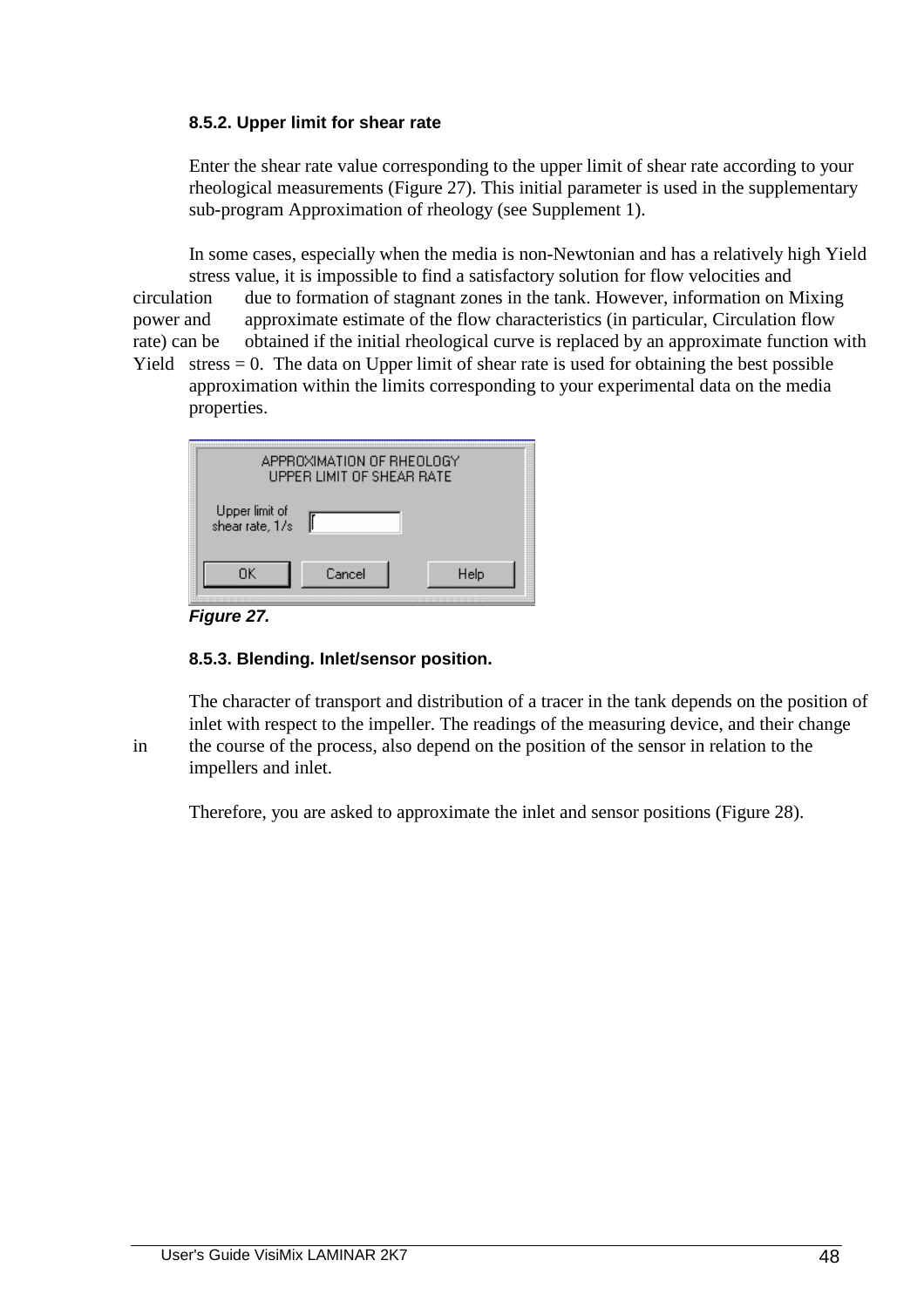

**Figure 28.** 

 Select zones where your inlet and sensor are located. Your input is used for calculating concentrations in the nearest mixing zones only, and therefore the exact positions of the inlet point and sensor inside the zones are not required.

## **8.5.4. Process duration**

 You are asked to complete this table (Figure 29) when you first select Unmixed part of media (%), final value in the Calculate menu. Enter the expected or desired process duration. The program calculates the time in which about 90% of the media passes through the impeller area at least 5 times (see Dynamics of mixing/blending, p. 73). This is the minimum allowable value for Process duration. If you enter a lower value, the process

time will not be sufficient to ensure satisfactory mixing, and the program will default to the minimum allowable value. The maximum allowable value is 5000 times higher than this minimum value. If you enter a higher value, the entered process time will be unreasonably high, and the program will default to the allowable maximum.

| PROCESS DURATION      |      |
|-----------------------|------|
| Process duration<br>Ś |      |
| OΚ<br>Cancel          | Help |



## **8.5.5. Heat transfer**

## **Media temperature.**

 Enter the average temperature of the media in the tank (Figure 30). VisiMix LAMINAR performs heat transfer calculations for fixed temperature regime only.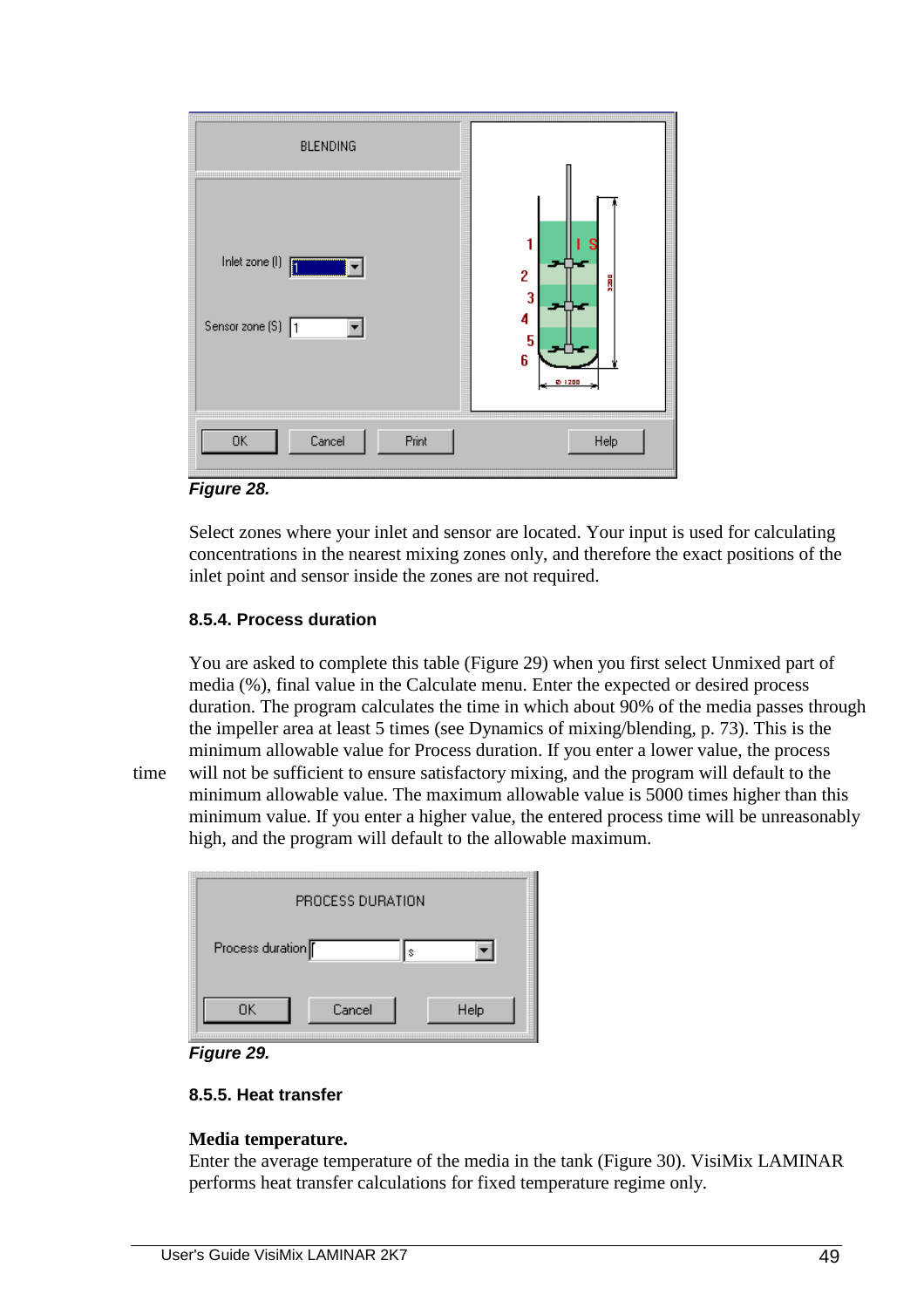|             |                                                                    | HEAT TRANSFER.<br><b>MEDIA TEMPERATURE</b> |      |
|-------------|--------------------------------------------------------------------|--------------------------------------------|------|
| Temperature |                                                                    | ۴C                                         |      |
|             | For the effect of wall temperature on heat transfer click on HELP. |                                            |      |
| ΠK          | Cancel                                                             | Print                                      | Help |

**Figure 30**.

## **Heating vaporous agent.**

 The program allows for modeling heat transfer for tanks with a number of widely used vaporous heating agents (VA). Choose the required heating agent and pressure (Figure 31). The values of Boiling temperature and Heat of vaporization for the selected agent are shown in the lower part of the table. Enter the Inlet temperature of the selected agent in accordance with this data.

| VAPOROUS, AGENT IN JACKET - CONDENSATION                                                |
|-----------------------------------------------------------------------------------------|
| Steam. Atmospheric pressure.<br>Heating agent                                           |
| Inlet temperature<br>۴C                                                                 |
| Print<br>OΚ<br>Cancel<br>Help                                                           |
| Boiling temperature : 100°C [212°F]<br>Heat of vaporization: 2257000 J/kg [970 Btu/lbm] |

**Figure 31.** 

## **Heating/cooling liquid agent**

 The program performs heat transfer calculations and modeling for tanks with most commonly used heating/cooling agents. Choose the Heating/cooling agent and enter Inlet temperature and Inlet flow rate, lower jacket section (Figure 32). Enter Inlet flow rate, upper jacket section if you have selected a 2-section jacket with the sections connected "in parallel" for the current project. The practical range of operating temperatures and the properties of the selected agent are shown in the lower part of the table.

### **NOTE: The liquid agent velocity in inlet/outlet pipes of the jacket does not usually exceed 5 m/s.**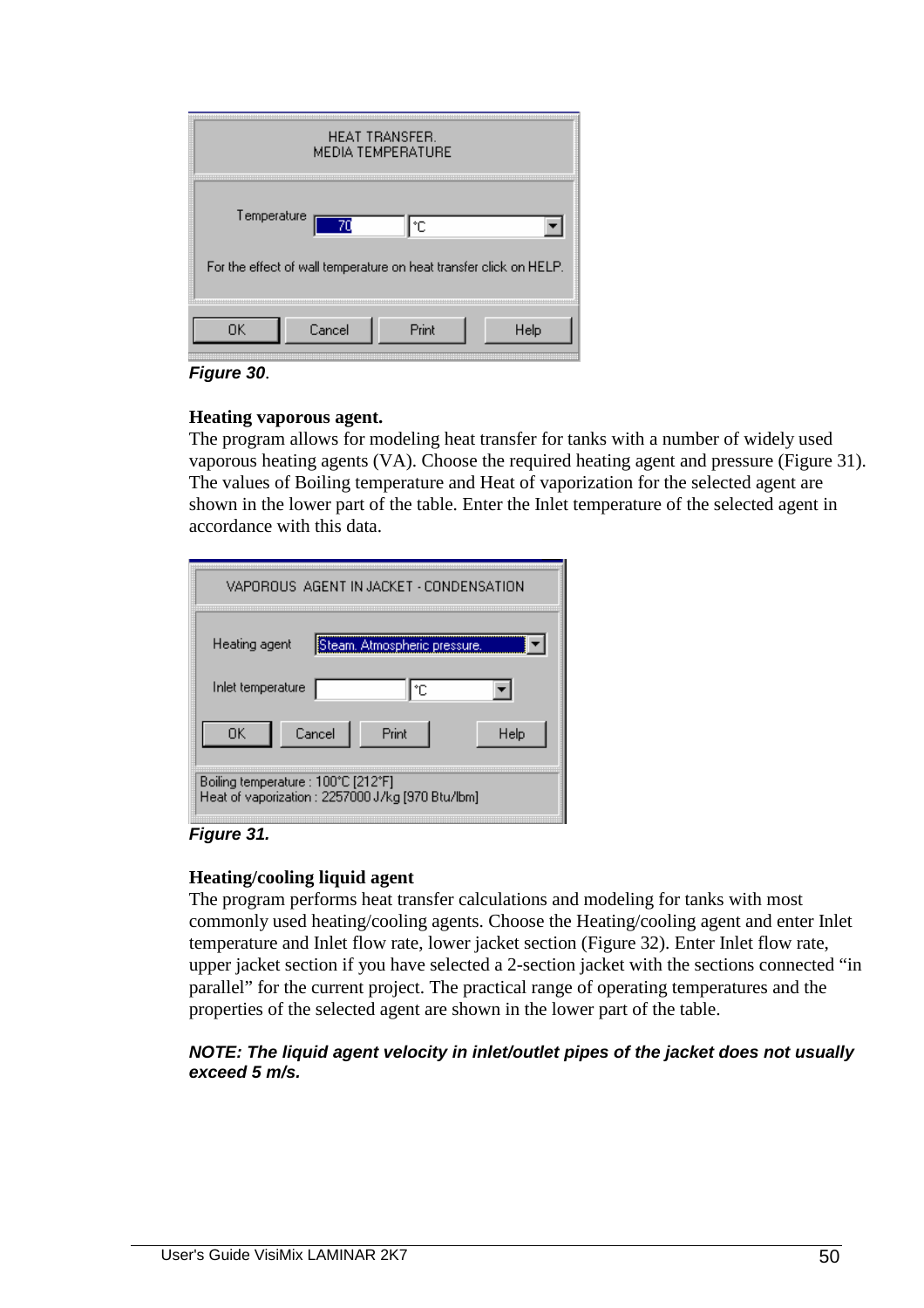| HEATING / COOLING LIQUID-AGENT-IN-JACKET.                                                                                                                                                                                                                                                                                                 |       |         |  |
|-------------------------------------------------------------------------------------------------------------------------------------------------------------------------------------------------------------------------------------------------------------------------------------------------------------------------------------------|-------|---------|--|
| Heating/cooling agent                                                                                                                                                                                                                                                                                                                     | Water |         |  |
| Inlet temperature                                                                                                                                                                                                                                                                                                                         | 25    | ŀс      |  |
| Flow rate of heat transfer<br>agent in lower jacket                                                                                                                                                                                                                                                                                       | 3     | cub.m/h |  |
| Flow rate of heat transfer<br>agent in upper jacket                                                                                                                                                                                                                                                                                       |       | cub.m/s |  |
| OΚ<br>Cancel                                                                                                                                                                                                                                                                                                                              | Print | Help    |  |
| Operating temperature range: 5 - 204°C [41 - 400°F]<br>Properties of the agent_<br>density1000 kg/m <sup>3</sup> [62.4 lbm/ft <sup>3</sup> ]<br>specific heat4190 J/(kg*K) [1.01 Btu/(lbm**F)]<br>thermal conductivity0.603 W/m*K [0.348 (Btu*ft)/(h*ff <sup>z**</sup> F)]<br>dynamic viscosity at 100°C(212°F)0.000284 Pa*sec [0.284 cP] |       |         |  |

## **Figure 32.**

### **Heat-transfer properties of the media**

 VisiMix LAMINAR performs heat transfer calculations for fixed temperature regime only. Enter the Specific heat and Heat conductivity of the media for this temperature (Figure

33).

|                   |        | HEAT TRANSFER PROPERTIES OF THE MEDIA |      |
|-------------------|--------|---------------------------------------|------|
| Specific heat     | 4000   | J/(kg*K)                              |      |
| Heat conductivity | 0.31   | $\mathbb{W}/(\mathsf{m}^*\mathsf{K})$ |      |
| OΚ                | Cancel | Print                                 | Help |



 The existing correlations for predicting the change of viscosity as a function of temperature are not reliable enough when applied to high viscosity media. The dependence of the rheological parameters of non-Newtonian media on temperature is even more complicated. Therefore, calculation of the media-side heat-transfer coefficients does not include the Sieder and Tate correction factor.

 If the temperature function of the viscosity is known, media-side heat-transfer coefficients calculated by VisiMix LAMINAR may be adjusted using the relation (Viscosity at the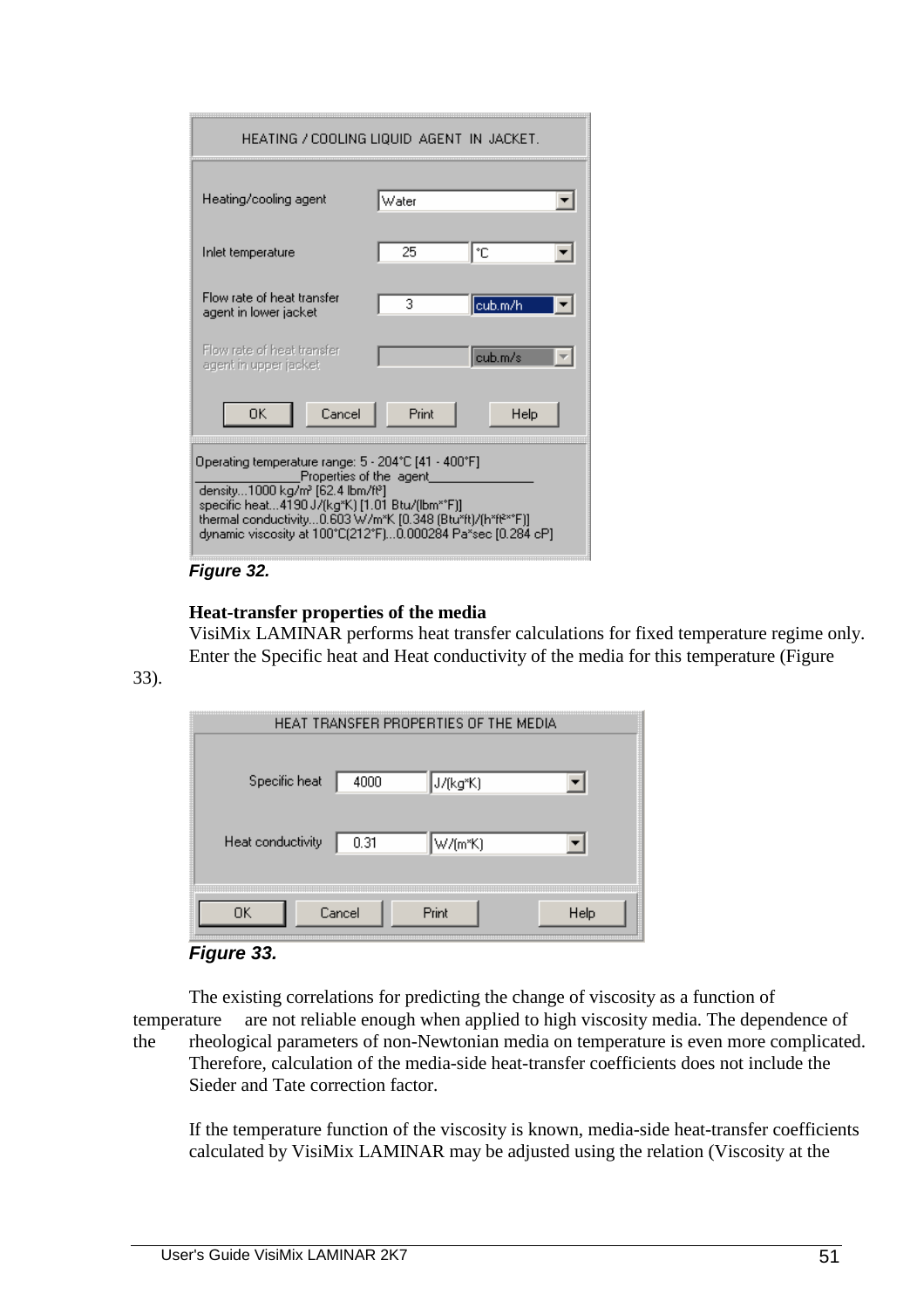Wall temperature, media side/Viscosity at the Temperature of media). For cooling, this relation must be used with an exponent of 0.1; for heating, use an exponent of 0.14.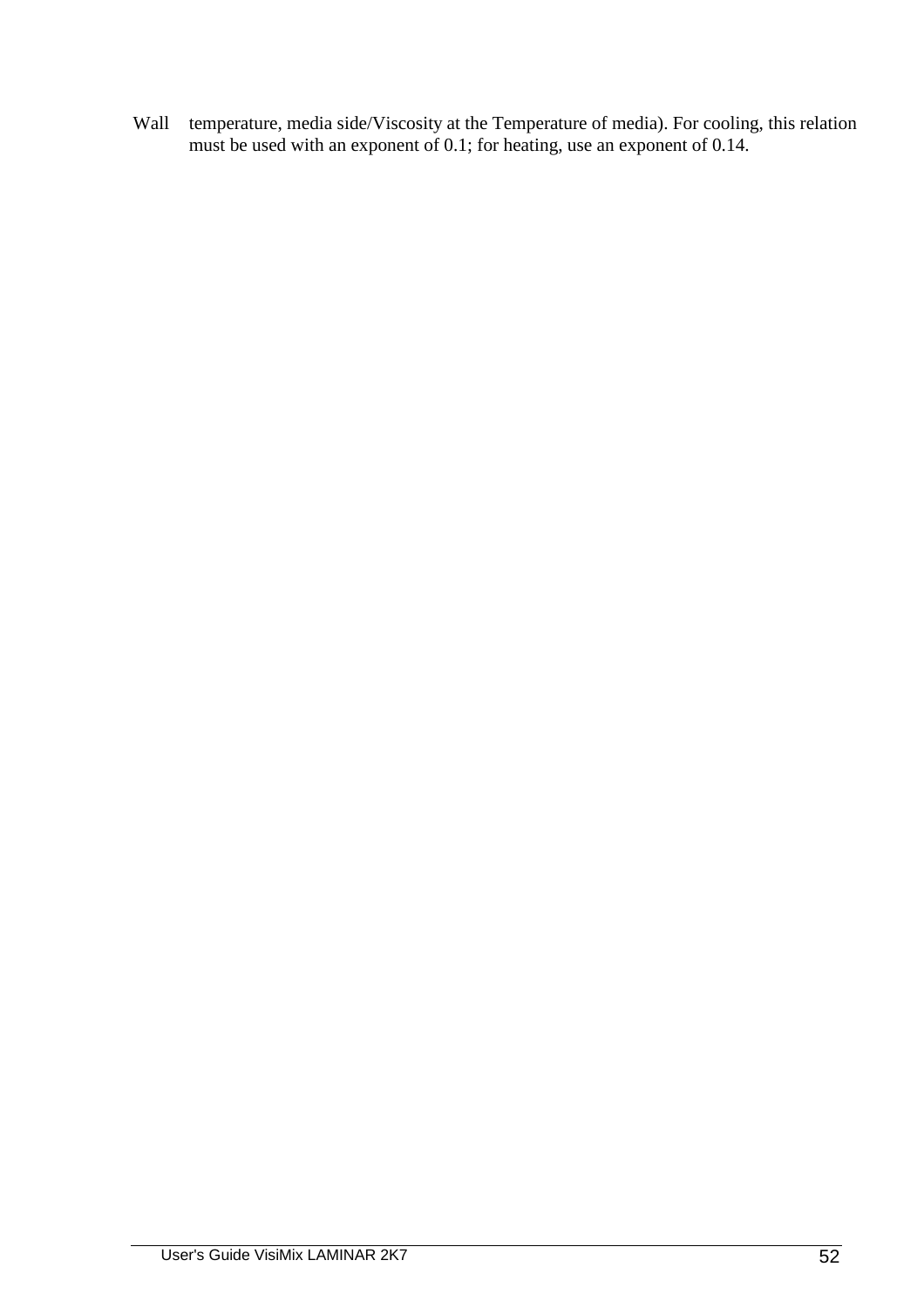# **SECTION 9. MENU CALCULATE. OUTPUT PARAMETERS.**

This option enables the user to perform calculations and modeling in relation to various mixing problems. Each of the Calculate submenus (Figure 34) contains several commands (options). Selecting any of these brings up the appropriate output window.

To determine the suitability of the equipment and its most important characteristics, select Flow characteristics in the Calculate submenu. A table of the most important data appears. For more detailed information, turn to other questions in the same submenu.

| Project Edit input Calculate      | <b>Supplements</b>                               | Last |
|-----------------------------------|--------------------------------------------------|------|
| Flow characteristics              |                                                  |      |
| Power and forces                  |                                                  |      |
| Specific power                    |                                                  |      |
| Shear around the impeller blades  |                                                  |      |
| Shear on the tank wall            |                                                  |      |
| Blending, Uniformity of mixing    |                                                  |      |
|                                   | High shear treatment (destruction of aggregates) |      |
| <b>Heat Transfer</b>              |                                                  |      |
| Mechanical calculations of shafts |                                                  |      |

**Figure 34.** 

# **9.1. FLOW CHARACTERISTICS**

The Flow characteristics submenu is shown in Figure 35. This option provides calculated characteristics of the flow.



**Figure 35.** 

## **9.1.1. Scheme of main circulation cycles**

 This diagram corresponds to the main cycles of circulation formed in the tank. The number and position of cycles depend on the type, number, and position of the impellers. The distance between the schematic "flow line" and the nearest impeller corresponds to the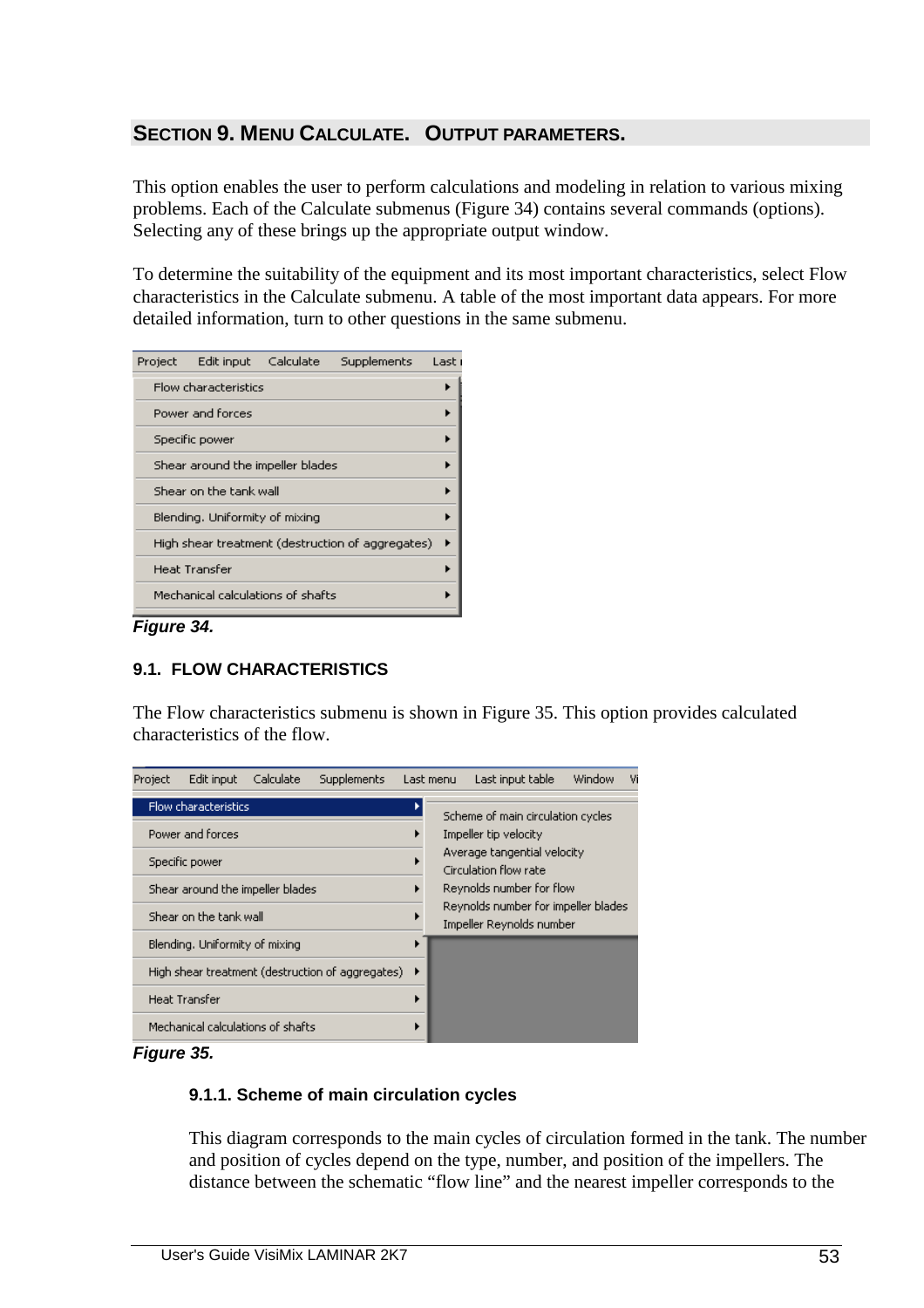coordinate where local radial velocity approximately equals the mean value of radial velocity for a given cycle. Thus, larger distances correspond to greater involvement of the media in axial circulation through the impeller, and consequently, to better mixing. Small circulation cycles concentrated very close to the impeller indicate that circulation is limited to the impeller area, and the rest of the media in the tank is not involved in the circulation. This situation corresponds to stagnation in the bulk of the volume, and, accordingly, to low values of the Index of uniformity of flow distribution in the tank volume (see Circulation flow rate below). The reliable simulation of mixing in this case is impossible. Therefore, VisiMix will not calculate some parameters in the Blending option in the Calculate submenu, and will issue an appropriate message.

### **9.1.2. Tip velocity of impeller**

 The tip velocity of the impeller is the linear velocity of the edge of the impeller blade. This parameter is given for reference.

### **9.1.3. Average tangential velocity**

 In a laminar regime, the radial profile of tangential velocity varies along the tank axis and depends on the distance from the impeller. Average tangential velocity is calculated as integral along both radial and axial directions. This value is used in calculations of

hydraulic resistance on the tank wall (see POWER AND FORCES below), heat transfer, etc.

# **9.1.4. Circulation flow rate**

 This parameter describes the total flow rate of media through the impellers. Unlike circulation in a turbulent mixing regime, circulation in laminar flow is not uniformly distributed in the tank volume, and a part of circulation flow rate corresponds to "short circuited" circulation around the blades. The degree of non- uniformity of the circulation is described by Index of uniformity of flow distribution in the tank volume. The higher this index is, the higher the uniformity of the flow distribution, and the smaller the "short circuited" part of the flow. Higher values of the Index correspond to better mixing. Values lower than 0.2 are a sign of poor mixing, when almost all circulation is short-circuited in a small area near the impeller (see Scheme of main circulation cycles, p. 60). In this

situation, calculations of Blending will not be reliable, and VisiMix will not calculate the Mixing time and the Characteristic function of tracer distribution in the Blending option. An attempt to select one of these parameters for calculation will invoke an appropriate message.

## **9.1.5. Re number for flow**

 This parameter is based on the Average tangential velocity and tank radius. It characterizes the degree of turbulization of the flow, and determines the hydraulic resistance of the tank wall. The upper limit of a laminar flow regime for the agitated media corresponds to the values of Re number for flow in the range of 1000 - 1500. VisiMix LAMINAR performs calculations for Re < 1500.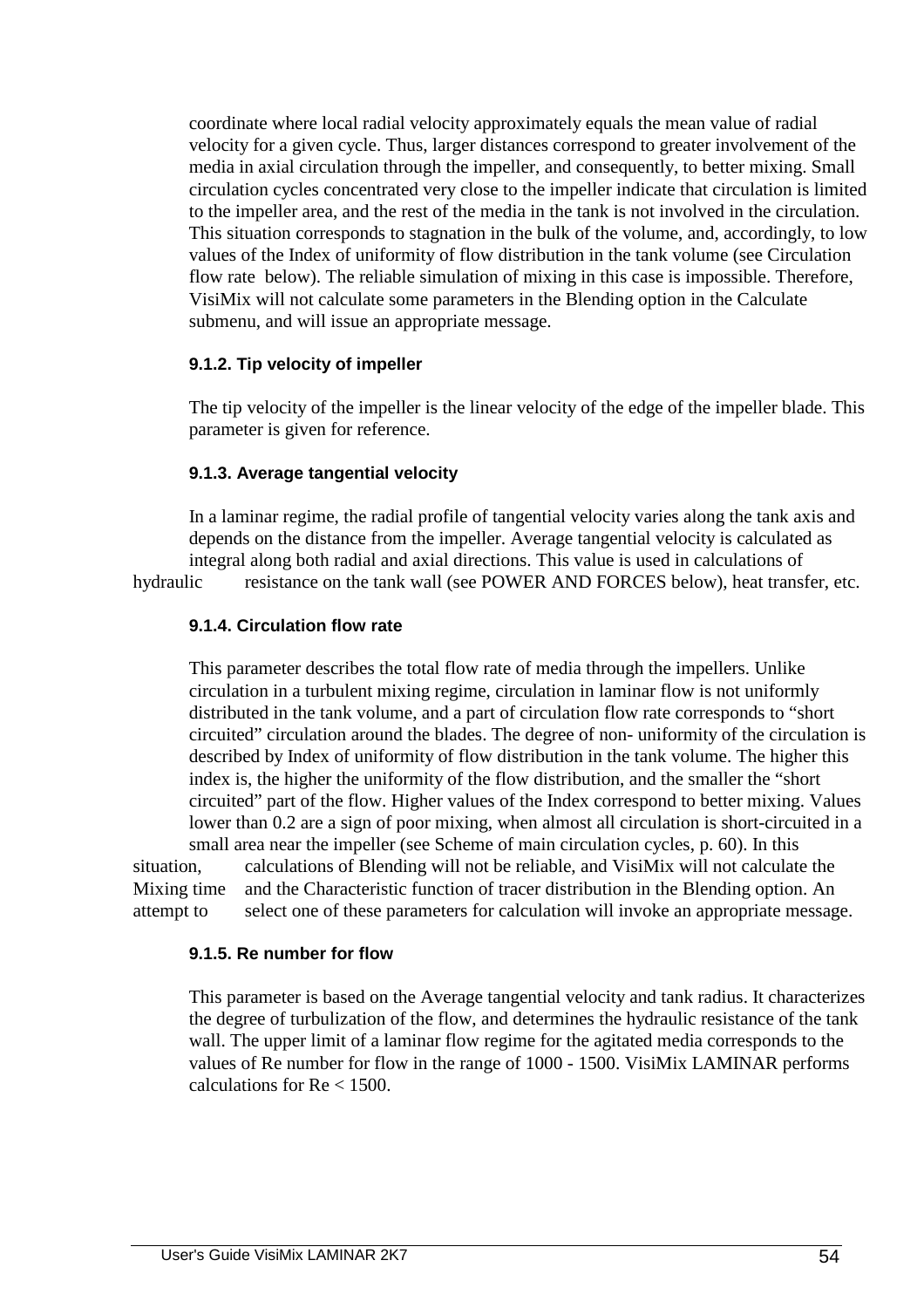## **9.1.6. Re number for impeller blades**

 The Re number for impeller blades is based on the Width of blade and on the characteristic relative velocity of the blade, which equals the difference between the Tip velocity of impeller and tangential velocity at the same radius. This parameter characterizes the flow regime near the impeller blades; it is used for calculations of torque and local shear rate on the blades. Values lower than 1 - 5 correspond to a purely laminar flow regime, values higher than 150 correspond to a turbulent regime of flow over the blades.

## **9.1.7. Impeller Re number**

 The Re number for impeller is a standard Reynolds number normally used for impellers. It is based on the Tip diameter of the impeller, its rotational velocity, and the kinematic viscosity of the media. For non-Newtonian media, it is based on the Effective viscosity near the impeller blades. This parameter is given for reference purposes only, and is not used for calculations.

## **9.2. POWER AND FORCES**

The Power and forces submenu is shown in Figure 36.

Calculation of the power consumption of impellers is based on the equation of momentum equilibrium. The torque on the impeller blades must be balanced with a sum of two moments of hydraulic resistance: the moment created by the tangential shear stress on the wall, and the moment created by the flow over fixed internal devices (baffles, tubes, etc.). All three moments are functions of the tangential component of flow velocity. The equation is solved using experimental correlations for flow resistance of the tank wall, impeller blades, and submerged devices, to obtain the values of Torque and Mixing power. The Power number is calculated according to a standard formula. Calculation of the Axial force applied to impeller is based on the Torque and Pitch angle of the impeller blades.





The function Resistance factor of the blade vs. Re number used in equations of momentum equilibrium is non-linear. A combination of this function with the rheological function of the media, which is also non-linear, sometimes results in several solutions for the equations of the momentum equilibrium. Multiple solutions, and multiple values of tangential velocity, shear rates, effective viscosity, and torque are obtained in a narrow range of Re numbers corresponding to the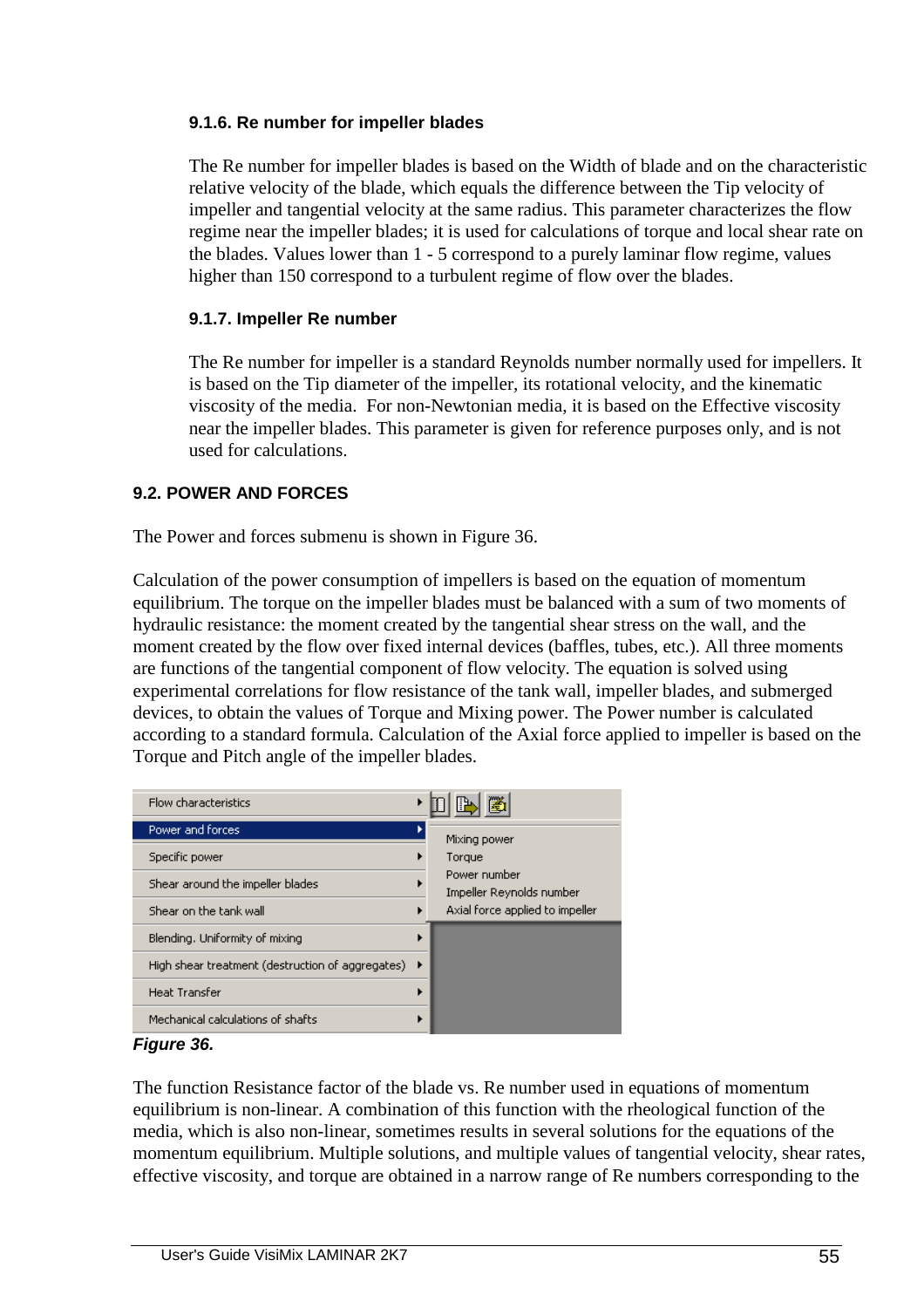upper limit of transitional regime for impeller blades. This phenomenon of hydrodynamic instability is not exceptional, and may occur in practice. However, so far it has not been either confirmed or disproved experimentally. In such cases, the program returns the maximum and the minimum values of Mixing power, Torque, Power number, and Impeller Re number. All calculations of mixing are performed based on the minimum value of the shear rate near the impeller blades.

It is advisable, if possible, to modify the parameters of the mixing system so as to avoid the range of Re numbers corresponding to multiple solutions.

## **9.3. SPECIFIC POWER**

This submenu is shown in Figure 37.

```
Specific power - average value
Specific power in the agitator shear zone
Specific power at the tank wall
Power dissipated near agitator, % of Mixing power
```
**Figure 37.** 

## **9.3.1. Specific power - average value**

 The average specific power per 1 kg of media is calculated as Mixing power divided by Volume of media and Average density of media.

## **9.3.2. Specific power in the impeller shear zone**

 The estimation of the Specific power in a high shear zone near the impeller blades is based on the calculated values of the Shear rate near the impeller blades and the Kinematic viscosity of media. For non-Newtonian media, the Effective viscosity near the impeller blades is used.

## **9.3.3. Specific power at the tank wall**

 The estimation of Specific power in a boundary layer on the tank wall is based on the calculated values of the Average shear rate near the tank wall and Kinematic viscosity of media. For non-Newtonian media, the Effective viscosity near the tank wall is used.

## **9.3.4. Power dissipated near the impeller, % of Mixing power**

 Calculation of this parameter is based on the calculated values of Specific power in the impeller shear zone. It serves as an indication of non-uniform power distribution in the tank and depends on the type and dimensions of the impeller.

## **9.4. SHEAR AROUND THE IMPELLER BLADES**

This submenu is shown in Figure 38.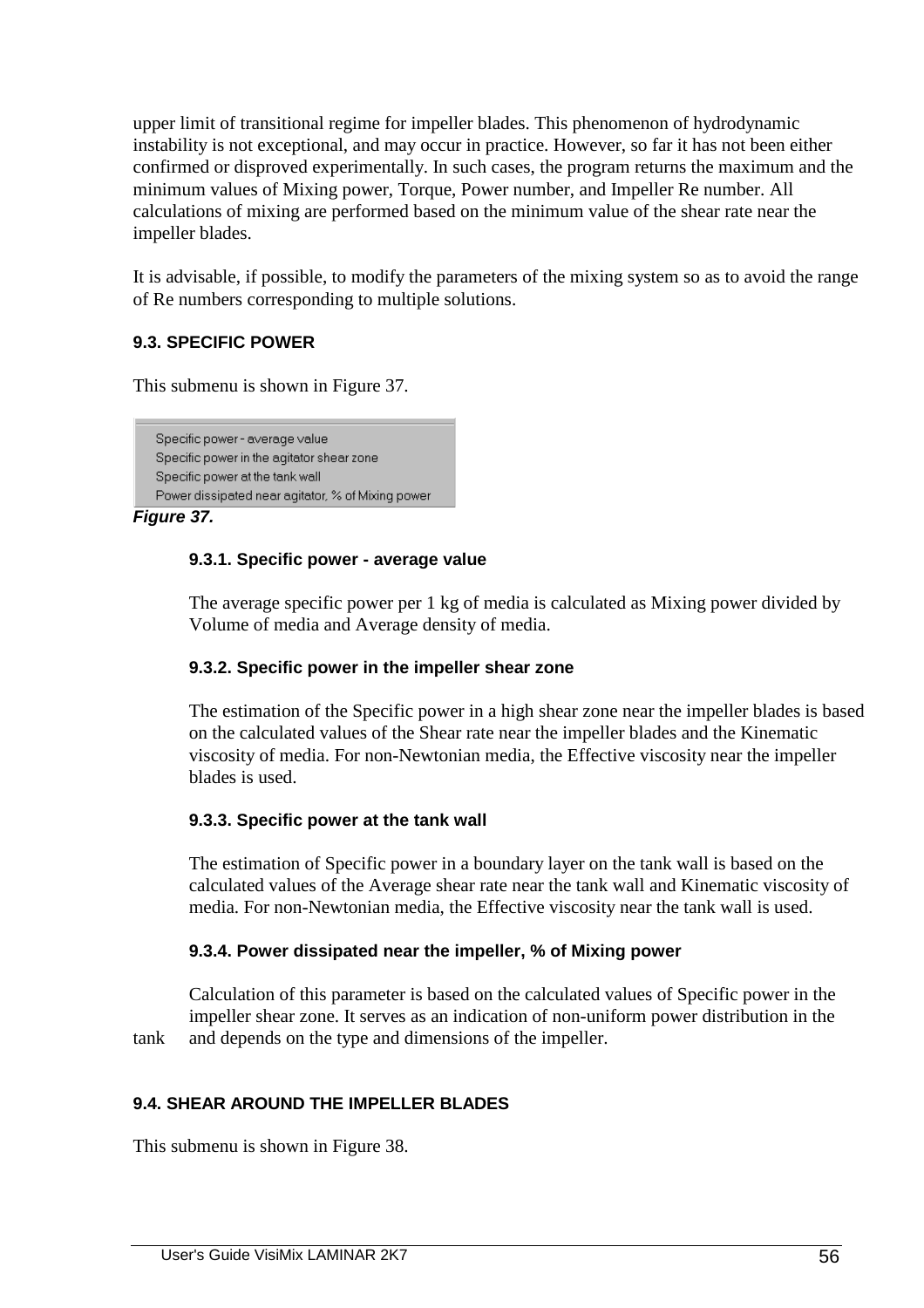Shear rate near the agitator blades Shear stress near the agitator blades Effective viscosity near the agitator blades Relative volume of agitator shear zone

#### **Figure 38.**

#### **9.4.1. Shear rate near the impeller blades**

 Calculation of this parameter is based on experimental correlations for the hydraulic resistance factor for the impeller blade, which is a function of Re number for impeller blades. This value is directly proportional to the Tip velocity of impeller and inversely proportional to the Width of blade. In a transitional regime, the shear rate increases with the increase in Re number for impeller blades.

### **9.4.2. Shear stress near the impeller blades**

 This parameter is calculated based on the Shear rate near the impeller blades and media viscosity. For non-Newtonian media, the Effective viscosity near the impeller blades is used.

### **9.4.3. Effective viscosity near the impeller blades**

 This parameter is calculated for non-Newtonian media based on the rheological model shown in the Average properties of media input table, and the constants you entered in this table. The calculations are performed for the value of the shear rate estimated as the Shear rate near the impeller blades.

 For Newtonian fluids, the Effective viscosity near the impeller blades is constant and equals the Dynamic viscosity of the media.

#### **9.4.4. Relative volume of impeller shear zone**

 A maximum estimate of the volume of the high shear zone near the impeller blades is based on the calculated values of the Specific power in the impeller shear zone and the Power dissipated near impeller.

#### **9.5. SHEAR ON THE TANK WALL**

This submenu is shown in Figure 39.

Average shear rate near the tank wall Average shear stress near the tank wall Effective viscosity near the tank wall

**Figure 39.** 

#### **9.5.1. Average shear rate near the tank wall**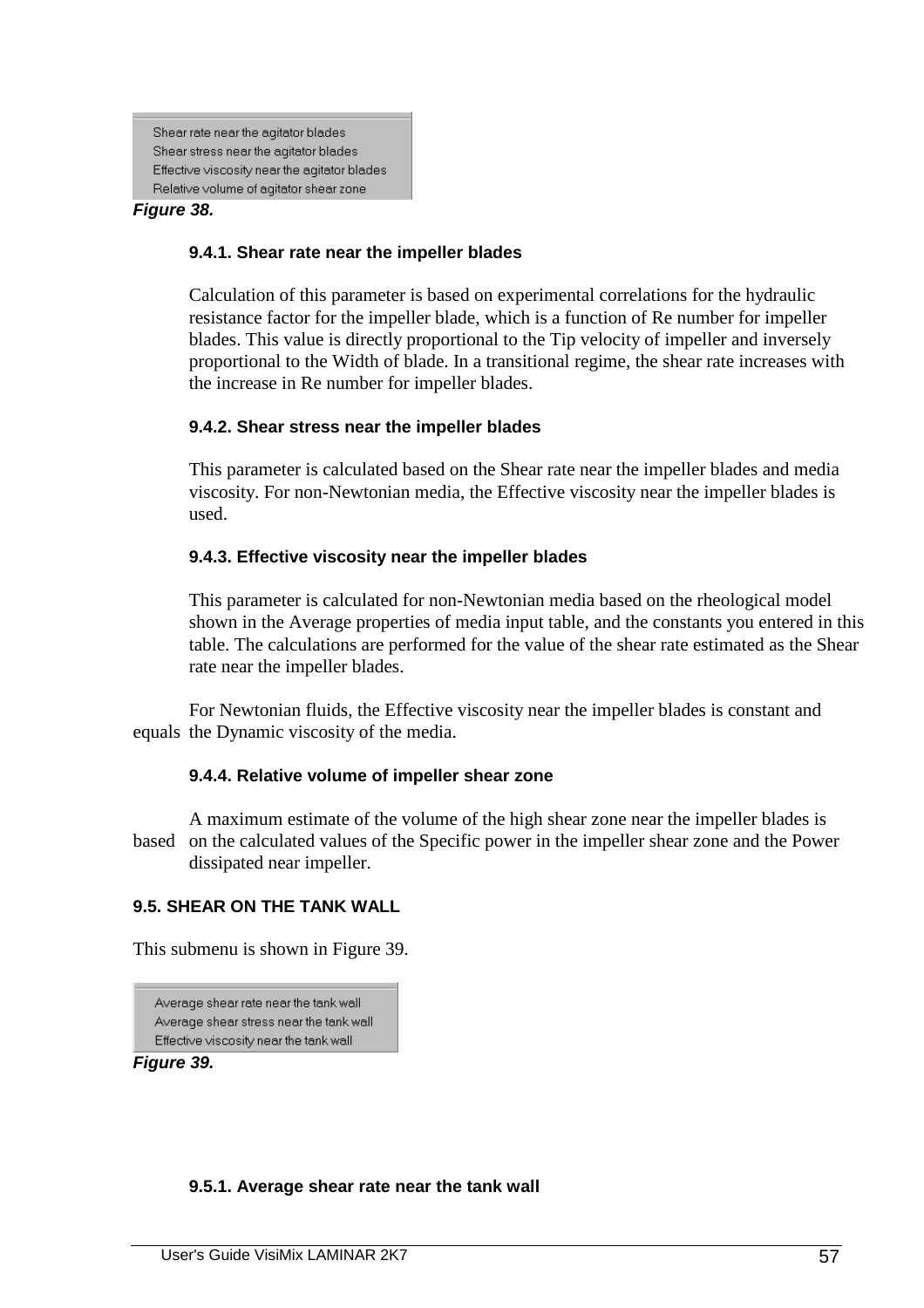This parameter is calculated based on the Average shear stress near the tank wall and the Dynamic viscosity, or rheological data entered in the Average properties of media input table.

## **9.5.2. Average shear stress near the tank wall**

 This parameter is calculated using the calculated value of the moment of the hydraulic resistance of the tank wall. It is used for shear rate and heat transfer calculations.

## **9.5.3. Effective viscosity near the tank wall**

 Calculation of this parameter is based on the Average shear rate near the tank wall and rheological data entered in the Average properties of media input table. For Newtonian media, the Effective viscosity near the tank wall equals the Dynamic viscosity.

# **9.6. BLENDING. UNIFORMITY OF MIXING.**

This submenu is shown in Figure 40.

| *** [ Blending, Uniformity of mixing ] ***                                                                               | Unmixed part of media vs.time (%)                                                                                                                                                                                         |
|--------------------------------------------------------------------------------------------------------------------------|---------------------------------------------------------------------------------------------------------------------------------------------------------------------------------------------------------------------------|
| Less than 1 mixing cycle, % of media<br>Less than 3 mixing cycles, % of media.<br>Less than 10 mixing cycles, % of media | Unmixed part of media (%), final value<br>Mean circulation time<br>Mixing time<br>Characteristic function of tracer distribution<br>Dynamics of mixing/blending<br>Dynamics of mixing/blending. Double - agitator system. |

## **Figure 40.**

A laminar flow regime is characterized by the stable motion of neighboring layers of liquid without a significant exchange of substance between these layers. Mixing in this flow regime occurs as a result of the deformation and thinning of the layers, and is a very slow process. In agitated vessels, the stage of slow deformation in tangential, and axial flow alternates periodically with a sharp change in flow direction and structure. This change of direction is followed by a fast random exchange of substance between the layers of the media, and, consequently, by macro-scale homogenization of the media within the neighboring layers. In addition, the flow disturbance results in the exchange of substance between zones corresponding to neighboring circulation cycles (see Scheme of main circulation cycles above), and is an essential constituent of mixing.

The phenomenon of the random exchange takes place in certain parts of the flow, which are described as "zones of efficient mixing", or mixing zones. In tanks with Ribbon, Helical screw, or Anchor impellers, mixing zones are placed around the turning points of the circulation flow in the lower and upper cross-sections of the tank. In tanks with other impeller types, mixing zones are localized around the impellers. A single passage of a portion of media through a mixing zone is described below as a mixing cycle.

Uniformity of mixture is achieved as a result of the passage of media from all parts of the tank through the mixing zones. Due to non-uniform velocity distribution, the time necessary for liquid portions initially placed in different points of the tank to reach the nearest mixing zone, may vary by several times. The number of mixing cycles for a sample of media is a stochastic function of time.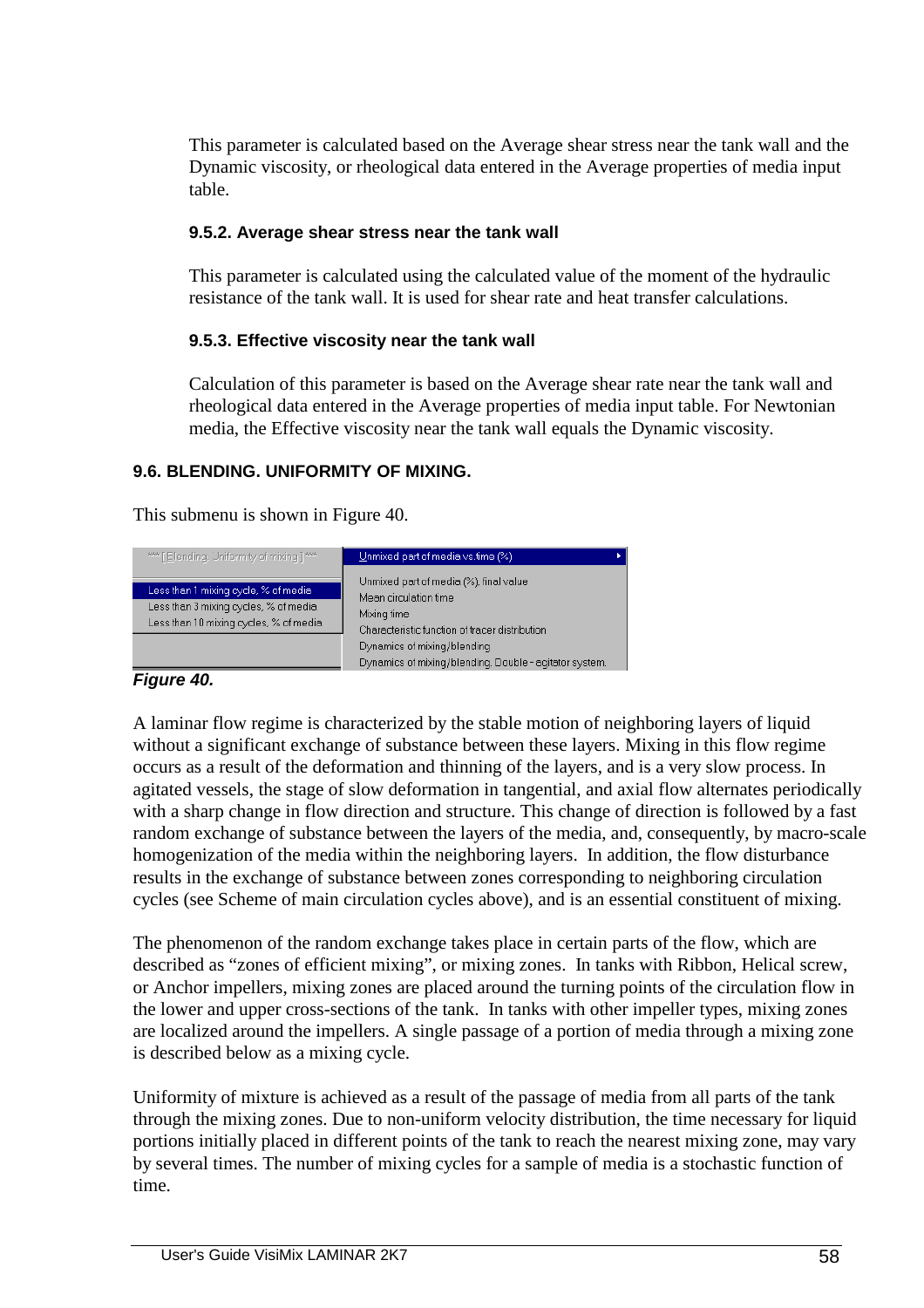The average number of mixing cycles required to achieve a predetermined technical result (a final degree of uniformity of viscous solution, distribution of temperature, selectivity of reaction, distribution of molecular mass, etc.) depends on process features and properties of the substances, for example, on the relation of densities and viscosities of components. However, the degree of uniformity of mixture in the tank is directly proportional to the average number of passages through the mixing zone, and inversely proportional to the fraction of media that passed through the mixing zone less than a certain required number of times.

In some situations, when circulation in the tank is limited to a small area near the impeller ("shortcircuited"), and the rest of the media in the tank is stagnant, reliable simulation of mixing is impossible. In these cases, VisiMix does not calculate some parameters in the Blending option in the Calculate submenu, and issues an appropriate message. This situation corresponds to low values of Index of uniformity of flow distribution in the tank volume (see Circulation flow rate and Scheme of main circulation cycles above).

## **Simulation of macro-mixing.**

Let us assume that a small quantity of a substance (tracer) is injected instantly into a certain point inside the volume of media. This substance is a solution of a tracer in a solvent, which is soluble in the agitated media. The solvent does not differ from the media by density and viscosity. The final concentration of the tracer in the tank is assumed to equal 1.0.

The tracer is assumed to be injected into one of the mixing zones in accordance with the inlet position which is specified by you in the input table Blending. Inlet/sensor position. Let us also assume that the sensor monitors the change in the tracer concentration in the mixing zone in accordance with your input.

VisiMix follows the passage of the media from all points of the tank volume through the mixing zones. In addition, it simulates the change in tracer concentration in all mixing zones. The results of the simulation for the sensor position you entered are presented as graphs and diagrams.

The Mixing time table presents the maximum values of mixing time required to achieve a given degree of uniformity in all parts of the tank volume. The degree of uniformity is evaluated quantitatively based on the maximum value of the deviation between the local concentrations of the tracer in all mixing zones, and the average concentration value.

VisiMix only performs simulation of blending (macro-mixing) in those cases, when all the media in the tank is involved in tangential motion and circulation through the mixing zones. When the media is non-Newtonian, in particular, when it is characterized by a finite value of Yield stress (see Average properties of media, p. 51), this condition is not always satisfied. In such cases, the program issues a warning about incomplete mixing and the formation of stagnant zones. To avoid such conditions, change the impeller geometry to increase the Torque (by increasing the Tip diameter of impeller, Number of impellers, or Width of blades).

## **9.6.1. Unmixed part of media vs. time (%)**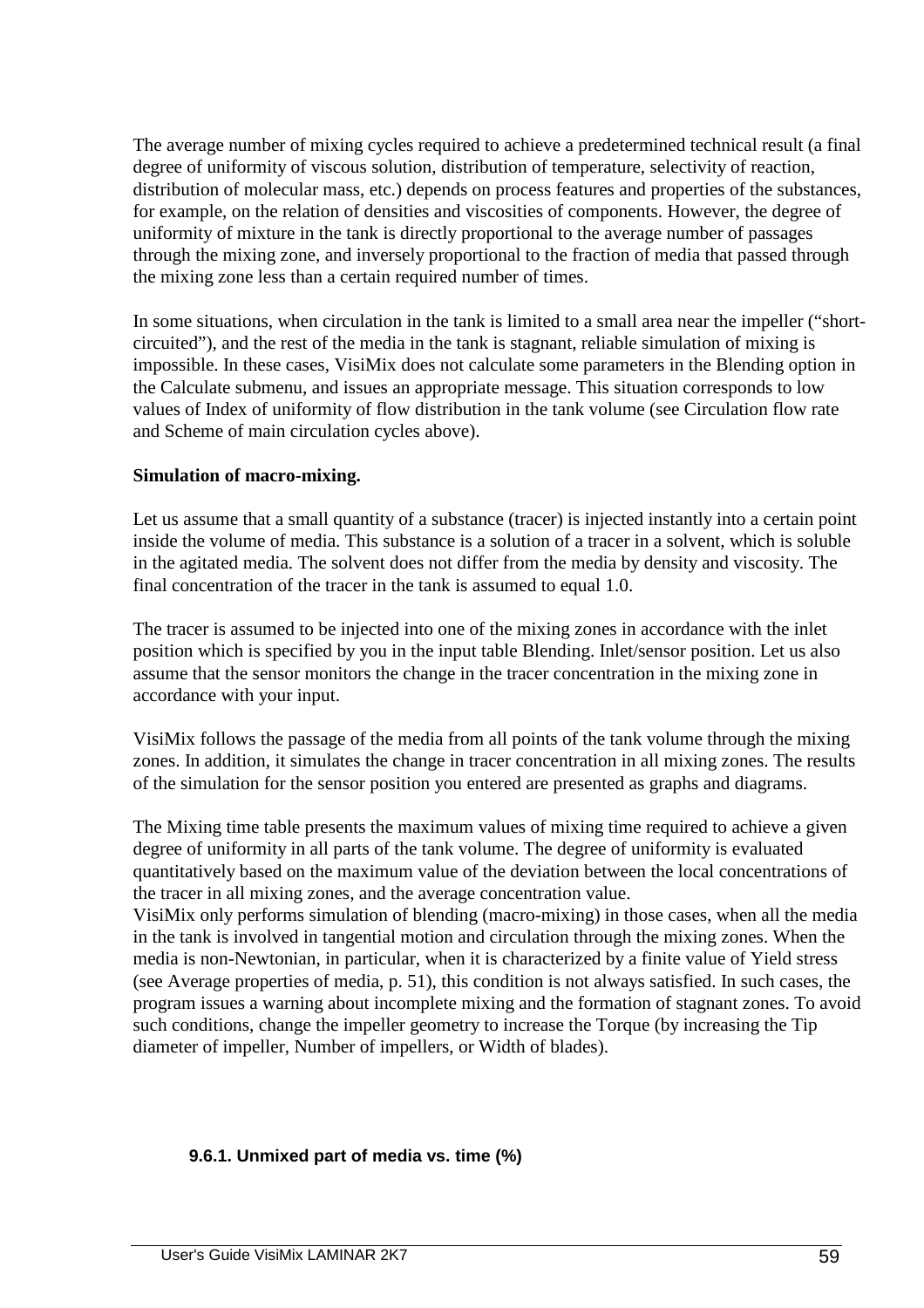The Unmixed part of media is understood as part of the total media in the tank that at any given moment has passed less than a certain number of mixing cycles. VisiMix shows graphs of the Unmixed part of media vs. time (%) for 1, 3 and 10 mixing cycles.

 The flow velocity distribution in tanks with a laminar mixing regime is non-uniform. Unlike conditions in a turbulent regime, there is no intensive random exchange between zones located at different distances from the impeller. Therefore, for part of the media in the tank, the frequency of circulation through the mixing zones is very low, and the media may remain unmixed for a relatively long time. As the degree of uniformity in the circulation flow in the tank (see Circulation flow rate above) goes lower, the amount of unmixed media increases.

 The minimum number of mixing cycles required to achieve a predetermined technical result (a final degree of uniformity of viscous solution, distribution of temperature, selectivity of reaction, distribution of molecular mass, etc.) depends on process features and properties

of the substances, for example, on the relation of densities and viscosities of components. However, the degree of uniformity of mixture in the tank is directly proportional to the average number of passages through the mixing zone, and inversely proportional to the fraction of media that passed through a mixing zone less than a given number of times.

### **9.6.2. Unmixed part of media (%), final value**

 This parameter is calculated as part of the media that has not passed a single mixing cycle in the time specified in the Process duration input table. This part of the media is small compared to the total volume of media, but its value may be important for estimating the quality of some products. For your convenience, the Process duration value is also shown in this output table.

#### **9.6.3. Mean circulation time**

 This parameter is calculated based on the Volume of media and the Circulation flow rate. Its value is inversely proportional to the mean frequency of mixing cycles and provides a general evaluation of mixing efficiency. If its calculated value exceeds 72 hours, the

mixing is considered too slow to be practical. In such cases, VisiMix issues an appropriate message, and does not proceed with calculations.

 Mixing efficiency may be increased by increasing the number of impeller blades or the Tip diameter of the impeller, by using multi-stage impellers, or by introducing any other changes resulting in the increase of Torque, or Axial force applied to impeller.

## **9.6.4. Mixing time**

 This table shows the results of the simulation of a mixing process. The required duration of the mixing process depends on the desired degree of non-uniformity of the final mixture, i.e.  $\pm$  10%, 5%, or 2 % of the final change in concentration.

The process conditions are as follows: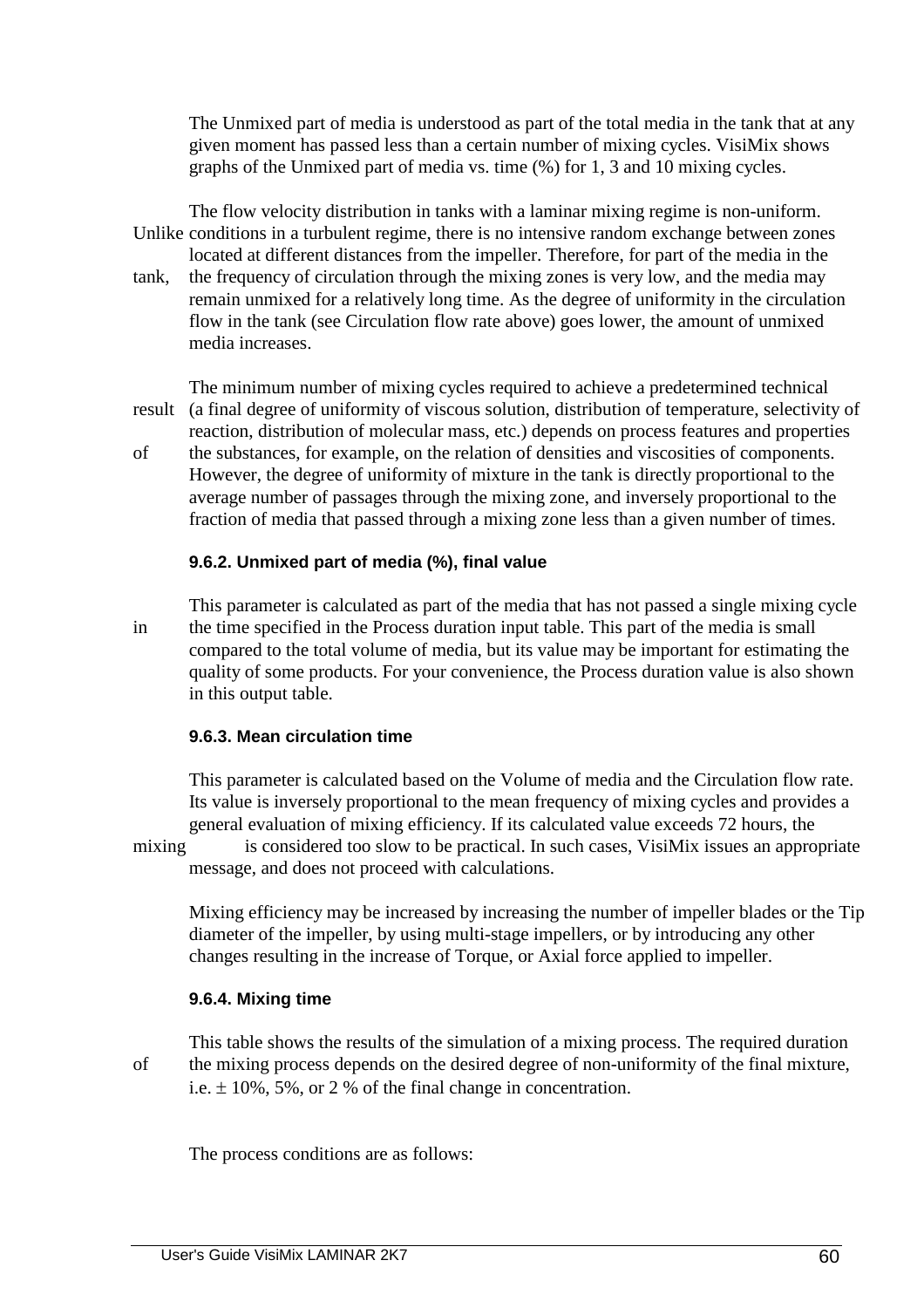- a tracing fluid is injected into the tank according to the input in Blending. Inlet/sensor position;
- the injection is performed instantly, or in a very short time;
- the volume of the injected portion of the tracer is small in comparison to the Volume of media in the tank;
- the physical properties of the tracing fluid are identical to the properties of the media in the tank;
- the values presented in the table correspond to the mixing time needed to achieve the required concentration in all mixing zones.

 In some situations, when circulation in the tank is short-circuited in a small area near the impeller, and the rest of the media in the tank is stagnant, reliable simulation of mixing is impossible. In these cases, VisiMix does not calculate Mixing time, and issues an appropriate message (see Circulation flow rate, p. 61 and Scheme of main circulation cycles, p. 60).

## **9.6.5. Characteristic function of tracer distribution**

 This graph shows the results of the simulation of mixing corresponding to the following conditions:

- a tracing fluid is injected into the tank according to the input in Blending. Inlet/sensor position;
- the injection is performed instantly, or in a very short time;
- the volume of the injected portion of the tracer is small in comparison to the Volume of media in the tank;
- the physical properties of the tracing fluid are identical to the properties of the media in the tank.

 The curve in the graph reproduces the readings of the sensor located according to Blending. Inlet/sensor position input table.

 In some situations, when circulation in the tank is short-circuited in a small area near the impeller, and the rest of the media in the tank is stagnant, reliable simulation of mixing is impossible. In these cases, VisiMix does not calculate Characteristic function of tracer distribution, and issues an appropriate message (see Circulation flow rate and Scheme of main circulation cycles).

## **9.6.6. Dynamics of mixing/blending**

 This diagram (Figure 41) illustrates the dynamics of the gradual involvement of media from different zones of the tank into circulation through the mixing zones, and the decrease in the unmixed fraction of the media in the course of the mixing process.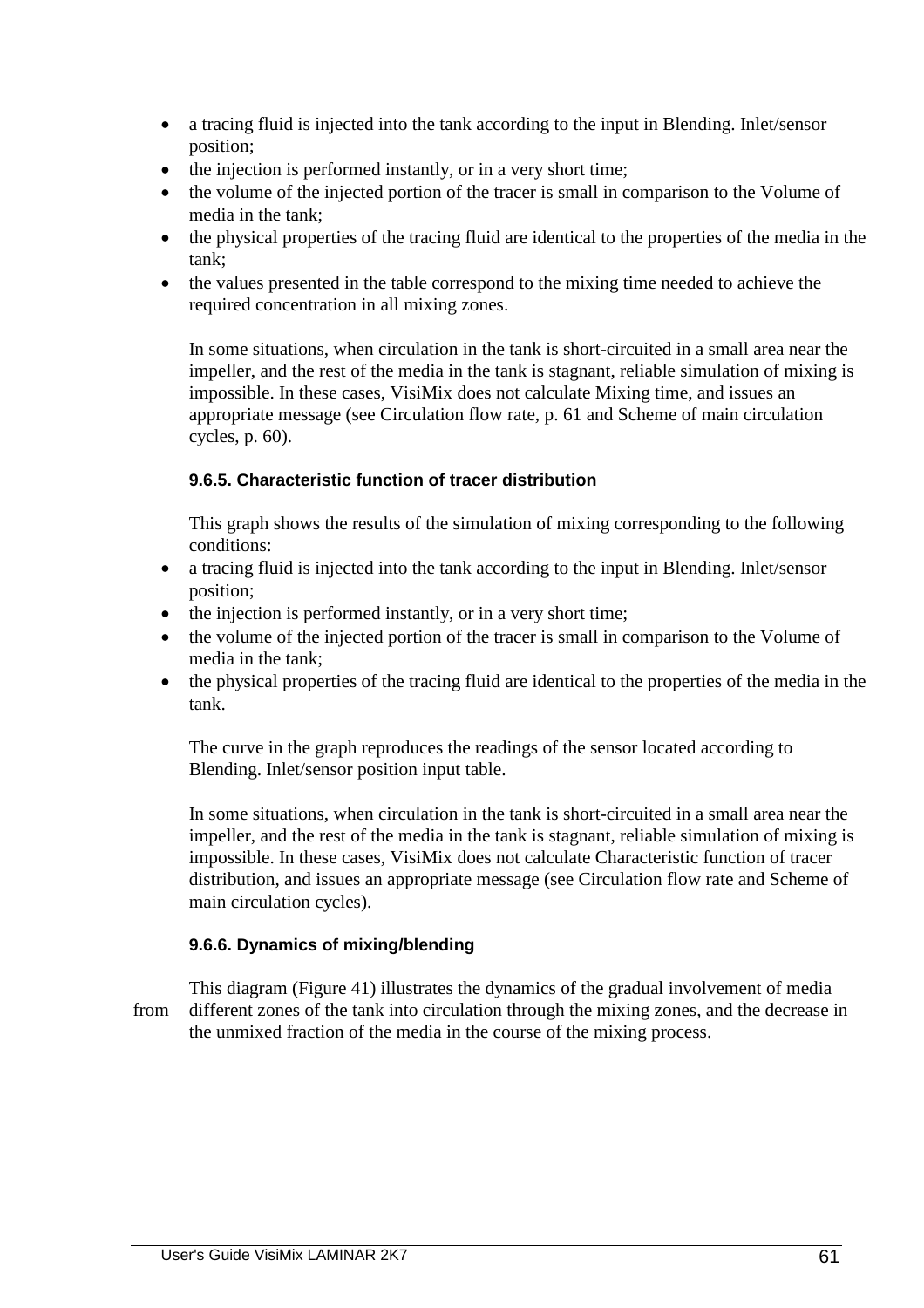

**Figure 41**.

## **9.6.7. Dynamics of mixing/blending. Double-impeller system.**

 This diagram is similar to the one shown in Figure 39. It illustrates blending in tanks with a double-impeller system consisting of a low- speed anchor or ribbon impeller placed near the tank wall, and an additional high-speed smaller impeller (see Double-impeller system). Such systems are mainly used for the production of paints. The diagram shows the gradual involvement of media from different zones of the tank in circulation through the mixing zones of the high-speed impeller. Due to the effect of the low-speed impeller with a large Tip diameter, Mixing time in such tanks is relatively short. Therefore, after a short period of mixing, the position of any given portion of media in the tank, and the probability for this portion to pass through the mixing zone of the high-speed impeller, become independent of its initial position. As a result, the flow distribution in the tank volume is much more uniform than in single-impeller systems (see also BLENDING. Uniformity of mixing and Dynamics of mixing/blending).

### **NOTE: In Double-impeller systems, anchor/frame, ribbon, and screw impellers are not used as internal high-speed impellers.**

## **9.7. HIGH SHEAR TREATMENT (DESTRUCTION OF AGGREGATES)**

This submenu is shown in Figure 42.



#### **Figure 42.**

A highly intensive treatment of media takes place in high shear zones, which are formed in the vicinity of impeller blades as a result of the big difference between the velocities of the blades and the neighboring media.

The destruction of aggregates and extremely "thin" micro-mixing of the media occur in these high shear zones only, referred to below as Impeller shear zones. The final results depend on the following two parameters: shear rate, or shear stress near the impeller, and the degree of treatment in the high shear zone.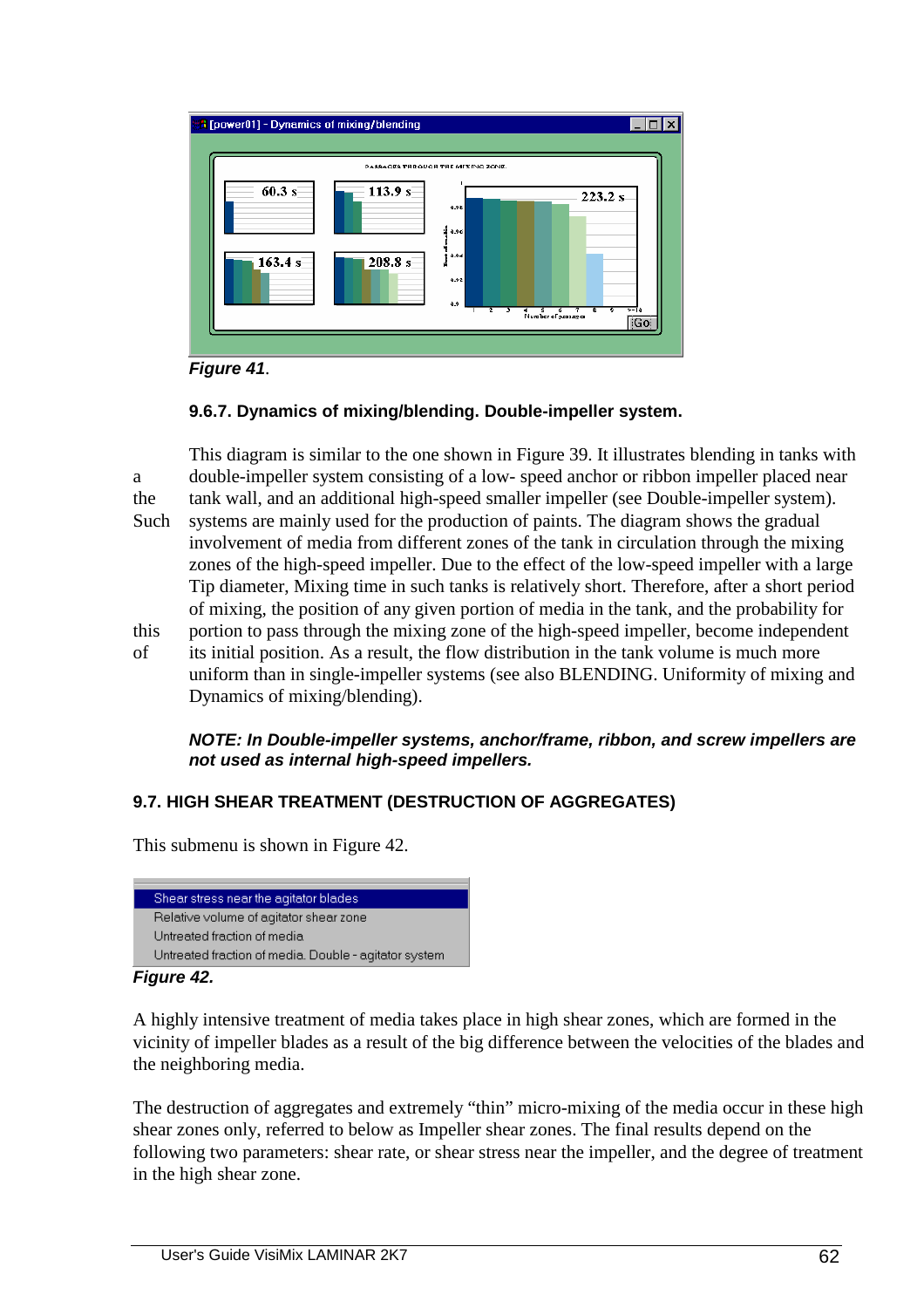## **9.7.1. Shear stress near the impeller blades**

 For every mixture's chemical composition, there is a certain critical value of shear stress, which is necessary for the efficient destruction of aggregates and homogenization of the mixture. The shear rate on the impeller blades increases in a direct proportion to the number of revolutions. Therefore, operations that require high shear treatment are usually performed in tanks with high-speed impellers.

## **9.7.2. Relative volume of impeller shear zone**

 The degree of treatment in the high shear zone is best characterized by the relative quantity of the media subject to high shear treatment for less than a certain predetermined period. This part of the media may naturally contain large aggregates or non-uniform inclusions.

 In most practical cases, high shear zones constitute a small part of the mixing zones described above. Therefore, the final "untreated" part of the media is a stochastic function of the total relative volume of the high shear zone, and increases with a number of mixing cycles of the media during the process time. In some cases, macro-scale mixing (blending) may be incomplete because not all the media has passed through a mixing zone even once. This occurs if distribution of axial velocity in the tank is highly non-uniform (see Circulation flow rate), and it is taken into account in the estimation of the untreated part of the media.

## **9.7.3. Untreated fraction of media**

 This parameter represents the relative media quantity, which underwent high shear treatment less than 1 - 5 times during the time entered in Process duration input table. The figures in this output table indicate the degree of treatment of media in the high shear zone, and can be used as scaling-up parameters (see MIXING IN LAMINAR AND TRANSITIONAL REGIMES. Physical interpretation). For your convenience, the Process duration value is also shown in this output table.

 The untreated part of the media is estimated as a stochastic function of the Relative volume of impeller shear zone. It increases with the number of mixing cycles of the media that take place in the process time.

 In some cases, macro-scale mixing (blending) of the media is incomplete because not all the media has passed through the mixing zone even once. This happens if the distribution of axial velocity in the tank is too non-uniform (see Circulation flow rate), and it is taken into account in estimating the untreated part of media.

## **9.7.4. Untreated fraction of media. Double - impeller system.**

 This table is related to a mixing process in a tank with a double-impeller system consisting of a low-speed anchor or ribbon impeller placed near the tank wall, and an additional high speed smaller impeller (see Double-impeller system). Such systems are mainly used for the production of paints; as high-speed impellers, tooth-disk impellers are normally used.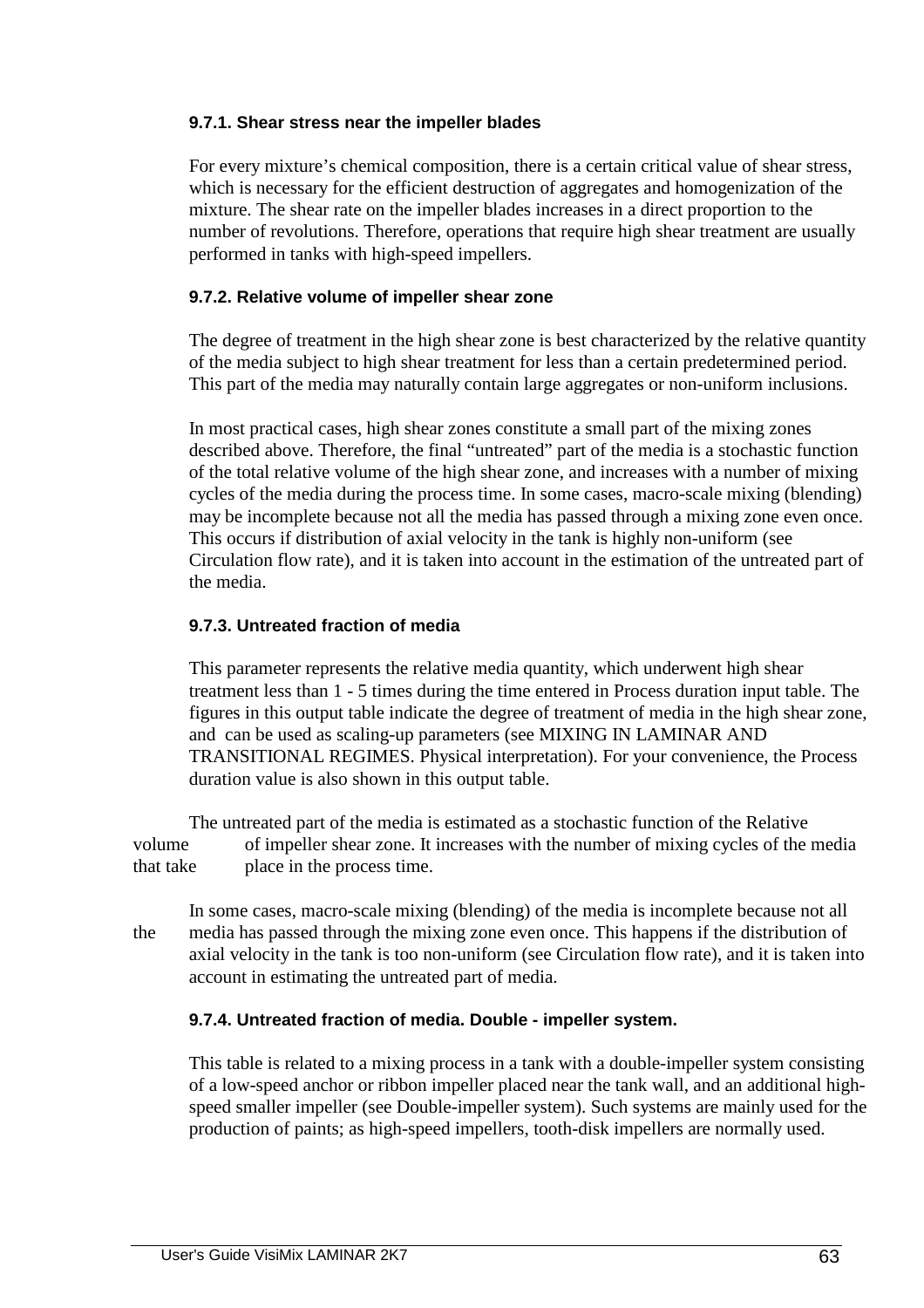This parameter represents the relative media quantity, which underwent the high shear treatment less than 1 - 5 times during the time entered in the Process duration input table. The figures in this table indicate the degree of media treatment in the high shear zone, and they can be used as scaling-up parameters (see MIXING IN LAMINAR AND TRANSITIONAL REGIMES. Physical interpretation). For your convenience, the Process duration value is also shown in this output table.

 The untreated part of the media is estimated as a stochastic function of the Relative volume of impeller shear zone. It increases with the number of mixing cycles of the media that take place in the process time.

 In some cases, macro-scale mixing (blending) of the media is incomplete because not all the media has passed through the mixing zone even once. Due to the effect of the low-speed impeller with a large Tip diameter, the Mixing time in such tanks is relatively short. Therefore, after a short period of mixing, the position of any given portion of media in the tank, and the probability for this portion to pass through the mixing zone of the high-speed impeller become independent of its initial position. As a result, the flow distribution in the tank volume is more uniform, and the time required for the same degree of high-shear treatment in the Impeller shear zone is shorter than in a single-impeller system.

### **9.8 HEAT TRANSFER**

#### **9.8.1. Introduction**

 **VisiMix LAMINAR** performs the calculation for heat flux and heat-transfer coefficients for a fixed temperature of the media; media-side heat-transfer coefficients, jacket-side heat- transfer coefficients, and thermal resistance of the tank wall are taken into account.

 Calculation of heat transfer is based on the Leveq model of heat transfer in a fully developed laminar boundary layer. For interpretation of the calculated results, the following specific features of heat transfer to a flow of highly viscous media must be taken into account:

 In tanks with low mixing intensity, temperature distribution in the boundary layer becomes very close to a steady state distribution due to a low flow velocity of the media. Applying the Leveq model to such conditions would result in underestimation of heat-transfer coefficients. To avoid this, VisiMix also calculates also heat-transfer coefficients corresponding to the steady state temperature boundary layer, and returns the higher of the two values.

 The existing correlations for predicting the change in the viscosity as a function of the temperature are not reliable enough when they are applied to high viscosity media. The problem is even more complicated when the temperature-dependence of the rheological parameters of non-Newtonian media is considered. Therefore, calculations of media-side heat-transfer coefficients do not include the Sieder and Tate correction factor.

 If the temperature function of the media's viscosity is known, media-side heat-transfer coefficients calculated by the current version of VisiMix may be adjusted using the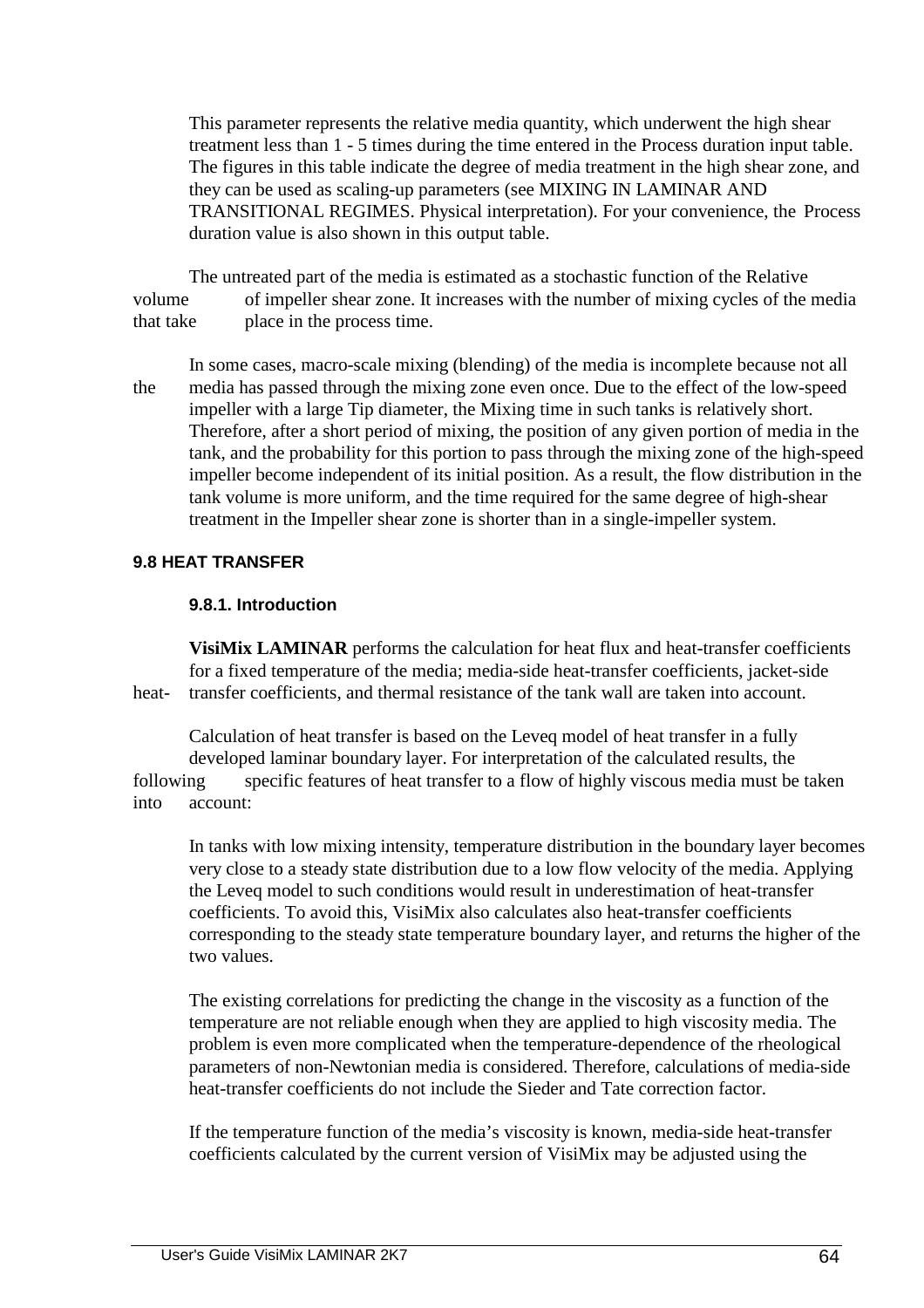following relation: Viscosity at the wall temperature, media side/Viscosity at the temperature of media (See Supplement 3).

## **Heat transfer devices (HTD)**

 Calculations are performed for tanks with two types of external heat-transfer devices: conventional jackets and half-pipe coil jackets. Both may consist of one section (if there is one section only, the program regards it as "Lower") or two separate sections ("Lower" and "Upper").

 The position of the sections, their dimensions and heat transfer areas may vary. The Lower section may cover the tank bottom.

## **Connection of two jacket sections**

The sections may be connected in series and in parallel.

### **Connection in parallel:**

 The liquid heat transfer agent (LA) inlets are placed in the lower cross-section of each section; the outlets are in the upper cross-section of each section. The inlet temperature of LA is the same for both sections; LA flow rates are estimated and entered by you independently.

 Condensing (vaporous) heat transfer agent (VA) - steam, Dowtherm vapor, etc. -- inlets are placed in the upper cross-section of each section; the outlets of condensate are in the lower cross-section of each section. The inlet temperature and the pressure of vaporous agents (VA) are the same for both sections.

## **Connection in series:**

 The liquid heat transfer agent (LA) inlet is placed in the lower cross-section of the lower section; the LA outlet is placed in the upper cross-section of the lower section; the inlet of the upper section placed in its lower cross-section is connected to the outlet of the lower section; the outlet of the LA is placed in the upper cross-section of the upper jacket

section. The flow rate of LA in both jacket sections is the same. The inlet temperature of LA for the lower section is entered by you, the inlet temperature for the upper section is assumed to be equal to the temperature of LA on the outlet of the lower section.

 Condensing (vaporous) heat transfer agent (VA) - steam, Dowtherm vapor, etc. - inlets are placed in the upper cross-section of the upper section, the outlet of condensate and steam (vapor) of the upper section is placed in its lower cross-section and connected to the inlet pipe placed in the upper cross-section of the lower section. The outlet of condensate is placed in the lower cross-section of the lower section. Steam (vapor) pressure in both sections is assumed to be the same; the inlet temperature for the lower section is assumed to be equal to saturation temperature.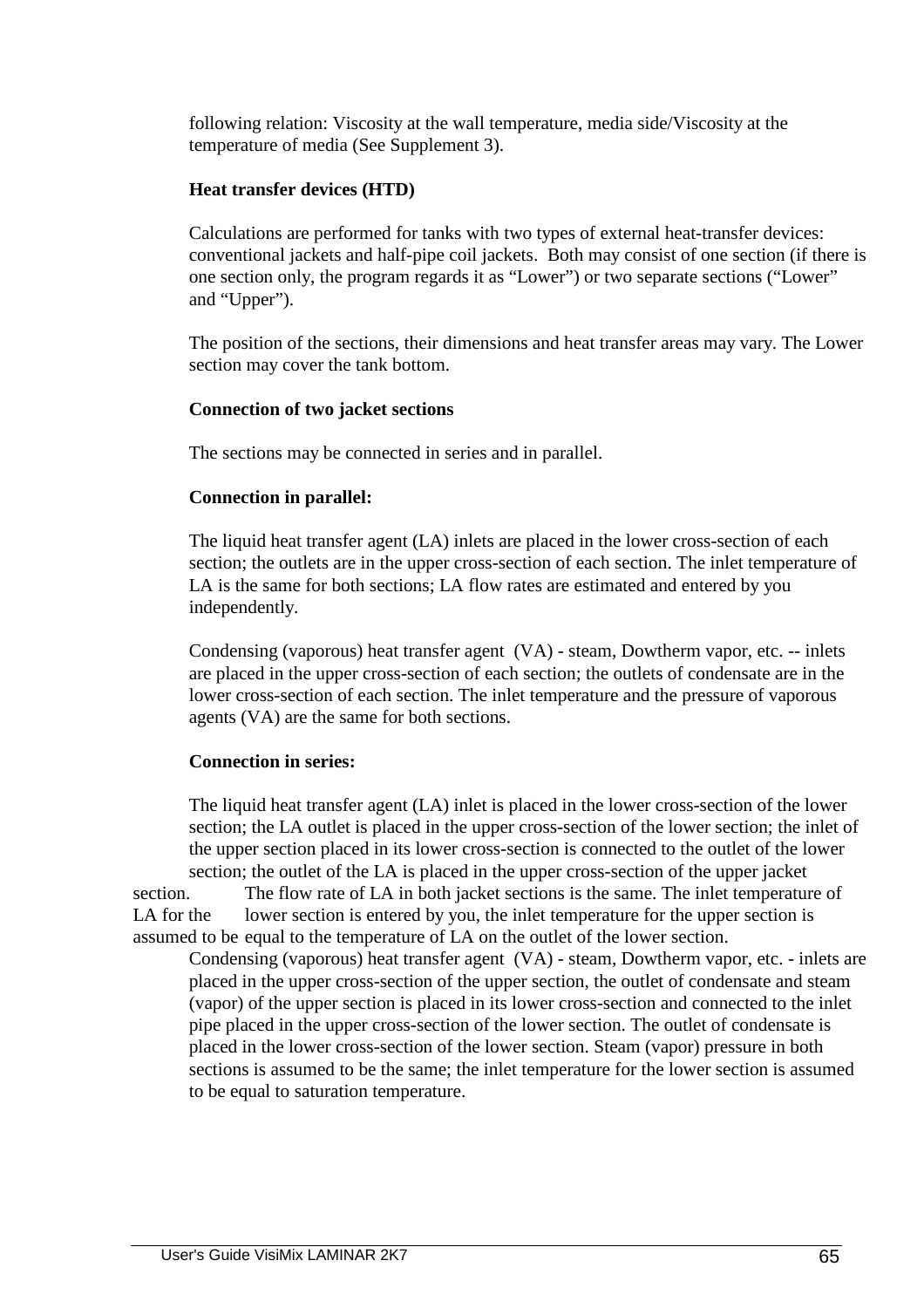## **Heat transfer agents - (HTA)**

 VisiMix performs heat transfer calculations in heat transfer devices for two kinds of HTA liquid agents (LA) and condensing steam or organic vapors (VA). There is no need to enter the physical properties of HTA; select an appropriate agent and enter the inlet conditions: inlet temperature for LA, inlet temperature and pressure for VA. The required properties of HTA are retrieved by the program from its database. The program includes also subprograms for approximate calculations of temperature dependent physical properties of HTA.

 The Heat Transfer submenus are shown in Figures 43 (liquid heat-transfer agent, LA) and 44 (vaporous heat-transfer agent, VA).



**Figure 43.** 

## **9.8.2. Wall temperature, media side**

 This parameter is calculated as the average temperature of the tank wall at the media side. In the case of fouling, the Wall temperature

 should be understood as the temperature of the media-side surface of the fouling layer. In cases where the media is sensitive to super-heating or super-cooling, check the Wall temperature.

| <b>Heat Transfer</b>                                      | Liquid agent (LA) |
|-----------------------------------------------------------|-------------------|
| والشامر والمراشين والمرور والتساري والمراوية              |                   |
| **** [ Heat Transfer ] ****                               | Vapor agent (VA)  |
|                                                           |                   |
| Wall temperature, media side. VA.                         |                   |
| Heat transfer rate, VA.                                   |                   |
| Heat-transfer coeff., media side. VA.                     |                   |
| Overall heat-transfer coeff. VA.                          |                   |
| Heat-transfer coeff., jacket side. VA.                    |                   |
| Upper limit of heat transfer rate for half-pipe coil. VA. |                   |
| Mass flow rate of condensate.                             |                   |
| Heat-transfer area                                        |                   |

**Figure 44.** 

## **9.8.3. LA in jacket. Outlet temperature**

 This parameter represents the temperature of the liquid heat-transfer agent at the outlet of the lower and upper jacket sections, and is calculated for tanks with liquid heating/cooling agents (LA).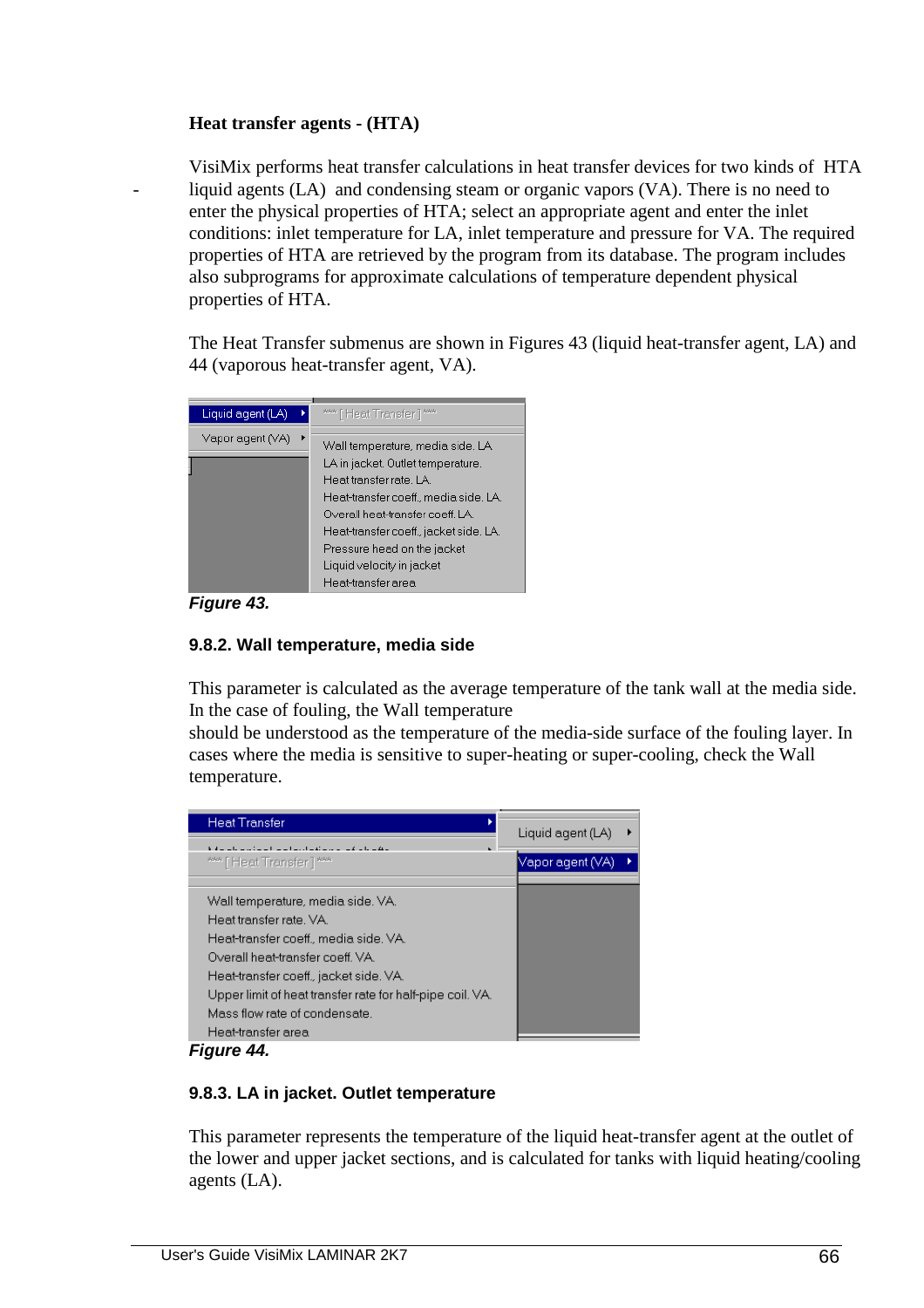### **9.8.4. Heat transfer rate**

 This parameter represents the total heat transfer rate between the media and the heat transfer agent for both jacket sections. Positive values of the Heat transfer rate correspond to the heat flow from the media to the heat transfer agent (HTA); negative values of the Heat transfer rate correspond to the heat flow from the HTA to the media.

## **9.8.5. Heat transfer coefficient, media side**

 Calculation of this parameter is based on the Leveq model of heat transfer in a fully developed laminar boundary layer. For interpretation of the calculated results, the following specific features of heat transfer to a flow of highly viscous media must be taken into account:

 In tanks with low mixing intensity, temperature distribution in the boundary layer becomes very close to a steady state distribution due to the low flow velocity of the media. Applying the Leveq model to such conditions would result in underestimating heat-transfer coefficients. To avoid this, VisiMix also calculates heat-transfer coefficients corresponding to the steady state temperature boundary layer, and returns the higher of the two values.

 The existing correlations for predicting the change in the viscosity as a function of temperature are not reliable enough when they are applied to high viscosity media. The problem is even more complicated when the temperature-dependence of the rheological parameters of non-Newtonian media is considered. Therefore, calculations of media-side heat-transfer coefficients do not include the Sieder and Tate correction factor.

 If the temperature function of the media viscosity is known, media-side heat-transfer coefficients calculated by the current version of VisiMix may be adjusted using the following relation: Viscosity at the wall temperature, media side / Viscosity at the temperature of media (See Supplement 3).

## **9.8.6. Overall heat transfer coefficient**

 This parameter is calculated for each jacket section separately. The calculation is based on the values of the Heat transfer coefficient, media side, Heat transfer coefficient, jacket side, and on the thermal resistance of the tank wall. Evaluation of the wall thermal resistance is

 based on your input of the tank Material and Wall thickness (see Tank shell characteristics). Thermal resistance of fouling is added accordingly to your input in this table.

## **9.8.7. Heat transfer coefficient, jacket side**

 This parameter is calculated separately for each jacket section with respect to the current temperature of the Heat transfer agent and the temperature of the wall at the jacket side. Calculation is based on well-known and tested empirical correlations.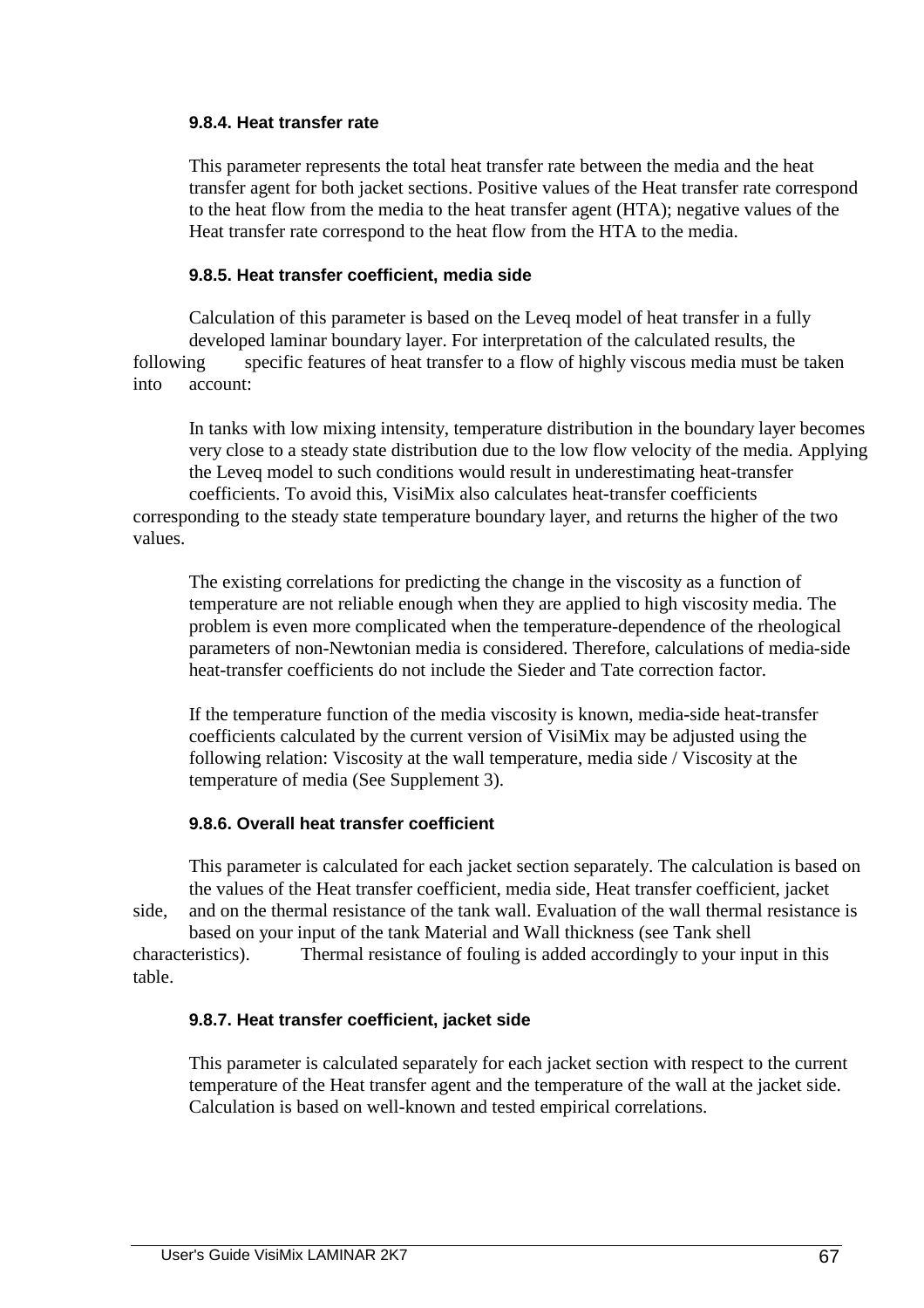## **9.8.8. Pressure head on the jacket**

 This parameter is calculated for tanks with liquid heating/cooling agents (LA), for lower and upper jacket sections. The displayed value corresponds to the maximum flow resistance, i.e. to the lowest possible temperature of the heat-transfer agent in the jacket.

## **9.8.9. Upper limit of heat transfer rate for half-pipe coil**

 This parameter is calculated for tanks with Half-pipe coil jackets heated by a condensing vaporous agent (VA) only. It is generally known that excessively high condensation rate results in a high volume flow rate of the condensate, and may cause "flooding" of the half pipe coil jacket. The program estimates the maximum value of the heat transfer rate, which will not cause flooding. Calculations are based on empirical correlations verified during a long period of practical use.

 The Upper limit of heat transfer rate for a given tank can be increased by connecting the two half-pipe coil sections in-parallel and increasing the Number of starts of the half-pipe coil (see Edit, Jacket).

## **9.8.10. Mass flow rate of condensate**

 This parameter is calculated for tanks heated with a condensing vaporous agent (VA) based on the calculated value of the Heat transfer rate.

## **9.8.11. Heat transfer area**

 This output table contains two parameters – the Heat transfer area and the Active heat transfer area. Both are calculated for the lower and upper jacket sections. The Heat transfer area is the jacketed part of the tank wall surface, including the jacketed part of the bottom for the lower section. For a single-jacketed device, the Heat transfer area for upper section is zero. Heat transfer area values in this table are those you entered in the input table TANK HEAT TRANSFER DATA. GENERAL, or those values calculated by VisiMix if no such data was entered.

 Heat transfer calculations are based on the Active heat transfer area, which is the area of the submerged part of the Heat transfer area. This parameter is calculated by VisiMix based on the volume of media in the tank.

## **9.9. MECHANICAL CALCULATIONS OF SHAFTS**

## **Calculated parameters and suitability criteria**

The program performs two sets of calculations:

• **Maximum torsional shear stress.** The torque applied to the shaft is assumed to correspond to the maximum value of the driving momentum due to motor acceleration, i.e. 2.5 times higher than the motor rated torque. These calculations are performed for the upper cross-sections of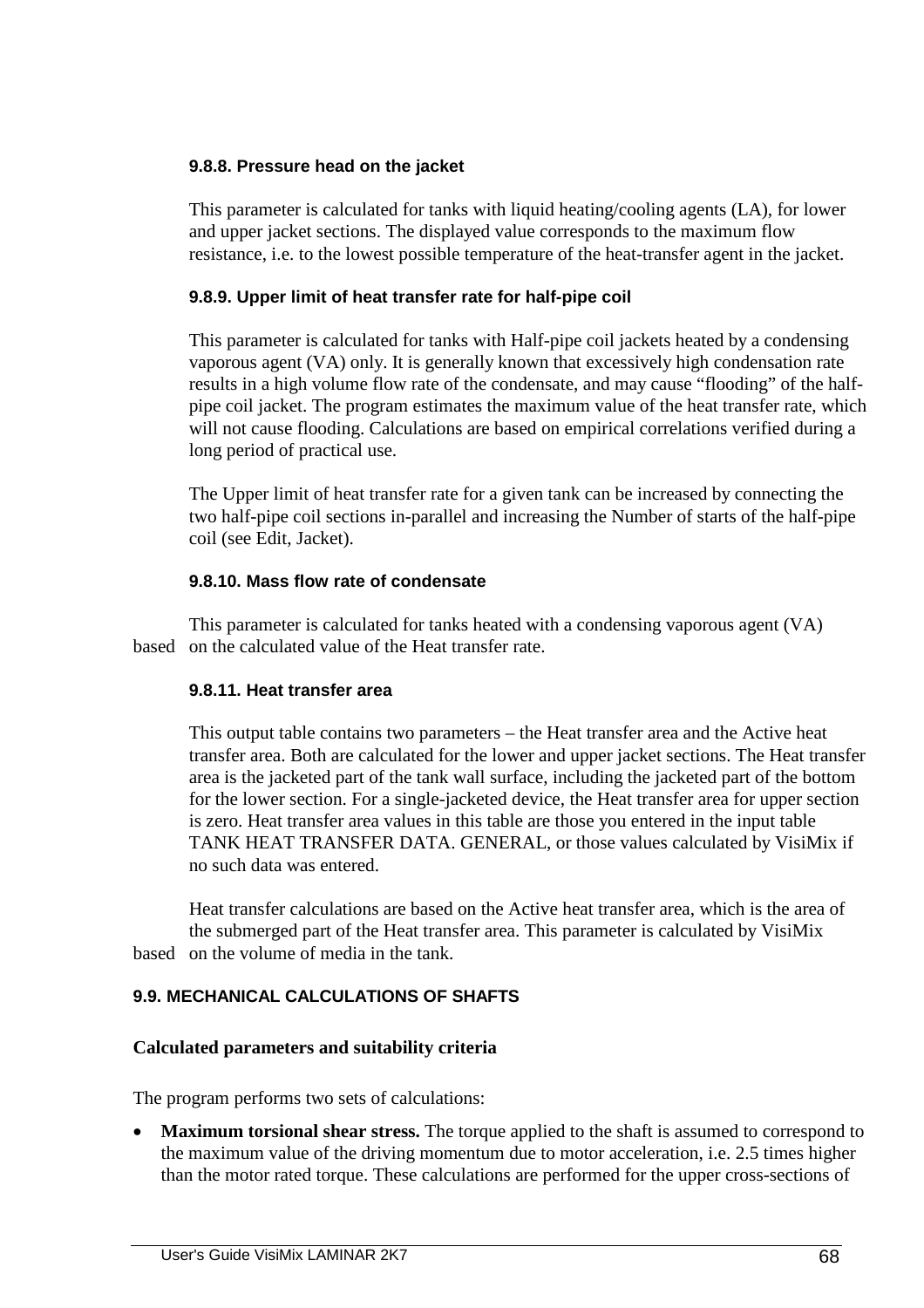the upper and lower stages of the shaft. A single-stage shaft (**regular**) is regarded as the upper stage of a 2-stage shaft with a zero length for the lower stage. The shaft is considered to be strong enough if the calculated stress value is equal or higher than 0.577 of the yield strength of the shaft material.

- **Critical frequency of vibrations.** The shaft is considered to be stiff and reliable if the rotational frequency is less than 70% of the calculated critical (resonance) velocity. According to many years' practical experience, this condition is fully reliable for mixing in homogeneous liquids, as well as in liquid-liquid and liquid-solid systems. For gas-liquid systems, the impeller rotational frequency must be about 60% of the critical frequency. To avoid additional sources of vibrations, two more conditions are recommended:
	- the product of the rotational frequency of the shaft and the number of blades must not equal the critical frequency of the shaft, and
	- the number of baffles in the tank must not be equal to the number of impeller's blades. In tanks with an even number of baffles, it is advisable to use impellers with an odd number of blades.

The menu of **Mechanical calculations of shafts** is shown in Figure 45.

| Torsion shear                   |  |
|---------------------------------|--|
| Shaft vibration characteristics |  |

## **Figure 45.**

The following output parameters are provided in **Torsion shear** table.

## **9.9.1. Allowable shear stress**

**Allowable shear stress** is equal to 0.577 of the yield strength of the material you entered .

## **9.9.2. Maximum shear stress in upper shaft section**

 This parameter is the maximum torsion shear stress in the upper cross-section of the shaft (cross-section of the lower bearing for single- and two-stage shafts) resulting from the maximum driving momentum due to the motor acceleration. The shaft is considered to be strong enough if the calculated stress value is equal or higher than 0.577 of the yield strength of the material (see Shaft design).

## **9.9.3. Maximum shear stress in lower shaft section**

 This value is calculated as a torsion shear stress in the upper cross-section of the lower section of two-stage shafts (see above). For single-stage shafts, this parameter is not taken into account.

## **9.9.4. Maximum shear stress in the shaft section between bearings.**

This value is calculated for console shafts only. It is related to the Diameter of shaft between bearings (d0).

The following output parameters are found in **Shaft vibration characteristics** table.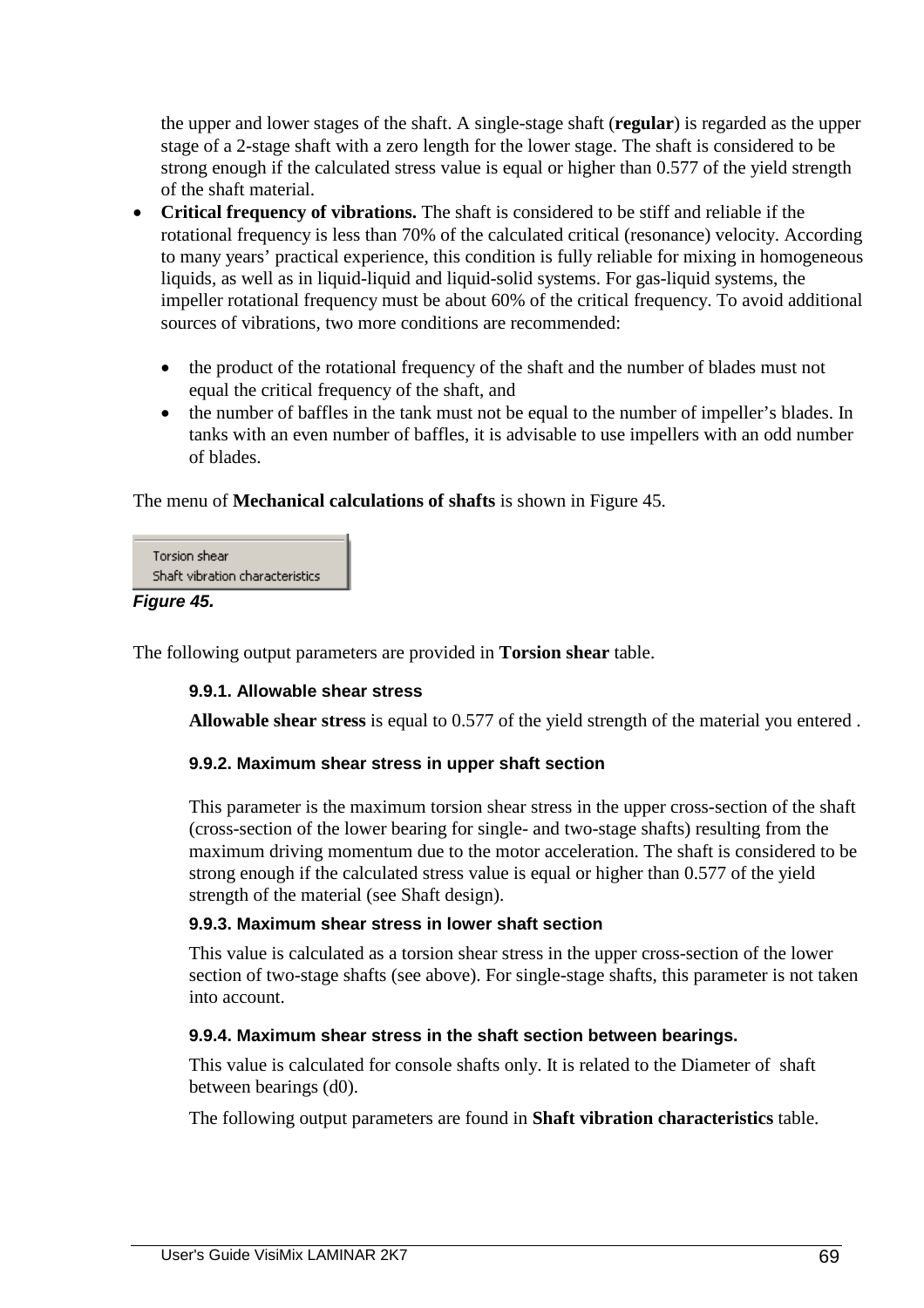## **9.9.5. Critical frequency of vibrations**

 The critical frequency of vibrations is the main calculated parameter in the **SHAFT VIBRATIONS CHARACTERISTICS** output table. It is the critical (resonance) frequency of the shaft vibrations. This value must not be close to the rotational frequency of the shaft.

 The shaft is considered as **stiff** if the rotational frequency is less than 70% of the calculated critical (resonance) velocity. Based on many years' practical experience, this condition is fully reliable for mixing in homogeneous liquids, as well as in liquid-liquid and liquidsolid systems. For gas-liquid systems, the impeller rotational frequency must be about 60% of the critical frequency. To avoid additional sources of vibrations, two more conditions are recommended:

- the product of the shaft rotational frequency and the number of blades must not equal the critical frequency of the shaft, and
- the number of baffles in the tank must not be equal to the number of impeller's blades. In tanks with an even number of baffles, it is advisable to use impellers with an odd number of blades.

## **9.9.6. Rotational frequency**

Rotational frequency is the rotational velocity of the shaft, rps.

## **9.9.7. Rotational to critical frequency ratio**

 This parameter is calculated as a ratio of the shaft's rotational velocity and its critical frequency, and is included for your convenience.

 The shaft is considered as **stiff** if the ratio is lower then 0.7. For mixing in gas-liquid systems the ratios lower then 0.6 are recommended.

## **9.10. SUPPLEMENT 1. APPROXIMATION OF RHEOLOGY.**

This submenu is shown in Figure 46.



#### **Figure 46.**

In some cases, especially for non-Newtonian media with a relatively high Yield stress value, it is impossible to find a satisfactory solution for flow velocities and circulation due to the formation of stagnant zones in the tank. In such cases, **VisiMix LAMINAR** warns you of the formation of stagnant zones, and does not perform calculations.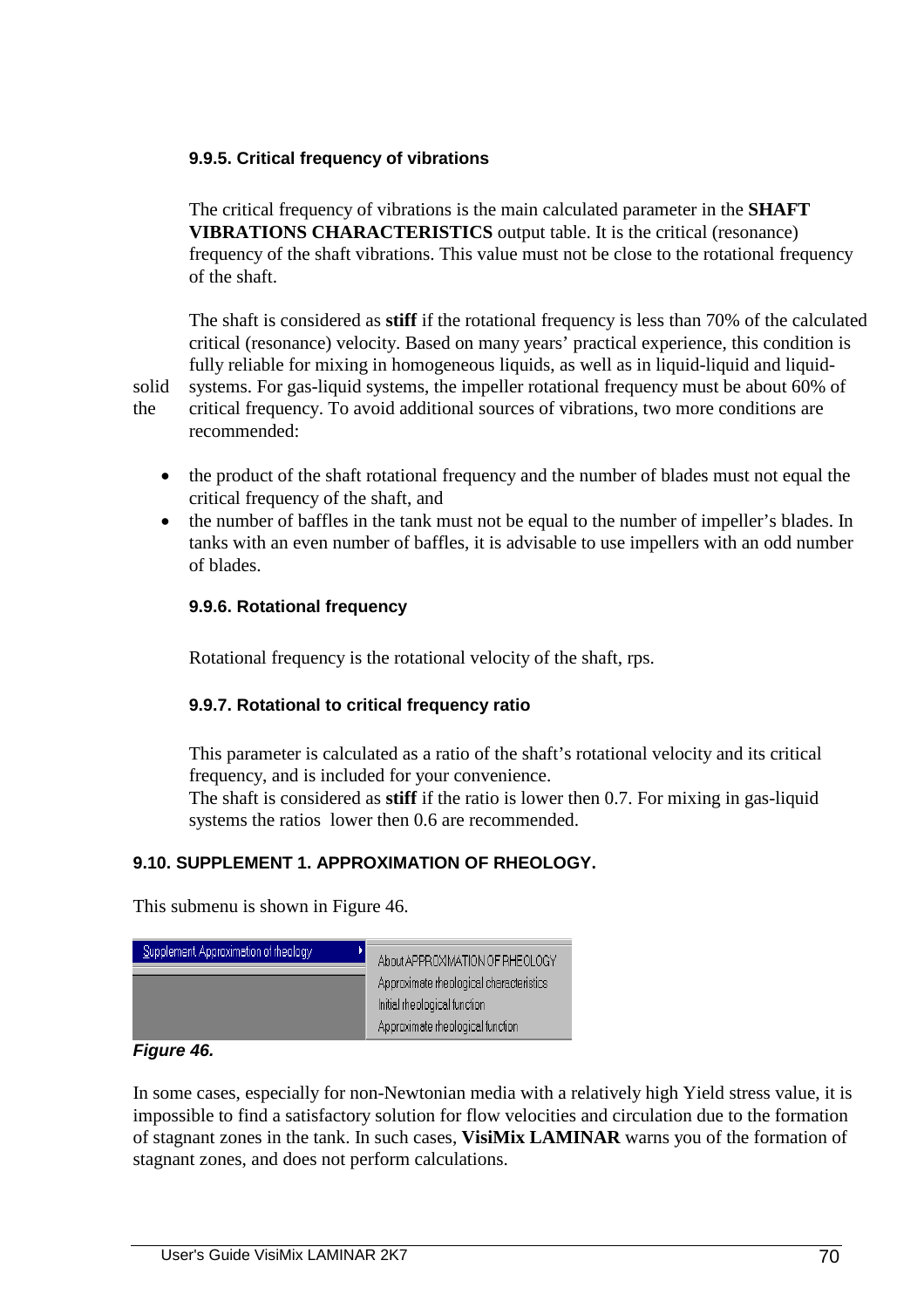However, **VisiMix LAMINAR** may still be used for some mixing calculations in such media, i. e. for estimating Mixing power, Circulation flow rate, and especially for calculating the parameters of micro-mixing (High shear treatment) in tanks with Double-impeller systems. To perform these calculations, we recommend replacing the initial rheological curve with an approximate rheological function with a Yield stress  $= 0$ .

This supplementary program helps you find the best parameters of Approximate rheological function based on the condition of the minimum square root deviation between the two functions in the range between "0" and your input of the Upper limit of shear rate. These parameters are shown in the output table Approximate rheological characteristics. The quality of the approximation can be evaluated through the options Initial rheological function and Approximate rheological function.

In order to perform approximate calculations, enter output parameters from the table Approximate rheological characteristics into input table Average properties of media.

#### **NOTE: The message "Formation of stagnant zones is expected" is a sign of unsatisfactory mixing. However, efficient mixing can still be achieved if a Double impeller system is used, and there is no warning message when calculating the low-speed impeller based on initial rheological function.**

## **9.10.1. About APPROXIMATION OF RHEOLOGY**

 Use this Supplement for calculations of non-Newtonian media with a relatively high Yield stress value, when stagnant zones are formed in the tank. For more details, see Formation of stagnant zones, Section 2).

## **9.10.2. Approximate rheological characteristics**

 This table shows the result of approximating the initial rheological function by an approximate function with Yield stress  $= 0$ . For approximate calculations, enter these parameters in the input table Average properties of media.

## **9.10.3. Initial rheological function**

 This graph shows the function of the media rheology corresponding to the initial data you entered in the input table Average properties of media.

## **9.10.4. Approximate rheological function**

 This graph shows the function of the media rheology corresponding to the parameters of rheology shown in the output table Approximate rheological characteristics.

## **9.11. SUPPLEMENT 2. Estimated stagnant zone volume.**

The necessary condition for motion of media can be formulated as follows : local shear stress must be equal or higher then the Yield stress of the media.

In some cases, especially when mixing media is a non-Newtonian media with a relatively high Yield stress value, this condition is not satisfied, and zones without flow are formed.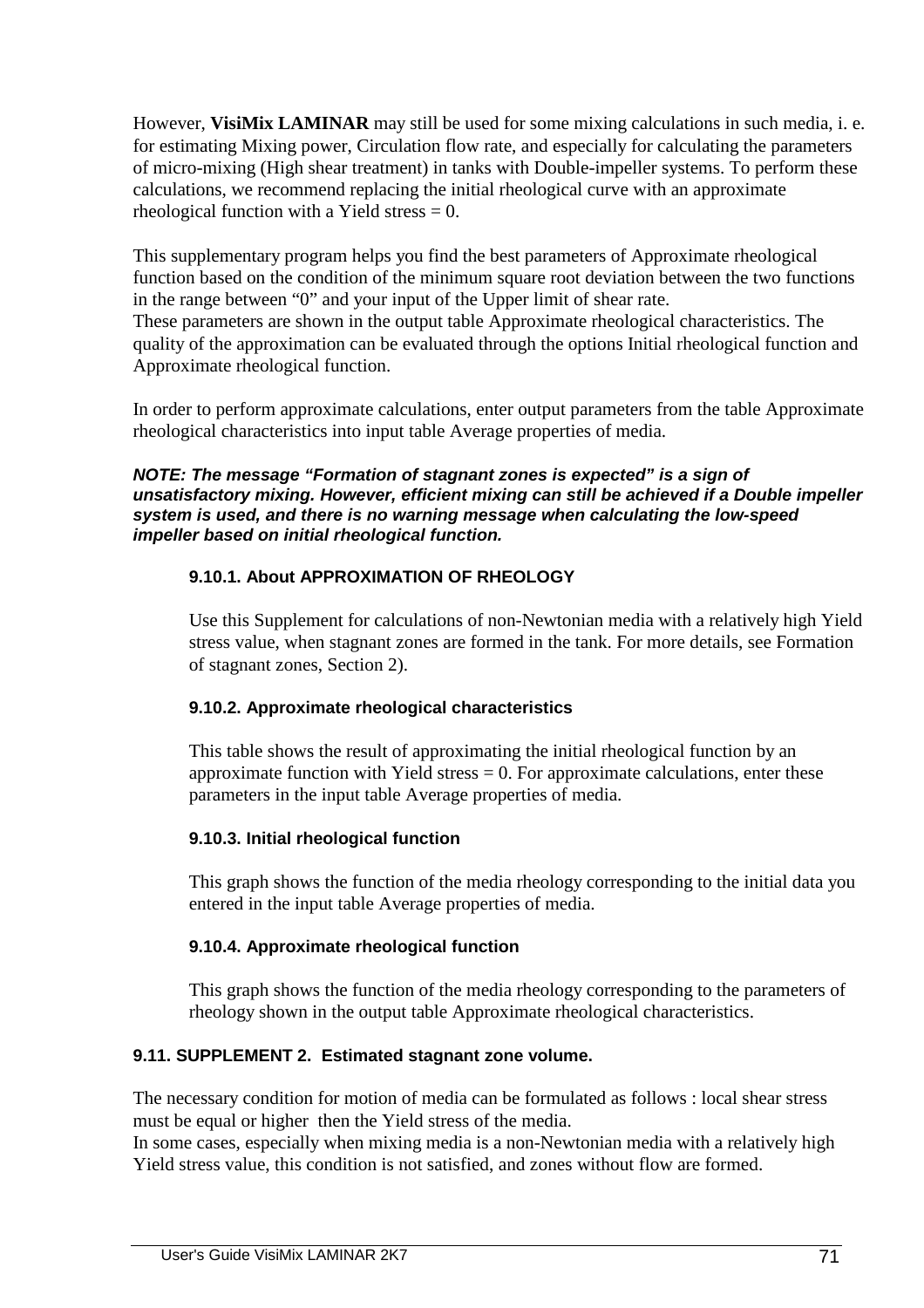Formation of such stagnant zones has negative influence on mixing uniformity, It creates also some problems for mathematical modeling - it is impossible to find a satisfactory solution for flow velocities and circulation due to formation of stagnant zones in the tank. In such cases, **VisiMix LAMINAR** warns the user of the formation of stagnant zones, and does not perform calculations. It is possible, however, to evaluate approximately a distance from the tank wall that corresponds to the Shear stress – Yield stress equilibrium. Results of approximate modeling of such conditions are obtained by addressing the Supplement 2 (Figure 47).



**Figure 47.** 

The part of tank volume in which the Shear stress is below the Yield stress is defined as a stagnant zone. Estimation of Mixing power is based on the entered Yield stress

## **9.11.1. Estimated stagnant zone volume.**

 VisiMix program defines reduction of shear rate and shear stress along the distance from impeller. As a result, a surface is formed that confines the volume with local shear stress over the Yield stress. The part of volume located ouside of this threshold is defined as the Stagnant zone volume.

## **9.11.2. Estimated relative stagnant zone volume.**

It is defined as quotient of the Estimated stagnant zone and Volume of media

## **9.11.3. Estimated mixing power.**

 Estimation of mixing power is based on the entered Yield stress value and calculated radius of the stagnant zone threshold.

# **9.12. SUPPLEMENT 3. Viscosity correction for Heat Transfer coefficients.**

Coefficient of heat transfer from wall to agitated media is dependent on the wall temperature. This dependence is taken into account using viscosity of the media corresponding to the wall temperature:

$$
K = Ko \; (\mu / \mu 0 \; )0.14
$$

where K is inside film heat transfer coefficient calculated by the program for the average media temperature,  $\mu$  and  $\mu$ 0 – viscosity values at the wall and media temperatures, respectively. The estimated value of wall temperature is printed in the Input screen below the corresponding input table (Figure 48). These values are defined with regard to kind of heat transfer agent in the tank jacket (Figure 49)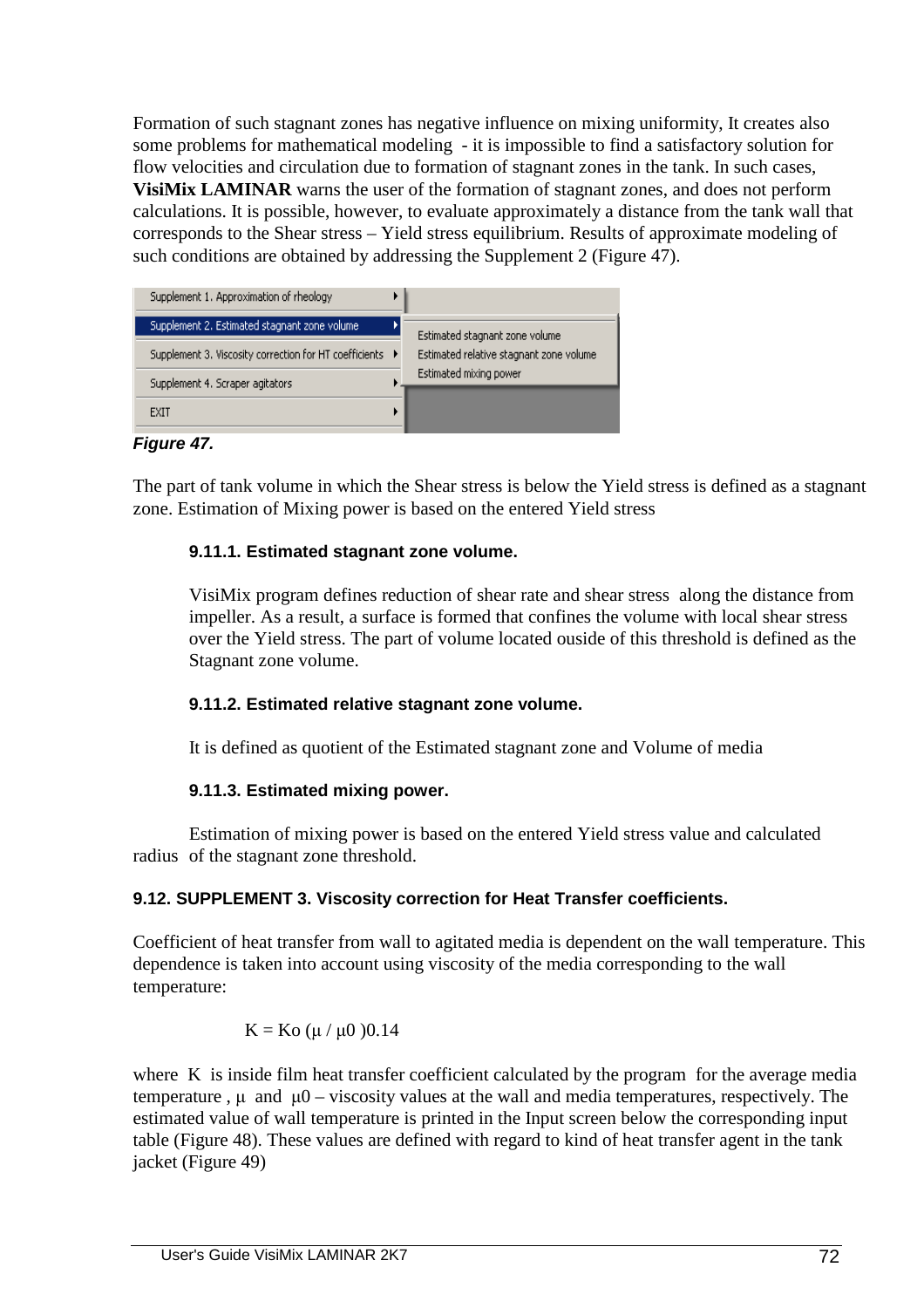| VISCOSITY AT WALL TEMPERATURE (LA)                                                                                   |      |  |
|----------------------------------------------------------------------------------------------------------------------|------|--|
| Viscosity at wall<br>temperature (LA)                                                                                | Pa*s |  |
| ΠK<br>Cancel                                                                                                         | Help |  |
| Reference values:                                                                                                    |      |  |
| Media temperature 70 °C<br>Viscosity at media temperature 12.2 Pa*s<br>49.5715 °C<br>Estimated wall temperature (LA) |      |  |

#### **Figure 48.**

| Supplement 1. Approximation of rheology                  |                                                              |
|----------------------------------------------------------|--------------------------------------------------------------|
| Supplement 2. Estimated stagnant zone volume             |                                                              |
| Supplement 3. Viscosity correction for HT coefficients ▶ | About VISCOSITY CORRECTION                                   |
| Supplement 4. Scraper agitators                          | Inside film coefficient with/without viscosity correction.LA |
| EXIT                                                     | Inside film coefficient with/without viscosity correction.VA |

#### **Figure 49.**

The functions Viscosity – Temperature for different liquids are highly individual. For this reason in order to adjust the heat transfer calculation the viscosity value has to be entered by the User.

#### **9.13. SUPPLEMENT 4. Screper agitators.**

Impellers with scrapers are used in tanks and reactors that require intensive heat transfer to or from high viscosity media. Their application is typical for polymerization equipment, and also for mixing tanks that are used in production of pastes, creams and other high viscosity mixtures with non-Newtonian properties.

The scrapers are fixed to horizontal hands. Accordingly to the calculations and experimental results, in mixers of technically reasonable design influence of the hands on mixing is negligible. It can be checked by comparing of the power values calculated for scrapers and for horizontal hands without scrapers

Intensive heat transfer to the tank wall that is swept with scrapers occurs due to periodic replacement of a boundary liquid film that is in thermal equilibrium with the wall (Tfilm = Twall) by a 'new' layer with different temperature. If turbulent mixing in the tank is intensive enough, this temperature is equal or nearly equal to the average temperature of the media. Calculation of Media-side heat transfer coefficients for such conditions is based on the well known theoretical solution for non-stationary heat conductivity in a semi-infinite body. Close to the lower limit of turbulent regime the radial turbulent mixing between periphery and bulk part of the tank volume is not so good, and it results in decrease of the heat transfer rate.

#### **NOTE: Even small distance between the scraper and the tank wall can cause a significant reduction of heat transfer rate.**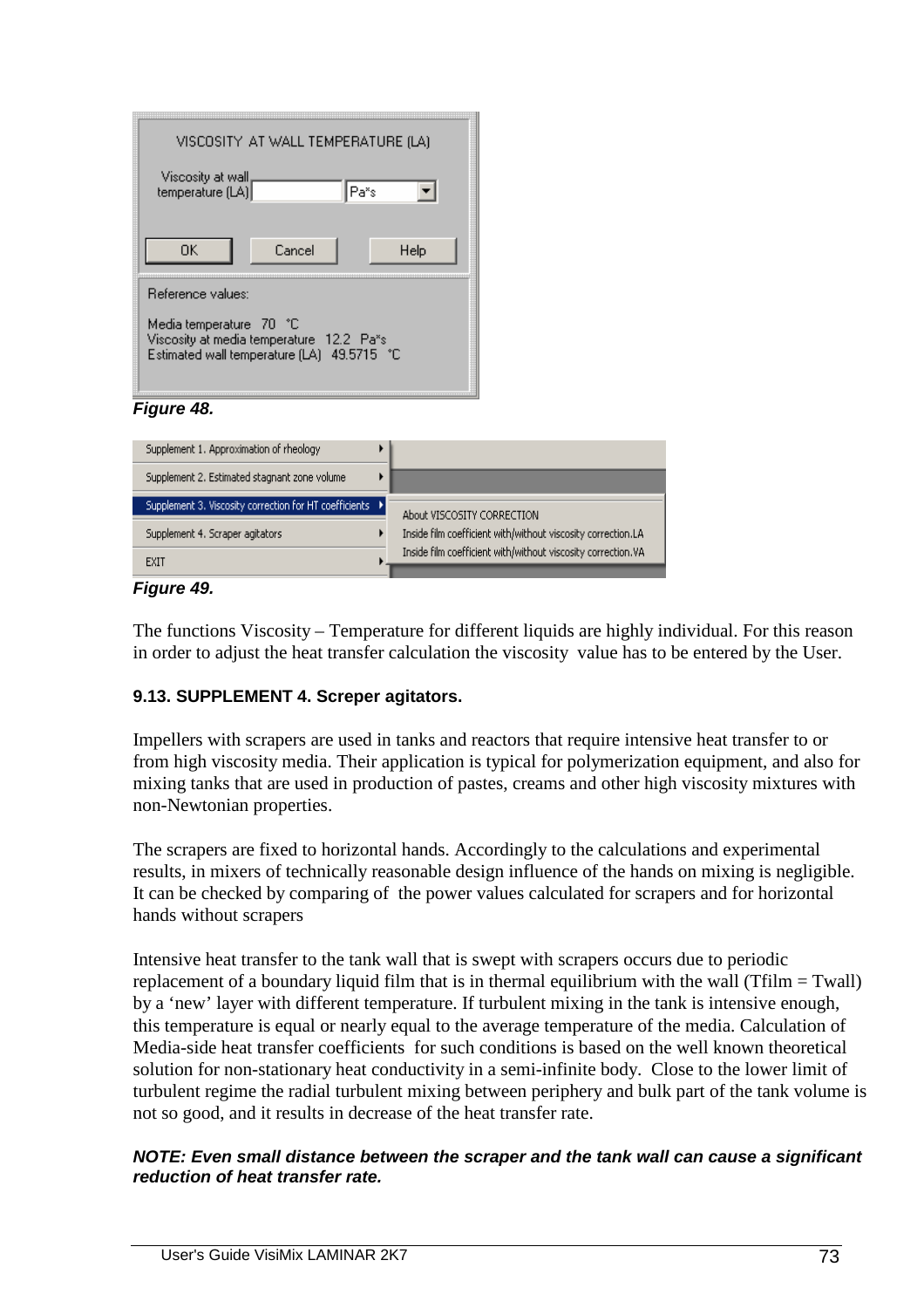### **Entering initial data for a new Project.**

- Enter the Project name and select a Tank as described in par. 5.1 and 6.1.
- Select 'No baffle' option in the Baffle selection table.
- After obtaining impeller selection table click 'Cancel'.
- Enter Average properties of media as described in par. 6.5.1.
- Select Supplements> Screper agitators>Screper agitator. INPUT and fill the input table
- Select and click the menu options corresponding to the purpose of calculations.

If you select Heat transfer option for the first time, the program will display a table for input of Heat transfer properties of media.

#### **Editing the initial data.**

Editing of the initial data for Supplements is performed using the Menu icon Initial Data explorer. The Last input table option can be also used.

#### **Returning from Supplements to the main part of the program.**

In order to return from Supplements to the main part of the program click EXIT in the Supplements-Screper agitators menu.

**NOTE: The Screper agitators can be used only in tanks without baffles. If the Supplement is used for an existing Project that includes a tank with any type of baffles, a corresponding message arrives on the screen. If it happens, you have to return to the main program and select the No baffles conditions.**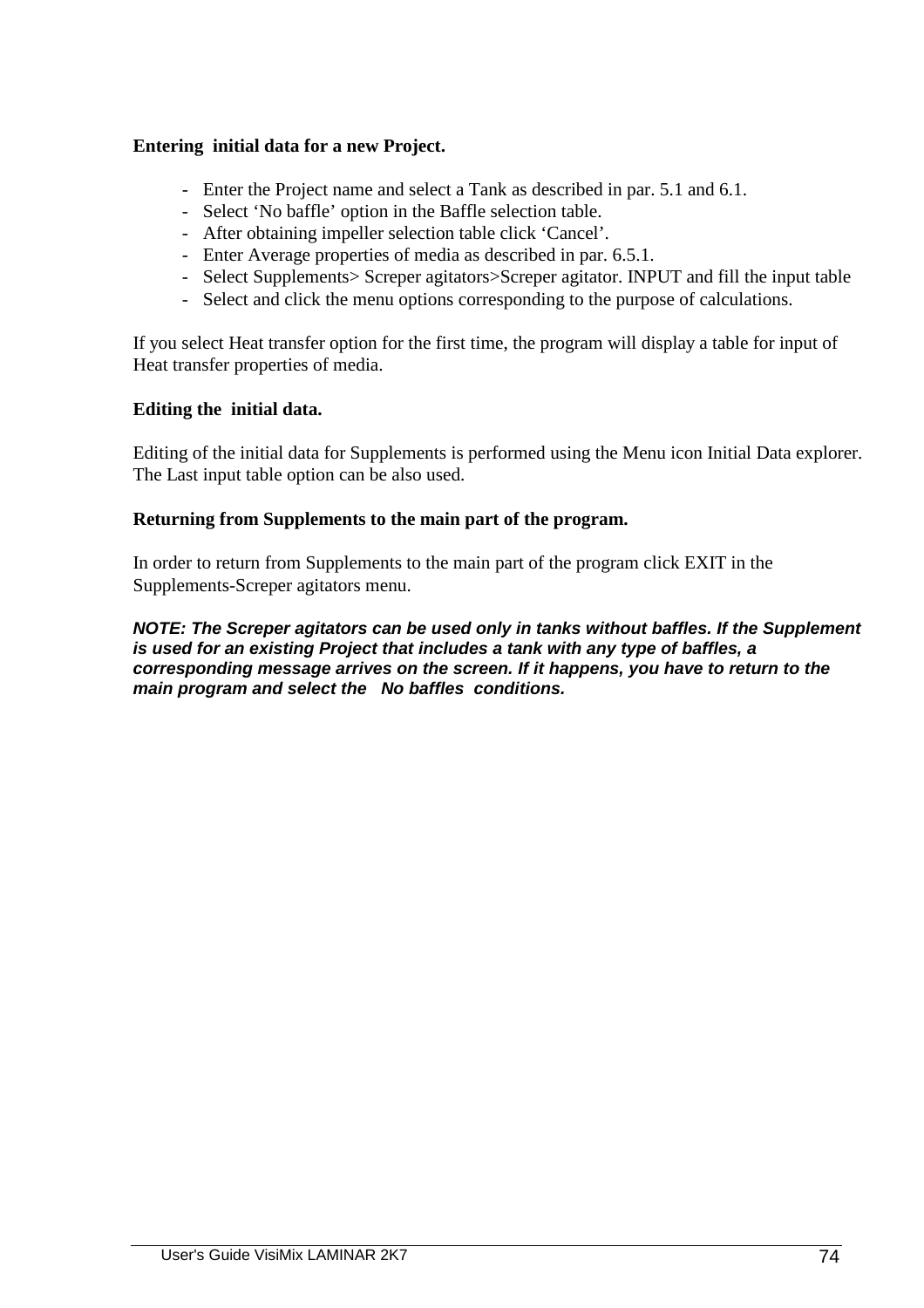# **APPENDIX 1. THERMAL RESISTANCE OF FOULING FOR VARIOUS HEAT TRANSFER AGENTS AND MEDIA.**

| Thermal resistance, m2*K/W |
|----------------------------|
|                            |
| 0.00004                    |
| 0.00011                    |
| 0.00023                    |
| 0.00055                    |
| 0.00017                    |
| 0.00025                    |
|                            |
| 0.00086                    |
| 0.0042                     |
| 0.001                      |
| 0.00015                    |
| 0.00031                    |
| 0.0005                     |
| 0.0002                     |
|                            |
| 0.00005                    |
| 0.00005                    |
| 0.00005                    |
| 0.0005                     |
|                            |
| 0.00015                    |
| 0.0002                     |
| 0.0004                     |
| 0.00020.0005               |
| 0.0003                     |
|                            |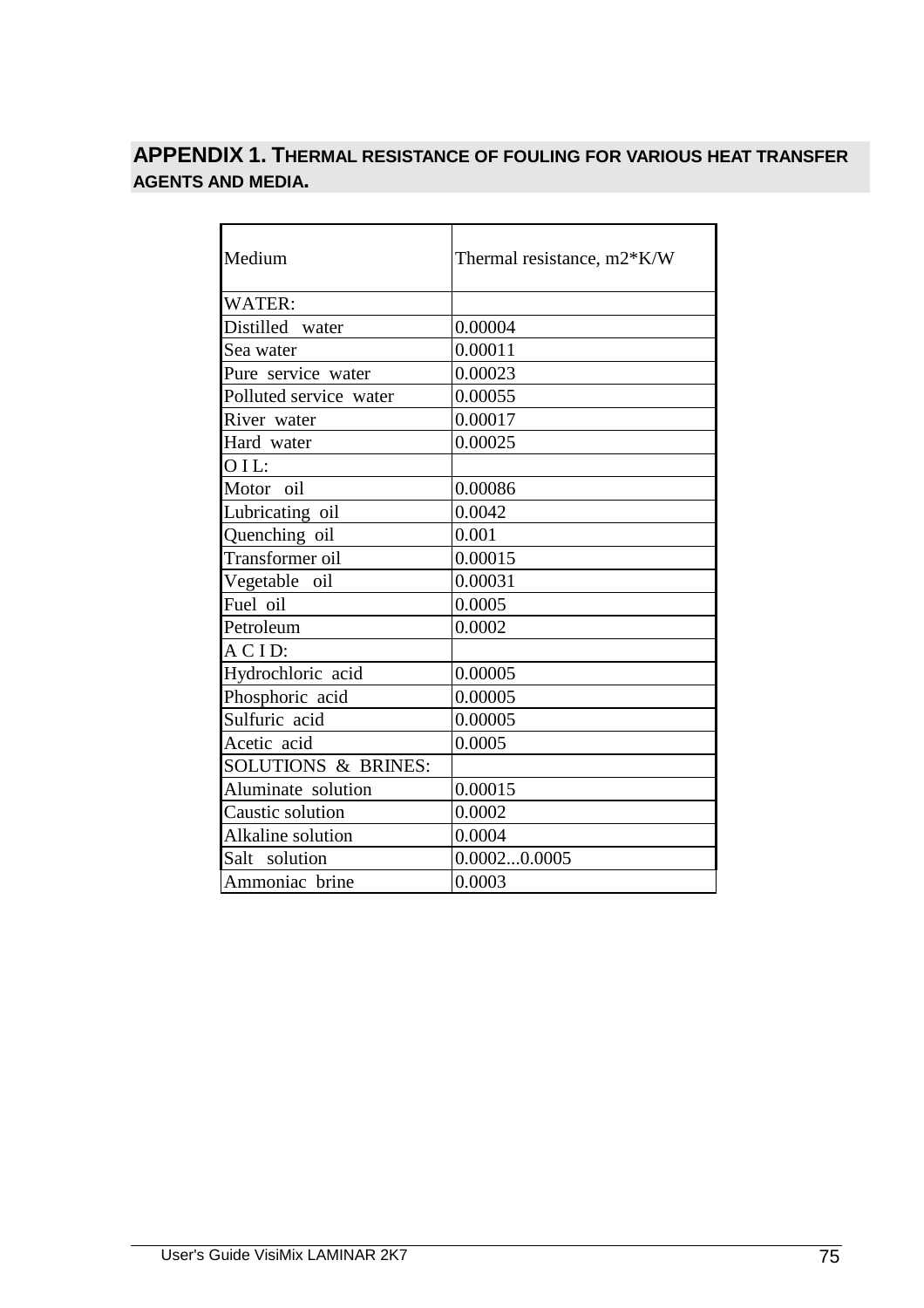| Medium                      | Thermal resistance, m2*K/W |
|-----------------------------|----------------------------|
| <b>MISCELLANEOUS:</b>       |                            |
| Scale                       | 0.00033                    |
| Iron vitriol                | 0.001                      |
| Coke                        | 0.00072                    |
| Gypsum                      | 0.00083                    |
| Lime                        | 0.00042                    |
| Organic heat-transfer media | 0.0002                     |
| Polymer-forming liquids     | 0.00045                    |
| Rust                        | 0.0005                     |
| Soot                        | 0.01                       |
| Carbon bisulphide           | 0.0002                     |
| Refrigerant liquids         | 0.00007                    |
| Aromatic hydrocarbon        | 0.00018                    |
| Asphalt and residuum        | 0.0017                     |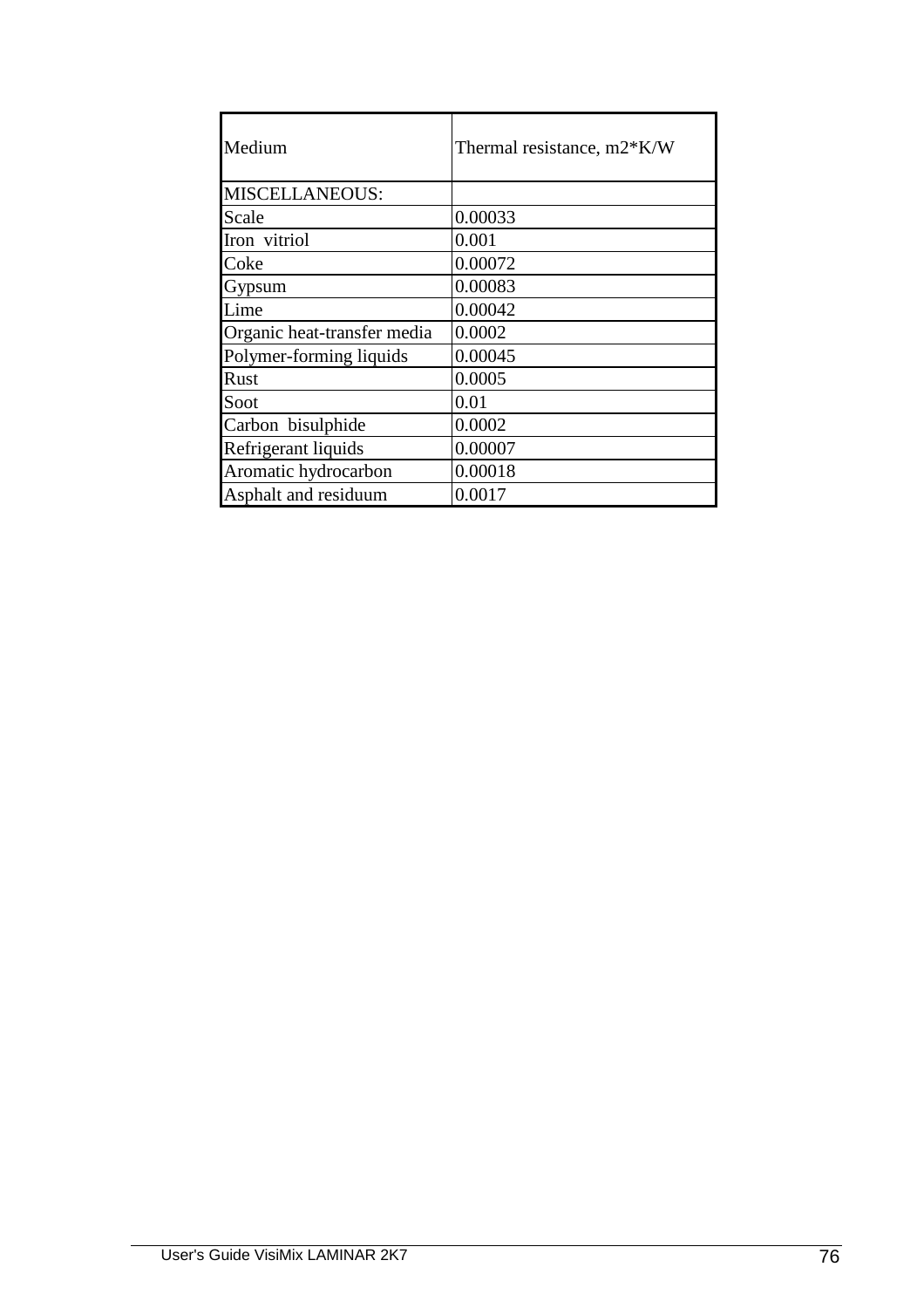# **APPENDIX 2. CONVERSION TABLES**

## **Conversion of US customary and commonly used units to SI units**

| Parameter                  | recover of the castomary and commonly used unto to be anno<br>Value in US | Corresponding value in SI  |
|----------------------------|---------------------------------------------------------------------------|----------------------------|
|                            | customary or commonly                                                     | or technical metric units  |
|                            | used units                                                                |                            |
| Linear sizes, Area, Volume |                                                                           |                            |
| linear size                | $X$ in                                                                    | 25.4*X mm                  |
|                            | X ft                                                                      | $0.3048*X$ m               |
| area                       | X sq. ft                                                                  | $0.0929*X$ sq.m            |
| volume                     | X gal US                                                                  | 3.785*X liter,             |
|                            |                                                                           | 0.003785*X cub. m          |
|                            | X cub. ft                                                                 | 28.3*X liter, 0.0283*X     |
|                            |                                                                           | cub. m                     |
| Specific area              |                                                                           |                            |
| specific area              | $X$ sq. ft/cub. ft                                                        | 3.2808*X sq. m/cub. m      |
| Mass, density              |                                                                           |                            |
| mass                       | X lbm                                                                     | $0.4536*X$ kg              |
|                            | X lb. mol                                                                 | $0.4536*X$ kmol, $453.6*X$ |
|                            |                                                                           | mol                        |
| density                    | X lbm/cub. ft                                                             | $16.02*X$ kg/cub m         |
|                            | X lbm/gal US                                                              | 119.8*X kg/cub m           |
| Viscosity                  |                                                                           |                            |
| dynamic viscosity          | X cP                                                                      | $0.001*X$ Pa*s             |
|                            | $X$ lbf*s/sq. ft                                                          | 47.88*X Pa*s               |
| kinematic viscosity        | X cSt                                                                     | $1E-6*X$ sq.m/s            |
|                            | $X$ sq. ft/s                                                              | $0.0929*X$ sq. m/s         |
| Surface tension            |                                                                           |                            |
| surface tension            | X lbf/ft                                                                  | 14.59*X N/m                |
|                            | X dyn/cm                                                                  | $0.001*X$ N/m              |
| Concentration              |                                                                           |                            |
| concentration              | X lbm/1000 gal US                                                         | $0.1198*X$ kg/cub m        |
| concentr.                  | X lb. mol/cub. ft                                                         | $16.02*X$ kmol/cub. m      |
| (molar/volume)             |                                                                           |                            |
|                            | X lb. mol/gal US                                                          | 119.8* $X$ kmol/cub. m     |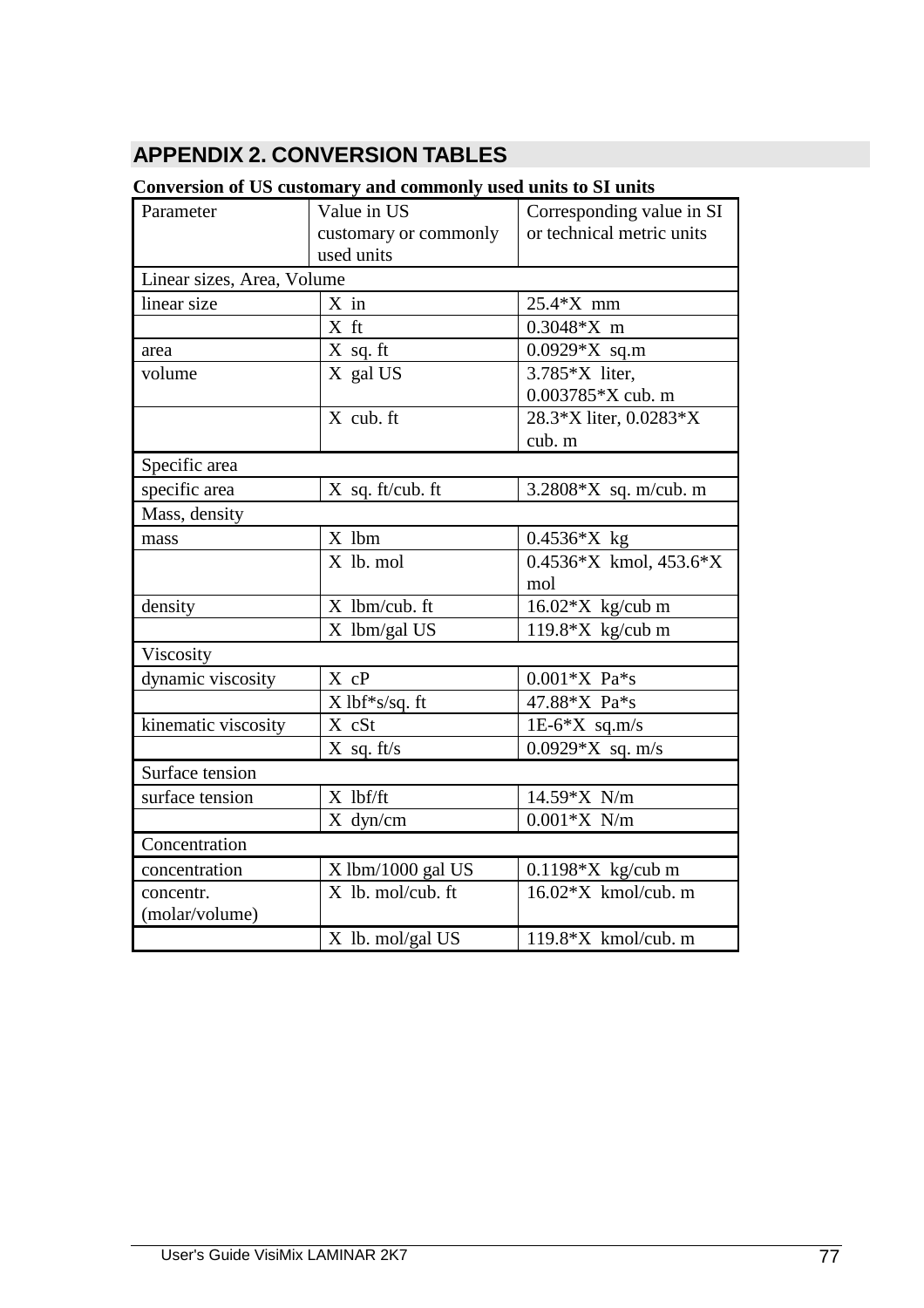| Parameter          | Value in US         | Corresponding value in SI  |
|--------------------|---------------------|----------------------------|
|                    | customary or        | or technical metric units  |
|                    | commonly used units |                            |
| Flow rate          |                     |                            |
| flow rate - mass   | $X$ lbm/s           | $0.4536*X$ kg/s            |
|                    | X lbm/min           | $0.007560*X$ kg/s          |
|                    | X lbm/h             | $0.000126*X$ kg/s          |
|                    |                     | $0.4356*X$ kg/h            |
| flow rate - volume | $X$ cub. ft/s       | $0.02832*X$ cub. m/s       |
|                    | $X$ cub. ft/min     | $0.000472*X$ cub. m/s,     |
|                    |                     | $1.699*X$ cub. m/h         |
|                    | $X$ cub. ft/h       | $0.02832*X$ cub. m/h       |
|                    | X gal US/h          | $0.003785*X$ cub. m/h      |
|                    | X gal US/min        | $0.2271*X$ cub. m/h,       |
|                    |                     | 6.308E-5 $X$ cub. m/s      |
| flow rate - molar  | $X$ lb. mol/s       | 453.6*X mol/s, 0.4536*X    |
|                    |                     | kmol/s                     |
|                    | X lb. mol/min       | $7.560*X$ mol/s,           |
|                    |                     | $0.007560*X$ kmol/s        |
| Velocity           |                     |                            |
| velocity           | $X$ ft/s            | $0.3048*X$ m/s             |
|                    | $X$ in/s            | $0.0254*X$ m/s             |
| Force              |                     |                            |
| force              | X lbf               | 4.448*X N                  |
| Shear stress       |                     |                            |
| shear stress       | $X$ lbf/sq. in      | 6895*X Pa                  |
|                    | $X$ lbf/sq. ft      | 47.88*X Pa                 |
| Torque             |                     |                            |
| bending momentum,  | $X$ lbf*ft          | $1.356*X$ N <sup>*</sup> m |
| torque             |                     |                            |
|                    | $X$ lbf*in          | $0.113*X$ N*m              |
| Energy, Power      |                     |                            |
| energy             | $X$ lbf*ft          | 1.355*X J                  |
|                    | X B.t.u.            | $1.055*X$ kJ, $1055*X$ J   |
| power              | $X$ B.t.u./s        | 1055*X W                   |
|                    | $X$ hp              | 746*X W, 0.746*X kW        |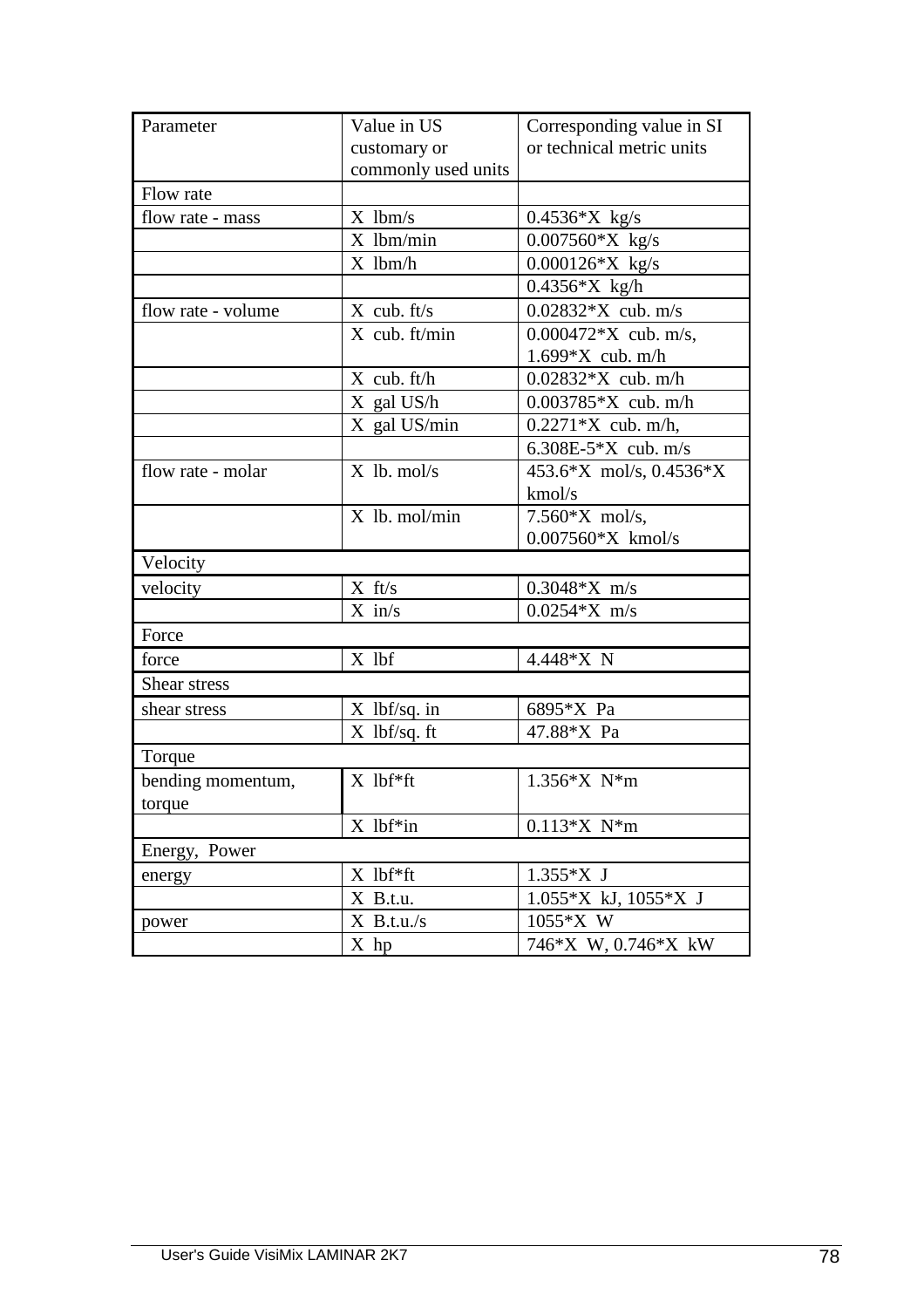| Parameter                                     | Value in US           |                     | Corresponding value in   |
|-----------------------------------------------|-----------------------|---------------------|--------------------------|
|                                               | customary or commonly |                     | SI or technical metric   |
|                                               | used units            |                     | units                    |
| Specific power, turbulent dissipation rate    |                       |                     |                          |
| specific power (turbulent $\mid$ X hp/cub. ft |                       |                     | $26.33*X$ kW/cub. m      |
| dissipation rate)                             |                       |                     |                          |
|                                               |                       | $X$ Btu/(cub. ft*s) | 37.26*X kW/cub. m        |
|                                               |                       | $X$ lbf*ft/(lbm*s)  | $2.989*X$ W/kg           |
|                                               |                       | $X$ Btu/(lbm*s)     | 2326 X W/kg              |
| Specific reaction rate                        |                       |                     |                          |
| specific reaction rate                        |                       | X cub.              | $0.0624*X$ l/(mol*s)     |
|                                               |                       | $ft/(lb/mol*s)$     | $1.734E-5*X$ $1/(mol*s)$ |
|                                               |                       | X cub.              |                          |
|                                               |                       | $ft(lb.mol*h)$      |                          |
| Pressure                                      |                       |                     |                          |
| pressure                                      |                       | X psi               | $0.068*X$ Atm            |
|                                               |                       | $X$ mm $H2O$        | 9.806*X Pa               |
|                                               |                       | $X$ mm $Hg$         | 133.3*X Pa               |
|                                               |                       | $X$ lbf/sq. ft      | 47.88*X Pa               |
|                                               |                       | X psi               | 6895*X Pa                |
|                                               |                       | X psi               | $0.0672*X$ Pa            |

| <b>Thermal Units</b>                     |                                                     |                         |                     |
|------------------------------------------|-----------------------------------------------------|-------------------------|---------------------|
| Specific heat                            |                                                     |                         |                     |
| specific heat                            | $X$ Btu/(lbm*°F)                                    |                         | 4187*X $J/(kg*K)$   |
|                                          |                                                     | $X \text{ cal/(kg*°C)}$ | $4.184*X J/(kg*K)$  |
| Heat conductivity                        |                                                     |                         |                     |
| heat conductivity                        | $\mathrm{P}(F)$                                     | $X$ Btu*ft/(h*sq.ft.*   | $1.73*X W/(m*K)$    |
|                                          | X Btu*in/ $(h*sq.fit.*$<br>$\mathrm{P}(\mathrm{F})$ |                         | $0.1442*X W/(m*K)$  |
|                                          | $X \text{ cal*cm/(s*sq.}$<br>$cm^*°C$               |                         | 418.4*X W/(m*K)     |
|                                          | $X$ kcal*m/(h*sq.<br>$m^{*o}C$                      |                         | $1.162*X W/(m*K)$   |
| Temperature                              |                                                     |                         |                     |
| temperature                              | $X^{\circ}F$                                        |                         | $5/9*(X - 32)$ °C   |
|                                          | $X$ $\circ$ F                                       |                         | $5/9*(X + 459.4) K$ |
| Energy of activation                     |                                                     |                         |                     |
| energy of activation<br>$X$ Btu/(lb*mol) |                                                     | 2.326*X J/mol           |                     |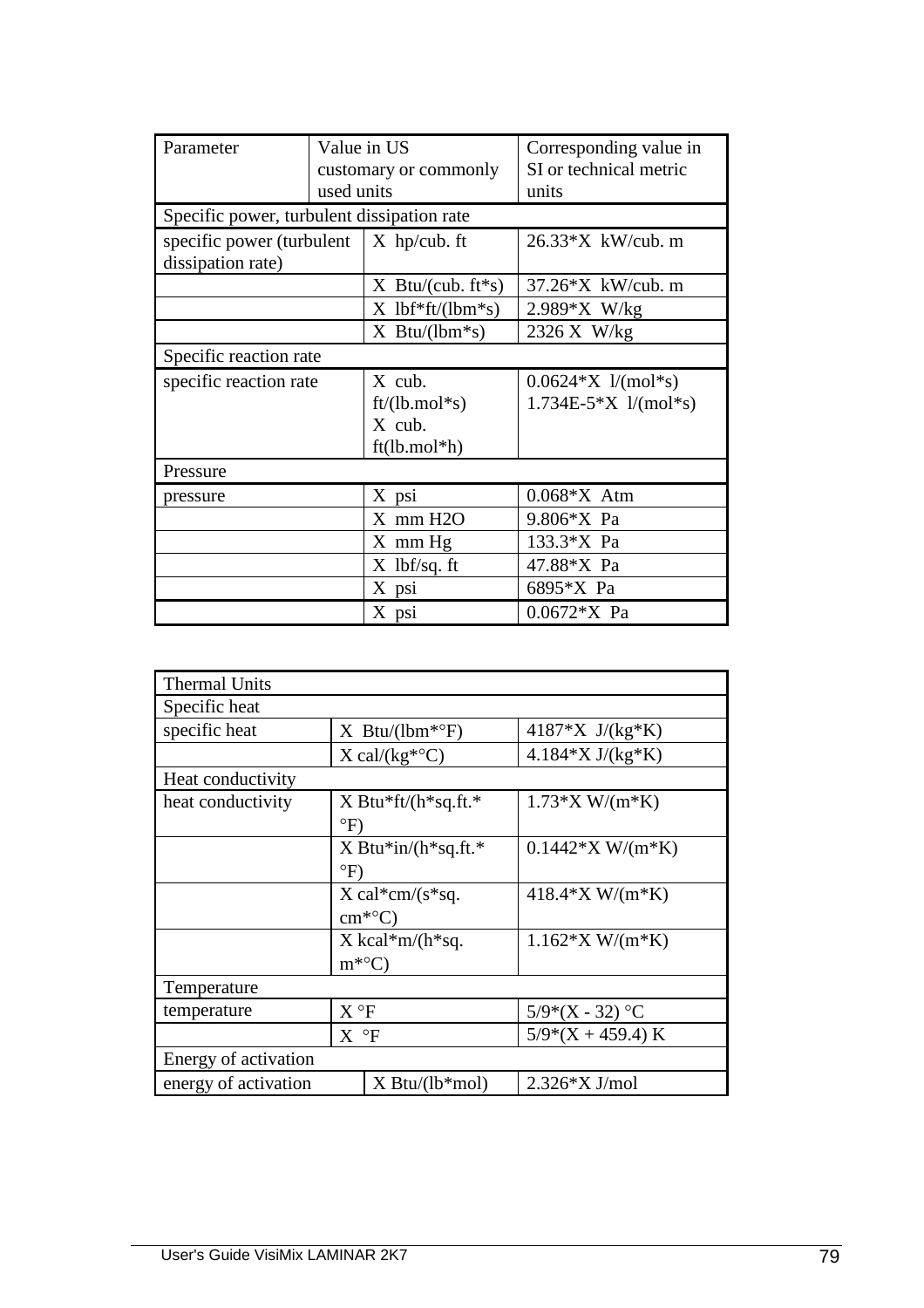| <b>Thermal Units</b>      |                                                  |                           |
|---------------------------|--------------------------------------------------|---------------------------|
| Arrhenius constant        |                                                  |                           |
| Arrhenius constant        | X cub. $ft/(lb*mol*S)$                           | $0.06243*X$ cub.          |
|                           |                                                  | $m/(Kmol*S)$              |
|                           | $X$ cub. ft/(lb*mol*h)                           | $1.734*10-5*X$ cub.       |
|                           |                                                  | $m/(Kmol*S)$              |
| Heat flux                 |                                                  |                           |
| heat flux                 | $X$ Btu/ $(h*sq.fr)$                             | $3.155*X W/sq.m$          |
| Thermal resistance        |                                                  |                           |
| thermal resistance        | $X^{\circ}F *_{sq}.ft * h/Btu$                   | $0.1761*X K*sq.m/W$       |
| Heat transfer coefficient |                                                  |                           |
| heat transfer             | X Btu/( $s$ <sup>*</sup> sq. ft <sup>*</sup> °F) | $2.044*104*X W/(sq. m*K)$ |
| coefficient               |                                                  |                           |
|                           | X Btu/( $h^*$ sq. ft <sup>*</sup> °F)            | 5.678*X W/(sq. m*K)       |
|                           | X kcal/( $h$ <sup>*</sup> sq. m <sup>*o</sup> C) | $1.162*X W/(sq. m*K)$     |

#### **Conversion of SI units to US customary and commonly used units**

| Parameter                 | ersion of B2 winds to to tubeoning, which commission<br>Value in SI or | Corresponding value                  |
|---------------------------|------------------------------------------------------------------------|--------------------------------------|
|                           | technical metric units                                                 | in US customary or                   |
|                           |                                                                        | commonly used units                  |
| Linear size, area, volume |                                                                        |                                      |
| linear size               | $X$ mm                                                                 | $0.03937*X$ in                       |
|                           | $X \text{ m}$                                                          | $3.2808*X$ ft                        |
| area                      | $X$ sq.m                                                               | $10.76*X$ sq. ft                     |
| volume                    | X liter                                                                | $0.03531*X$ cub. ft,                 |
|                           |                                                                        | $0.2642*X$ gal US                    |
|                           | $X$ cub. $m$                                                           | 35.31*X cub. ft, 264.2*X             |
|                           |                                                                        | gal US                               |
| Specific area             |                                                                        |                                      |
| specific area             | $X$ sq.m/cub. m                                                        | $0.3048*X$ sq. ft/cub. ft            |
|                           |                                                                        | $0.0254*X$ sq. in/cub. in            |
| Mass, Density             |                                                                        |                                      |
| mass                      | X kg                                                                   | $2.205*X$ lbm                        |
|                           | X mol                                                                  | $0.002205*X$ lb. mol                 |
|                           | X kmol                                                                 | $2.205*X$ lb. mol                    |
| density                   | $X$ kg/cub. m                                                          | $0.06243*X$ lbm/cub. ft              |
|                           |                                                                        | $0.008345$ <sup>*</sup> X lbm/gal US |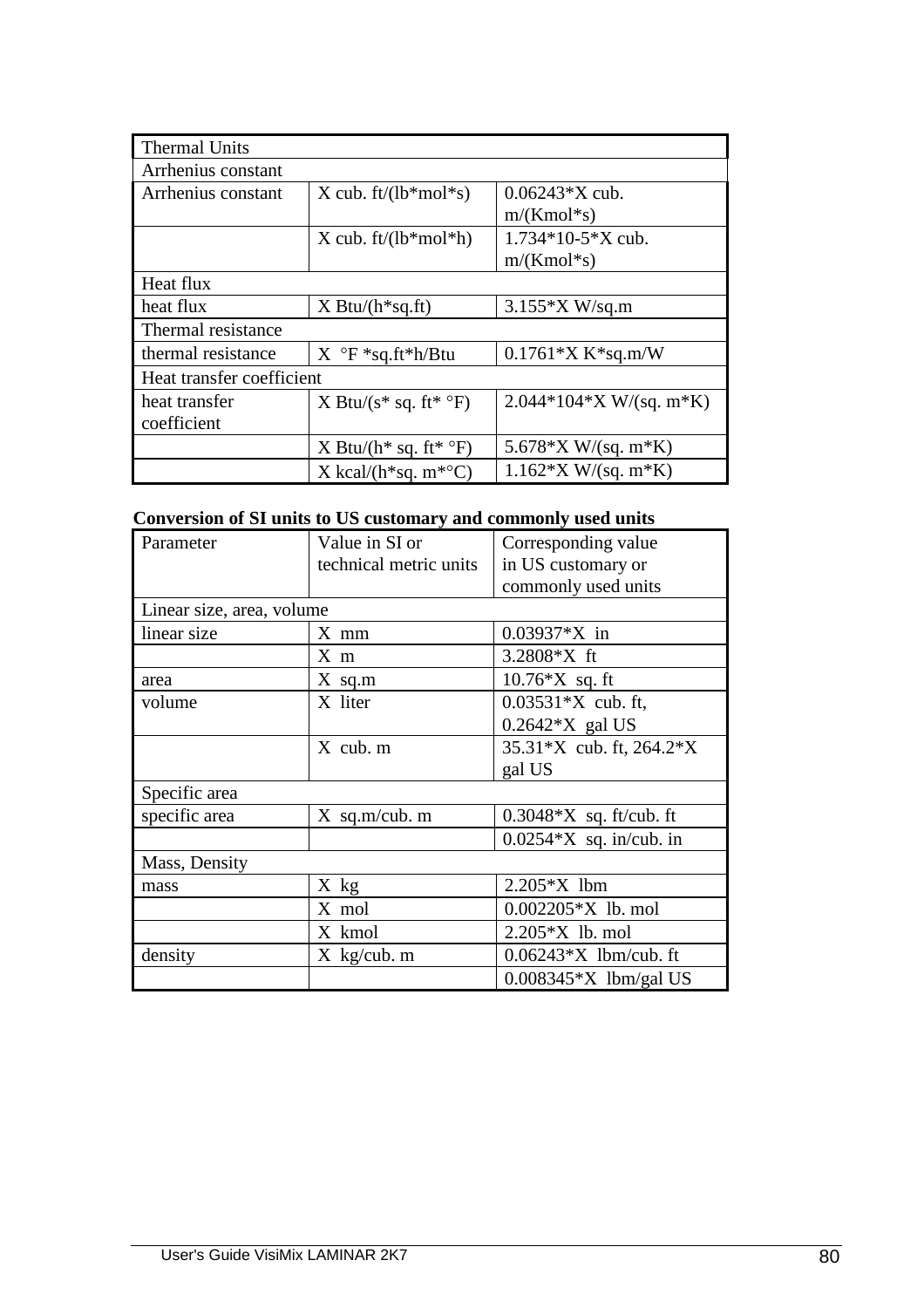| Parameter         | Value in SI or         | Corresponding value                      |
|-------------------|------------------------|------------------------------------------|
|                   | technical metric units | in US customary or                       |
|                   |                        | commonly used units                      |
| Viscosity         |                        |                                          |
|                   | $X$ Pa $*_{S}$         |                                          |
| dynamic viscosity |                        | $1000*X$ cP, 0.02089*X                   |
|                   |                        | $1bf**s/sq.$ ft                          |
|                   | X cP                   | 2.089E-5*X lbf*s/sq. ft                  |
| kinematic         | $X$ sq.m/s             | $1E6*X$ cSt, $10.76*X$ sq.               |
| viscosity         |                        | ft/s                                     |
|                   | X cSt                  | $1.076E-5*X$ sq. ft/s                    |
| Surface tension   |                        |                                          |
| surface tension   | $X \ N/m$              | $1000*X$ dyn/cm, 0.0685*X                |
|                   |                        | lbf/ft                                   |
| Concentration     |                        |                                          |
| concentration     | $X$ kg/cub. m          | $0.06243*X$ lbm/cub. ft                  |
| mass/volume)      |                        |                                          |
|                   |                        | $8.345 \times$ 1bm/1000 gal US           |
| concentration     | $X$ kmol/cub. m        | $0.06243*X$ lb. mol/cub. ft              |
| (molar/volume)    | (mol/liter)            | $0.008345$ <sup>*</sup> X lb. mol/gal US |
| Flow rate         |                        |                                          |
| flow rate - mass  | $X$ kg/s               | $2.205*X$ lbm/s, $132.3*X$               |
|                   |                        | lbm/min                                  |
| flow rate -       | $X$ cub. $m/s$         | 35.31*X cub. ft/s, 2119*X                |
| volume            |                        | cub. ft/min                              |
|                   | $X$ cub. $m/h$         | 35.31*X cub. ft/h                        |
|                   |                        | $0.5886*X$ cub. ft/min                   |
|                   |                        | 4.403*X gal US/min                       |
| flow rate - molar | $X$ mol/s              | $0.002205*X$ lb. mol/s                   |
|                   | X kmol/s               | $2.205*X$ lb. mol/s                      |
| Velocity          |                        |                                          |
| velocity          | $X \, m/s$             | 3.2808*X ft/s, 39.37*X                   |
|                   |                        | in/s                                     |
| Force             |                        |                                          |
| force             | X N                    | $0.2248*X$ lbf                           |
| Shear stress      |                        |                                          |
| shear stress      | X Pa                   | $0.000145*X$ lbf/sq. in                  |
|                   |                        | 0.02089*X lbf/sq. ft                     |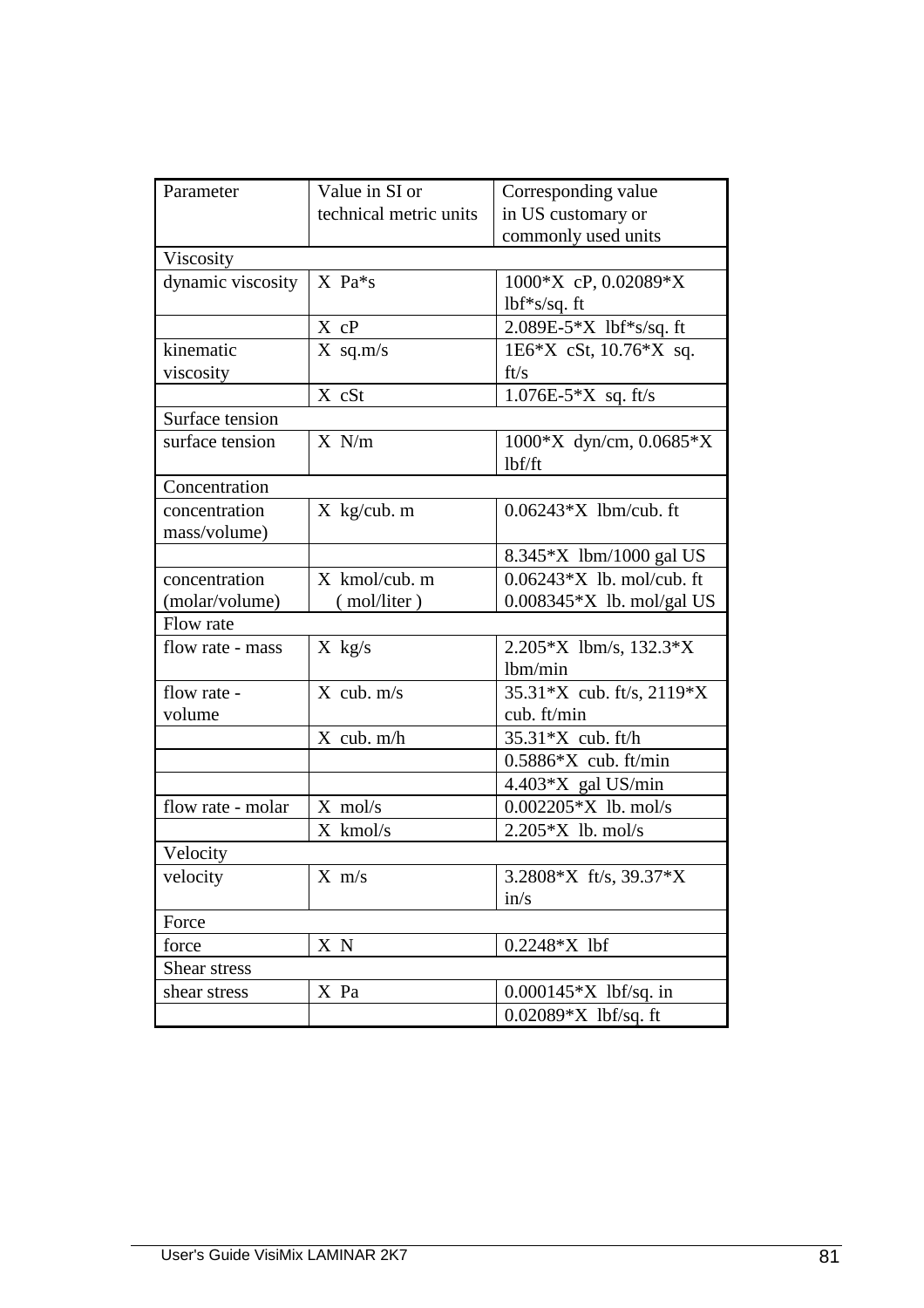| Parameter                                  | Value in SI or                | Corresponding value              |
|--------------------------------------------|-------------------------------|----------------------------------|
|                                            | technical metric units        | in US customary or               |
|                                            |                               | commonly used units              |
| Torque                                     |                               |                                  |
| bending                                    | $X N^*m$                      | $0.738*X$ lbf*ft, $8.851*X$      |
| momentum, torque                           |                               | $1bf*$ in                        |
| Energy, Power                              |                               |                                  |
| energy                                     | X kJ                          | $0.9478*X$ Btu                   |
|                                            | X J                           | $0.738*X$ lbf*ft                 |
| power                                      | X W                           | $0.0009478$ <sup>*</sup> X Btu/s |
|                                            |                               | $0.00134*X$ hp                   |
|                                            | X kW                          | $1.34*X$ hp                      |
|                                            |                               | $0.9478$ <sup>*</sup> X Btu/s    |
| Specific power, turbulent dissipation rate |                               |                                  |
| specific power                             | X kW/cub. m                   | $0.03797*X$ hp/cub. ft,          |
| (turbulent                                 |                               | $0.0268*X$ Btu/(cub. ft*s)       |
| dissipation rate)                          |                               |                                  |
|                                            | X W/kg                        | $0.3346*X$ lbf.ft/(lbm*s)        |
|                                            |                               | $0.0004299*X$ Btu/(lbm*s)        |
| Specific reaction rate                     |                               |                                  |
| specific reaction                          | $X \frac{1}{(\text{mol}^*s)}$ | 16.02 * X cub.                   |
| rate                                       |                               | $ft/(lb/mol*s)$                  |
|                                            |                               | 57666*X cub.                     |
|                                            |                               | $ft/(lb/mol*h)$                  |
| Pressure                                   |                               |                                  |
| pressure                                   | X Pa                          | $0.9869*10-6*X$ atm              |
|                                            | X atm                         | $14.696*$ X lbf/sq. in (psi)     |
|                                            | X Pa                          | $0.102*$ X mm H2O                |
|                                            | X Pa                          | $0.0075*X$ mm Hg                 |
|                                            | X atm                         | 1.01325*X bar                    |
|                                            | X Pa                          | $10*X$ dyn/sq. cm                |